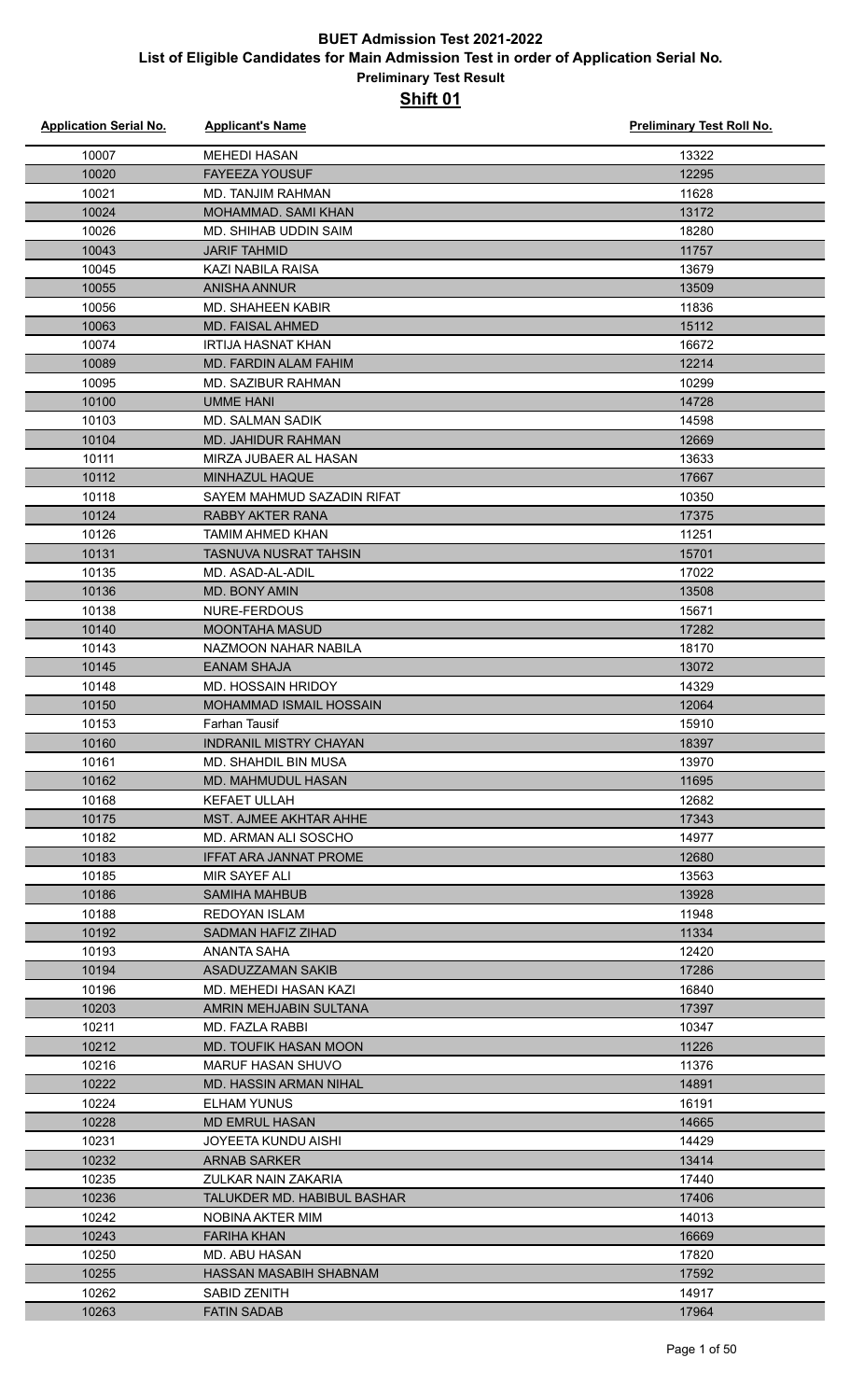| <b>Application Serial No.</b> | <b>Applicant's Name</b>                       | <b>Preliminary Test Roll No.</b> |
|-------------------------------|-----------------------------------------------|----------------------------------|
| 10266                         | <b>THAHMEDA HUQ</b>                           | 12155                            |
| 10275                         | <b>IBTASUM OLY</b>                            | 10082                            |
| 10285                         | <b>SUDIPTA MONDAL</b>                         | 13207                            |
| 10292                         | <b>RAFIUL HAQUE EADI</b>                      | 15617                            |
| 10319                         | <b>MD. SAKHAWAT HOSSEN</b>                    | 10532                            |
| 10338                         | Shaira Tabassum                               | 16637                            |
| 10342                         | RIDWAN-UL-ISLAM                               | 16509                            |
| 10357                         | ABDULLAH AL FAYSAL                            | 16272                            |
| 10358                         | MD. ABU HOSSAIN                               | 17002                            |
| 10360                         | <b>AMINA ISLAM</b>                            | 16202                            |
| 10365                         | <b>MD. SHAHRIAR HOSSEN</b>                    | 16901                            |
| 10369                         | SAIMA BENTE WAHID CHAITY                      | 11728                            |
| 10373                         | SAMIA AFROSE                                  | 10531                            |
| 10376                         | ANANNYA CHOWDHURY MOON                        | 16684                            |
| 10387                         | <b>PRANTO SUR</b>                             | 12526                            |
| 10392                         | <b>MD. RASEL SARKER</b>                       | 15087                            |
| 10403                         | <b>SUSMITA GHOSH</b>                          | 17843                            |
| 10405                         | <b>SNIGDHA FERDOUSI</b>                       | 17915                            |
| 10409                         | S.M. NIZAMUL ISLAM                            | 13445                            |
| 10415                         | AFSANA SHEHRIN                                | 10577                            |
| 10417                         | MD. AL ABIR MASRAFEE                          | 13214                            |
| 10421                         | <b>MOST. ANIKA TAHSIN</b>                     | 15816                            |
| 10423                         | <b>LUBA MONI</b>                              | 11099                            |
| 10425                         | <b>MST. MARIAH SANJIDA</b>                    | 16092                            |
| 10429                         | <b>MAHHIA KAMAL MIM</b>                       | 12418                            |
| 10439                         | MD. KAMRUZZAMAN LITON                         | 12928                            |
| 10462                         | <b>SHAMPRITY HAQUE</b>                        | 12512                            |
| 10464                         | MD. SAMEER                                    | 11102                            |
| 10467                         | <b>FARHAN SHAFI</b>                           | 10816                            |
| 10470                         | <b>SUSMITA PANDAY SHUVOSHREE</b>              | 14976                            |
| 10473                         | <b>Mohammed Saad</b>                          | 14703                            |
| 10477                         | MD. SAOM AHAMED SIFAT                         | 11300                            |
| 10481                         | MD. MOHTASIM BILLAH MOMY                      | 12745                            |
| 10483                         | <b>MEHEDI HASAN MARUF</b>                     | 13919                            |
| 10507                         | ELARA TASFIA MEGHLA                           | 14268                            |
| 10515                         | MD. KAMRUL HASSAN                             | 12034                            |
| 10521                         | KABYA MITHUN SAHA                             | 10960                            |
| 10523                         | <b>MASHRAFI AL ASIF</b>                       | 14099                            |
| 10527                         | MD. TONMOY HASAN JIM                          | 15509                            |
| 10528                         | <b>SADIA NAUSHIN</b>                          | 11968                            |
| 10533                         | MD. HOSSAIN AL NAHID                          | 17369                            |
| 10535                         | <b>MD.MEHEDI HASAN</b>                        | 17683                            |
| 10545                         | <b>SAMSON NAHAR SUMI</b>                      | 18042                            |
| 10552                         | <b>FARHAN SADIK</b>                           | 14708                            |
| 10574                         | MALIHA MUMTAZ MIM                             | 17862                            |
| 10581                         | AYON SARKAR PRANTO                            | 10391                            |
| 10584                         | <b>IBTESHAM MEHEDUL TISHAN</b>                | 14883                            |
| 10588                         | <b>IMRAN KHAN</b>                             | 12414                            |
| 10592                         | MD. NAIMUL HASAN APON                         | 11894                            |
| 10599                         | <b>JANNATUL FERDOUS</b>                       | 10096                            |
| 10602                         | MD TALHA ZUBAYER ISLAM RUHI                   | 16589                            |
| 10604                         | EHOSANUL HAQUE EFTI                           | 18075                            |
| 10607                         | <b>TANBIN ALAM</b>                            | 12959                            |
| 10610                         | SABIKUN NAHAR MAISHA                          | 13339                            |
| 10613                         | SADMAN AHMED SIAM                             | 14821                            |
| 10615                         | TANVIR AHMED SHUVRO                           | 15803                            |
| 10617                         | MUBTASIM MORSHED MUGDHA                       | 11249                            |
| 10623                         | SALAHUDDIN AHMED                              | 10876                            |
| 10628                         | MD. SOHEL RANA                                | 18258                            |
| 10643                         | <b>AYAN SHIL</b>                              | 16869                            |
| 10645                         | JAKARIA HOSSAIN SIYAM<br><b>MD. IMON KHAN</b> | 13298                            |
| 10646                         |                                               | 16707                            |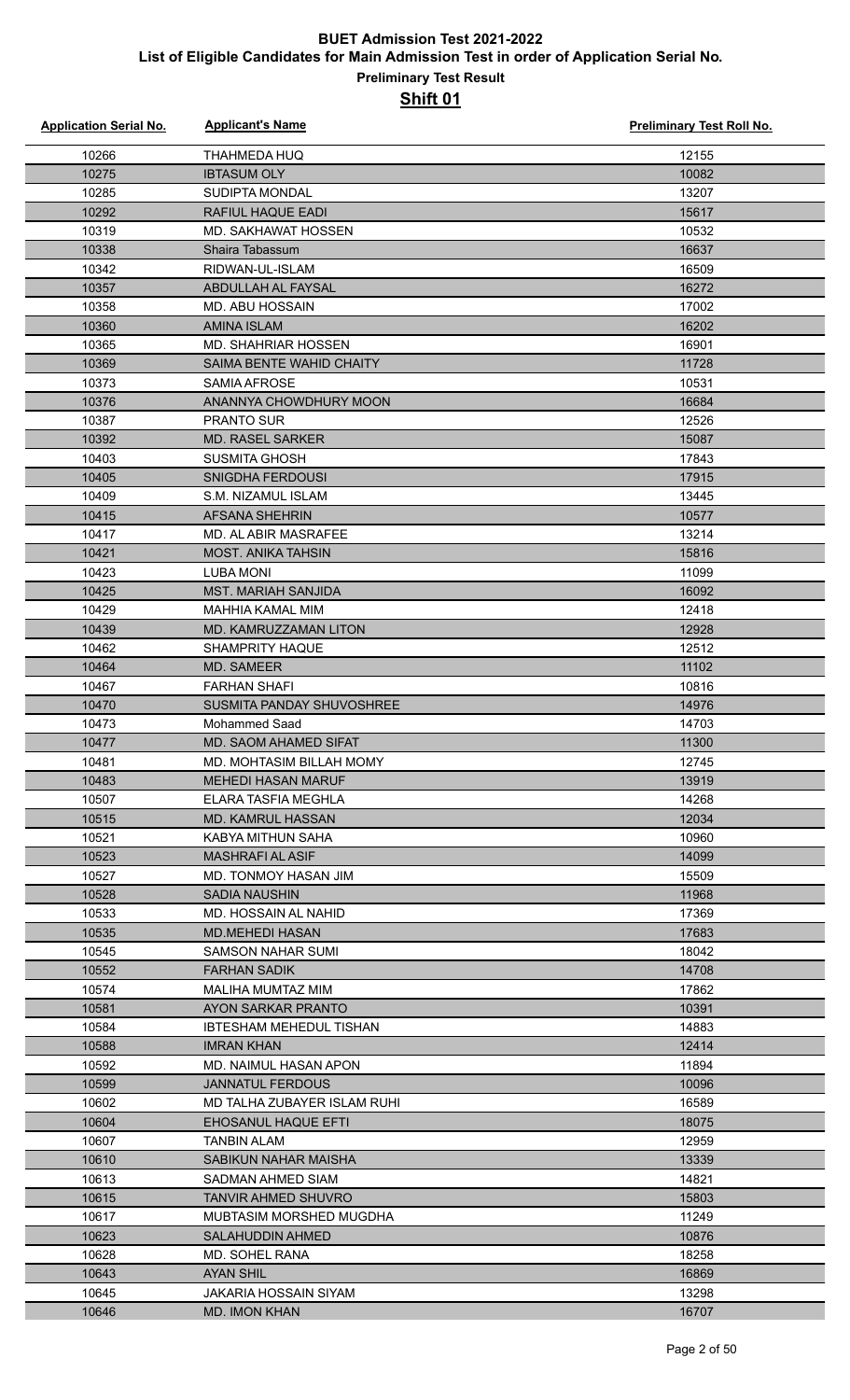| <b>Application Serial No.</b> | <b>Applicant's Name</b>                      | <b>Preliminary Test Roll No.</b> |
|-------------------------------|----------------------------------------------|----------------------------------|
| 10650                         | <b>ARANYA MONDAL</b>                         | 15122                            |
| 10652                         | AFRIN JAHAN RITU                             | 15573                            |
| 10653                         | MD. ZAHID AL HASAN                           | 18454                            |
| 10655                         | ABIR AHAMMED KHAN SWAKHOR                    | 16834                            |
| 10664                         | <b>MARJIA RAHMAN</b>                         | 16679                            |
| 10669                         | <b>FARIHA ANIKA</b>                          | 13608                            |
| 10672                         | SAMIEYUL ISLAM YAMAAN                        | 13125                            |
| 10674                         | <b>SAAD BIN MAKSUD</b>                       | 14837                            |
| 10677                         | <b>MST. IRIN SULTANA</b>                     | 18295                            |
| 10685                         | SABIR AHMAD SIAM                             | 15142                            |
| 10691                         | SALSABILA ZAMAN                              | 15566                            |
| 10698                         | ROZA ISLAM UPOMA                             | 18419                            |
| 10701                         | MD. HASIBUL HASAN REMON                      | 11314                            |
| 10703                         | <b>FAIRUZ MALIHA</b>                         | 13487                            |
| 10704                         | TASHFIA TASHNIM TASHFI                       | 14160                            |
| 10706                         | <b>ROUDRA BANIK</b>                          | 13051                            |
| 10708                         | <b>WAZEEH TAHMIN SHOWMO</b>                  | 17066                            |
| 10712                         | <b>MD. SADAT HOSSAIN</b>                     | 17076                            |
| 10724                         | <b>HAMIM MAHMUD</b>                          | 17177                            |
| 10729                         | <b>MAHBUBA RAHMAN RIMI</b>                   | 10655                            |
| 10731                         | FARIA AHMED SUPROVA                          | 16164                            |
| 10737                         | <b>MD. HUMAON AHMMED</b>                     | 12595                            |
| 10738                         | DEBZANEE DAS DIYA                            | 16444                            |
| 10739                         | ABDULLAH-AL-MARUF                            | 13883                            |
| 10741                         | MD. SHAHRIAR SAMI                            | 10883                            |
| 10744                         | <b>TAHMID AL TOUFIQ</b>                      | 13394                            |
| 10747                         | ABDULLAH AL NOMAN                            | 15896                            |
| 10749                         | <b>SHAKIL AHAMED</b>                         | 11272                            |
| 10759                         | MST. FATAMA AKTER SORNA                      | 10516                            |
| 10764                         | <b>MD. ABUL BASHAR</b>                       | 17086                            |
| 10769                         | SADIYA TABASSUM                              | 13025                            |
| 10770                         | <b>SAWON MUKHERJEE</b>                       | 11896                            |
| 10771                         | MD. PERVEZ AHMED SHAKIB                      | 14961                            |
| 10776                         | <b>MALIHA RAHMAN JIDNY</b>                   | 12783                            |
| 10780                         | FAHMIDA ISLAM                                | 12514                            |
| 10781                         | <b>JANNATUL BUSHRA</b>                       | 10741                            |
| 10783                         | HIMADRI GOBINDA BISWAS                       | 15425                            |
| 10786                         | MD. MAHBUBUR RAHMAN                          | 16729                            |
| 10801                         | RUDRA MD. JUBAYER                            | 12210                            |
| 10803                         | <b>INDIRA NANDI</b>                          | 17756                            |
| 10804                         | <b>TAWHIDUL ISLAM TAHSIF</b>                 | 12279                            |
| 10805                         | <b>MD. HASIBUR RAHMAN</b>                    | 16206                            |
| 10810                         | <b>MORSHEDUL HASAN</b>                       | 13997                            |
| 10815                         | <b>MD. SHIFAT HOSSAIN</b>                    | 17270                            |
| 10830                         | <b>TANVIR AZIZ</b>                           | 16386                            |
| 10837                         | <b>MD. ASHIKUR RAHMAN</b>                    | 13624                            |
| 10841                         | <b>TAHSIN ISLAM TRINA</b>                    | 12720                            |
| 10852<br>10862                | MUMTAHINAH MERUNA                            | 17798<br>16491                   |
| 10866                         | RUDMILA MAHJABIN<br><b>MD. NAYEM HOSSAIN</b> |                                  |
| 10870                         | SHRISHANT ROY                                | 18006<br>10959                   |
| 10877                         | <b>TAREK AHMED</b>                           | 12374                            |
| 10878                         | MD. SHAHRIA MAHMUD                           | 12708                            |
| 10881                         | <b>G.M. WALIUR RAHMAN</b>                    | 16979                            |
| 10887                         | RUBYAT RAYSHA                                | 17208                            |
| 10897                         | <b>JUBAER ISLAM NABIB</b>                    | 15207                            |
| 10904                         | AINUN NAHAR BUSHRA                           | 15729                            |
| 10909                         | MD. MARUF AHMAD MAHI                         | 12016                            |
| 10911                         | <b>ALIUL AZIM</b>                            | 15417                            |
| 10919                         | <b>ARMAN HOSSAIN</b>                         | 17487                            |
| 10920                         | MD. RASEL AHMED                              | 17329                            |
| 10923                         | MD. ABU NAYEM                                | 11309                            |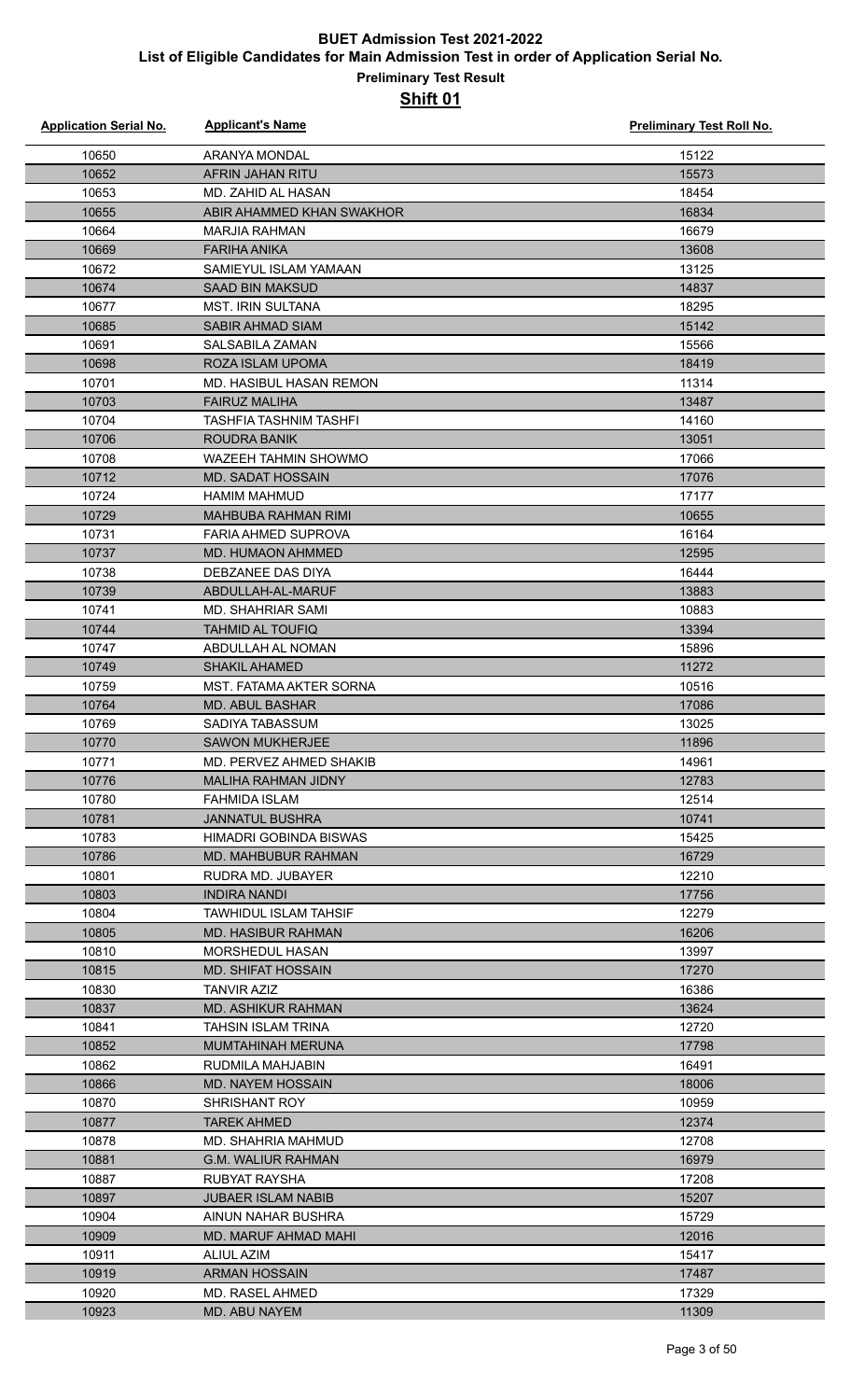| <b>Application Serial No.</b> | <b>Applicant's Name</b>                             | <b>Preliminary Test Roll No.</b> |
|-------------------------------|-----------------------------------------------------|----------------------------------|
| 10927                         | <b>AHSANUL HABIB</b>                                | 16095                            |
| 10943                         | AHMED RAFIUN NUR                                    | 13589                            |
| 10950                         | <b>MD. ARIF HOSSEN</b>                              | 14751                            |
| 10951                         | HUR-E-ZANNAT                                        | 11670                            |
| 10963                         | SHAMIHA ALAM                                        | 11957                            |
| 10967                         | <b>NIAZ RAHMAN KAMIUB</b>                           | 15807                            |
| 10970                         | <b>KAZI MUSHFIQUL ISLAM</b>                         | 12939                            |
| 10980                         | <b>MD. FOJLE HASAN</b>                              | 16852                            |
| 10986                         | <b>ISRAT JAHAN HAFSA</b>                            | 14538                            |
| 10994                         | SAZIDUR RAHMAN MAHIN                                | 15531                            |
| 11005                         | <b>HASNAIN FERDOUS</b>                              | 10035                            |
| 11008                         | MIR MUSFIQ RAHMAN RAMIM                             | 12705                            |
| 11021                         | <b>ARIFUL ISLAM</b>                                 | 17140                            |
| 11024                         | <b>DIPTA CHOWDHURY</b>                              | 15303                            |
| 11028                         | MD. BAKUL HOSSAIN UZZAL                             | 17955                            |
| 11035                         | <b>MD. ABU SHAID</b>                                | 14998                            |
| 11039                         | KAIF AHMED KHAN                                     | 14822                            |
| 11044                         | AFRIN AKTER RITU                                    | 15634                            |
| 11045                         | DIBYAJIT KUNDU ANTU                                 | 16091                            |
| 11081                         | <b>SADIA ISLAM</b>                                  | 14378                            |
| 11084                         | <b>FARHANA KHAN MIM</b>                             | 14357                            |
| 11086                         | MD. ABDUL HAMID                                     | 16397                            |
| 11087                         | ABDUL HANNAN RIAZ                                   | 10862                            |
| 11093                         | <b>ABDUR RAFIU</b>                                  | 14671                            |
| 11097                         | <b>MD. JIHADUL ISLAM</b>                            | 17207                            |
| 11109                         | <b>ZAKI REHNOOM UNMONA</b>                          | 17972                            |
| 11115                         | NOORJAHAN NORY                                      | 17638                            |
| 11116                         | MD. ROKONUDDOWLA CHOWDHURY                          | 11703                            |
| 11124                         | <b>NELOY NANDY</b>                                  | 11854                            |
| 11128                         | <b>MD. MASUM BILLAH</b>                             | 15651                            |
| 11139                         | SAJUTI MONDAL SHREYA                                | 16557                            |
| 11146                         | SYED SAMIN FUAD                                     | 11615                            |
| 11163                         | SHAHRAZ HUSSAIN SIYAM                               | 13069                            |
| 11164                         | ABIR AHAMMED UTSO                                   | 10953                            |
| 11166                         | ARPITA KARMOKAR                                     | 14897                            |
| 11174                         | <b>ARPADAS</b>                                      | 14165                            |
| 11177                         | <b>FARIHA ZAMAN</b>                                 | 14645                            |
| 11181                         | <b>MD. ATIK MUSADDIK ZIHAD</b>                      | 10005<br>13446                   |
| 11187<br>11188                | MST. RIFA SUNJIDHA SHUPTI<br><b>ANTU KUMAR GUHA</b> | 17497                            |
| 11198                         | MD. JOBAER HOSEN                                    | 12113                            |
| 11199                         | <b>ZIADUL HASAN</b>                                 | 12660                            |
| 11201                         | ANTOR BARUA                                         | 18124                            |
| 11205                         | <b>RAKIBUL ISLAM EMON</b>                           | 14797                            |
| 11206                         | <b>MD. RAIHAN SIDDIQUE</b>                          | 16312                            |
| 11214                         | <b>MD. TAFHIM BIN TAFSIR</b>                        | 14473                            |
| 11217                         | DEBAPRIYA BISWAS                                    | 10890                            |
| 11228                         | <b>REDOWAN HOSSAIN</b>                              | 10163                            |
| 11232                         | RANA AHMED EMON                                     | 15306                            |
| 11238                         | TAMIM SINTHIA                                       | 18452                            |
| 11241                         | PRACHURJA DHAR                                      | 12108                            |
| 11248                         | RAIYAN IRTEZA ALAVEE                                | 10934                            |
| 11249                         | <b>MD. RUHAN BABU</b>                               | 12166                            |
| 11251                         | MD. MEHEDI HASAN FORHAD                             | 17310                            |
| 11257                         | ALAUDDIN AHMED                                      | 14250                            |
| 11275                         | <b>IFFAT FABIHA CHOWDHURY</b>                       | 17263                            |
| 11279                         | <b>RAHAT BIN ZAMAN</b>                              | 12598                            |
| 11289                         | <b>SAIM AHMED EMON</b>                              | 12654                            |
| 11301                         | <b>MUNTASIR ABEDIN RIFAT</b>                        | 16818                            |
| 11310                         | MD. MOSABBIR TOROFDAR                               | 10809                            |
| 11312                         | <b>PUJA GHOSH</b>                                   | 18226                            |
| 11320                         | <b>SAEED SALAM</b>                                  | 16765                            |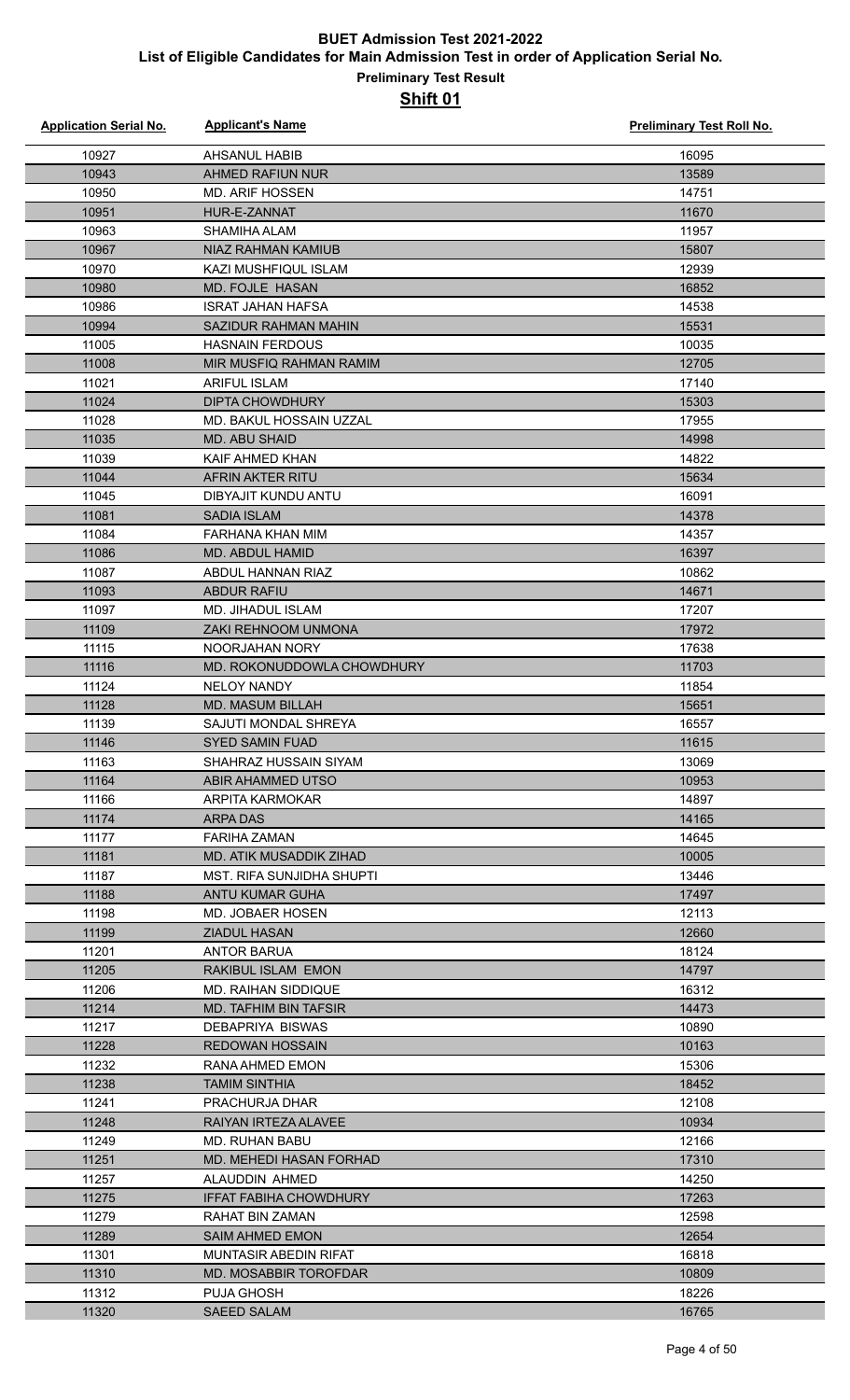| <b>Application Serial No.</b> | <b>Applicant's Name</b>             | <b>Preliminary Test Roll No.</b> |
|-------------------------------|-------------------------------------|----------------------------------|
| 11322                         | <b>MIRZA KAMRUL SHAHED</b>          | 11620                            |
| 11325                         | MOHAMMAD JABIR SAFA KHANDOKER       | 11267                            |
| 11334                         | MD. AZMAIN ISHRAK ARNAB             | 13634                            |
| 11337                         | MOHAMMED SAKIB HASAN                | 11972                            |
| 11339                         | <b>MD. ARIF HOSSAIN</b>             | 18413                            |
| 11341                         | MD ROUFUR RAHIM HANJALA             | 10863                            |
| 11345                         | SHAHARIAR KOBIR ZIM                 | 18070                            |
| 11347                         | SHAYLA MOSTAFIZ SAMARA              | 16209                            |
| 11366                         | ABDULLAH AL MAMUN                   | 16198                            |
| 11376                         | <b>NOJIB EASAR PROTTOY</b>          | 17816                            |
| 11381                         | <b>MD. YEASIR ALIF</b>              | 11733                            |
| 11385                         | MD. MEHEDI HASAN SHAIKAT            | 15066                            |
| 11386                         | NIRJHAR DAS                         | 17893                            |
| 11391                         | <b>ARIF SHARIAR SAJIB</b>           | 13684                            |
| 11398                         | <b>MD. LIKHON</b>                   | 17330                            |
| 11406                         | <b>MD. AL SHAHRIAR</b>              | 12474                            |
| 11407                         | <b>ASIF ASMAT</b>                   | 13823                            |
| 11421                         | NUSRAT JAHAN EITY                   | 17096                            |
| 11426                         | SYMONTY SAPTARSHI                   | 12112                            |
| 11427                         | MD. HOSSAIN MAHMUD SHIFAT           | 10520                            |
| 11447                         | <b>MOINUL ALAM</b>                  | 15365                            |
| 11485                         | ABIR AHMED HASNAIN                  | 16685                            |
| 11488                         | <b>RAISA NUR</b>                    | 15805                            |
| 11496                         | MD. RAJIB MIA                       | 18081                            |
| 11497                         | RIFA RAFIA                          | 15247                            |
| 11498                         | MUHAMMAD RAIHANUL KARIM             | 14798                            |
| 11500                         | MST. NOURIN JANNAT RIPA             | 14601                            |
| 11502                         | SITHI ROY                           | 11051                            |
| 11505                         | MD. TOWFIQUL ISLAM TANVIR           | 10097                            |
| 11507                         | <b>KANIZ FATEMA</b>                 | 13118                            |
| 11511                         | MST. TAHMINA ISLAM TOMA             | 11840                            |
| 11512                         | <b>MUNAWAR MAHTAB</b>               | 11111                            |
| 11516                         | MD. RAJIBUL HASAN SHEMUL            | 11187                            |
| 11517                         | <b>SAKIB HASAN</b>                  | 10306                            |
| 11520                         | <b>TANVIR AHMED LEON</b>            | 14736                            |
| 11524                         | SAYEED AHMAD RAFIQULLAH             | 13967                            |
| 11531                         | <b>HASNAIN SHEIKH</b>               | 17742                            |
| 11533                         | ARESHA BASIR SPRIHA                 | 11646                            |
| 11548                         | SABIHA MARIUM                       | 13282                            |
| 11553                         | <b>SHRUTI KHISA</b>                 | 12472                            |
| 11557                         | RABEYA MIRDHA                       | 18430                            |
| 11560                         | MD. ABTAHI ISLAM FAHIM              | 10824                            |
| 11568<br>11573                | SOUMIK SAHA ORNOB                   | 14810<br>14880                   |
| 11581                         | PRIYANGSHU BARUA<br>ABU SAYED SAKIB | 15189                            |
| 11592                         | <b>SIAM RAHMAN</b>                  | 16891                            |
| 11603                         | MD. MOSTAFIZUR RAHMAN               | 16430                            |
| 11606                         | <b>MEHEJABIN AKTER NITI</b>         | 14518                            |
| 11607                         | KULSUM AKTER EITHI                  | 15441                            |
| 11614                         | <b>MUAMBER SAROWER NIBIR</b>        | 16978                            |
| 11622                         | APON SIDDIKY                        | 16142                            |
| 11625                         | MD. RAHMAT ULLAH RAKIB              | 17395                            |
| 11636                         | MAYESHA FARZANA MRIDULA             | 15787                            |
| 11640                         | TANZIM HASAN MOON                   | 17545                            |
| 11648                         | RAFIA AMIN                          | 10793                            |
| 11661                         | NOSHIN NAWAR                        | 11166                            |
| 11666                         | <b>MD. SIFATUL ISLAM</b>            | 16388                            |
| 11675                         | SHEIKH MOHAMMAD MOSHAHID            | 17300                            |
| 11681                         | MD. SHAHARIER RATUL                 | 17238                            |
| 11684                         | AKRAM KHAN POLASH                   | 12955                            |
| 11687                         | ROHON GHOSH                         | 10494                            |
| 11689                         | FARIN-BINTE-RAHMAN                  | 17017                            |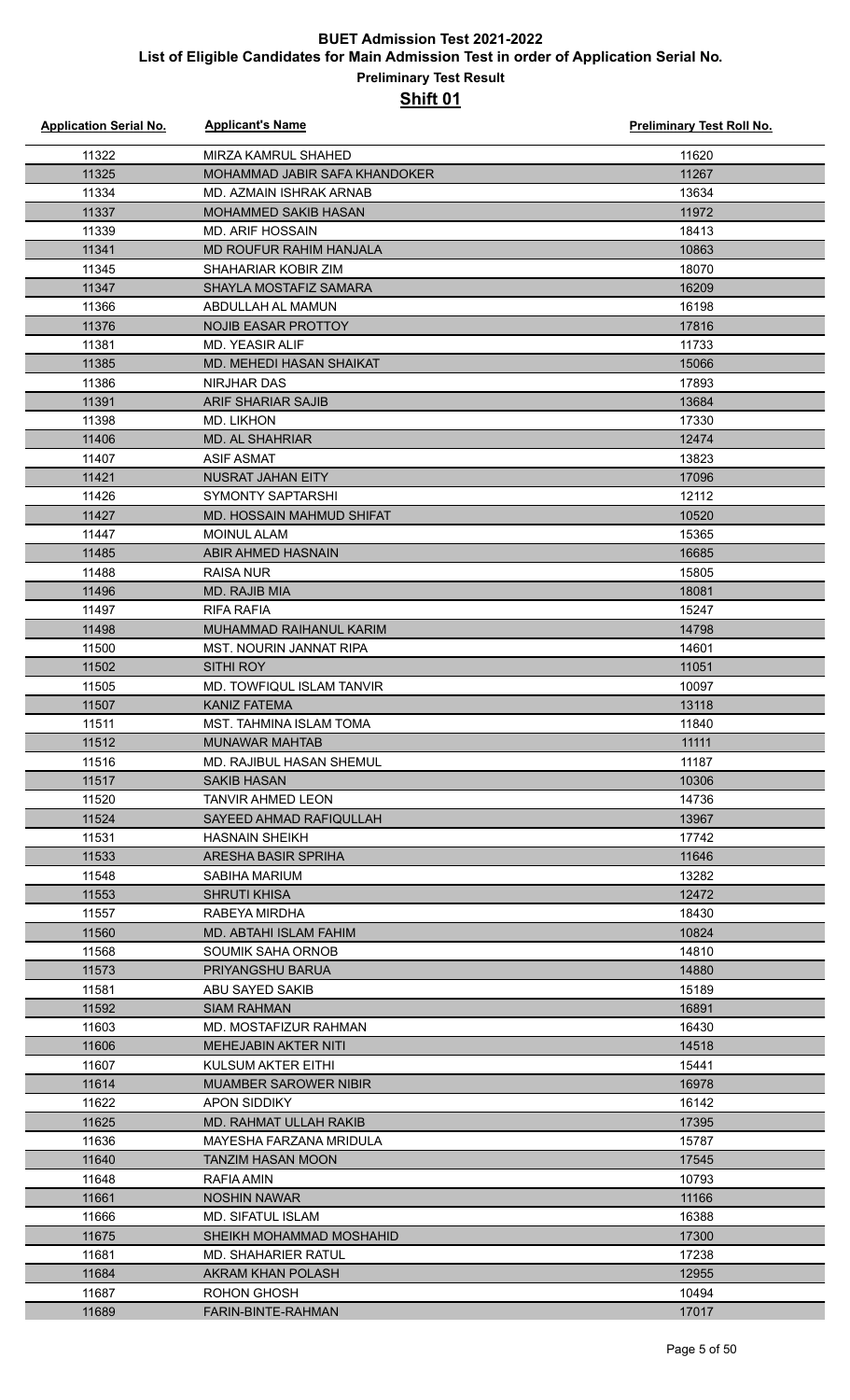| <b>Application Serial No.</b> | <b>Applicant's Name</b>                            | <b>Preliminary Test Roll No.</b> |
|-------------------------------|----------------------------------------------------|----------------------------------|
| 11694                         | <b>SUMEDHA BARUA</b>                               | 12655                            |
| 11699                         | <b>ROHAN DAS</b>                                   | 15783                            |
| 11700                         | MONON MOHAMMAD SADIM SAMI                          | 13822                            |
| 11709                         | MD. FIROZ ALI                                      | 17525                            |
| 11711                         | <b>SHAUMIK BARUA</b>                               | 16862                            |
| 11713                         | <b>FERDOUS IBNE ALI</b>                            | 17492                            |
| 11715                         | MD. JAHIR ABDULLAH HASIB                           | 18483                            |
| 11716                         | <b>FAWZIA TABASSUM</b>                             | 11525                            |
| 11720                         | JUHAIR MAHATAB ULLAH ANINDA                        | 13160                            |
| 11722                         | <b>SAYMA ISLAM</b>                                 | 15928                            |
| 11731                         | <b>SK.SARIFUL ISLAM</b>                            | 15535                            |
| 11738                         | <b>MD.MARUF HOSSAIN</b>                            | 15673                            |
| 11739                         | <b>RAKIBUL ISLAM SIFAT</b>                         | 14611                            |
| 11750                         | <b>MD. MUFTASIM SHAHRIAR SHAFI</b>                 | 12351                            |
| 11752                         | SHEIKH NAHIAN                                      | 11156                            |
| 11755                         | <b>AMRITO PAUL</b>                                 | 14299                            |
| 11757                         | A M AHNAF ANWAR                                    | 12259                            |
| 11770                         | <b>FARZANA HOSSAIN</b>                             | 15323                            |
| 11776                         | <b>NAFIS ATTIF BRINTO</b>                          | 16078                            |
| 11781                         | <b>JAWAD KALAM SHADMAN</b>                         | 15707                            |
| 11789                         | MD. MAHDI KAMAL ALIF                               | 11764                            |
| 11797                         | <b>TASNIM MAHMUD TANIM</b>                         | 10526                            |
| 11799                         | MD. ANAYET HOSSAIN NAYEEM                          | 14201                            |
| 11801                         | MD. RAIYANUR RAHMAN NAIM                           | 18422                            |
| 11807                         | <b>JAKIR MIAH</b>                                  | 17992                            |
| 11808                         | SHAH SANJIDA RAHMAN NITU                           | 13189                            |
| 11810                         | ABSUR KHAN SIAM                                    | 13116                            |
| 11812                         | AMIT KUMAR DEY                                     | 15419                            |
| 11814                         | <b>JANNATUL FERDOUS TRISHA</b>                     | 18457                            |
| 11816                         | SUMAIA HABIB TAKI                                  | 10130                            |
| 11821                         | RAKIBUL HASAN RAKIB                                | 12515                            |
| 11823                         | MD. TAFSIR UN NAHIAN                               | 14727                            |
| 11829                         | KHONDOKAR SHAHRIAR SHANTO                          | 12884                            |
| 11830                         | <b>IBTEDA KARIM</b>                                | 11831                            |
| 11832                         | SABAH SABNUM                                       | 11812                            |
| 11835                         | <b>FAYEK AHMED</b>                                 | 14447                            |
| 11836                         | NAFIZ AL WALID                                     | 13806                            |
| 11840                         | <b>SADAT MONTASIR</b>                              | 17020                            |
| 11841                         | MD. RAFIUL HOSSAIN BHUYIA                          | 11068                            |
| 11844                         | <b>NAJMUL HASAN</b>                                | 13115                            |
| 11850                         | S.M. IMTIAZ HASAN                                  | 10991                            |
| 11865                         | <b>TASNIM SUNJANA</b>                              | 16153                            |
| 11870<br>11873                | ASHFAQ UR RAHMAN IFTY<br>MD. TAJBIR-UL-ALAM TAJBIR | 15705<br>15618                   |
| 11880                         | APURBA KUMAR MANDOL                                | 10941                            |
| 11881                         | <b>MST. AHONA AKTER</b>                            | 15128                            |
| 11882                         | <b>GAZI AKIB MAHMUD</b>                            | 17244                            |
| 11883                         | FARIHA ANJUM AUPY                                  | 10271                            |
| 11886                         | TAWHIDUL HASAN                                     | 11560                            |
| 11891                         | MD. TANBIR AHMMED                                  | 11456                            |
| 11893                         | ALI ASIF KHAN                                      | 13900                            |
| 11904                         | SHIHAB SHAHRIAR OMIT                               | 12991                            |
| 11906                         | S.M. SAIDUR RAHMAN TURJAK                          | 18202                            |
| 11908                         | <b>MD. SHAIDUR RAHMAN PRANTO</b>                   | 16196                            |
| 11909                         | <b>SADMAN SAKIB</b>                                | 13438                            |
| 11912                         | LUXMI DAS                                          | 14621                            |
| 11915                         | TANVIR ADNAN PRANTO                                | 14699                            |
| 11918                         | <b>ARITRO SEN GUPTA</b>                            | 17309                            |
| 11927                         | <b>SAKIB MAHMUD</b>                                | 13192                            |
| 11931                         | RIONA- E- JANNAT                                   | 10274                            |
| 11939                         | <b>OISHIK MAJUMDER</b>                             | 12888                            |
| 11941                         | <b>SHAZID MASHRAFI</b>                             | 14220                            |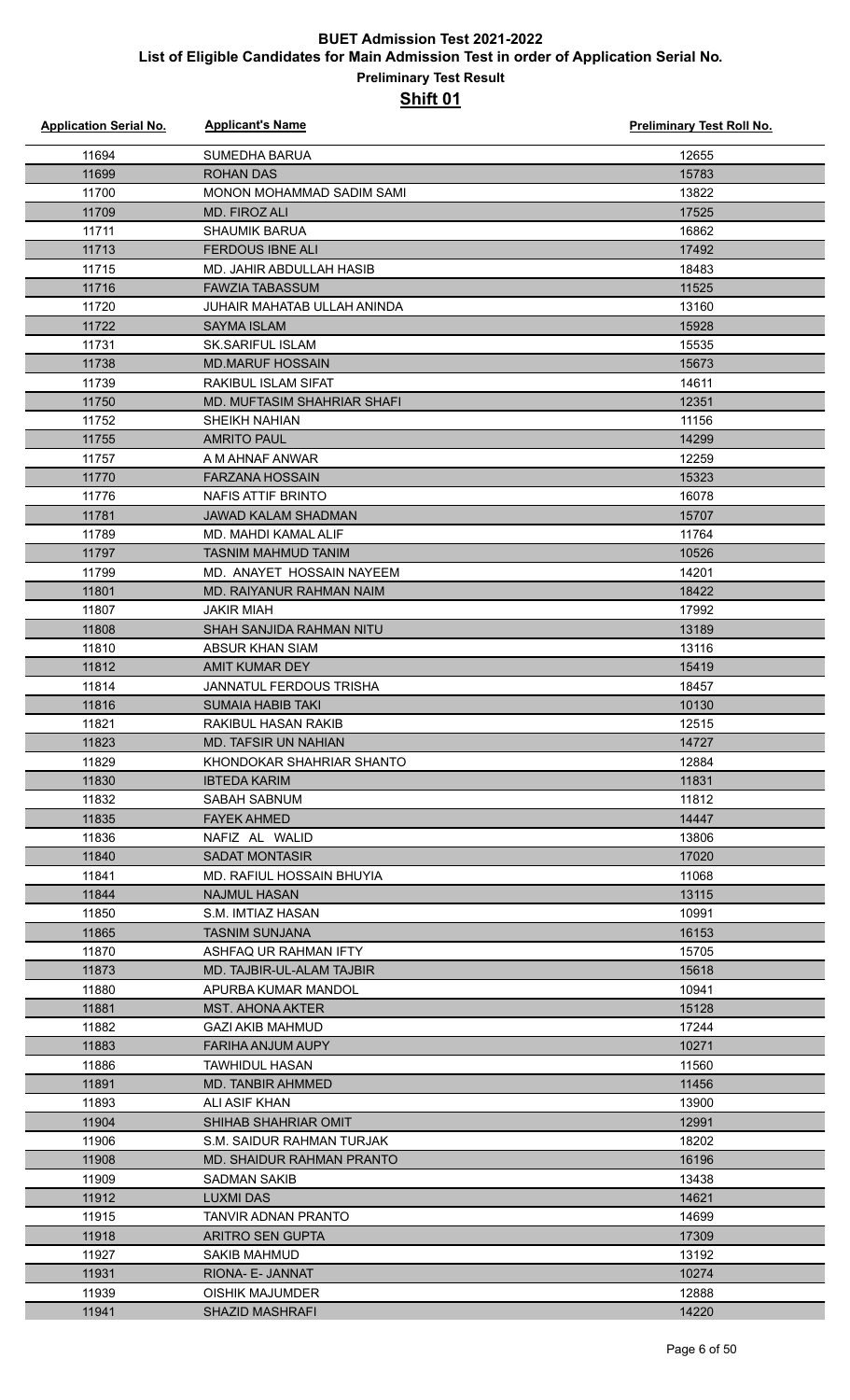| <b>Application Serial No.</b> | <b>Applicant's Name</b>                                 | <b>Preliminary Test Roll No.</b> |
|-------------------------------|---------------------------------------------------------|----------------------------------|
| 11942                         | <b>MOHAMMAD SAKIB SHAHRIAR</b>                          | 16861                            |
| 11950                         | M.M. WASSTI ROHAN                                       | 10836                            |
| 11957                         | AFFAN BIN MAHMUD                                        | 10420                            |
| 11958                         | <b>MEHEDI HASAN TUSAR</b>                               | 14091                            |
| 11960                         | <b>EAZ AHMED NAHID</b>                                  | 13489                            |
| 11966                         | ABU MAHAMMAD SAYM                                       | 15989                            |
| 11968                         | <b>TAHMID ZAMAN CHOWDHURY</b>                           | 12302                            |
| 11972                         | <b>MD. HASIB ISHRAQ NOKIB</b>                           | 12497                            |
| 11976                         | MD. MINHAJ FAHIM                                        | 11168                            |
| 11981                         | <b>TAIF AHMED TURJO</b>                                 | 11489                            |
| 11986                         | ASHRAFUL YASIR MOZUMDER KANAK                           | 10549                            |
| 11996                         | MAHAFUZA MAISHA                                         | 15197                            |
| 12001                         | <b>RIDOY CHANDRA SARKAR</b>                             | 15012                            |
| 12004                         | <b>AZMAIN APRO</b>                                      | 15069                            |
| 12006                         | ALAUDDIN AHMED                                          | 15080                            |
| 12011                         | MD. DELOWAR HOSSEN                                      | 11593                            |
| 12023                         | <b>MD. SHAH SULTAN</b>                                  | 12053                            |
| 12027                         | <b>MAYESHA MEHNAZ</b>                                   | 17731                            |
| 12041                         | <b>SRIJON BHOWMICK PRONAB</b>                           | 11095                            |
| 12042                         | <b>JAMIL AHAMMED</b>                                    | 14569                            |
| 12043                         | MD. ASHIK R RAHMAN                                      | 13576                            |
| 12045                         | MD. JISHAN AHMED                                        | 14004                            |
| 12046                         | MD. JAHEDUL ISLAM NAYEEM                                | 11756                            |
| 12055                         | MD. SAKIB-BIN-MAZED                                     | 14997                            |
| 12065                         | <b>UMME ZAMILA</b>                                      | 14818                            |
| 12071                         | TANZIM DOHA                                             | 18076                            |
| 12072                         | ABDULLAH AL MAHMUD                                      | 18067                            |
| 12078                         | <b>SHANTONU GHOSH DURJOY</b>                            | 14936                            |
| 12084                         | <b>ANIK DAS</b>                                         | 13364                            |
| 12085                         | <b>NUJHAT SADIA</b>                                     | 16268                            |
| 12086                         | MD. TAUFIQUR RAHMAN                                     | 15866                            |
| 12112                         | <b>TANVIR HASAN TARIK</b>                               | 15662                            |
| 12117                         | MUSTAKIM BIN MOHSIN                                     | 16949                            |
| 12119                         | <b>MD. RAFI SAROWER</b>                                 | 11686                            |
| 12125                         | MASUMA AKTER SUMA                                       | 16536                            |
| 12126                         | <b>MST. MASRUFA TASNIM NEHA</b>                         | 11667                            |
| 12138                         | MOHAMMAD IEAMUL ARAF ALIF                               | 14144                            |
| 12141                         | <b>HUMAYRA ANZUM</b>                                    | 12401                            |
| 12146                         | MD. SADIN AHMED SHUVO                                   | 14243                            |
| 12147                         | <b>ZINNIA RAISA AYONTY</b>                              | 10376                            |
| 12151                         | <b>MOHIUDDIN AHMED</b>                                  | 15284                            |
| 12154                         | CHOWDHURY MANJURUL HASAN                                | 16900                            |
| 12158                         | S SALEK BIN HOSSAIN                                     | 17897                            |
| 12160                         | <b>MD. MURAD</b>                                        | 12776                            |
| 12163                         | MD. TAUFIQUR RAHMAN                                     | 12148                            |
| 12166                         | <b>MD. NAZMUL ISLAM</b>                                 | 17341                            |
| 12172                         | TAUHIDUL- AS -SAMI                                      | 13384                            |
| 12176<br>12180                | MD. AL SHAHREAR RAHMAN<br>MD. ABDULLAH-AL-TAHSIN ANUVAB | 15456<br>16844                   |
| 12183                         | MD. ZUBAER RAHMAN                                       | 16346                            |
| 12186                         | RASHIQ SAADMAN RANA                                     | 12322                            |
| 12190                         | MUHAMMAD NAIMUR RAHMAN NAHEED                           | 17974                            |
| 12191                         | <b>MONTASIR RAHMAN</b>                                  | 17248                            |
| 12192                         | <b>TAHSINA AKTER</b>                                    | 16518                            |
| 12207                         | MD. SULTAN MAHMUD KHANDAKER                             | 14701                            |
| 12208                         | <b>OMAR FARUK SAKIB</b>                                 | 17989                            |
| 12210                         | AL-ARAFAH ISLAM                                         | 10495                            |
| 12215                         | <b>HRIDAM ROSHAN PAUL</b>                               | 16931                            |
| 12236                         | CHOWDHURY ADNAN MAHMUD                                  | 17141                            |
| 12237                         | <b>MD. SAIDUL AMIN SIMANTO</b>                          | 10766                            |
| 12238                         | NUSRAT RAHMAN                                           | 15335                            |
| 12239                         | <b>ABDULLAH ATIF</b>                                    | 17110                            |
|                               |                                                         |                                  |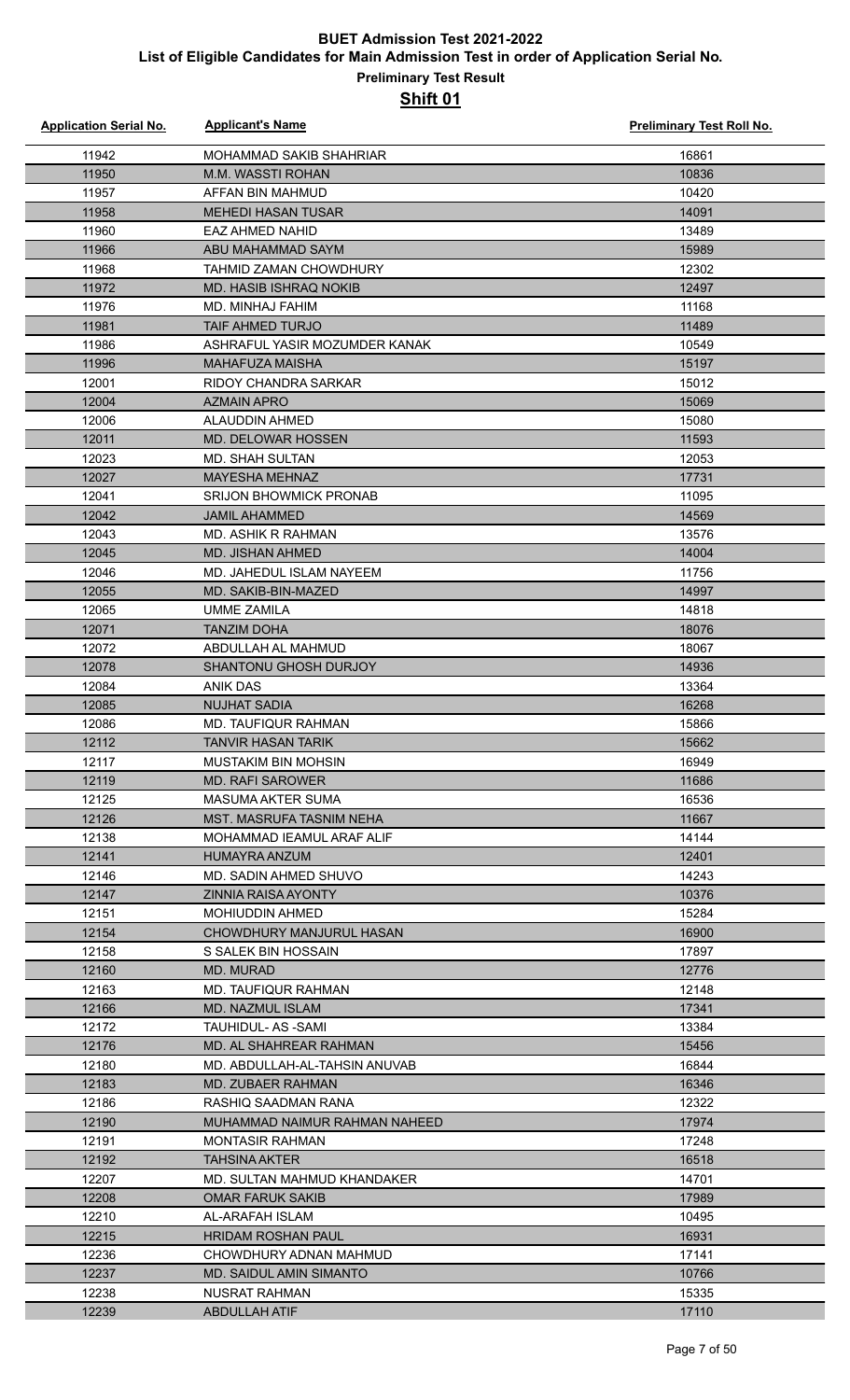| <b>Application Serial No.</b> | <b>Applicant's Name</b>      | <b>Preliminary Test Roll No.</b> |
|-------------------------------|------------------------------|----------------------------------|
| 12240                         | KHAN SADID HOSEN SABBIR      | 11754                            |
| 12247                         | <b>SAJJAD HOSSEN</b>         | 14952                            |
| 12252                         | <b>MD. NAIMUR RAHMAN</b>     | 15090                            |
| 12253                         | A. H. A. ABU OBAIDA          | 10912                            |
| 12262                         | <b>MASHIAT SAMI TASIN</b>    | 13548                            |
| 12263                         | <b>MD. SHAHRIAR KABIR</b>    | 15007                            |
| 12265                         | MD. RAFI                     | 16629                            |
| 12271                         | <b>MONIKA ISLAM MOUSHI</b>   | 12196                            |
| 12277                         | <b>MD FAHAD AREFIN</b>       | 16696                            |
| 12285                         | IMAM MEHEDI HASAN            | 10280                            |
| 12298                         | <b>SAEEB RAHMAN SAMIN</b>    | 17446                            |
| 12300                         | MD. SHIFAT BIN SIDDIQUE URFI | 11669                            |
| 12319                         | <b>MAHIMA HALALY OISHY</b>   | 13307                            |
| 12320                         | <b>SUKANTA NATH</b>          | 11736                            |
| 12329                         | <b>TASNIA AFROZ FARIHA</b>   | 12116                            |
| 12331                         | <b>RAKIBUL HARIS ZURIK</b>   | 15203                            |
| 12333                         | MD. MAHMUDUL HASAN           | 13569                            |
| 12338                         | <b>SAIKAT KUMAR SARKER</b>   | 14114                            |
| 12341                         | <b>MD TARIFUL ISLAM</b>      | 17644                            |
| 12348                         | <b>UTSHA PAUL</b>            | 12015                            |
| 12354                         | MD. TAHMEDUL HASSAN          | 12830                            |
| 12357                         | <b>MD. RIFAT HOSEN</b>       | 13357                            |
| 12358                         | ANONYA TALUKDER BRISTY       | 11768                            |
| 12365                         | NOYON KUMAR SARKAR           | 18318                            |
| 12372                         | KOUSHIK KUMAR DAS            | 12158                            |
| 12376                         | MD. ABDUL AL NOMAN           | 10397                            |
| 12380                         | <b>JANNATUL FERDAUS</b>      | 14802                            |
| 12384                         | MD. TANVIR RAHMAN            | 15518                            |
| 12388                         | <b>TANVIR AHMED</b>          | 18310                            |
| 12398                         | <b>RHYME HASAN</b>           | 14867                            |
| 12400                         | <b>TURJA DAS PRANTA</b>      | 15522                            |
| 12401                         | MD. JAKIUL ISLAM             | 13486                            |
| 12406                         | ABHIJEET DEB NATH            | 13777                            |
| 12410                         | <b>SADMAN TANZIM</b>         | 17437                            |
| 12414                         | SHEIKH MUSFIQ AHMED          | 15397                            |
| 12419                         | <b>JAMIL AHMAD RUPAK</b>     | 15899                            |
| 12422                         | MD. JIM AHMED                | 12699                            |
| 12426                         | <b>FAIYAZ ISMAIL</b>         | 10763                            |
| 12434                         | MD. ASRAFUL ISLAM RIFIAT     | 13378                            |
| 12436                         | RAYED RIASAT RABBI           | 10662                            |
| 12440                         | <b>MAHFUZUR RAHMAN</b>       | 14633                            |
| 12441                         | <b>MD. ATIKUL ISLAM</b>      | 15327                            |
| 12444                         | MD. A. ROKY                  | 12766                            |
| 12445                         | <b>BUSHRA ABEDIN</b>         | 16112                            |
| 12446                         | <b>MD. IEMANUL HOQ</b>       | 15559                            |
| 12450                         | MD. FAHAD-AL-FAISAL          | 17705                            |
| 12451                         | ASIF OR RASHID ALIF          | 15337                            |
| 12453                         | NAWRIZ AHMED TURJO           | 12927                            |
| 12458                         | SHEIKH MOHAMMAD AIYAN        | 16918                            |
| 12460                         | LABINA MEHRIN                | 10214                            |
| 12463                         | MD ZIA UDDIN                 | 10152                            |
| 12469                         | SOHIDUL ISLAM RASHEL         | 10320                            |
| 12472                         | RAKIB HOSEN TAMIM            | 15061                            |
| 12480                         | MD. ASADULLAHILL GALIB       | 14515                            |
| 12482                         | MOHAMMAD MUAZ                | 11844                            |
| 12483                         | SUMAIYA AHMED ARPITA         | 12050                            |
| 12491                         | Hamim Mahmud                 | 15002                            |
| 12493                         | <b>MD. ARIFIN ALIM NABID</b> | 10966                            |
| 12499                         | SHAIKH ANJUM RAHMAN          | 16545                            |
| 12502                         | <b>RUDRO KARMOKAR</b>        | 16410                            |
| 12506                         | LOTIFUL BARI NILOY           | 15414                            |
| 12524                         | <b>RIHILA SUMAYYA</b>        | 10232                            |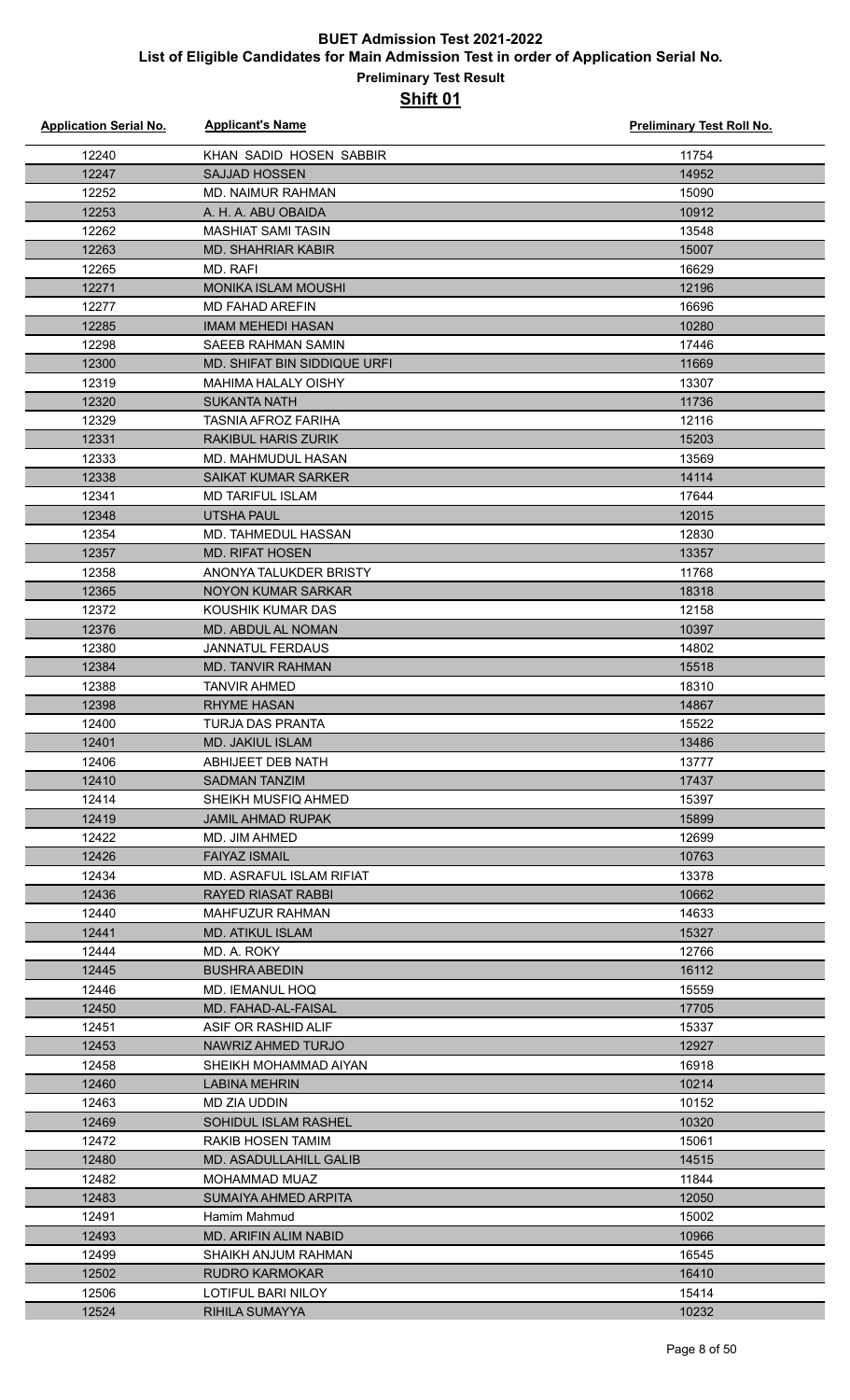| <b>Application Serial No.</b> | <b>Applicant's Name</b>         | Preliminary Test Roll No. |
|-------------------------------|---------------------------------|---------------------------|
| 12528                         | <b>RATUL DAS</b>                | 17317                     |
| 12539                         | <b>SHOHELY MUNTAHA DRISHTY</b>  | 15999                     |
| 12545                         | <b>JISHAN AHMED</b>             | 15205                     |
| 12550                         | <b>MD. JOBAYER HOSEN</b>        | 14615                     |
| 12558                         | MD. MAHMUDUL HAQUE              | 11215                     |
| 12567                         | <b>MD. SAKULAT HASAN</b>        | 12029                     |
| 12568                         | <b>MOMINUL ISLAM HEMAL</b>      | 10631                     |
| 12569                         | <b>MD. SHAFIUL ALAM</b>         | 11681                     |
| 12573                         | <b>MONIRUN NAHAR TABASSUM</b>   | 15942                     |
| 12581                         | MD. TAHMIDUL ISLAM              | 13086                     |
| 12582                         | <b>MD. JESANUR RAHMAN</b>       | 10444                     |
| 12584                         | <b>FARHAN ABSAR</b>             | 14585                     |
| 12585                         | NUSRAT JAHAN RIA                | 12683                     |
| 12606                         | <b>MD. NASIMUL ISLAM</b>        | 11383                     |
| 12609                         | <b>MARYEAM NOWSHIN</b>          | 11641                     |
| 12612                         | <b>IBTEDA TANJIM</b>            | 14391                     |
| 12613                         | PROGGA PARMITA RAHMAN           | 12042                     |
| 12617                         | <b>RIFA SAZIDA</b>              | 17078                     |
| 12622                         | <b>TAHSIK ISLAM</b>             | 12773                     |
|                               |                                 |                           |
| 12630                         | <b>ASHIK RABBANI</b>            | 12373                     |
| 12631                         | <b>SAMIA ISLAM</b>              | 10038                     |
| 12633                         | <b>ADRIJA KHASTAGIR</b>         | 12342                     |
| 12635                         | MD AL SHIFAT PRINON             | 15728                     |
| 12636                         | <b>MD. NOMAN BISWAS SIBLY</b>   | 12944                     |
| 12639                         | <b>JOY SARKAR</b>               | 12133                     |
| 12645                         | <b>MD. MAHMUDUL HASAN RATUL</b> | 11394                     |
| 12648                         | MUHAMMAD MUHTASIMUR RAHMAN      | 12671                     |
| 12649                         | MD. WAZIH ABDULLAH              | 11175                     |
| 12657                         | <b>JAGRATA SARKER</b>           | 11491                     |
| 12660                         | ALI RAFTANUR EMON               | 16539                     |
| 12661                         | MD. GOLAM MOSTOFA HIMAL         | 13628                     |
| 12662                         | <b>TAHRIMA HABIB</b>            | 17427                     |
| 12663                         | <b>TASFIC RAZIN</b>             | 16950                     |
| 12664                         | <b>MD. TAHMID ISLAM</b>         | 10345                     |
| 12671                         | <b>MD. SAKIB HOSSAIN</b>        | 16719                     |
| 12682                         | <b>JANNATUL MAWA</b>            | 12360                     |
| 12694                         | MD. SHARIFUL ISLAM              | 13911                     |
| 12699                         | FARJANA SARKER NAIMA            | 13518                     |
| 12706                         | <b>HASIB ALTAF</b>              | 15675                     |
| 12709                         | <b>SUMON AHMED</b>              | 16614                     |
| 12715                         | <b>AHNAF TAHMID</b>             | 17512                     |
| 12716                         | MUSHFIQUR RAHMAN NIHAL          | 14418                     |
| 12717                         | <b>PLABON KUNDU</b>             | 10243                     |
| 12719                         | A. B. M. MAHIR LABIB            | 18265                     |
| 12731                         | NOWSHIN MAHJABIN                | 16739                     |
| 12736                         | MD. EASIR SHARIAR MOJUMDER      | 16060                     |
| 12739                         | <b>SEFAT RAHMAN</b>             | 10297                     |
| 12751                         | K.M. FAHIM SHARIAR              | 14884                     |
| 12766                         | ZANIFA ISLAM                    | 13773                     |
| 12772                         | <b>MD. RAFIQUL ISLAM</b>        | 15097                     |
| 12775                         | MD. ASIF RAIHAN LIMON           | 13544                     |
| 12776                         | <b>SANJEED SAME PLABON</b>      | 15218                     |
| 12779                         | NAJIBA SALAM                    | 13781                     |
| 12785                         | <b>ASIF HAIDER</b>              | 15313                     |
| 12790                         | AL MUBTASIM PREOM               | 11341                     |
| 12805                         | <b>MOHAMMAD YASIR</b>           | 16233                     |
| 12818                         | SAFIN AHMED LIMAN               | 13578                     |
| 12834                         | MD. KAIUM ALI                   | 14096                     |
| 12836                         | TANVIR IBNA YOUSUF              | 11817                     |
| 12838                         | <b>MUHTASIM REDWAN</b>          | 13947                     |
| 12839                         | MD. RAKIBUR RAHMAN KHAN EFTY    | 16842                     |
| 12844                         | <b>MD. SABBIR SARKER</b>        | 17553                     |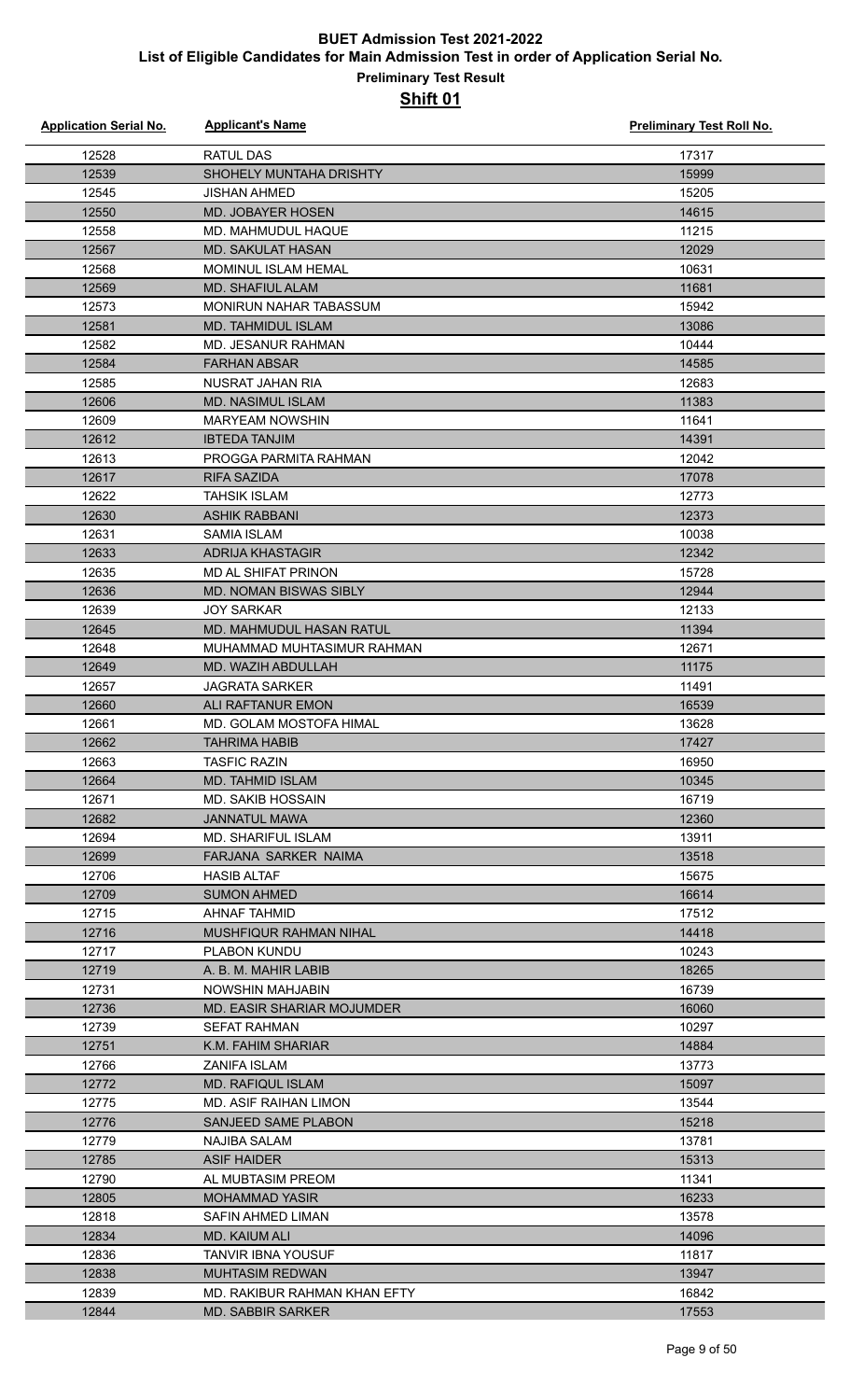| <b>Application Serial No.</b> | <b>Applicant's Name</b>                       | Preliminary Test Roll No. |
|-------------------------------|-----------------------------------------------|---------------------------|
| 12846                         | MD. JAMIR UDDIN BADSHA                        | 16722                     |
| 12847                         | <b>ANUPOM KANTI DAS</b>                       | 11021                     |
| 12852                         | <b>JAWADUN NOOR</b>                           | 13032                     |
| 12856                         | <b>MD. MUSHFIQUR RAHMAN</b>                   | 15238                     |
| 12857                         | MD. FAISAL AHMED                              | 14686                     |
| 12860                         | MD. RIYADH-E- NOOR                            | 12689                     |
| 12862                         | SHEIKH ASZAD MOSTABIN NABIL                   | 12807                     |
| 12869                         | <b>SABBIR HOSSAIN</b>                         | 11970                     |
| 12873                         | RADIAT KAMAL RIDDHY                           | 11934                     |
| 12874                         | <b>MD. MARUF BILLAH</b>                       | 15465                     |
| 12878                         | SHAHRIAR IQBAL SAZID                          | 10587                     |
| 12882                         | NUSWRAT NOWME NIKHAD                          | 12782                     |
| 12883                         | MD. RAYHAN MIA RASEL                          | 13166                     |
| 12889                         | ABRAR FAIYAJ                                  | 18148                     |
| 12891                         | ABDULLAH IBNE MAHBUB                          | 16777                     |
| 12894                         | <b>MD. ARIFUL ISLAM</b>                       | 14423                     |
| 12897                         | MD. SADMAN BIN TAREQ                          | 16104                     |
| 12902                         | MUHAMMAD ZAYED ANZAM                          | 17026                     |
| 12915                         | MD. SHAKIBUR RAHMAN SHOMRAT                   | 13901                     |
| 12929                         | RAJESH CHANDRA KURI                           | 11554                     |
| 12935                         | JAKARIA AHMED MAHIM                           | 17222                     |
| 12939                         | <b>SHAMEM MIA</b>                             | 14199                     |
| 12948                         | TANHA MOZUMDER OISHEE                         | 18304                     |
| 12950                         | SHAH MOHAMMAD ABDUL MANNAN                    | 15149                     |
| 12954                         | NIROB MONDAL                                  | 17822                     |
| 12959                         | <b>TAHMIDUR RAHMAN</b>                        | 16490                     |
| 12963                         | <b>MAHIR DAIYAN RASHID</b>                    | 11040                     |
| 12964                         | <b>MD. NAYEMUR RAHMAN NAEEM</b>               | 14533                     |
| 12968                         | MD. MAHMUD HASAN                              | 14951                     |
| 12979                         | <b>MD. SHAMIM ISLAM</b>                       | 16276                     |
| 12980                         | ZUHAYER FAHIM SARKER                          | 17577                     |
| 12984                         | <b>SAKIB HASAN</b>                            | 14143                     |
| 12986                         | MD. RUHAN ALI SARKER                          | 17568                     |
| 12988                         | <b>NAHID HASAN</b>                            | 18442                     |
| 12989                         | <b>FOYSAL AHAMMAD EMON</b>                    | 11364                     |
| 12991                         | <b>SOURAV SUSHIL</b>                          | 14389                     |
| 12995                         | <b>MOUMITA PAUL</b><br>NABIHAH ANJUM GOONGOON | 17945<br>12714            |
| 13003<br>13008                | <b>MEHEDI ARFAN SIFAT</b>                     | 13547                     |
| 13011                         | <b>SANIA TAMIM</b>                            | 11846                     |
| 13013                         | <b>MD. EAMIN SHAHRIER</b>                     | 14061                     |
| 13014                         | MD. TAWHID HASSAN                             | 11648                     |
| 13017                         | <b>MOHTASSIM MASUD</b>                        | 18021                     |
| 13022                         | <b>IFTEKHAR TAHSIN MD. ABIR</b>               | 11248                     |
| 13035                         | FARHANA ADRI                                  | 16052                     |
| 13036                         | ABDULLA AL SHAHARIAR                          | 18473                     |
| 13038                         | DEVJOITY DUTTA                                | 13215                     |
| 13039                         | MOHAMMAD ABU DAUD SHARIF                      | 12592                     |
| 13041                         | MD. TAKIB HASSAN                              | 14034                     |
| 13045                         | <b>MOSTAFA LABIB</b>                          | 11119                     |
| 13046                         | NAZIFA RAHMAN SHIRA                           | 10580                     |
| 13050                         | MD. AKBAR ALI                                 | 10129                     |
| 13058                         | MD. DULAL HOSSAIN                             | 10675                     |
| 13059                         | <b>MISHAT HASAN MILON</b>                     | 11597                     |
| 13064                         | <b>RAYHAN</b>                                 | 15336                     |
| 13072                         | SHIBAL CHANDRO MOHONTO                        | 10357                     |
| 13074                         | JOYDIP SINGHA ROY                             | 17213                     |
| 13086                         | <b>NUR ALAM NAYEM</b>                         | 15109                     |
| 13090                         | <b>MEHEDI HASSAN RABBI</b>                    | 12461                     |
| 13098                         | <b>TOUSIF FAHMEED QUADIR</b>                  | 10409                     |
| 13105                         | ZIBON NESA ZIM                                | 11885                     |
| 13109                         | <b>DIBYA JYOTI SARKAR</b>                     | 11056                     |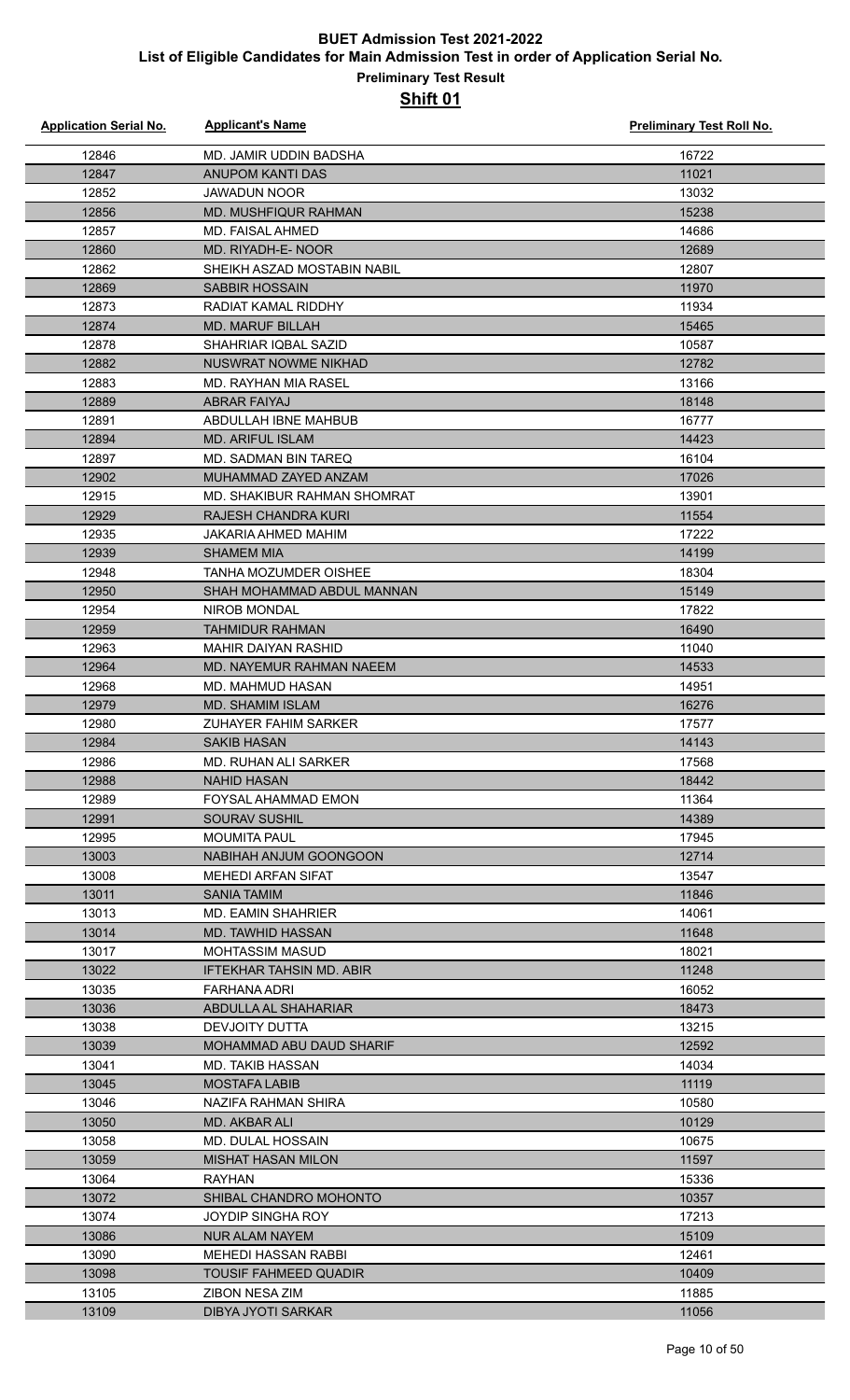| <b>Application Serial No.</b> | <b>Applicant's Name</b>      | Preliminary Test Roll No. |
|-------------------------------|------------------------------|---------------------------|
| 13119                         | <b>ISTIAQUE AHMED</b>        | 15843                     |
| 13128                         | <b>TANVIR ALAM SHIHAB</b>    | 12662                     |
| 13131                         | <b>AHNAF ATIF EYAN</b>       | 15466                     |
| 13141                         | <b>MUEED IBNE SAMI</b>       | 17546                     |
| 13145                         | <b>SHAHRIAR AHMED</b>        | 14484                     |
| 13146                         | MD. HABIBUR RAHMAN           | 16934                     |
| 13158                         | ATULAN BHATTACHARJEE         | 16390                     |
| 13160                         | MD. ABDULLAH ALL-SHAFI       | 15529                     |
| 13162                         | <b>ISRAK JAHAN</b>           | 14353                     |
| 13166                         | <b>TARBIN ROZARIO</b>        | 13799                     |
| 13169                         | DEWAN SHEIKH OSAMA           | 10209                     |
| 13174                         | ASIF ABDULLAH SHAKIL         | 11110                     |
| 13182                         | PARTHA ROY                   | 18287                     |
| 13187                         | <b>SM MUHEET HASSAN</b>      | 10774                     |
| 13196                         | MAHFUZUL HAQUE MAHI          | 17332                     |
| 13201                         | <b>MOSIUR RAHAMAN</b>        | 13285                     |
| 13211                         | SHIHAB SHADMAN RAHI          | 17109                     |
| 13213                         | <b>NASIBA IBNATH AMIN</b>    | 14174                     |
| 13214                         | FAHIM BIN AMIN               | 17279                     |
|                               | ARAFAT MOHAMMAD ANAN         | 14801                     |
| 13222<br>13226                | A. K. M SAMIOUL ISLAM        | 13690                     |
|                               | <b>TALHA ISLAM</b>           |                           |
| 13228                         |                              | 15777                     |
| 13238                         | ABU SUFIAN TONMOY            | 10929                     |
| 13239                         | <b>MD. SHIMUL MIA</b>        | 11436                     |
| 13240                         | ABDULLAH AL-KAFI             | 17077                     |
| 13243                         | KAZI ARIANA RUTBA            | 14266                     |
| 13246                         | TAHOSIN ISLAM NILOY          | 15744                     |
| 13257                         | <b>MAHFUZ AHMED</b>          | 17951                     |
| 13262                         | <b>RAYAN HOSSAIN</b>         | 12067                     |
| 13272                         | <b>PRONAY DAS</b>            | 14406                     |
| 13276                         | MD. SHOUROV HASAN            | 17519                     |
| 13277                         | NURUL AFSAR ANIK             | 18149                     |
| 13278                         | <b>MD.RADH SHAMAT AFAQ</b>   | 14760                     |
| 13280                         | <b>IMDADUL HASAN</b>         | 14253                     |
| 13282                         | NOSHIN SAIYARA               | 17206                     |
| 13283                         | <b>SAAD IBNE SOHAEL</b>      | 13456                     |
| 13285                         | NURA-JANNAT SHREYA MONI      | 16929                     |
| 13288                         | <b>TANVIR SIDDIQUE</b>       | 14228                     |
| 13290                         | YASAR AL SAMIN               | 13794                     |
| 13293                         | D. M. NAVID HAYDER           | 18276                     |
| 13295                         | MD. IQBAL MAHMUD SHANGID     | 12086                     |
| 13299                         | SHADMAN SHAKIB PRODHAN SAYOR | 11205                     |
| 13303                         | MD. TAMIM HOSSEN             | 10800                     |
| 13313                         | <b>ASIF AHMAD</b>            | 14634                     |
| 13314                         | BISHAL CHANDRA BARMMON       | 16315                     |
| 13317                         | <b>MD. SHAHRIAR ALOM</b>     | 14642                     |
| 13323                         | PRIYONTEE MOJUMDER           | 18317                     |
| 13327                         | <b>TANVIRUL ISLAM ZISAN</b>  | 17121                     |
| 13329                         | SAZID RAHMAN                 | 18022                     |
| 13337                         | ANGKAN PURKAYESTHA KABYO     | 14014                     |
| 13339                         | MD. FAISAL NABIB TARIF       | 16885                     |
| 13340                         | MD. MAHMUDUL HASAN PRANTO    | 15761                     |
| 13346                         | ISHTIAQ MAHMUD FAHIM         | 17750                     |
| 13350                         | <b>MD. SANJIDUL ISLAM</b>    | 11676                     |
| 13353                         | MD. MOSADDEQUE HOSSAIN       | 10978                     |
| 13357                         | MOHAMMAD NURUL WARA RAHAT    | 16638                     |
| 13360                         | WAHHAB HOSSEN SABBIR         | 12961                     |
| 13367                         | ABDULLAH AL FAHIM            | 15569                     |
| 13369                         | SAUMIK BANIK                 | 11292                     |
| 13370                         | AZWAD ABEED                  | 14227                     |
| 13373                         | <b>MEHERAJUL KARIM</b>       | 17600                     |
| 13377                         | <b>M.M. SHARIAR SHARIF</b>   | 11848                     |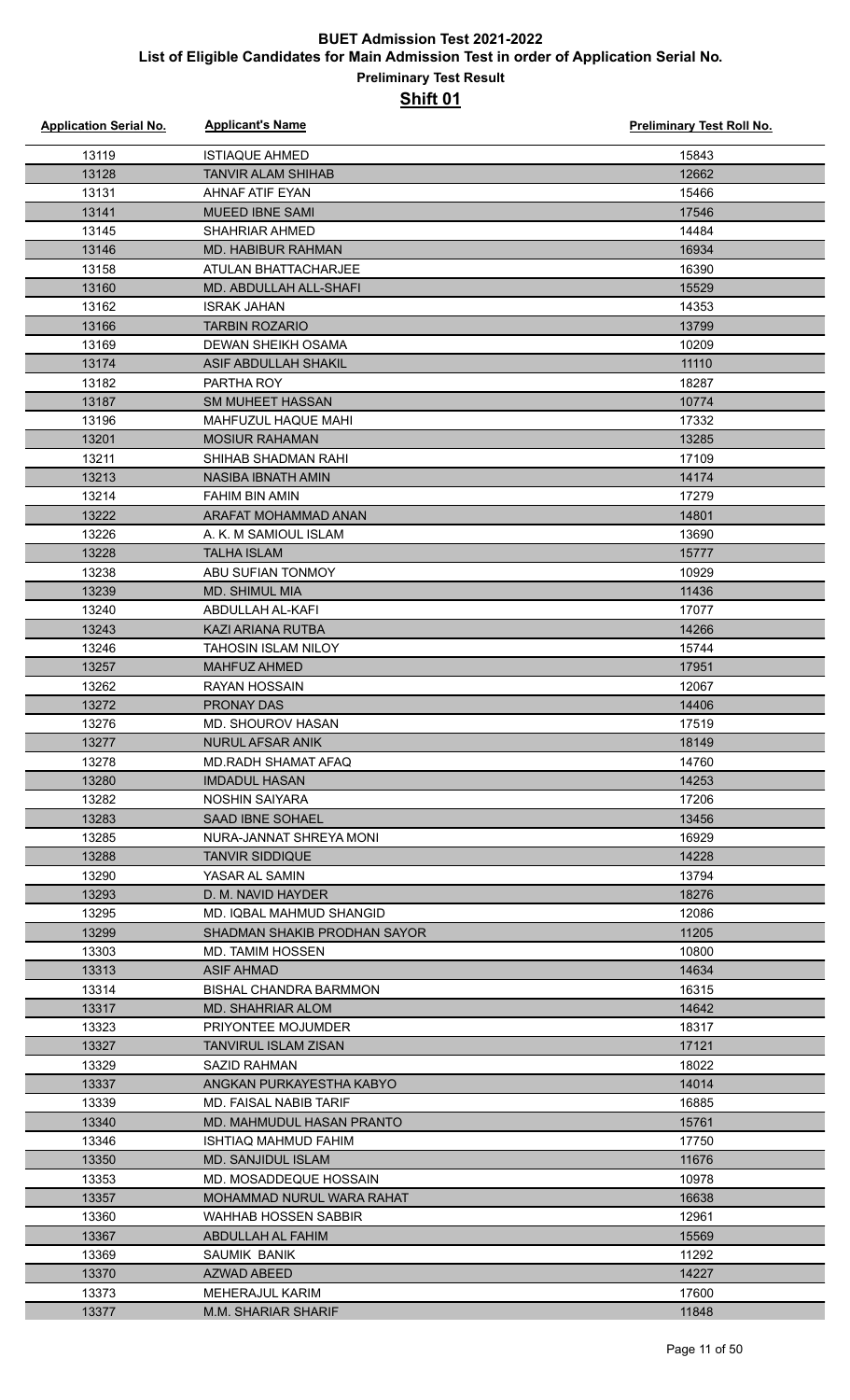| <b>Application Serial No.</b> | <b>Applicant's Name</b>                    | <b>Preliminary Test Roll No.</b> |
|-------------------------------|--------------------------------------------|----------------------------------|
| 13381                         | <b>RAFID RAHMAN</b>                        | 11599                            |
| 13382                         | <b>MD. ASHRAFUL ISLAM ANTU</b>             | 15542                            |
| 13386                         | <b>FAHNIMA HOQUE</b>                       | 11112                            |
| 13387                         | MD. F A TANZIM                             | 13074                            |
| 13389                         | ARAFAT AHMED SHAMRAT                       | 14763                            |
| 13391                         | <b>MD. SAIF HASAN</b>                      | 14191                            |
| 13401                         | MD. SAIFUL RAHMAN                          | 14930                            |
| 13403                         | <b>IHASAN HAQUE</b>                        | 17627                            |
| 13410                         | MD. OMAR FARUK BHUIYAN SAYEM               | 14541                            |
| 13415                         | MD. JAFRUL ISLAM SHANTO                    | 11339                            |
| 13418                         | <b>UBYDUR RAHMAN</b>                       | 13605                            |
| 13419                         | PAROMITA CHANDA                            | 17903                            |
| 13420                         | MD. ARAFAT AFRIDI ROMAN                    | 11126                            |
| 13424                         | <b>SAYEM UDDIN</b>                         | 10505                            |
| 13425                         | MD. TOUFIQ HAMID SEUM                      | 14955                            |
| 13428                         | <b>OSHAYER SIDDIQUE</b>                    | 17629                            |
| 13430                         | MD. ABIR AHAMED                            | 13808                            |
| 13433                         | <b>MAHDI AL MUTTAKIN</b>                   | 18194                            |
| 13434                         | AL ARAF                                    | 11418                            |
| 13451                         | PANTHO ALAHI SWARNA                        | 12364                            |
| 13458                         | MD. ATAUR RAHMAN SIKDAR                    | 13962                            |
| 13466                         | <b>MEHJABIN JALAL</b>                      | 15733                            |
| 13469                         | <b>SHREYA SARKER</b>                       | 14748                            |
| 13487                         | <b>TASLIM AMIN</b>                         | 11865                            |
| 13494                         | AHMED IBNE ATIQ                            | 12861                            |
| 13495                         | <b>TANVIR HOSSAIN</b>                      | 16825                            |
| 13499                         | S. M. SAFIN SAROWER                        | 17738                            |
| 13504                         | <b>MUNIA AKTER</b>                         | 15347                            |
| 13510                         | <b>MD. RIPON HOSEN</b>                     | 10037                            |
| 13512                         | MOHAMMAD SAKIB UDDIN                       | 15922                            |
| 13515                         | <b>SAAD BIN HARUN</b>                      | 17625                            |
| 13517                         | MD. SOHEL                                  | 11163                            |
| 13520                         | ADIT AL RAZI                               | 13851                            |
| 13521                         | MD. MAHFUZUR RAHMAN                        | 16053                            |
| 13530                         | MD. MAHFUZUR RAHMAN                        | 18501                            |
| 13544<br>13554                | <b>NAFISA ANJUM</b><br><b>DURRJOY SAHA</b> | 16014<br>10805                   |
| 13559                         | SHREE TIRTHO KUMAR SHAHA                   | 16345                            |
| 13560                         | MD. SHIBLI SADIK                           | 18328                            |
| 13567                         | KHALED HOSSAIN MUZAHID                     | 10523                            |
| 13581                         | MD. MUSHFIQUR RAHMAN                       | 13248                            |
| 13589                         | <b>ARJUN GHOSH</b>                         | 15552                            |
| 13594                         | <b>MD.KAWSAR AHAMMED</b>                   | 13688                            |
| 13595                         | AVISHAK CHANDRA ROY                        | 13555                            |
| 13599                         | RAFAH ASSARIRAH                            | 11284                            |
| 13600                         | <b>RIZWAN MAHAMUD</b>                      | 10461                            |
| 13602                         | <b>IZAZ AHMAD</b>                          | 11298                            |
| 13607                         | MOHAMMED GOLAM MOSTOFA NURULLAH            | 13373                            |
| 13612                         | MD. REZWAN HAQUE                           | 12701                            |
| 13613                         | <b>MOZAHID MORTOZA</b>                     | 12921                            |
| 13618                         | S. M. NAFID AHNAF KABIR                    | 13651                            |
| 13620                         | <b>TURJA ROY</b>                           | 12402                            |
| 13625                         | AFIFA RISHA                                | 18293                            |
| 13628                         | NAZEEB AHMED CHOWDHURY                     | 16754                            |
| 13629                         | MD. SHAHARIA MUTASIN FUAD                  | 14544                            |
| 13634                         | MD. RAKIBUL HASAN                          | 16636                            |
| 13635                         | S. M. AL MOHAIMIN SHIHAB                   | 12455                            |
| 13638                         | <b>MD. YOUSUF ISLAM SAHIL</b>              | 14374                            |
| 13643                         | <b>MOHAIMEN HRIDOY</b>                     | 18416                            |
| 13644                         | <b>MD. RASEL AHMED</b>                     | 10206                            |
| 13646                         | MD. AZMAIN ADIL                            | 16585                            |
| 13651                         | <b>MD. ATIK MAHBUB</b>                     | 10339                            |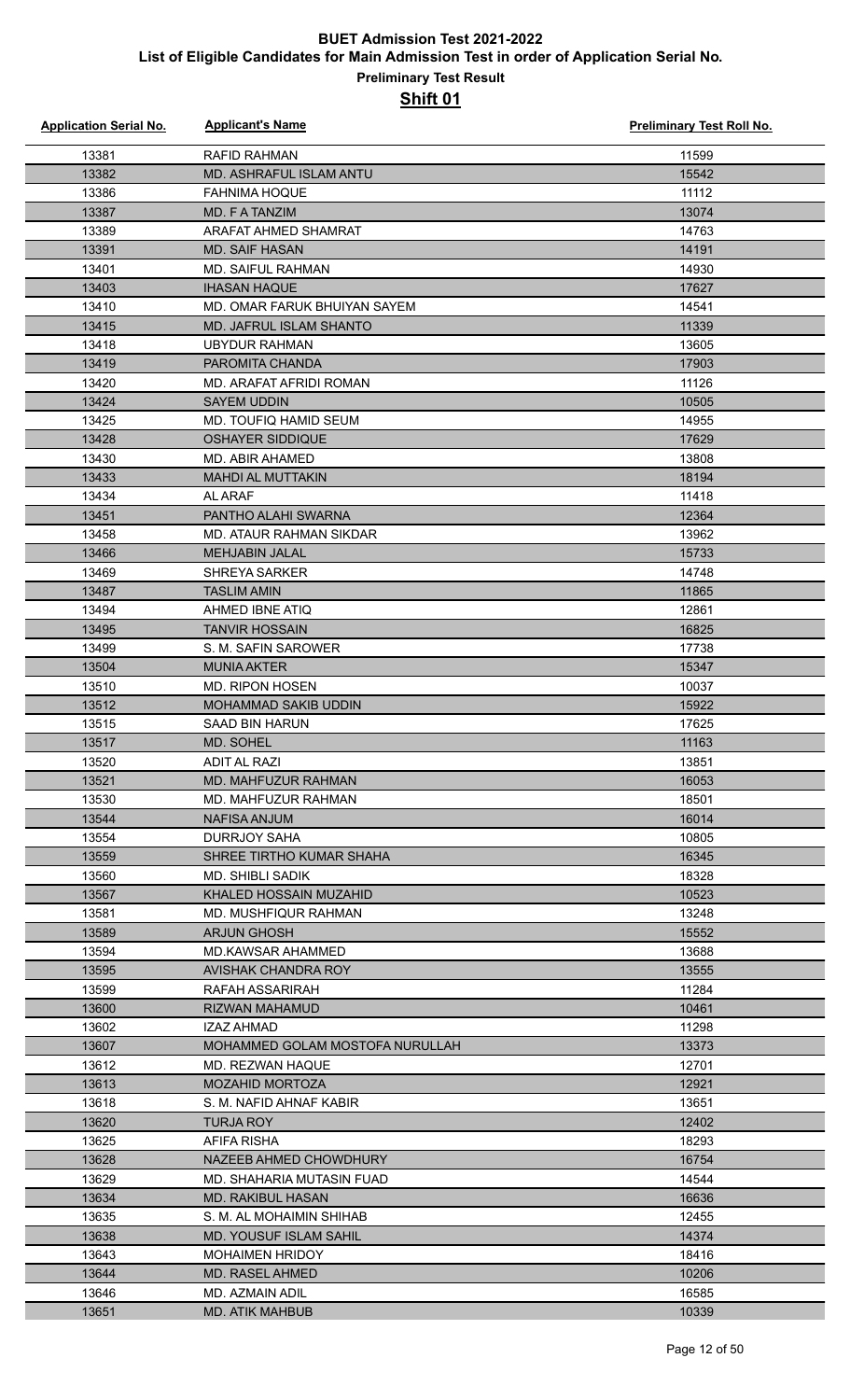| <b>Application Serial No.</b> | <b>Applicant's Name</b>            | <b>Preliminary Test Roll No.</b> |
|-------------------------------|------------------------------------|----------------------------------|
| 13657                         | MD. SAZZADUL ISLAM OMLAN           | 12134                            |
| 13660                         | <b>ASHRAFUR RAHMAN</b>             | 14147                            |
| 13661                         | <b>METHELA FARZANA</b>             | 11134                            |
| 13690                         | ABU BAKAR SIDDIQUE MD. ARIF BILLAH | 10994                            |
| 13695                         | PRODIPTO DEBNATH                   | 10650                            |
| 13711                         | <b>DEBNIL SAHA</b>                 | 13161                            |
| 13715                         | SAROWAR ALAM ROKI                  | 15550                            |
| 13721                         | <b>MD. ADIB HASAN AUDHI</b>        | 16768                            |
| 13724                         | PARTHO PROTIM ROY                  | 17142                            |
| 13726                         | <b>MD. ATIQUR RAHMAN</b>           | 11804                            |
| 13731                         | ABID UZ ZAMAN                      | 12975                            |
| 13733                         | <b>MD. MURADUL ISLAM</b>           | 15065                            |
| 13737                         | <b>MOHAMMAD ALI SAKIB</b>          | 13991                            |
| 13751                         | <b>SAIFUL ARIAN RUDRA</b>          | 16837                            |
| 13752                         | <b>FAHAD HOSSAIN</b>               | 11536                            |
| 13754                         | <b>JOYONTA BISWAS</b>              | 14609                            |
| 13756                         | <b>ABIR SHOAIB</b>                 | 17415                            |
| 13770                         | <b>JOY SHIKDER</b>                 | 16119                            |
| 13772                         | <b>MD. RABBIL HASAN</b>            | 13503                            |
| 13780                         | KHANDAKAR SAYAD TAJWAR             | 10971                            |
| 13781                         | MD. FAHMID FARHAN                  | 11230                            |
| 13783                         | <b>MD. ATIKUR RAHMAN</b>           | 14678                            |
| 13796                         | <b>MOUNABRATA SARKAR</b>           | 11583                            |
| 13798                         | <b>ARNOB KUMAR SEN</b>             | 10942                            |
| 13800                         | DEWAN SAADMAN HASAN                | 10060                            |
| 13806                         | <b>MD.TANVIR MAHMUD</b>            | 15923                            |
| 13809                         | <b>NEEL FIDA HASAN</b>             | 11053                            |
| 13814                         | <b>YEASIN ARAFAT MAHI</b>          | 15892                            |
| 13821                         | <b>TASNIM TALEB</b>                | 10431                            |
| 13824                         | SAMIUL KABIR ROHAN                 | 14664                            |
| 13832                         | <b>SYED ISTIUK RAJA</b>            | 10830                            |
| 13833                         | MD. SHOHRAB UL ISLAM               | 17698                            |
| 13842                         | SHAHEDUR RAHMAN EMON               | 13534                            |
| 13845                         | <b>PALLAB MALAKAR</b>              | 13535                            |
| 13850                         | MD. PARVEZ MOSHAROF                | 12307                            |
| 13865                         | MD. FOYAZUL HAQUE SHADHIN          | 13374                            |
| 13871                         | MD. RAYHANUL ISLAM LAMUN           | 12574                            |
| 13880                         | <b>NIHA TARAN</b>                  | 11333                            |
| 13884                         | MD. SHAHRIAR RAHMAN ZISAN          | 10544                            |
| 13890                         | FAYAN ZAMAN ANIM                   | 11857                            |
| 13891                         | MD. MUSHFIQUR RAHMAN ASIF          | 11246                            |
| 13896                         | S. M. ZIHAD IBNA ZAKIR             | 15019                            |
| 13897                         | M.M. EYANUR RAHMAN                 | 14590                            |
| 13898                         | <b>ARIYAN ISLAM AUHON</b>          | 10122                            |
| 13903                         | ATIQUE-UZ-ZAMAN                    | 10524                            |
| 13905                         | <b>MOUMETA RASHID</b>              | 16541                            |
| 13916                         | <b>MD. MUHTASIM FAHIM</b>          | 14035                            |
| 13919                         | FATEMA TUZ ZOHORA MOON             | 18320                            |
| 13922                         | SHAPROTIVE BARUA CHOWDHURY         | 15138                            |
| 13923                         | ASHRAFE BIN ALIM                   | 13396                            |
| 13924                         | MD NAFIZUR RAHMAN                  | 13867                            |
| 13925                         | <b>TUSHAR IMRAN</b>                | 16086                            |
| 13926                         | ABDULLAH OMAER                     | 14605                            |
| 13929                         | <b>NAZMUS SAADAT</b>               | 15277                            |
| 13933                         | <b>MD. SALMAN FARSHI</b>           | 11015                            |
| 13935                         | <b>MD. ATIKUR RAHMAN</b>           | 12853                            |
| 13936                         | <b>TANVIR AHMED</b>                | 11191                            |
| 13943                         | <b>MD. MINHAZUL ISLAM</b>          | 12742                            |
| 13950                         | <b>MOHTASIM AL JAMEE</b>           | 18412                            |
| 13951                         | S.M. ABU SHALAH                    | 10831                            |
| 13953                         | <b>SHAHRIAR MAHBOOB</b>            | 17931                            |
| 13959                         | NAZAT JAHAN FATIMA                 | 11700                            |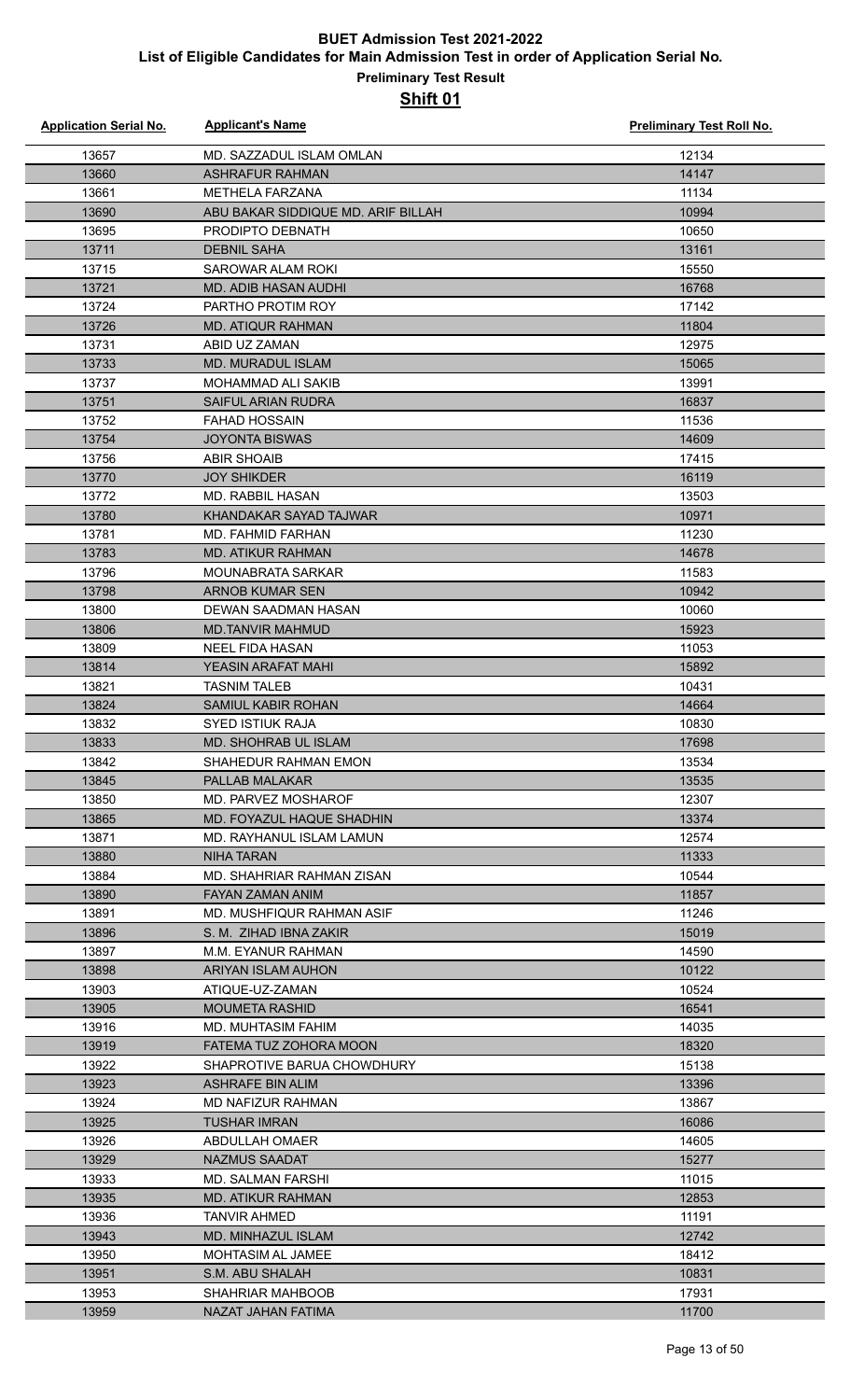| <b>Application Serial No.</b> | <b>Applicant's Name</b>        | Preliminary Test Roll No. |
|-------------------------------|--------------------------------|---------------------------|
| 13960                         | TANVIR AHMED BHUIYAN           | 14546                     |
| 13964                         | <b>NURUL AMIN TASED</b>        | 15674                     |
| 13968                         | <b>MAHUYA MOURRY</b>           | 12436                     |
| 13971                         | <b>PARTHO SARKAR</b>           | 10482                     |
| 13978                         | <b>FARDEEN SADAB ANONTA</b>    | 17538                     |
| 13999                         | <b>SHAMIUL KARIM AORKO</b>     | 16363                     |
| 14006                         | MD. NURUZZAMAN                 | 18113                     |
| 14024                         | <b>BASDEB BARMAN ARKO</b>      | 15622                     |
| 14027                         | FAREIL ISLAM BHUIYAN           | 13002                     |
| 14029                         | TANVIR HASSAN PRINCE           | 15121                     |
| 14031                         | KHALEDA AKTER KOLPONA          | 15158                     |
| 14033                         | S M ASHFAQUE HOSSAIN           | 16877                     |
| 14034                         | ABONY KAMAL                    | 15243                     |
| 14045                         | <b>TAUSIF AHAMMED</b>          | 13909                     |
| 14051                         | <b>EMON ISLAM</b>              | 11371                     |
| 14053                         | <b>JANNATUL FERDOUS IQRA</b>   | 15349                     |
| 14055                         | SHEIKH AL ARAFAT               | 11575                     |
| 14061                         | <b>ADIBAH SUMAITA</b>          | 15357                     |
| 14066                         | RASHIK MAHMUD MAJUMDER         | 10786                     |
| 14070                         | <b>ZARIN TASNEEM</b>           | 14861                     |
| 14073                         | MD. MAHMUDUL ISLAM             | 13354                     |
| 14079                         | MD. NOOR-E-SHAMS NILOY         | 17099                     |
| 14081                         | <b>MIFTAHARUL ADNAN</b>        | 13387                     |
| 14082                         | <b>SABAB MUHAMMAD</b>          | 11778                     |
| 14084                         | MUHAMMAD SAJIDUR RAHMAN        | 10468                     |
| 14097                         | <b>INKON ISLAM</b>             | 12363                     |
| 14099                         | <b>MD. RIAN AHMED</b>          | 14303                     |
| 14101                         | <b>AHNAF TAHMID</b>            | 15227                     |
| 14103                         | <b>DIPIT SAHA</b>              | 13626                     |
| 14104                         | MD. ABID CHOWDHURY             | 13753                     |
| 14111                         | <b>NAFIS NAHIAN</b>            | 15209                     |
| 14112                         | HASSAN MOHAMMED NAQUIBUL HOQUE | 17386                     |
| 14113                         | ALI IMAM BIN MARTUZA           | 17103                     |
| 14114                         | ABDULLAH AL AMIN               | 11229                     |
| 14117                         | RUKAIYA ISLAM                  | 15717                     |
| 14118                         | <b>MD. RAGHIB NOOR</b>         | 11548                     |
| 14119                         | AKTER HOSSAIN                  | 18484                     |
| 14135                         | PRITOM KUMAR MONDAL DIPTA      | 17501                     |
| 14141                         | ABDULLAH AL HUSSAIN            | 10726                     |
| 14142                         | <b>JAHEDUL ISLAM</b>           | 14084                     |
| 14143                         | <b>FAHEZUN AHMED</b>           | 17058                     |
| 14148                         | <b>SOPNIL PRAMANIK</b>         | 18447                     |
| 14156                         | S.M. HAYAT ANWAR CHOWDHURY     | 11129                     |
| 14167                         | <b>MD. TUHIN BISWAS</b>        | 14554                     |
| 14181                         | ASIKUR RAHMAN SHOWROB          | 12047                     |
| 14184                         | <b>AMATUL AHAD PRIONTI</b>     | 16556                     |
| 14190                         | <b>ABIR AHMAD</b>              | 13070                     |
| 14197                         | JARIN TASNIM AHMED             | 12685                     |
| 14202                         | MD. KAMRUL HASAN SAIKAT        | 11183                     |
| 14214                         | <b>MD. RAKIBUL HASSAN</b>      | 15497                     |
| 14215                         | <b>MD TAREK SHEK</b>           | 16916                     |
| 14217                         | <b>WASSIE HAQUE</b>            | 17673                     |
| 14220                         | MD. RUHUL AMIN                 | 12572                     |
| 14221                         | <b>JEWEL AHAMMED JOY</b>       | 11257                     |
| 14234                         | RAIYAN SIDDIQUI                | 18155                     |
| 14241                         | MD. MOJAHIDUL ISLAM            | 10162                     |
| 14247                         | SANDID SAFWAN                  | 12881                     |
| 14250                         | MD. ABIDUR RAHMAN BHUIYAN      | 10973                     |
| 14258                         | <b>TANJIM HASAN</b>            | 18486                     |
| 14260                         | A. S. M. FOYSAL BILLAH RABBANI | 14542                     |
| 14262                         | SOUROV AHMED NADIM             | 15076                     |
| 14263                         | MD. ZIAUL KARIM                | 13140                     |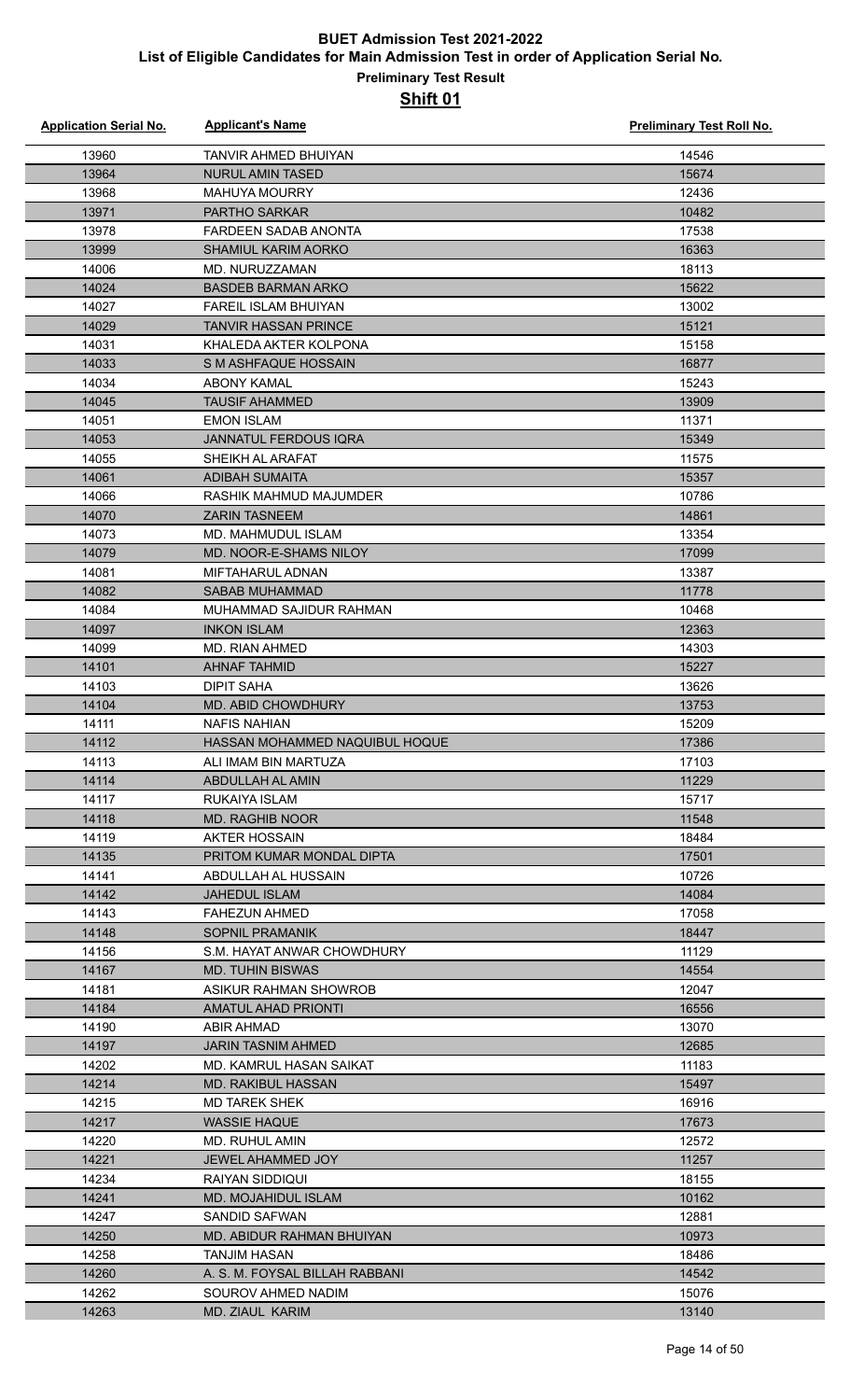| <b>Application Serial No.</b> | <b>Applicant's Name</b>                               | <b>Preliminary Test Roll No.</b> |
|-------------------------------|-------------------------------------------------------|----------------------------------|
| 14267                         | SK. IFTEKHARUL ISLAM                                  | 12183                            |
| 14276                         | <b>OHI RAHMAN</b>                                     | 13409                            |
| 14283                         | MD. SYEEKH SHAHRIER AVIK                              | 13812                            |
| 14284                         | <b>OMAR ABDUR RAZZAQUE</b>                            | 12485                            |
| 14291                         | <b>MD. ATIQUR RAHMAN</b>                              | 13171                            |
| 14297                         | <b>AHNAF MAHMUD</b>                                   | 17853                            |
| 14300                         | <b>FAHIM MUNTASIR</b>                                 | 13077                            |
| 14305                         | <b>NAFIS SHYAN</b>                                    | 10360                            |
| 14311                         | ASFAQUR RAHMAN                                        | 14765                            |
| 14314                         | MOHAMMAD, ARIFUL ISLAM                                | 16510                            |
| 14317                         | <b>MD. FARHAN ISHRAK EMON</b>                         | 12137                            |
| 14337                         | <b>FARHANA ISLAM</b>                                  | 15810                            |
| 14339                         | ANTARA TARAFDER SHYAMA                                | 11467                            |
| 14346                         | <b>SADIA AFRIN</b>                                    | 15650                            |
| 14349                         | MD. SOBUJ RANA SOHAG                                  | 16064                            |
| 14350                         | <b>SUTANU BARUA</b>                                   | 13368                            |
| 14353                         | MD. NAZAKAT SALMAT DURJOY                             | 17511                            |
| 14357                         | <b>TRIDIB RAHA</b>                                    | 16787                            |
| 14368                         | ASHFAK SIRAJ SHUVO                                    | 10825                            |
| 14377                         | <b>MD.NAIMUL ISLAM TALUKDER</b>                       | 12174                            |
| 14380                         | <b>MD. AJIM HOSSAIN</b>                               | 13424                            |
| 14383                         | ABRAR MUBASSHIR RAHMAN                                | 14578                            |
| 14384                         | MD. EBRAHIM                                           | 16790                            |
| 14385                         | <b>ABRAR JARIF UTSAB</b>                              | 18150                            |
| 14387                         | MD. TANIM HASAN SIAM                                  | 16111                            |
| 14391                         | NIHAD AHMED SHUVO                                     | 10880                            |
| 14396                         | <b>SHRINE CHAKMA</b>                                  | 12932                            |
| 14398                         | KHAN SABRIN AHMED REZVY                               | 15560                            |
| 14399                         | ASIF JAWAD                                            | 12422                            |
| 14402                         | MD. ZAWADUL ISLAM                                     | 15510                            |
| 14404                         | MD. NAHIDUL HASAN DESH<br>MD. NAZMUL ISLAM TALUKDER   | 13223                            |
| 14406<br>14409                | ABU SAI FH AI ARAFAT PAYFI                            | 11356<br>16835                   |
| 14416                         | AANTARA RAIDAH MUNIR                                  | 14693                            |
| 14417                         | MD. ABDULLAH MAHMUD                                   | 16169                            |
| 14419                         | OISHY BINTE AZAD                                      | 13008                            |
| 14428                         | ANIKA SHAHRIN                                         | 16908                            |
| 14431                         | DIPANWITA DAS                                         | 11039                            |
| 14451                         | <b>ASHESH BAR</b>                                     | 11487                            |
| 14452                         | MAHAMUDUL KARIM SHAIKAT                               | 10336                            |
| 14459                         | <b>MD. RAGIB SHAHRIAR</b>                             | 12040                            |
| 14462                         | <b>MOHIUDDIN KHAN</b>                                 | 13982                            |
| 14476                         | MD. AHTESHAMUL HAQUE SHOAIB                           | 12335                            |
| 14486                         | KANIZ FATIMA BUSHRA                                   | 13553                            |
| 14490                         | SOMIA ALAM                                            | 13617                            |
| 14499                         | <b>MD. NAZMUS SAKIB</b>                               | 15829                            |
| 14500                         | MD. OMAR FARUK                                        | 10250                            |
| 14501                         | <b>ARAFAT IBNA ABIRE</b>                              | 12912                            |
| 14502                         | <b>BINITA SARKER PROTHA</b>                           | 13330                            |
| 14508                         | MD. RAKIBUL HASAN RIFAT                               | 17383                            |
| 14511                         | MD. HUMAYUN KABIR                                     | 15020                            |
| 14512                         | SHRESHTHA BARDHAN DIPIKA                              | 15024                            |
| 14519                         | SAHIL RAIYAN                                          | 16311                            |
| 14524                         | MD. RAGHIB SUHBAT ROUDDRO                             | 18206                            |
| 14535                         | PAPRY RAHMAN                                          | 11297                            |
| 14536                         | MD. MIZANUR RAHMAN                                    | 16961                            |
| 14541                         | SARA FAWZIA                                           | 10987                            |
| 14542                         | KHAN REZAUL ISLAM SHUVO                               | 14825                            |
| 14543                         | MD. RIZWAN HOSSAIN                                    | 12071                            |
| 14545                         | MD. JOBAYER BIN KAMAL                                 | 17037                            |
| 14548<br>14552                | <b>FAIMUN TASIR BHUBON</b><br><b>MD. SAMIUL HASAN</b> | 15034<br>10201                   |
|                               |                                                       |                                  |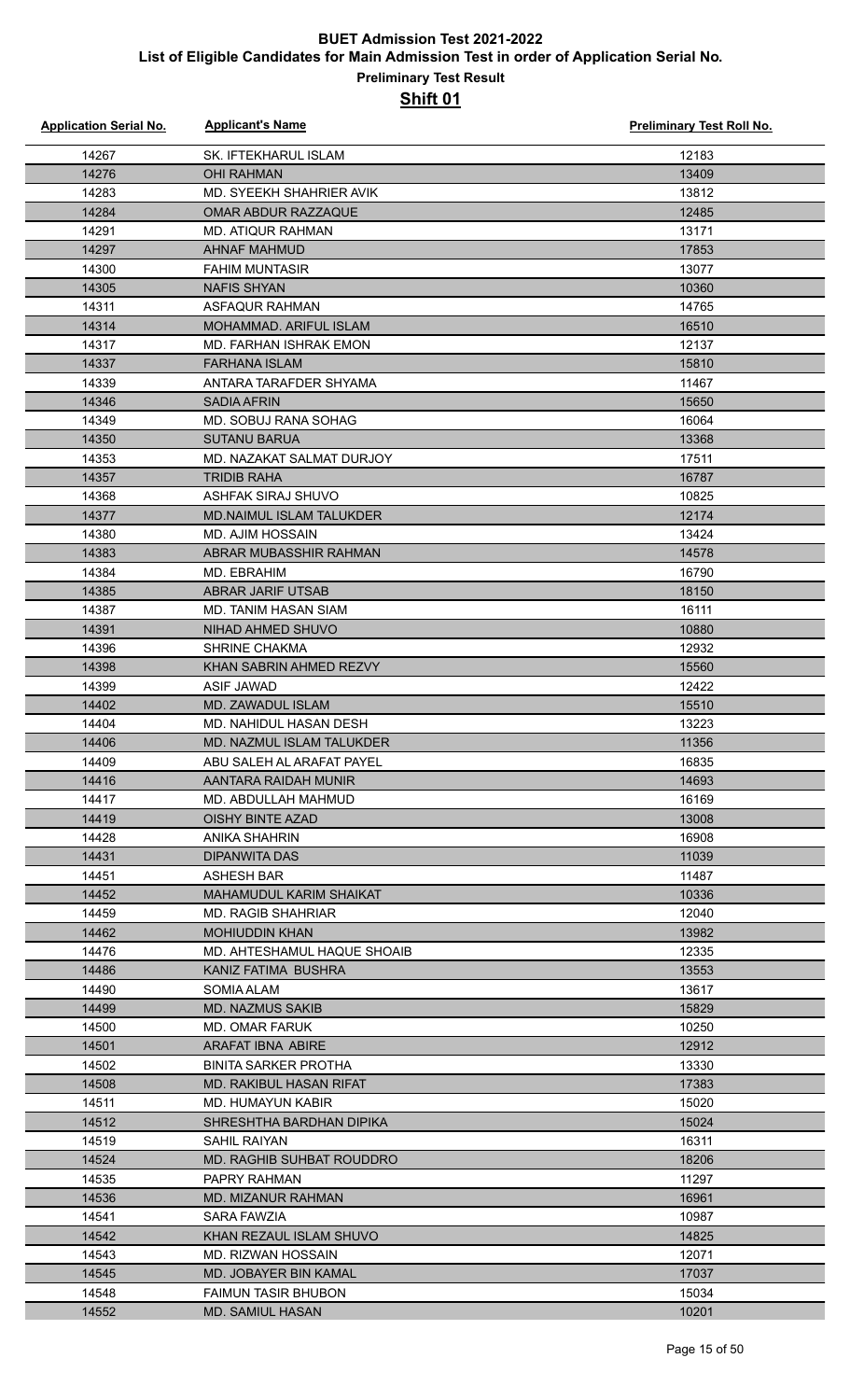| <b>Application Serial No.</b> | <b>Applicant's Name</b>                | Preliminary Test Roll No. |
|-------------------------------|----------------------------------------|---------------------------|
| 14553                         | <b>PRONOB KARMOKER</b>                 | 13877                     |
| 14558                         | <b>SAWGATA ROY</b>                     | 10614                     |
| 14559                         | <b>MD. JAHID HASAN</b>                 | 15359                     |
| 14562                         | <b>TAUSIF NAWAZ</b>                    | 10044                     |
| 14564                         | <b>MST. NAHIDA AKTER RIFA</b>          | 13035                     |
| 14568                         | MILTON KARATI JOTIRMOY                 | 18126                     |
| 14570                         | MD. SHARIFUL AZAM                      | 16516                     |
| 14571                         | <b>MD. MIZAN MIA</b>                   | 16411                     |
| 14574                         | <b>MD. RAKIBUL HASAN</b>               | 14965                     |
| 14579                         | <b>NUSAIBA YASIN</b>                   | 15488                     |
| 14581                         | <b>TAMIMAH SANJARAH</b>                | 14102                     |
| 14602                         | <b>MAKSUDUR RAHMAN</b>                 | 16079                     |
| 14607                         | <b>SAMIA RAHMAN TULI</b>               | 14154                     |
| 14610                         | AL-MAHMUD                              | 10919                     |
| 14614                         | MD. SHURAT HASAN ROWN                  | 14443                     |
| 14615                         | <b>MD.TANVIR RAIHAN</b>                | 16113                     |
| 14629                         | <b>ESTYAK AHAMED</b>                   | 11815                     |
| 14632                         | NUZHAT TABASSUM                        | 11925                     |
| 14636                         | RAMISHA ZAKIR LIMA                     | 15660                     |
| 14637                         | ARPA DAS BARSHA                        | 16673                     |
| 14641                         | <b>MD. TASKIN SAJID RAHAT</b>          | 16856                     |
| 14650                         | <b>MD. SAIFUL ISLAM TANVIR</b>         | 14836                     |
| 14654                         | ABIDA AZAD SNIGDHA                     | 15551                     |
| 14656                         | <b>SADIA MONIR SHIFA</b>               | 12885                     |
| 14659                         | <b>SYED SHAYEK</b>                     | 17686                     |
| 14666                         | <b>GOLAM SUMDANI SAFAT</b>             | 11645                     |
| 14668                         | MD. SAKHAWAT HOSSAN                    | 16904                     |
| 14672                         | <b>MD. MUEEN SHAHARIAR</b>             | 15401                     |
| 14676                         | <b>MASUD KARIM</b>                     | 12992                     |
| 14678                         | <b>MD. SHAKIB AHMED</b>                | 16066                     |
| 14680                         | <b>ASHRAFUL ISLAM</b>                  | 15982                     |
| 14685                         | MIR MOHAIMINUL ISLAM                   | 10509                     |
| 14699                         | TAMIM AHMMAD FAHIM                     | 16274                     |
| 14707                         | ARIFUL ISLAM KHAN                      | 18200                     |
| 14715                         | SHEEDARTUL MUNTAHA                     | 15762                     |
| 14720                         | <b>MOHIN HOSSAIN MOLIN</b>             | 11985                     |
| 14725                         | MD. TAUFIQUEL ISLAM                    | 13842                     |
| 14727                         | <b>MD. RAKIB HASAN</b>                 | 11237                     |
| 14729                         | <b>SULTAN MAHMUD SADMAN</b>            | 16523                     |
| 14730                         | <b>ULFATUL ZANNAT</b>                  | 16884                     |
| 14739                         | SHOFIKUL ISLAM KHAN                    | 12297                     |
| 14747                         | <b>SUMAYA SUNZIDA IRIN</b>             | 17318                     |
| 14758                         | ABTAHI MUSTAKIM                        | 17275                     |
| 14759                         | <b>DIP NANDI</b>                       | 14931                     |
| 14766                         | YASIR ARAFAT ESHAN                     | 16930                     |
| 14769                         | PRANTA MONDAL                          | 14103                     |
| 14771                         | MOUMITA DAS                            | 12446                     |
| 14780                         | NABIL FAIYAZ ARANNYA                   | 12841                     |
| 14782                         | MD. REDWANUR RAHMAN MIAH               | 17176                     |
| 14783                         | MD. SHAHIDUL ALAM SAIKET               | 15767                     |
| 14795                         | ISRAT JAHAN LINA                       | 11573                     |
| 14796                         | MOHAMMAD MESBAHUL ALAM                 | 15746                     |
| 14803                         | <b>MD. MUKTADIR MAJUMDER</b>           | 10700                     |
| 14805                         | <b>NUR MOHUMMUD</b>                    | 15260                     |
| 14807                         | <b>MAHSHIN</b>                         | 16924                     |
| 14808                         | <b>MD. MUHIT SHARIAR</b>               | 16731                     |
| 14829                         | MD. MAHMUDUL HASAN                     | 18044                     |
| 14831                         | <b>MIR ABDULLAH</b>                    | 10123<br>16714            |
| 14832                         | MD HAMJAUR RAHMAN RIDOY                |                           |
| 14834<br>14835                | MD. SAZZAD HASAN<br>LAMISA TASKIN SABA | 16641<br>17528            |
| 14837                         | MOSSAMMAT HAJERA AKTER MINA            | 13363                     |
|                               |                                        |                           |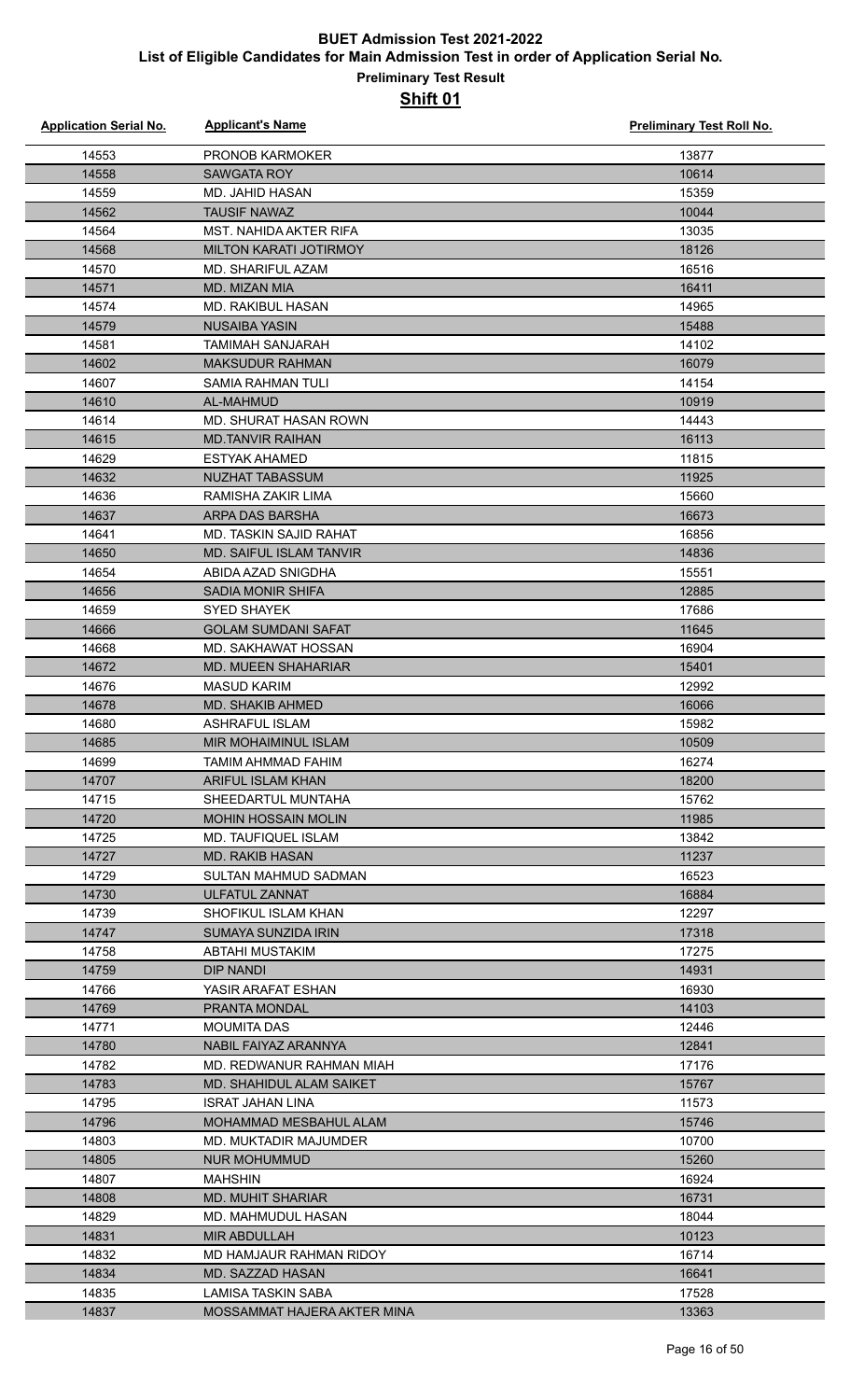| <b>Application Serial No.</b> | <b>Applicant's Name</b>                 | <b>Preliminary Test Roll No.</b> |
|-------------------------------|-----------------------------------------|----------------------------------|
| 14841                         | MD. FAYSAL HOSSAIN JOY                  | 13819                            |
| 14845                         | <b>SHOFI KAMAL</b>                      | 14805                            |
| 14847                         | <b>MD. SHAR ALI</b>                     | 10709                            |
| 14855                         | <b>MD. RAFAT KABIR</b>                  | 16040                            |
| 14862                         | MD. ESAHAQ HOSSEN                       | 16171                            |
| 14866                         | <b>HUMAIRA KASHMI</b>                   | 11672                            |
| 14867                         | <b>MD. RAKIBUL ISLAM RAFI</b>           | 17115                            |
| 14878                         | NAFISA EHSAN TANHA                      | 16847                            |
| 14881                         | <b>MD. ABIR HASAN</b>                   | 17994                            |
| 14884                         | <b>MD. SATTARUJJAMAN</b>                | 12013                            |
| 14886                         | <b>MD. RAKIB HOSSAIN</b>                | 14320                            |
| 14903                         | <b>FAISAL SHIFTY</b>                    | 16076                            |
| 14906                         | MD. BULBUL HASNAT FAHIM                 | 14778                            |
| 14913                         | MD NAHID HASSAN BHUIYAN                 | 17572                            |
| 14927                         | <b>MALIHA ISLAM</b>                     | 13299                            |
| 14928                         | <b>MD.ASIFUZZAMAN SAJAL</b>             | 13108                            |
| 14945                         | <b>SM. TOFSHIRUL AZIM</b>               | 11282                            |
| 14952                         | MD. UDOY HOSSAIN EKON                   | 10798                            |
| 14954                         | MD. ALIF NAWAYZISH                      | 17856                            |
| 14956                         | ARIJIT ROY CHOWDHURY                    | 14032                            |
| 14957                         | <b>JAHID HASAN</b>                      | 18131                            |
| 14963                         | <b>MUNJURUL HASAN SHIHAB</b>            | 14293                            |
| 14966                         | MOHAMMAD SHAHARIA                       | 15038                            |
| 14968                         | MD. ASIBUR RAHMAN RAKIB                 | 10591                            |
| 14970                         | <b>RATUL DAS</b>                        | 15030                            |
| 14985                         | <b>FARIYA AHMED MAHNUR</b>              | 16497                            |
| 14986                         | <b>RIDITA HOSSAIN</b>                   | 17576                            |
| 14989                         | <b>BIJOY KUMAR BISWAS</b>               | 17769                            |
| 14990                         | <b>MD. MUTASAM BILLAH</b>               | 10436                            |
| 14991                         | <b>FABIHA TASNIM FIHA</b>               | 10266                            |
| 14997                         | MD. SAIDUZZAMAN                         | 14933                            |
| 14999                         | <b>LUVA AKTER</b>                       | 13195                            |
| 15002                         | <b>SUSMOY HALDER</b>                    | 16125                            |
| 15009                         | <b>MD. YEASIN RAHMAN ALIF</b>           | 14610                            |
| 15019                         | <b>HRIDOY KUMAR PAUL</b>                | 15329                            |
| 15020<br>15028                | <b>JUNAID ZAMAN</b><br>MD. SAJIB MAHMUD | 12859<br>12703                   |
| 15031                         | KAZI SHAKKHAR RAHMAN                    | 18151                            |
| 15033                         | MD. SHAHRIAR SAGOR                      | 10995                            |
| 15044                         | <b>URPI RUBAIYA</b>                     | 11294                            |
| 15045                         | MD. RUYIAM IBNE HOSSAIN                 | 14941                            |
| 15046                         | <b>ZABIR IBN MIZAN</b>                  | 17125                            |
| 15049                         | <b>NUR ISLAM</b>                        | 17943                            |
| 15053                         | <b>BEIG AL SAMI</b>                     | 10616                            |
| 15056                         | K. M. RAFI                              | 12646                            |
| 15061                         | <b>SHAIMA SADIA</b>                     | 16983                            |
| 15071                         | FAHIM ASHHAB JISAN                      | 16208                            |
| 15072                         | <b>MEHEDI HASAN HIMEL</b>               | 12171                            |
| 15077                         | <b>NABID SALEHEEN</b>                   | 18403                            |
| 15084                         | <b>TAHSIN FARIHA</b>                    | 15637                            |
| 15085                         | <b>ISRAT ZAHAN EMA</b>                  | 17814                            |
| 15089                         | <b>SAMIHA AKTER</b>                     | 10083                            |
| 15096                         | <b>IMDADULLAH RAJI</b>                  | 17532                            |
| 15103                         | <b>TASFIA CHOWDHURY</b>                 | 15608                            |
| 15107                         | <b>LOGNO GHOSH SATHI</b>                | 17308                            |
| 15108                         | MD. SOYED UDDIN MERAJ                   | 16948                            |
| 15109                         | <b>TAMANNA AKHTER</b>                   | 16028                            |
| 15110                         | PATRA NANDITA                           | 14772                            |
| 15115                         | ROMEO GUHA JOY                          | 10479                            |
| 15116                         | SAMEEHA SHAMS SANJANA                   | 14297                            |
| 15127                         | <b>NAYAN BALA</b>                       | 10219                            |
| 15139                         | <b>MD. RIATH HOSSAIN</b>                | 17057                            |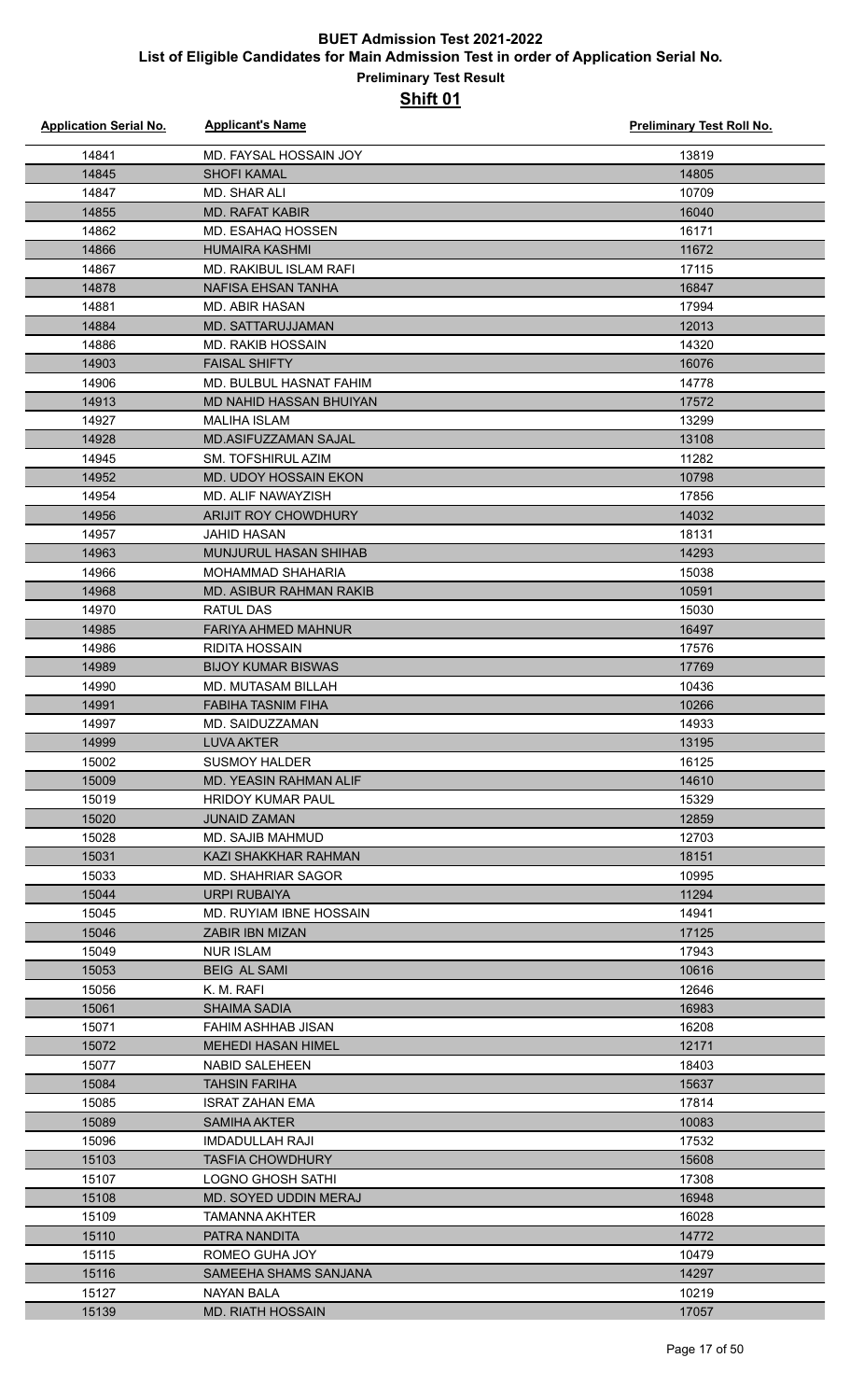| <b>Application Serial No.</b> | <b>Applicant's Name</b>                            | <b>Preliminary Test Roll No.</b> |
|-------------------------------|----------------------------------------------------|----------------------------------|
| 15142                         | MOHAMMAD SHADMAN SHAMEEM                           | 16008                            |
| 15143                         | MD. ARFANUL HOQUE PIASH                            | 10077                            |
| 15158                         | MD. SAFAYAT SORDER                                 | 14398                            |
| 15160                         | <b>SAMIUL HAQUE</b>                                | 10583                            |
| 15165                         | AHAMED ZUBAER SAZIN                                | 14290                            |
| 15166                         | EKRAM UDDIN TALUKDER                               | 15268                            |
| 15169                         | <b>RAYHAN HOSSAIN</b>                              | 13671                            |
| 15172                         | ABUL KASHEM JINNAH                                 | 16267                            |
| 15176                         | NUSRAT ARA RICHY                                   | 11261                            |
| 15179                         | <b>SAIDUL ANAM SIAM</b>                            | 10674                            |
| 15180                         | MD. RAKIBUL HASAN RAKIB                            | 12082                            |
| 15195                         | <b>MITHU BASAK</b>                                 | 10871                            |
| 15198                         | <b>MARIUM YEASMIN</b>                              | 13209                            |
| 15199                         | MD. MOHIUDDIN KHAN MIM                             | 11476                            |
| 15202                         | SHEIKH SAKIB HOSSAIN                               | 17278                            |
| 15204                         | DEWAN SALMAN RAHMAN ZISAN                          | 15565                            |
| 15205                         | <b>MOHAMMOD NURNABI SHAKIB</b>                     | 11374                            |
| 15211                         | MD. FARHAN SHARIAR MISKAT                          | 14480                            |
| 15214                         | MAHAMUDUL HASAN HIMEL                              | 12162                            |
| 15227                         | <b>MD. ABDUR RAHMAN</b>                            | 18172                            |
| 15228                         | NAZMUS SAKIB MAHDI                                 | 18047                            |
| 15234                         | <b>TALHA SIDDIK</b>                                | 11027                            |
| 15237                         | <b>MD. TUHIN BABU</b>                              | 11960                            |
| 15252                         | ARJUN DEB RICKY                                    | 11231                            |
| 15255                         | MD. ABDULLAH                                       | 14866                            |
| 15258                         | <b>ARCHITA NATH</b>                                | 15395                            |
| 15260                         | MISHAL RAHMAN                                      | 14054                            |
| 15265                         | <b>MD. ABRAR MAHIR KHAN</b>                        | 15689                            |
| 15280                         | MD. TONMAY HOSSAIN JIFAT                           | 17429                            |
| 15281                         | NUSHA NOSHIN NUZHAT                                | 15709                            |
| 15282                         | <b>MD.MUBIN</b>                                    | 10703                            |
| 15288                         | ABDULLAH AL SADIK                                  | 16828                            |
| 15296                         | <b>SAION BANIK</b>                                 | 15914                            |
| 15303                         | MD. TAJMIMUL ISLAM SOUMIK                          | 16712                            |
| 15308                         | ABDULLAH MAHMUD KAFI                               | 14007                            |
| 15309                         | ARKA BRAJA PRASAD NATH                             | 16573                            |
| 15310                         | <b>NAFISA RAHMAN</b>                               | 14828                            |
| 15314                         | <b>ISMAIL HOSSAIN</b>                              | 15251                            |
| 15317                         | NAYON KUMAR MONDOL                                 | 17675                            |
| 15318                         | <b>SANJIDA AKTER</b><br><b>MAHDI HASAN QURISHI</b> | 11332                            |
| 15327<br>15328                | KHAN MD. OMAR FARUK                                | 14816<br>11265                   |
| 15336                         | ABDULLAH AL NOMAN                                  | 10300                            |
| 15341                         | MD. MAHFUZ RAHMAN                                  | 12186                            |
| 15365                         | RATUL PROSAD DUTTA                                 | 14996                            |
| 15367                         | <b>ZUBAYER JAHIN</b>                               | 16609                            |
| 15369                         | MOHAMMED ISHRAK ABDULLAH                           | 13351                            |
| 15377                         | SALEHEEN UDDIN SAKIN                               | 16373                            |
| 15381                         | MAHBUBUL MOWLA                                     | 13156                            |
| 15382                         | <b>FURQAN AFRAD</b>                                | 11495                            |
| 15392                         | MD. ERFANUL HAQUE JOARDER                          | 11964                            |
| 15400                         | <b>MD. SALMAN FARSI</b>                            | 15498                            |
| 15403                         | K M RAMIM AZIM                                     | 14734                            |
| 15412                         | MD. ALVI RAHMAN                                    | 18082                            |
| 15414                         | <b>FAIRUJ FARIHA</b>                               | 10415                            |
| 15423                         | ARKI DAS                                           | 12812                            |
| 15425                         | MUHITUN NABI MUHIT                                 | 15558                            |
| 15426                         | ABDULLAH BIN AZIZ                                  | 17547                            |
| 15444                         | AFIA KHAN PUSHPO                                   | 12643                            |
| 15447                         | SIDRATUL MOONTAHA                                  | 13875                            |
| 15449                         | SWANDIP SINGHA                                     | 10565                            |
| 15453                         | <b>BIPROTIB HALDAR</b>                             | 15116                            |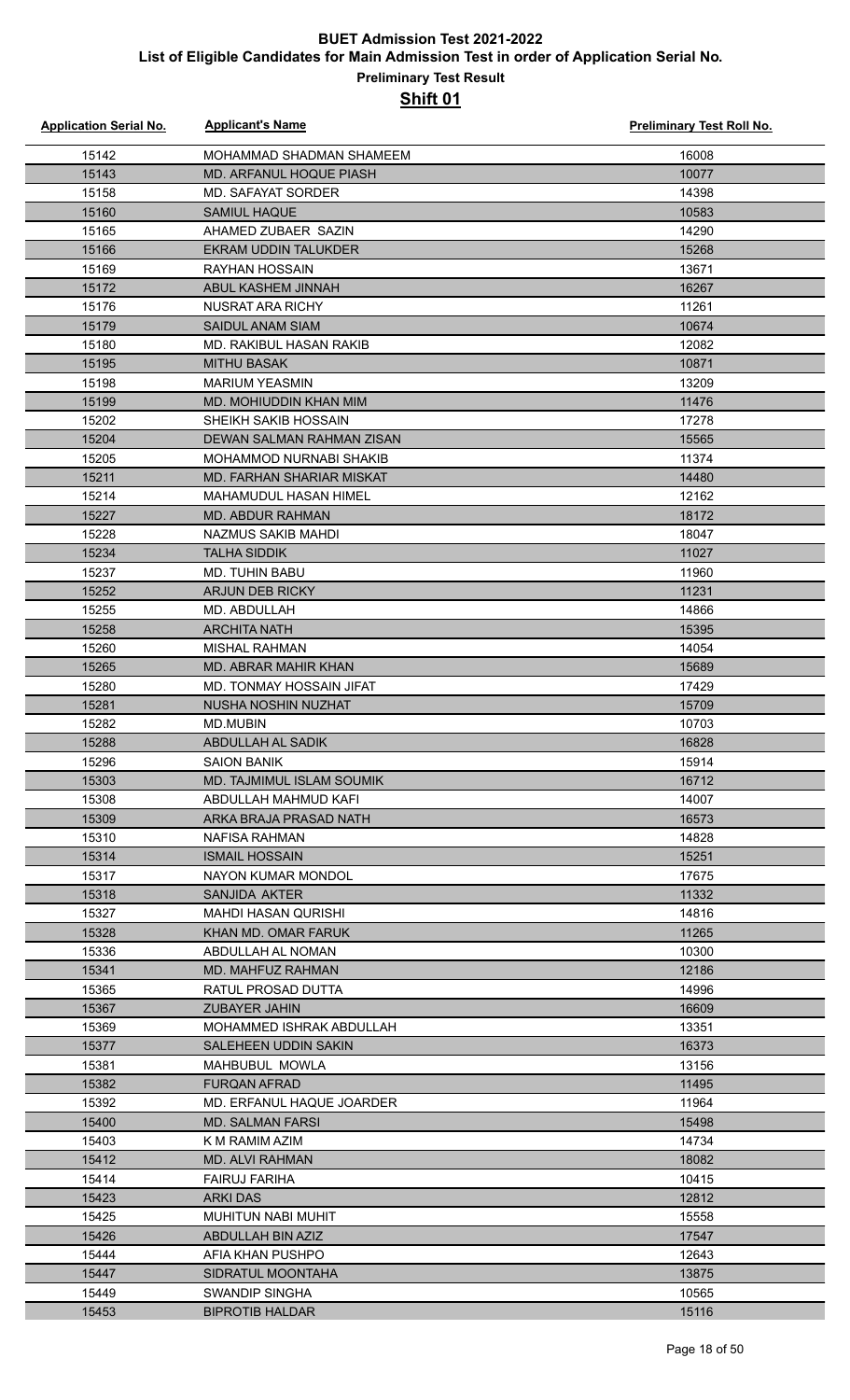| <b>Application Serial No.</b> | <b>Applicant's Name</b>               | Preliminary Test Roll No. |
|-------------------------------|---------------------------------------|---------------------------|
| 15457                         | MST. MUHATAMIMA HASAN                 | 11252                     |
| 15464                         | <b>MARJUKUR RAJJAK</b>                | 17806                     |
| 15477                         | TOWHIDUL ISLAM RAIHAN SARDAR          | 18346                     |
| 15479                         | KHAN MOHAMMAD AR-RAFI                 | 14237                     |
| 15480                         | AHEDUL ISLAM MINA                     | 16792                     |
| 15482                         | MD. MAHIMUL HOQUE                     | 12416                     |
| 15486                         | MD. JOHAYER AHNAF JAHIN               | 10278                     |
| 15488                         | <b>MD. SHAFIUL ISLAM</b>              | 18288                     |
| 15502                         | ASHMA SADIA TASNIM                    | 16925                     |
| 15514                         | <b>RAISA HASAN</b>                    | 11206                     |
| 15530                         | KHONDKER MANSIB SHAHRIAR              | 15258                     |
| 15541                         | MOHAMMED RAJIN RASHID CHOWDHURY       | 18482                     |
| 15544                         | NIRJHOR ROY                           | 15338                     |
| 15549                         | A.M.H. NAHIN                          | 15204                     |
| 15560                         | <b>SUMAIYA BASHRI</b>                 | 12954                     |
| 15565                         | <b>MIRAJ MAHMUD MAHEE</b>             | 14267                     |
| 15572                         | ZAHIN HASIN RUDRO                     | 15572                     |
| 15574                         | <b>SAMIR NATH</b>                     | 17880                     |
| 15584                         | AL HASNAT PIYAS                       | 11770                     |
| 15589                         | <b>ROWNOK HASAN SAMI</b>              | 13040                     |
| 15591                         | MD. ZANNATUL NAIM                     | 16468                     |
| 15600                         | MD. NYEEMUR RAHMAN                    | 14840                     |
| 15603                         | <b>MD. IMRAN HASAN</b>                | 10663                     |
| 15607                         | <b>SHOWRAV BANIK</b>                  | 10759                     |
| 15608                         | ABDULLAH AL MAMUN                     | 12605                     |
| 15609                         | <b>GOUROVE ROY</b>                    | 16369                     |
| 15617                         | RUWAD NASWAN                          | 14288                     |
| 15618                         | <b>MEHER NIGAR NISHAT</b>             | 11486                     |
| 15624                         | TRIOMA ROY                            | 10985                     |
| 15625                         | NAFIZ BIN NAYAN                       | 16416                     |
| 15629                         | MD. HARUN OR RASHID                   | 14827                     |
| 15630                         | <b>SIFAT AHMED TUSHAR</b>             | 16383                     |
| 15633                         | NILOY DAS ROBIN                       | 12794                     |
| 15634                         | <b>MAISHA MORSHED</b>                 | 11315                     |
| 15635                         | MD. MINHAJUR RAHMAN BHUIYAN           | 13175                     |
| 15636                         | <b>MD.TANVIR HASSAN</b>               | 15561                     |
| 15643                         | SAJEDUL BARI SIAM                     | 11311                     |
| 15645                         | DIP SAHA                              | 10407                     |
| 15649                         | MD. FAIAZ RUBAET CHOWDHURY            | 16182                     |
| 15654                         | <b>MD. NOMAN PARVEZ</b>               | 15286                     |
| 15655                         | <b>WASI UR RAHAMAN</b>                | 17863                     |
| 15656                         | OSMAN HOSSAIN SHANTO                  | 11343                     |
| 15660                         | M. M. MAHABUB MORSHED                 | 10579                     |
| 15661                         | MD. LADEN MIA                         | 11084                     |
| 15665<br>15673                | WASEKA SHOWKAT<br><b>TANZILA KHAN</b> | 15422<br>10445            |
| 15679                         | SYED HUZZATULLAH MIHAD                | 14010                     |
| 15681                         | <b>SHISHIR PAUL</b>                   | 13099                     |
| 15684                         | <b>TABASIRUL HOQUE</b>                | 12802                     |
| 15687                         | <b>SAGOR BARUA</b>                    | 17885                     |
| 15689                         | <b>ISHRAT JAHAN LAMIA</b>             | 16199                     |
| 15694                         | <b>TARSHEED ZAMAN</b>                 | 14843                     |
| 15697                         | MD. MAINUL HASAN                      | 18395                     |
| 15701                         | PALLAB KUMAR SHARKER                  | 15589                     |
| 15704                         | <b>SALAH AHMED SIFAT</b>              | 14745                     |
| 15710                         | MUHAMMAD YASIR RAIYAN                 | 17170                     |
| 15719                         | ABDULLAH HASAN ANAS                   | 11662                     |
| 15733                         | NAZMUL SHAKIB MOON                    | 11422                     |
| 15735                         | MD. EUSUF KADER CHOWDHURY             | 13350                     |
| 15739                         | MD. SHAHRIAR KHALED FAHIM             | 13774                     |
| 15746                         | ARAFAT RAHMAN                         | 10567                     |
| 15762                         | <b>MD. MAHI ABDULLAH RISAT</b>        | 12849                     |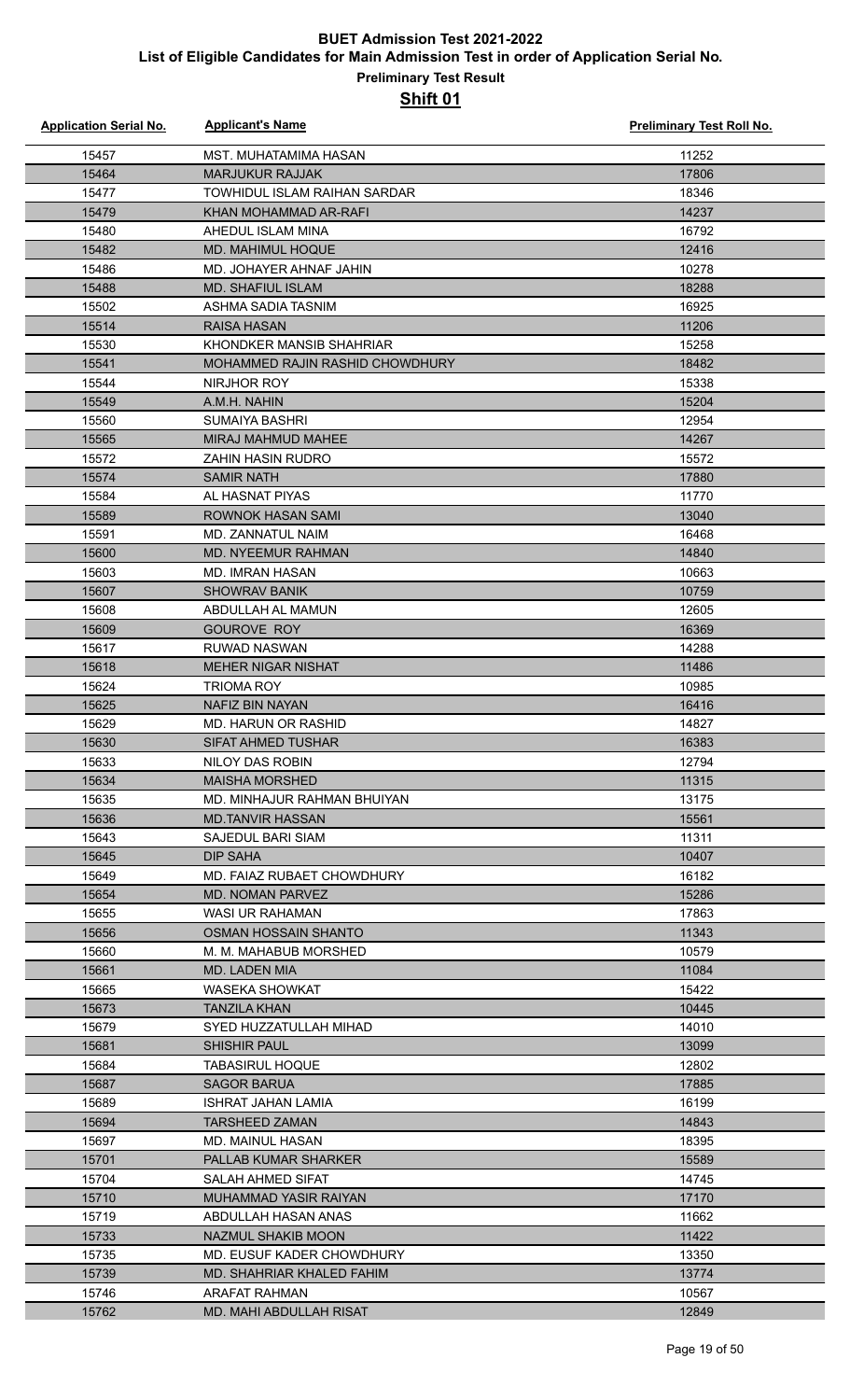| <b>Application Serial No.</b> | <b>Applicant's Name</b>                      | Preliminary Test Roll No. |
|-------------------------------|----------------------------------------------|---------------------------|
| 15766                         | <b>MD. TUHIN RAHMAN</b>                      | 10331                     |
| 15770                         | TRINA MAZUMDER TITHI                         | 13701                     |
| 15776                         | <b>JANNATUL ISLAM JERIN</b>                  | 15134                     |
| 15777                         | <b>UMME HABIBA</b>                           | 11490                     |
| 15782                         | <b>ZAHIR SADIK</b>                           | 18283                     |
| 15786                         | <b>JAWAD BIN JAHANGIR</b>                    | 14900                     |
| 15789                         | MD. TAWFIQUL ISLAM                           | 12052                     |
| 15793                         | <b>MD. FARHAN SHAHARIAR</b>                  | 10474                     |
| 15796                         | <b>NAZMUS SAKIB</b>                          | 10138                     |
| 15801                         | <b>RAJUANUL ISLAM</b>                        | 13202                     |
| 15803                         | MD. MARUFUZZAMAN                             | 16866                     |
| 15812                         | <b>MD. ROHAN HAYDER</b>                      | 13926                     |
| 15814                         | YUSUF KHAN SEUM                              | 17958                     |
| 15826                         | AYASHA ALAM NEJUM                            | 16806                     |
| 15832                         | FABLIHA AFIA                                 | 16240                     |
| 15835                         | <b>MD. AMINUL BASHAR SHAD</b>                | 11171                     |
| 15857                         | AFIFA AKTAR RIDY                             | 13490                     |
| 15861                         | MD. SHADIKUR RAHMAN SHADIQ                   | 13938                     |
| 15863                         | <b>AZMIR HASAN ZIM</b>                       | 11302                     |
| 15865                         | <b>MD. MARUF HASAN</b>                       | 14907                     |
| 15874                         | <b>TASNIMUL ISLAM MAHI</b>                   | 13352                     |
| 15881                         | <b>MD. TANVIN HASAN SAJOL</b>                | 11024                     |
| 15892                         | <b>MUNTASIR HOSSAIN</b>                      | 15640                     |
| 15900                         | <b>MAHDI HASAN SHADI</b>                     | 15584                     |
| 15902                         | NIGAR SULTANA SARA                           | 10315                     |
| 15910                         | RUFAIDA FARUQUE                              | 13695                     |
| 15911                         | FATEMATUZ ZOHURA SHANTONA                    | 13826                     |
| 15913                         | <b>BIJOY BHOWMICK</b>                        | 14676                     |
| 15914                         | <b>FARDIN AHSAN SHEMON</b>                   | 10643                     |
| 15917                         | SYEDA MAHNUR JAHAN RAHA                      | 16085                     |
| 15920                         | MOHAMMAD TASNIM RASHID TAWSIF                | 12410                     |
| 15923                         | AQUIB AHMED PROTTOY                          | 17046                     |
| 15926                         | AHSAN AHMED                                  | 17163                     |
| 15930                         | NAZRANA MAHNAZ DIBA                          | 17601                     |
| 15933                         | <b>IMRAN YAKUB</b>                           | 16462                     |
| 15942                         | SADIP CHANRDO ROY                            | 13007                     |
| 15955                         | SAFAT KHAN SAAD                              | 12204                     |
| 15958                         | EFFAT-ARA OUISHI                             | 16597                     |
| 15964                         | MD. RAZIBUL ALAM RAZO                        | 17392                     |
| 15965<br>15967                | ABDULLAH AL SHAHID<br>SHEIKH MD. GALIB MAHIM | 12284<br>12506            |
| 15968                         | ANISHA MUSTAFA MAISHA                        | 11792                     |
| 15971                         | RAUFUL ISLAM                                 | 16600                     |
| 15973                         | ARKO JYOTI DUTTA                             | 11308                     |
| 15975                         | TURJO SARKAR                                 | 16368                     |
| 15980                         | MD. MONJURUL BASHAR DIPU                     | 14573                     |
| 15983                         | ANIKA TAHSIN                                 | 17892                     |
| 15986                         | <b>ARIF HOSSAIN</b>                          | 16670                     |
| 15991                         | MD. NAHID ABDULLAH                           | 15160                     |
| 16003                         | JOKHROF AHMED DOHA                           | 11220                     |
| 16005                         | AFIF ABRAR                                   | 17040                     |
| 16008                         | <b>TASNIA ANOWER MEDHA</b>                   | 14969                     |
| 16019                         | ABU RAIHAN RAKIB                             | 17777                     |
| 16021                         | <b>MD. ZUHAYR AKHTAB</b>                     | 17621                     |
| 16032                         | <b>SHARMILA SUROVI</b>                       | 10009                     |
| 16038                         | <b>MIR SHAHRIAR SAMI</b>                     | 16778                     |
| 16044                         | KAZI RIFAT AL MUIN                           | 11148                     |
| 16054                         | NUSRA JAHAN SARA                             | 15633                     |
| 16062                         | RIDOY AHAMMAD JIM                            | 14550                     |
| 16077                         | <b>JOY CHOWDHURY</b>                         | 16155                     |
| 16095                         | MIRZA ISRAT ZAHAN                            | 14137                     |
| 16096                         | MD. ABDULLAH AL HASAN RAFI                   | 11585                     |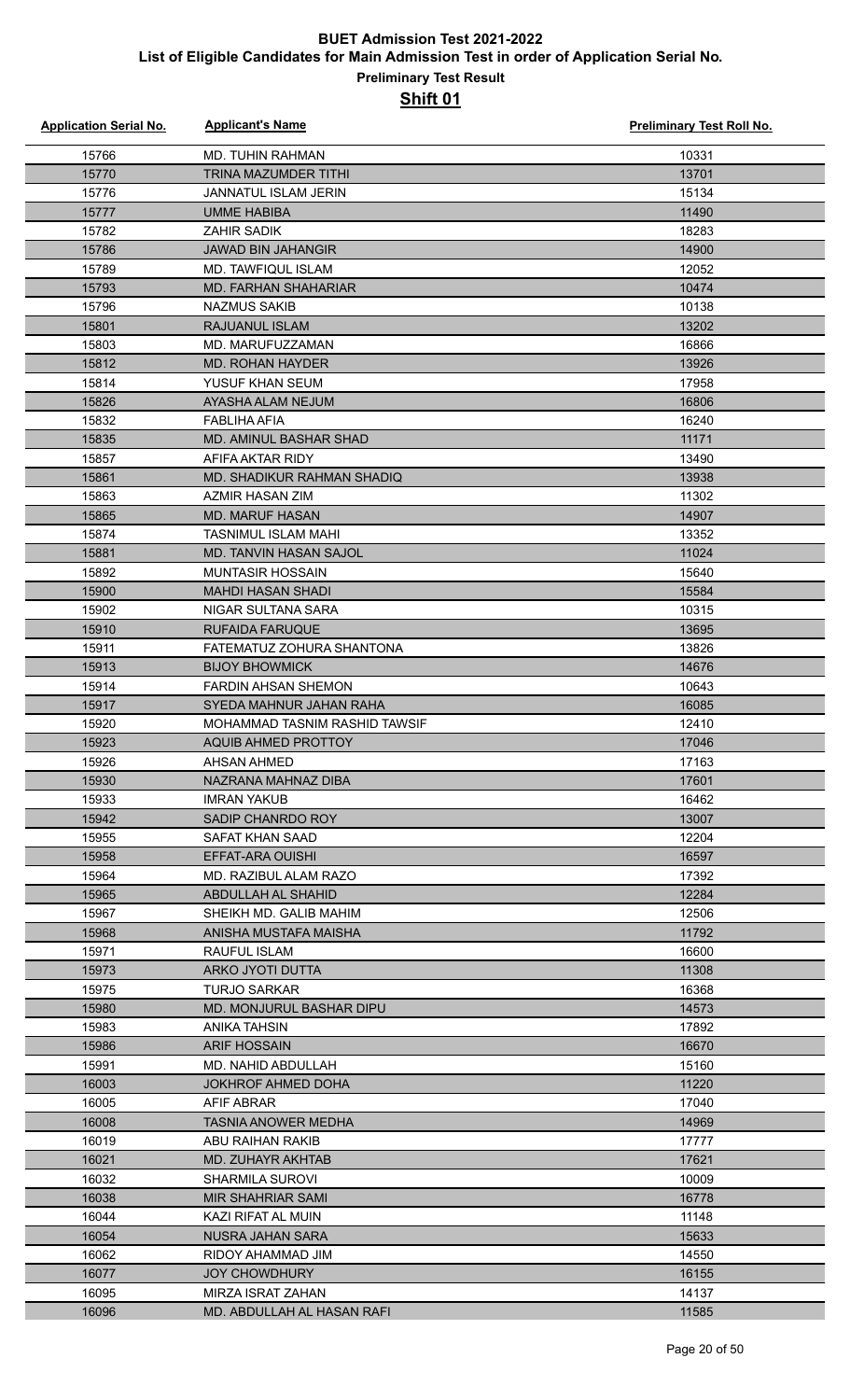| <b>Application Serial No.</b> | <b>Applicant's Name</b>                                  | Preliminary Test Roll No. |
|-------------------------------|----------------------------------------------------------|---------------------------|
| 16102                         | MD. JASIM UDDIN JOY                                      | 17036                     |
| 16106                         | MD. SOHAN HOSSAN                                         | 10888                     |
| 16111                         | NABODIP CHANDRA ROY                                      | 14514                     |
| 16117                         | AYMAN HOSNA FIDA                                         | 10599                     |
| 16118                         | MD. MAHMUD SIDDIQUE FAHIM                                | 13097                     |
| 16121                         | MD. JOHATUR RAHMAN                                       | 17896                     |
| 16127                         | MD. ENAYET ULLAH ALVEE                                   | 13271                     |
| 16130                         | <b>NAIME MUHAMMOAD</b>                                   | 13573                     |
| 16134                         | MD. ABU KAWSER HASIB                                     | 15351                     |
| 16135                         | MD. REZOAN AHMED                                         | 11378                     |
| 16143                         | SUDIPTA CHANDRA RAY KALVIN                               | 15863                     |
| 16145                         | MD. LOKMAN HAKIM                                         | 12715                     |
| 16150                         | SHAMSUDDIN HUSSAIN                                       | 15926                     |
| 16153                         | <b>TANAYA CHAKMA</b>                                     | 14649                     |
| 16155                         | <b>MAISHA RASHID</b>                                     | 11010                     |
| 16162                         | MD. ANAMUL HAQUE                                         | 14887                     |
| 16168                         | <b>JANNATUL MAWYA MIM</b>                                | 11769                     |
| 16170                         | PARTHA SAROTHI ROY                                       | 13530                     |
| 16176                         | MOSHFIQ ABDULLAH MAHI                                    | 11933                     |
| 16188                         | <b>ABU HURIRA</b>                                        | 16915                     |
| 16190                         | <b>INZAMUL SHARAFOT</b>                                  | 13243                     |
| 16197                         | PRETHA ROY                                               | 10136                     |
| 16199                         | <b>USINGLHA MARMA</b>                                    | 13707                     |
| 16201                         | MD. ABU JOBAYER                                          | 11368                     |
| 16206                         | MOHAMMAD NAJMUS SAKIB                                    | 12239                     |
| 16209                         | CHOUDHURY FARIHA SULTANA                                 | 17454                     |
| 16211                         | <b>ADIB MUTTAKI</b>                                      | 16771                     |
| 16213                         | <b>Mahir Waiz Miel</b><br>MD. ASIF EKRAM                 | 15159                     |
| 16226                         | MD. MIZANUR RAHMAN                                       | 17521                     |
| 16227<br>16232                | MAHMUDUL MORSALIN ANTOR                                  | 12757<br>11909            |
| 16238                         | MOHAMMAD RAIHAN RASHID                                   | 18308                     |
| 16241                         | <b>TAHOMID AHOMED TONOY</b>                              | 16524                     |
| 16252                         | TOFAJJAL HASAN NAYEEM                                    | 15567                     |
| 16255                         | <b>IMON BASAK</b>                                        | 13504                     |
| 16266                         | <b>MUZAHIDUL ISLAM</b>                                   | 13953                     |
| 16267                         | ABHRANEEL MAJUMDER ATTRI                                 | 13006                     |
| 16270                         | MD. SHAKIBUL ISLAM SHAKIB                                | 17586                     |
| 16274                         | <b>TASNIA JAHIN</b>                                      | 18428                     |
| 16277                         | Nusrat Jahan Ritu                                        | 14095                     |
| 16279                         | <b>MD. ASAD ULLAH RASEL</b>                              | 13031                     |
| 16283                         | <b>MOYIN UDDIN AHMED</b>                                 | 12454                     |
| 16288                         | ZERIN AKTER ZEBA                                         | 16897                     |
| 16300                         | <b>EMAMUL HASAN</b>                                      | 16646                     |
| 16302                         | MD. SAFAYATUL AKAND SAJID                                | 10166                     |
| 16306                         | <b>DWIP KUMAR</b>                                        | 12659                     |
| 16311                         | ANIRUDHO MAJUMDER                                        | 16799                     |
| 16314                         | <b>SAIMA HOSSAIN</b>                                     | 13981                     |
| 16318                         | MD. RAYHAN HOSSAIN                                       | 14407                     |
| 16324                         | MD. JAHIDUR RAHMAN                                       | 17418                     |
| 16329                         | RAIHANUL ISLAM                                           | 15489                     |
| 16336                         | <b>HASAN ALAM SIYAM</b>                                  | 12876                     |
| 16343                         | MOHAMMED MASUQ AL ISLAM NAFI                             | 12389                     |
| 16351                         | MD. SIAM SARKER.                                         | 13952                     |
| 16363<br>16364                | MOHAMMAD SAKHAWAT HOSSEN<br>MD. TANJIM HAIDER KHAN RIFAT | 17494<br>10721            |
| 16365                         | IMRAN RAHMAN IMRAN                                       | 17506                     |
| 16368                         | <b>TAMIM AHMED</b>                                       | 13656                     |
| 16369                         | <b>TOZBIR SARDER</b>                                     | 16824                     |
| 16372                         | <b>BISHWAJIT PAUL</b>                                    | 15183                     |
| 16378                         | MD. TOUHIDUR RAHMAN                                      | 11132                     |
| 16381                         | <b>PRITU DHAR DHIP</b>                                   | 16867                     |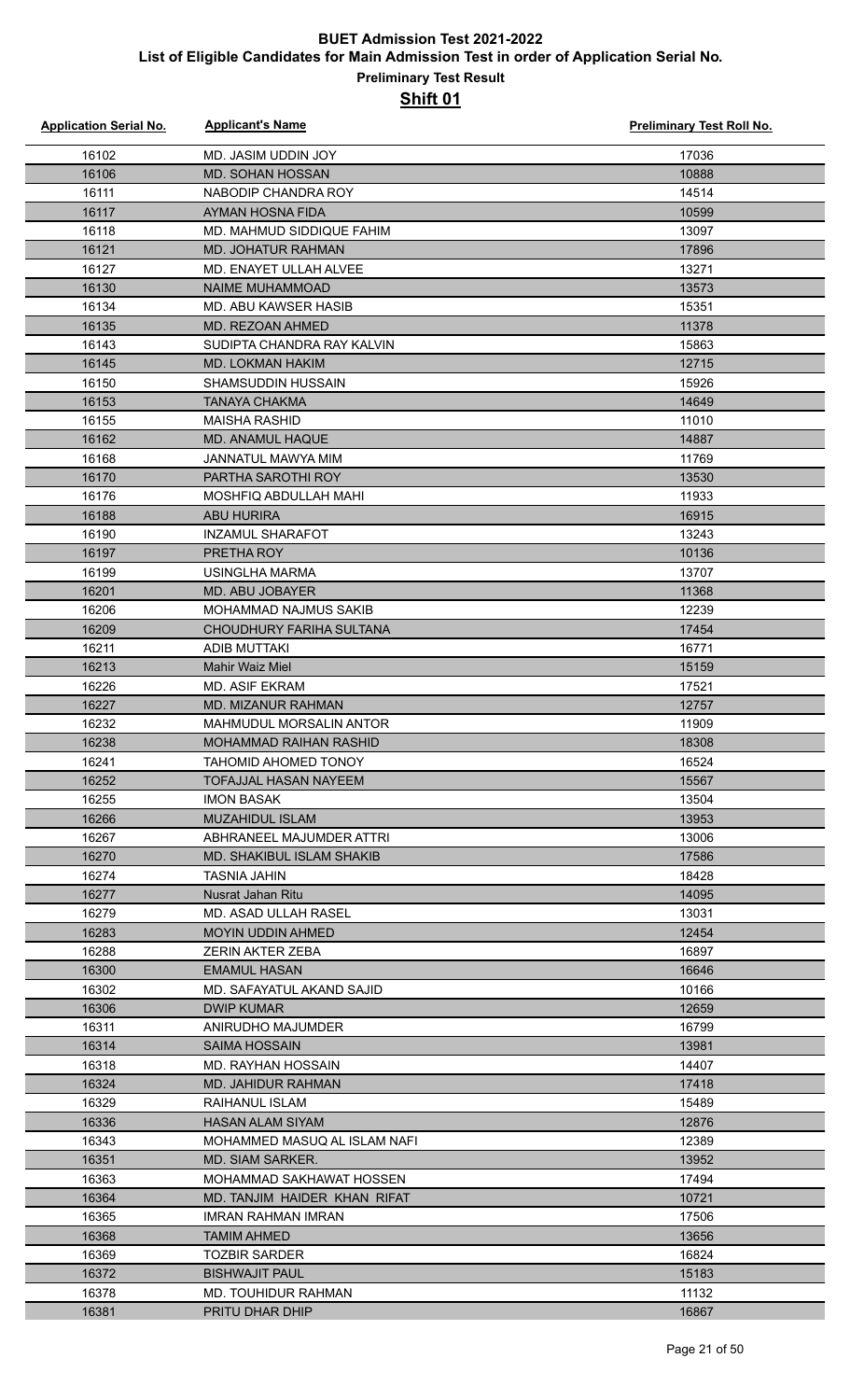| <b>Application Serial No.</b> | <b>Applicant's Name</b>                  | <b>Preliminary Test Roll No.</b> |
|-------------------------------|------------------------------------------|----------------------------------|
| 16388                         | <b>DEBLEEN BHATTACHARJEE</b>             | 11420                            |
| 16390                         | MAHATHIR MOHAMMAD NUR                    | 11625                            |
| 16392                         | DIGANTA DAS DIBYA                        | 12018                            |
| 16394                         | PRANESH MAZUMDER                         | 14118                            |
| 16396                         | <b>ZAHID HOQUE PRANTO</b>                | 12191                            |
| 16406                         | <b>MD. TANZIBUL ISLAM</b>                | 16396                            |
| 16414                         | SAPTAPORNA DEY                           | 18367                            |
| 16416                         | KAZI ASIF AL HOSSAIN                     | 11716                            |
| 16417                         | AL IMRAN LIMON                           | 13283                            |
| 16422                         | <b>MD. JAKARIA ISLAM</b>                 | 17356                            |
| 16426                         | ABDULLAH AL AZIZ                         | 15217                            |
| 16427                         | <b>MD. NAFIUL ISLAM</b>                  | 16067                            |
| 16431                         | TOWHIDUL ISLAM NAYEEM                    | 10548                            |
| 16434                         | MD. LABIB- AL- TASFI                     | 14247                            |
| 16436                         | <b>ANICA TAMANNA</b>                     | 15768                            |
| 16442                         | <b>SIAM BIN AYUB</b>                     | 10101                            |
| 16446                         | <b>KAUSHIK ROY</b>                       | 10999                            |
| 16451                         | ABDULLAH MD. SHAH PORAN                  | 17433                            |
| 16457                         | <b>REDWAN BIN JALAL</b>                  | 11679                            |
| 16458                         | <b>MD. SHOHIDUL ISLAM SAKIB</b>          | 13134                            |
| 16459                         | ARNOB KUMAR SAHA                         | 11644                            |
| 16460                         | M. FARHAN ISHMAM                         | 17900                            |
| 16469                         | <b>JANNATUL FERDOUSI</b>                 | 11089                            |
| 16471                         | MUHAMMAD. SADIQ RAIHAN                   | 17172                            |
| 16476                         | S.M. MOHAIMENUZZAMAN                     | 12227                            |
| 16478                         | ARUNABHA BHATTACHARJEE                   | 17316                            |
| 16481                         | SANJIDA ISLAM TRISHA                     | 10767                            |
| 16484                         | MD. EMTIAZ HOSSAIN BHUIYAN               | 16359                            |
| 16489                         | <b>TANZIRUL ISLAM</b>                    | 12566                            |
| 16491                         | <b>ISHRAK ANAN</b>                       | 12445                            |
| 16493                         | MD. ANAS BIN HOSSAIN                     | 15791                            |
| 16497                         | <b>KAZI RAMISA DIYA</b>                  | 10765                            |
| 16509                         | <b>REZWAN MAHMUD</b>                     | 14505                            |
| 16514                         | KIRTEE PAUL SHAILEE                      | 10673                            |
| 16515                         | ABIR AHMED                               | 12406                            |
| 16516                         | MD. FAHIM FARHAD MASHFI                  | 12080                            |
| 16519                         | <b>MOHOSIN MAHMUD</b>                    | 17272                            |
| 16524                         | AZIZ MAHMUD DHRUB                        | 16639                            |
| 16538                         | IBRAHIM HASAN HISHAM                     | 14171                            |
| 16558                         | <b>BRIGHT SAHA</b>                       | 14974                            |
| 16571                         | <b>MD. TAHARUL ISLAM</b>                 | 16185                            |
| 16577                         | MD. RIMEL HASAN RIFAT                    | 16280                            |
| 16579                         | MD. MONOWER HABIB                        | 12579                            |
| 16582                         | <b>ADIB FERDOUS</b>                      | 13133                            |
| 16600                         | MD. HASIBUL HASSAN BHUIYAN               | 12956                            |
| 16606<br>16609                | MD. NAHID SARKAR<br>NUSRAT SULTANA ZERIN | 12522<br>17543                   |
| 16617                         | MD. ALMA ARIZ NOMAN                      | 18059                            |
| 16620                         | SADIA SAIMA                              | 15350                            |
| 16623                         | FAHAD ELAHI KHAN                         | 11009                            |
| 16624                         | <b>SAHOS CHANDRA ROY</b>                 | 12251                            |
| 16626                         | <b>SUMAIYA NOOR</b>                      | 13789                            |
| 16627                         | NUSRAT JAHAN                             | 12980                            |
| 16637                         | <b>PROTTAY ZAHIN</b>                     | 17580                            |
| 16641                         | <b>MD. FARABI AKON</b>                   | 10952                            |
| 16645                         | <b>MD. IMRAN HOSSEN</b>                  | 17514                            |
| 16647                         | SAJID AL SAIF                            | 14624                            |
| 16648                         | ADIBA RAHMAN NASHRA                      | 17409                            |
| 16675                         | ARNAB BISWAS ARKA                        | 13752                            |
| 16677                         | <b>MAHIA RAHMAN</b>                      | 17250                            |
| 16678                         | MD. ARIAN RAHMAN                         | 18355                            |
| 16681                         | <b>TANMOY MRIDHA</b>                     | 15921                            |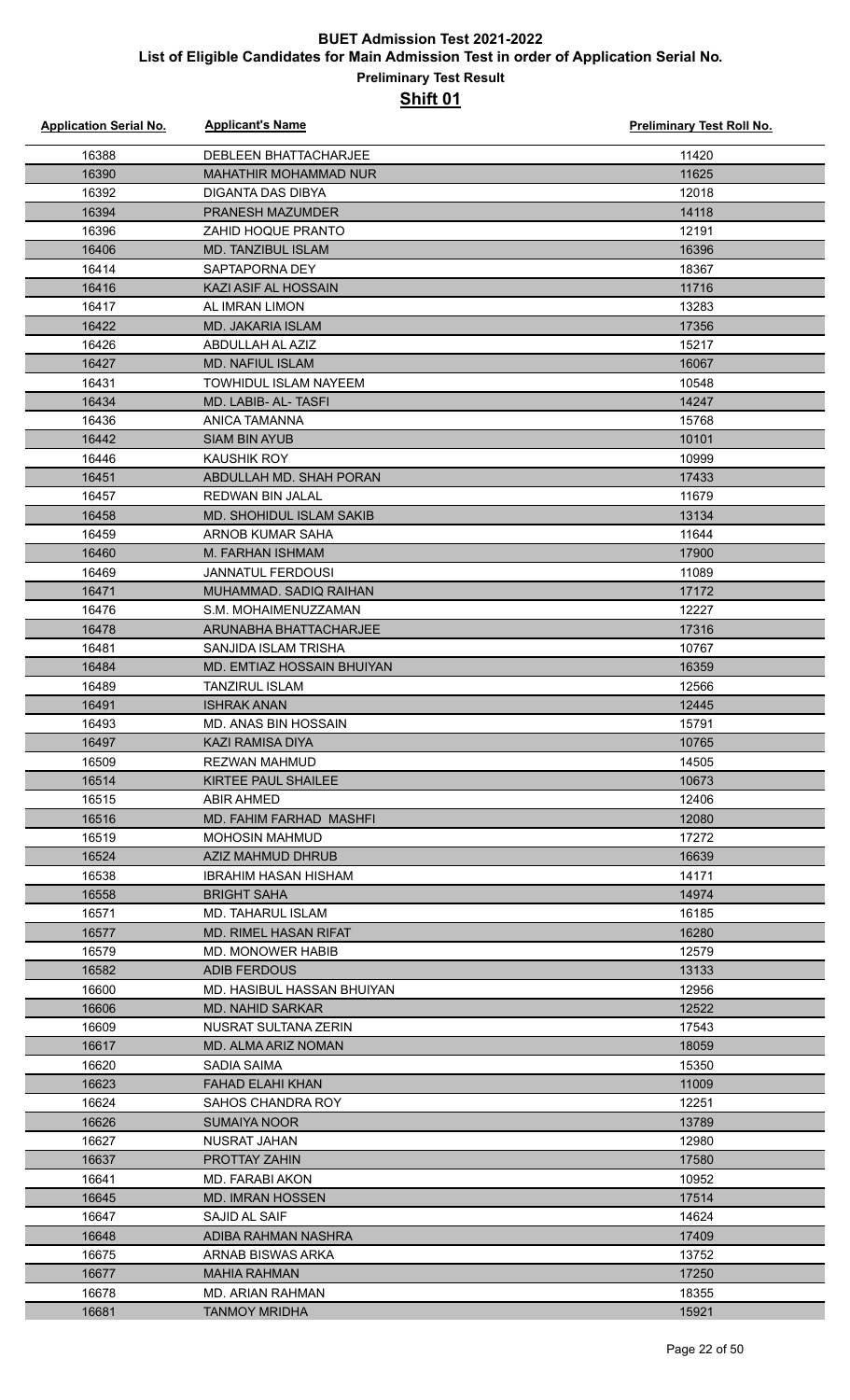| <b>Application Serial No.</b> | <b>Applicant's Name</b>        | <b>Preliminary Test Roll No.</b> |
|-------------------------------|--------------------------------|----------------------------------|
| 16685                         | <b>MUTASIM ZAHIN</b>           | 14622                            |
| 16688                         | <b>SYED RIFATUZZAMAN</b>       | 15154                            |
| 16692                         | MD. IMTIAZ AHAMED BHUIYAN      | 11203                            |
| 16700                         | <b>MAHMUDA BINTE ASAD</b>      | 13716                            |
| 16709                         | <b>NAZMUL ALAM</b>             | 10781                            |
| 16712                         | <b>POLLOB</b>                  | 10128                            |
| 16731                         | MUNSHI SAKIBUL IMAM            | 14921                            |
| 16736                         | <b>MD. RABBY HOSSAIN</b>       | 11091                            |
| 16742                         | <b>IFTAKHAR ALAM</b>           | 13599                            |
| 16749                         | <b>MOHAMMAD SHAMSUL AREFIN</b> | 12399                            |
| 16750                         | SAIFUR RAHAMAN BAPPY           | 14991                            |
| 16752                         | <b>BIROTI DAS</b>              | 17937                            |
| 16756                         | <b>MD.SHEAM UDDIN SADI</b>     | 17265                            |
| 16762                         | <b>AZMARI SULTANA</b>          | 10180                            |
| 16763                         | SAIFUDDIN EAMIN                | 10443                            |
| 16765                         | <b>MD RAKIBUZZAMAN</b>         | 13147                            |
| 16770                         | KHALID HASAN TUHIN             | 12648                            |
| 16779                         | PRITAM KUNDU                   | 13403                            |
| 16790                         | ARAFAT HOSSAIN SHAWON          | 12844                            |
| 16794                         | <b>RAZIN MOHAMMAD PIAN</b>     | 13430                            |
| 16809                         | SOYEEMA JANNAT SUHA            | 17130                            |
| 16822                         | SHARADINDU DUTTA               | 13864                            |
| 16823                         | REHNUMA RAHMAT ULLAH           | 10586                            |
| 16831                         | <b>Tasnim Anzar Siam</b>       | 13896                            |
| 16834                         | AYESHA ISLAM                   | 12443                            |
| 16837                         | MD. FOYSAL TANVIR PATHAN       | 13217                            |
| 16843                         | <b>JAHRA ASIA HOSSAIN</b>      | 16606                            |
|                               |                                |                                  |
| 16850                         | SOURADEEP CHAKMA               | 17854                            |
| 16858                         | MD. MERAZUL ISLAM              | 15499                            |
| 16859                         | ABDUL AL MUTAKABBIR            | 18123                            |
| 16862                         | <b>ADIB AHMED</b>              | 12852                            |
| 16866                         | SAIKAT PAUL UCHASH             | 17928                            |
| 16868                         | ZUMZUMY KHAN TROYE             | 15493                            |
| 16870                         | <b>SHOAIB BIN RASHID</b>       | 12490                            |
| 16872                         | <b>MOHAMMAD ABRAR NAFI</b>     | 14919                            |
| 16874                         | <b>MARZIA ENA</b>              | 16971                            |
| 16875                         | MD. ABDUL KADER                | 17483                            |
| 16879                         | SAYED SAMI                     | 11432                            |
| 16894                         | REDOANUL AREFIN RAIYAN         | 13734                            |
| 16899                         | <b>MD. KAWSAR ARAFAT</b>       | 14400                            |
| 16900                         | ANINDYA KUNDU                  | 16403                            |
| 16903                         | <b>ANIKA BUSHRA</b>            | 12175                            |
| 16914                         | <b>TOWHIDUL ISLAM</b>          | 11396                            |
| 16918                         | JAHID HASSAN                   | 17668                            |
| 16922                         | MD. KOWSER MAHMUD TAYESH       | 15580                            |
| 16928                         | <b>MD. ATIQUR RAHMAN</b>       | 17236                            |
| 16929                         | MD. MIZANUR RAHMAN             | 14972                            |
| 16930                         | <b>MAHI ABDULLAH</b>           | 16635                            |
| 16940                         | SHAMSUL HAQ SHUVO              | 16407                            |
| 16946                         | <b>SUPORNOB BARUA</b>          | 12531                            |
| 16949                         | MD.MORSHADUR RAHMAN            | 13713                            |
| 16950                         | <b>MASUM BILLAH NAIM</b>       | 15614                            |
| 16951                         | FARHAN ASHRAF MUHAIMIN         | 10102                            |
| 16960                         | <b>MAHBUBUR RAHMAN</b>         | 14481                            |
| 16974                         | MD. SADIK MAHAMUD SHAKSHOR     | 13913                            |
| 16975                         | <b>SHAFIN ALAM</b>             | 15250                            |
| 16978                         | ANUPAM SUTRADHAR UTSHA         | 15099                            |
| 16983                         | <b>ABROR MD FAYIAZ</b>         | 11711                            |
| 16986                         | REZUAN AHMMED KHAN TANJIL      | 15162                            |
| 16988                         | ANIKA AKTER JOBA               | 15916                            |
| 16993                         | AYESHA AKTER                   | 13234                            |
| 16994                         | <b>HRIDOY NANDI</b>            | 16129                            |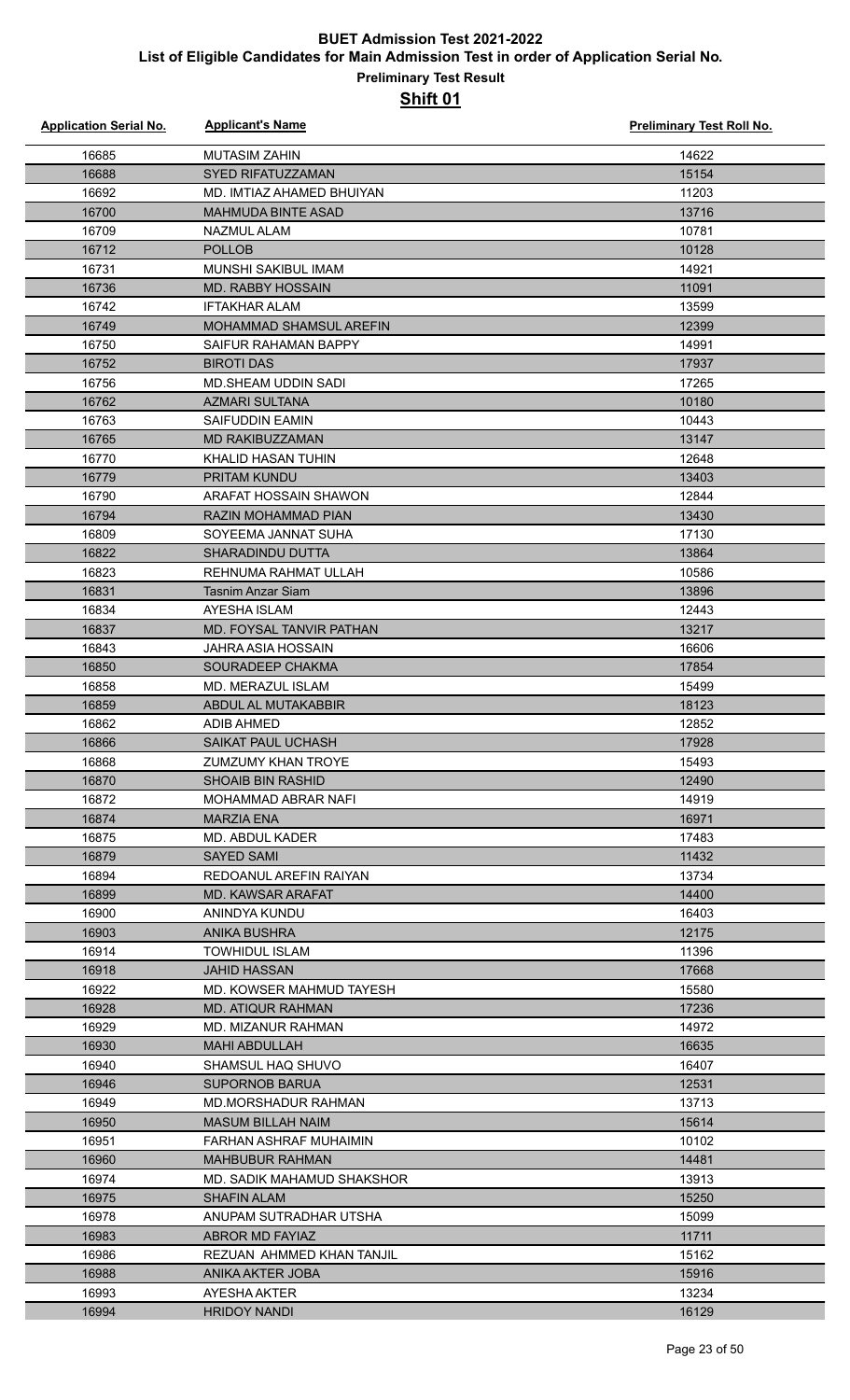| <b>Application Serial No.</b> | <b>Applicant's Name</b>                     | <b>Preliminary Test Roll No.</b> |
|-------------------------------|---------------------------------------------|----------------------------------|
| 16995                         | ASRAFUL ISLAM HEMEL                         | 17666                            |
| 16997                         | <b>MD. SALMAN FARSHI</b>                    | 17476                            |
| 17001                         | ADIBA BINTA NEWAZ                           | 14305                            |
| 17011                         | <b>FARUQE AHMED HOMYDI</b>                  | 17189                            |
| 17020                         | MD. AL MAHMUD                               | 14780                            |
| 17027                         | MAHSAN ARIF CHOWDHURY                       | 10188                            |
| 17036                         | <b>HRIDOY KUMAR DEY</b>                     | 11671                            |
| 17045                         | MD. SHAHIDULLAH                             | 11090                            |
| 17057                         | <b>MD. ABU HORAIRA</b>                      | 12749                            |
| 17061                         | <b>NURE RAZEEN</b>                          | 12718                            |
| 17067                         | MD. SHAHJALAL RUMMAN                        | 13136                            |
| 17071                         | <b>MUSFIKA</b>                              | 10823                            |
| 17078                         | <b>WALIUR RAHAMAN</b>                       | 18084                            |
| 17083                         | Ahid Ashraf Sami                            | 10020                            |
| 17091                         | AFRA ANJUM OISHEE                           | 16013                            |
| 17092                         | MD. TANVIR ANJUM UL ISLAM                   | 18300                            |
| 17100                         | MD. ARMANUL RAHMAN FAHIM                    | 11707                            |
| 17102                         | MD. IMTIAZ ALAM                             | 15106                            |
| 17112                         | SADMAN MOSTAFA                              | 11133                            |
| 17114                         | SIMRAN REZA ARIANA                          | 11961                            |
| 17116                         | <b>HASIBUL HASAN SAIM</b>                   | 17160                            |
| 17118                         | <b>ISRAT JAHAN</b>                          | 13659                            |
| 17119                         | SALEH MABRUR SABIT                          | 17917                            |
| 17127                         | <b>MUSTAFA MUHAIMIN</b>                     | 17524                            |
| 17128                         | FABASHIR SADAT FAHIN                        | 12938                            |
| 17130                         | ASIQUE EHETASAMUL HAQUE                     | 13034                            |
| 17133                         | RANA NAWAR                                  | 17146                            |
| 17157                         | MD. JUBAYER RAHMAN                          | 15433                            |
| 17160                         | <b>ISHMAAM IFTEKHAR KHAN</b>                | 14262                            |
| 17161<br>17166                | MD. AL-MIZAN<br>SHAHRIAR IFTENAN JISHAN     | 13750<br>12264                   |
| 17171                         | <b>ARYAN BIN ASHRAF</b>                     | 16854                            |
| 17177                         | <b>MD. TOUFIQUR RAHMAN</b>                  | 10560                            |
| 17178                         | <b>JONAYED MOHIUDDIN</b>                    | 16049                            |
| 17181                         | KAZI ASHFAQUE HOSSAIN                       | 15574                            |
| 17190                         | <b>HRIDOY KABIRAJ</b>                       | 16576                            |
| 17196                         | AJWAD ABID                                  | 17228                            |
| 17198                         | <b>MAHMUDUL HASSAN MIAZI</b>                | 16954                            |
| 17200                         | <b>TASNIA BINTE FAIZ</b>                    | 17337                            |
| 17219                         | <b>MD. KAWSAR ALI</b>                       | 14308                            |
| 17223                         | AKLAK AHMAD ZIHAD                           | 12653                            |
| 17224                         | MOHAMMAD SIFAT HASAN                        | 14946                            |
| 17237                         | <b>MD. AMMAR YOUSUF</b>                     | 12883                            |
| 17243                         | LAMIA HASAN OISHE                           | 13028                            |
| 17268                         | NUR MOHAMMAD GOLAM SARWAR                   | 14385                            |
| 17271                         | <b>MD. SHAMEEM AHMED</b>                    | 12642                            |
| 17272                         | MD. NASIR UDDIN                             | 11475                            |
| 17281                         | <b>SOHAIB HASAN NILOY</b>                   | 14005                            |
| 17282                         | PROSANTA KUMAR BHOWMIK                      | 17694                            |
| 17287                         | <b>DWIP AICH</b>                            | 13730                            |
| 17288                         | MD. SHAHDAT HOSSAIN                         | 16194                            |
| 17290                         | ABDULLAH AL MAHDI                           | 10476                            |
| 17298                         | AMA-TUN NOOR                                | 17298                            |
| 17301                         | SHIMUL DEB NATH                             | 18218                            |
| 17311                         | <b>MD. TOHA HOSSAIN</b>                     | 16533                            |
| 17312                         | EESA RUHULLAH ANSARI                        | 14627                            |
| 17313<br>17316                | AMLAN NANDI DIPPRO<br>MD. TANVIR AHMED SEUM | 13650<br>11876                   |
| 17320                         | SAIFUL ISLAM SAKIB                          | 16097                            |
| 17321                         | <b>MARIA MORSHID LOWRIN</b>                 | 12051                            |
| 17326                         | <b>SUMAIYA KABIR</b>                        | 15372                            |
| 17329                         | SATAK KUMAR DEY                             | 16616                            |
|                               |                                             |                                  |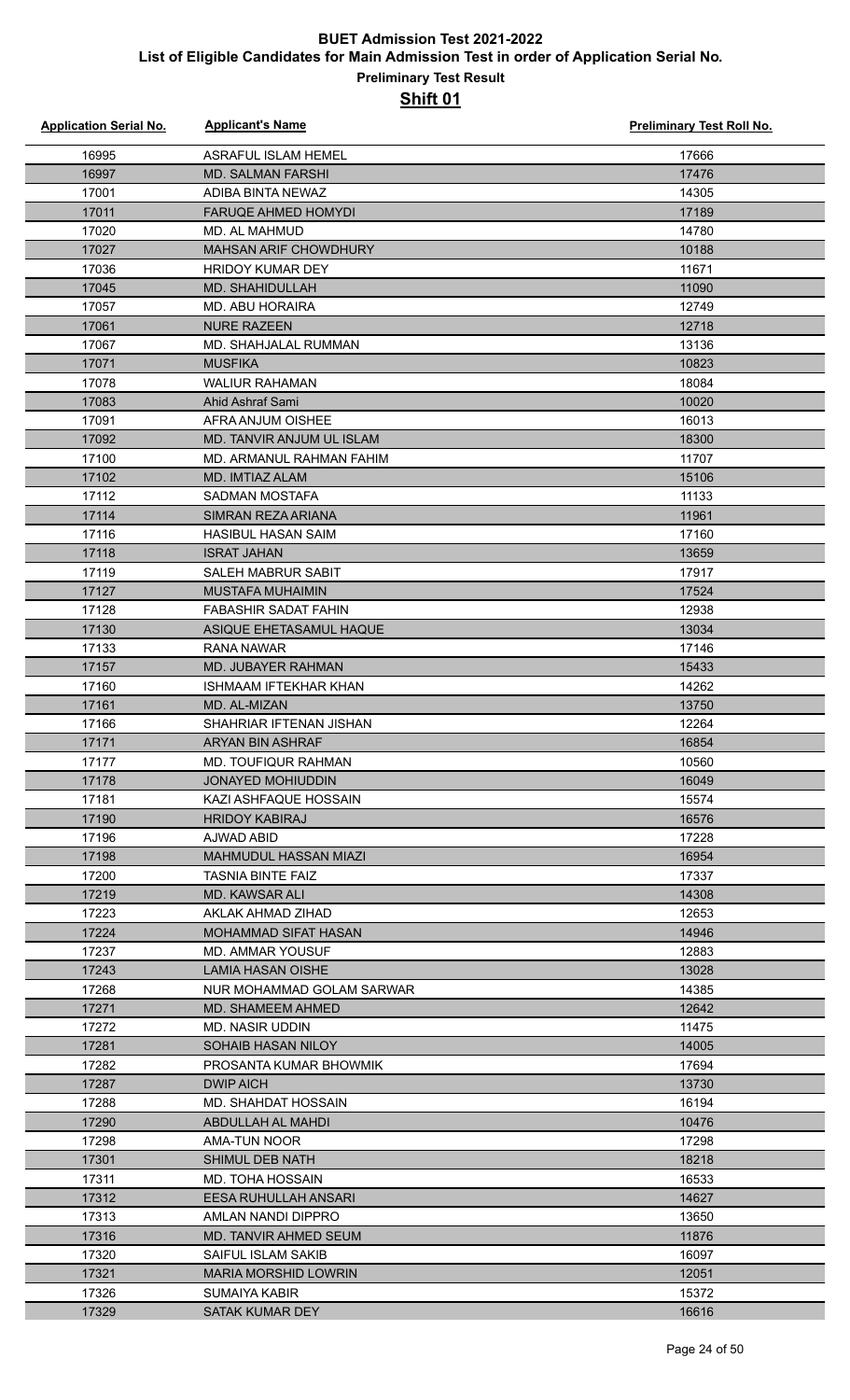| <b>Application Serial No.</b> | <b>Applicant's Name</b>          | <b>Preliminary Test Roll No.</b> |
|-------------------------------|----------------------------------|----------------------------------|
| 17333                         | MD. RUHAN AHSAN SARNAV           | 12629                            |
| 17338                         | <b>MOHAMMED OMAR FAIAZ</b>       | 13529                            |
| 17342                         | <b>MUHTADI AL TAHMID</b>         | 12873                            |
| 17348                         | <b>MD. ALAMGIR HOSSAIN</b>       | 11245                            |
| 17356                         | <b>MD AL AMIN</b>                | 11067                            |
| 17358                         | <b>TASNIM ISLAM SAMSAD</b>       | 12690                            |
| 17360                         | MD. SAJIB HASAN JIBON            | 17761                            |
| 17362                         | <b>IRINA AFROZA IBA</b>          | 11369                            |
| 17365                         | MD. AHSANUL HAQUE                | 10708                            |
| 17374                         | M.M. AKIF ANJUM AYON             | 13887                            |
| 17376                         | H.M. AKTARUZZAMAN MUKDHO         | 11642                            |
| 17382                         | RABBITA YOUSUF EVA               | 13927                            |
| 17385                         | MD. AZHA ISLAM                   | 14527                            |
| 17386                         | MD. EMAM MAHADI                  | 13103                            |
| 17389                         | NAHIDA AFROZ                     | 16447                            |
| 17395                         | OIENDRILA ROY CHOWDHURY          | 16421                            |
| 17397                         | SUMAIYA SIDDIQUA RIFA            | 15630                            |
| 17400                         | <b>SIDRATUL MUNTAHA</b>          | 16152                            |
| 17405                         | <b>MST. JANNATUL FERDOUS</b>     | 18460                            |
| 17410                         | <b>MD. SHIHAB HOSSAIN</b>        | 14111                            |
| 17415                         | <b>MAOWA ALAM KHAN</b>           | 16161                            |
| 17424                         | MD. ASIFUR RAHMAN SAIKOT         | 12587                            |
| 17429                         | <b>RAJU CHOWDHURY</b>            | 11907                            |
| 17434                         | <b>MD. SAIF MAHAMUD</b>          | 11160                            |
| 17435                         | MD. SHAMEEN ABTAHEE              | 16230                            |
| 17445                         | MD. IBNE FAISAL TANVEER MOZUMDER | 17442                            |
| 17453                         | MD. AL AZAD YEAMANY              | 11227                            |
| 17454                         | SYED MAZIDUL ISLAM NAZIB         | 12200                            |
| 17457                         | KHALID BIN ALAM ASIF             | 11488                            |
| 17458                         | JOYASREE MONDAL JOYA             | 12915                            |
| 17468                         | ABDUL AHAD KHAN                  | 16618                            |
| 17469                         | MARIA TASNIM NUJHAT              | 13406                            |
| 17481                         | MD. TANJID AHAMED JIM            | 14233                            |
| 17483                         | <b>MD. NAEEM ABDULLAH</b>        | 10545                            |
| 17487                         | MST. SAMIA JAHAN ALO             | 10478                            |
| 17489                         | <b>MD. AKIB HOSSAIN</b>          | 15055                            |
| 17492                         | MD. RASEL MAHMUD                 | 14833                            |
| 17493                         | SHAT-EL-SHAHRIAR KHAN            | 15949                            |
| 17503                         | DHRUBA KISHORE NAG               | 18013                            |
| 17505                         | ABU MUSA SIMANTO                 | 11800                            |
| 17516                         | AVIRAM SINGHA                    | 12157                            |
| 17517                         | KHANDAKAR TAHSIR AHAMED RAHUL    | 14659                            |
| 17518                         | SHAHED AHAMED SHADAB             | 11677                            |
| 17520                         | MD. NURJAMAN ISLAM RONY          | 17744                            |
| 17524                         | MD. IFTI AKKAS                   | 17973                            |
| 17530                         | <b>MAHFUZA KHATUN</b>            | 16089                            |
| 17533                         | <b>FARDIN FAISAL</b>             | 10923                            |
| 17538                         | MD. EJAZ SIKDER                  | 15806                            |
| 17539                         | NUSRAT JAHAN TAMANNA             | 10996                            |
| 17541                         | <b>MD. RAKIBUL ISLAM</b>         | 16415                            |
| 17542                         | MD. ISHRAK HOSSAIN               | 17674                            |
| 17547                         | <b>NUR YASIR SAJIR</b>           | 12466                            |
| 17550                         | MAHMUD PARVEZ JIM                | 14619                            |
| 17552                         | <b>AVRAJIT BISWAS</b>            | 17714                            |
| 17576                         | UMME NAWROZ                      | 18399                            |
| 17587                         | APURBA GUPTA TURJA               | 15056                            |
| 17594                         | MD. SHIHABUL HASAN               | 14682                            |
| 17597                         | MD. ABDUL AHAD MOLLA             | 13033                            |
| 17611                         | A. F. M. TAFSIRUL ALAM           | 13464                            |
| 17613                         | <b>SHOHANUR RAHMAN</b>           | 15976                            |
| 17616                         | SHAHARIAR HASAN SHAIBAL          | 18352                            |
| 17618                         | <b>MD. MOSABBIR PRODHAN</b>      | 10359                            |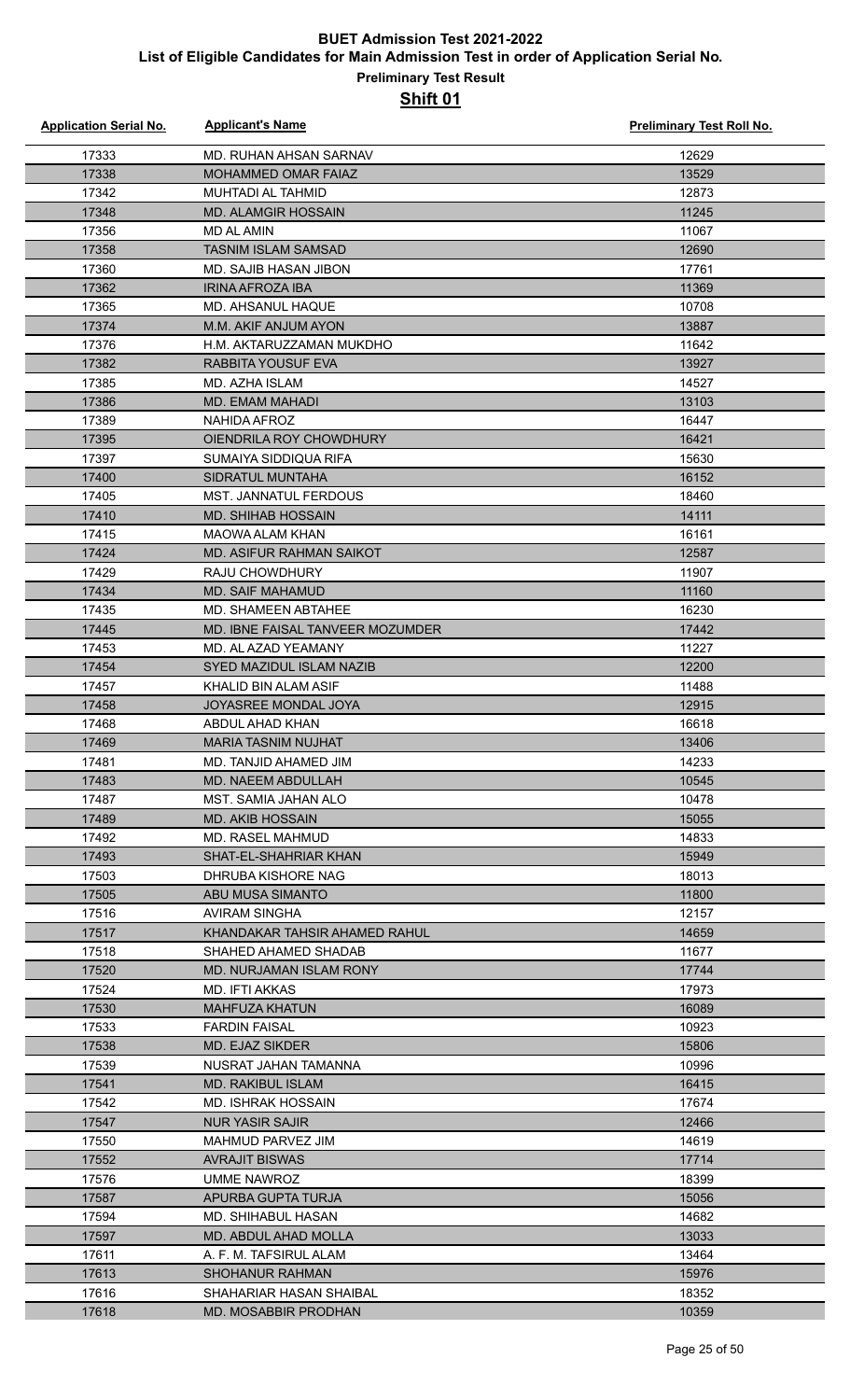| <b>Application Serial No.</b> | <b>Applicant's Name</b>                         | <b>Preliminary Test Roll No.</b> |
|-------------------------------|-------------------------------------------------|----------------------------------|
| 17622                         | MD. FARHAN SADIK MURAD                          | 13317                            |
| 17623                         | <b>MD. RIAZ MRIDHA</b>                          | 16128                            |
| 17627                         | S.M. SHAHORIAR SOMUDRO                          | 14411                            |
| 17628                         | <b>AVIJEET DEBNATH</b>                          | 13766                            |
| 17633                         | <b>MD. RAJIBUL ISLAM RIFAT</b>                  | 12481                            |
| 17638                         | <b>ASOAT ALAM TURJO</b>                         | 15865                            |
| 17647                         | SHRABONTI SAHA                                  | 17333                            |
| 17651                         | ODRYKA KHAN ODRY                                | 13888                            |
| 17653                         | <b>MD. MEHEDI HASAN</b>                         | 15144                            |
| 17667                         | <b>MD.MAHBUB MORSED</b>                         | 18368                            |
| 17679                         | SUMAIYA AHMED RANI                              | 12887                            |
| 17680                         | SUBHA RAHMAN TANIMA                             | 10685                            |
| 17681                         | MOHAMMAD SAIFUZZAMAN                            | 14552                            |
| 17686                         | <b>SUJIT KUMAR DATTA</b>                        | 16664                            |
| 17690                         | DEV PRIYO ROY                                   | 13696                            |
| 17712                         | MD. KAZI HAFIJUL ISLAM                          | 10487                            |
| 17716                         | <b>MD. WAYES KURUNI</b>                         | 15597                            |
| 17724                         | <b>NAWRIN AHMED</b>                             | 10843                            |
| 17729                         | MOHAMMAD EMDAD ULLAH                            | 17517                            |
| 17738                         | <b>MD. NAEEM SAHRIER</b>                        | 15334                            |
| 17743                         | SAIFUDDIN SHAWON                                | 16176                            |
| 17747                         | <b>SUDIPTA RAY</b>                              | 17389                            |
| 17751                         | AHMED MUSFIQ RAFID                              | 11077                            |
| 17761                         | MOHD. MOSTAFA HOSSAIN KHAN SAMRAT               | 18195                            |
| 17764                         | <b>SAUMIK BACHHAR</b>                           | 12262                            |
| 17774                         | <b>AMIT SAHA</b>                                | 11410                            |
| 17778<br>17781                | ADDRITA BASAK NODI<br><b>SURAIYA NAHAR ARJU</b> | 12976<br>15184                   |
| 17783                         | <b>MD SAJIB MIA</b>                             | 15974                            |
| 17796                         | MOINUL ISLAM                                    | 14918                            |
| 17801                         | <b>ASMITA DASGUPTA</b>                          | 15505                            |
| 17813                         | SUBROTO KUMAR KUNDU                             | 11904                            |
| 17815                         | MD. RAFI UDDIN                                  | 11435                            |
| 17830                         | <b>SHADMAN SHAKIL</b>                           | 13458                            |
| 17832                         | <b>MD. SANNI ISNINE</b>                         | 13447                            |
| 17839                         | <b>MD. JAYED IMRAN</b>                          | 12393                            |
| 17841                         | MD. HASAN AL HABIB                              | 17770                            |
| 17844                         | <b>JUNAID BIN JAMAL</b>                         | 11388                            |
| 17845                         | <b>MD.MINHAJ UDDIN</b>                          | 10806                            |
| 17847                         | RAFSAN UMOR REDOWAN                             | 12089                            |
| 17850                         | <b>MD. SHAHIBUL HASAN SIAM</b>                  | 17804                            |
| 17853                         | <b>MD. ASIU RAIHAN AQIB</b>                     | 10536                            |
| 17857                         | A. B. M MAHFUZUR RAHMAN                         | 17952                            |
| 17869                         | NAFISA BINTE MARUF                              | 13979                            |
| 17874                         | <b>MARUF AHMED SHISHIR</b>                      | 18207                            |
| 17877                         | AL - JUBAER                                     | 11437                            |
| 17885                         | MUHAMMAD AL MUSTAKIM                            | 15525                            |
| 17892                         | <b>MD. ALI HOSSAIN</b>                          | 18453<br>11860                   |
| 17901<br>17909                | UMMA MAKTUMA<br>MAHAMUDA TARIN SAMIE            | 13802                            |
| 17911                         | MD. RAFID AHMED JESUN                           | 18246                            |
| 17922                         | MD. FERDOWS ALOM SAJEEB                         | 14723                            |
| 17942                         | FATEMA TUZ JOHORA NERA                          | 15835                            |
| 17956                         | <b>MOSTAFA TAHSIN EKLEEL</b>                    | 13498                            |
| 17957                         | ABU RUHAN MAHAMUD                               | 13471                            |
| 17969                         | SADIA BINTA MAHADI                              | 15944                            |
| 17975                         | NAFIS KAMAL ADOR                                | 10547                            |
| 17976                         | A.S.M. MASUM BILLAH                             | 10873                            |
| 17978                         | MOHAMMED ASHFAQUR RAHMAN ADIL                   | 16361                            |
| 17981                         | <b>MD. NASIM AL JUBAYER</b>                     | 11404                            |
| 17983                         | SADIA NASRIN                                    | 12719                            |
| 17984                         | <b>TANVIR HOSSAIN HERA</b>                      | 17457                            |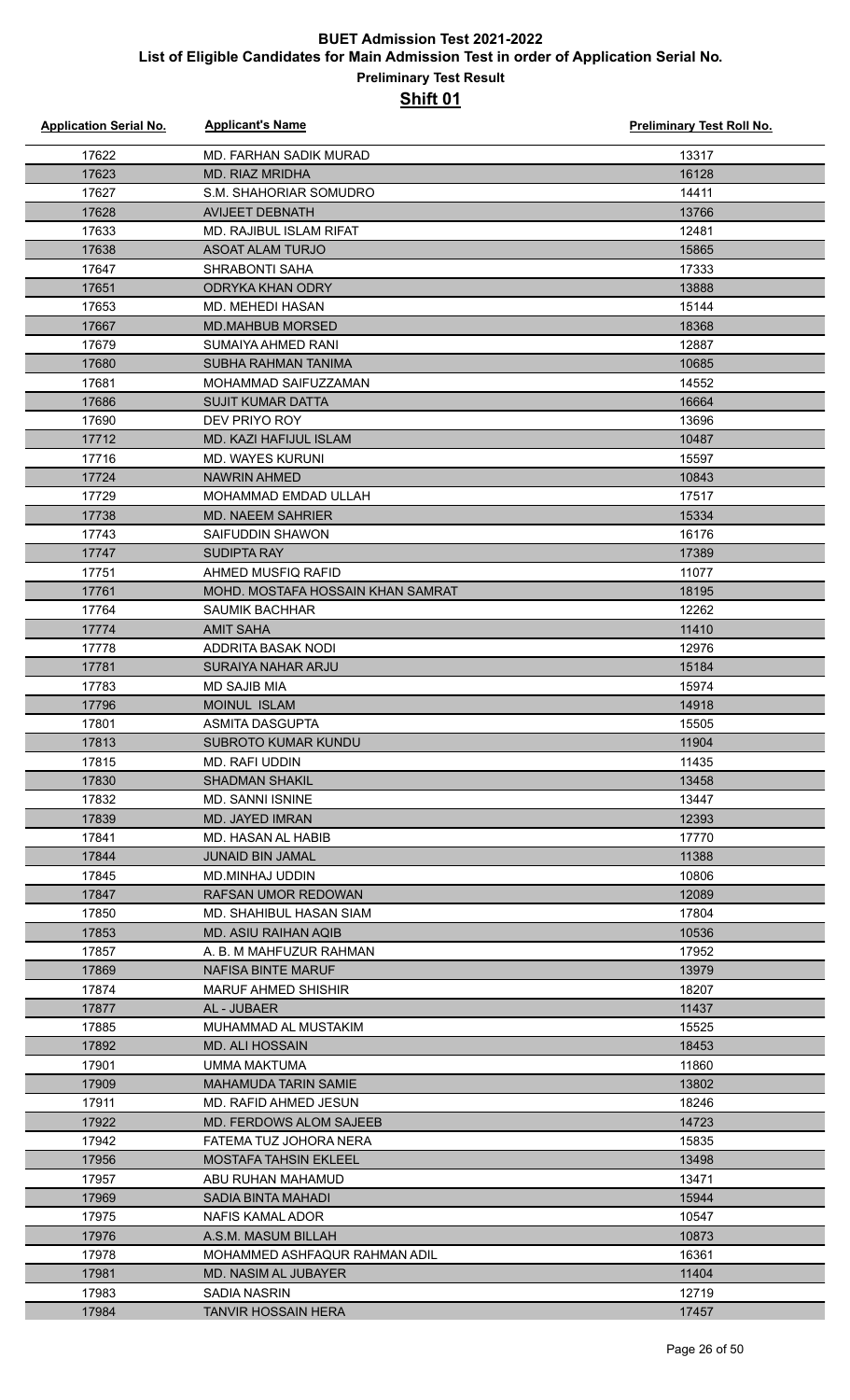| <b>Application Serial No.</b> | <b>Applicant's Name</b>          | <b>Preliminary Test Roll No.</b> |
|-------------------------------|----------------------------------|----------------------------------|
| 17986                         | <b>MST. SANIA ISRAT</b>          | 14415                            |
| 17989                         | <b>PROTIK SARKER</b>             | 18164                            |
| 17994                         | <b>MD. KERAMOT ALI</b>           | 17452                            |
| 17996                         | <b>TRIBID SARKER</b>             | 17260                            |
| 17997                         | <b>JUBAIR HOSAN RIFAT</b>        | 17443                            |
| 18002                         | A.N.M GAOHARUL HASAN RAKIB       | 11656                            |
| 18005                         | ABHISHEK CHAKRABORTTY            | 12055                            |
| 18010                         | <b>MD. SHIFAT RAHMAN</b>         | 10724                            |
| 18011                         | <b>FAHAD HOSSAIN EMON</b>        | 16005                            |
| 18013                         | <b>SHIMUL BAIDYA</b>             | 18451                            |
| 18017                         | <b>TAPHIMA AKTER</b>             | 15749                            |
| 18020                         | <b>MOSTOFA KHALID BIN SAMS</b>   | 17067                            |
| 18022                         | <b>MIRAJUL ISLAM</b>             | 17690                            |
| 18032                         | SAIMA BENTA ALAM SABA            | 14521                            |
| 18035                         | <b>MD. TORIKUL ISLAM</b>         | 12056                            |
| 18039                         | <b>MEHEDI HASAN ARKA</b>         | 16427                            |
| 18055                         | <b>BIMIKA BINTE HASAN</b>        | 12573                            |
| 18056                         | SWAPNA AKTER                     | 11503                            |
| 18058                         | <b>MD. SHAH RIYAD MONDAL</b>     | 18259                            |
| 18067                         | <b>FATIN ISRAK KABYA</b>         | 11125                            |
| 18074                         | <b>FARIHA IFRAT</b>              | 12256                            |
| 18076                         | <b>MD. NAYEEM KHAN</b>           | 12953                            |
| 18096                         | <b>FAHIM ISTIAK TANIM</b>        | 14109                            |
| 18102                         | <b>JAWAD AL SAAD</b>             | 17393                            |
| 18103                         | <b>MD MAMUN ALI</b>              | 17178                            |
| 18105                         | <b>MD THOWHIDUL ISLAM SAFRAT</b> | 16440                            |
| 18107                         | DEWAN ZESANUL ISLAM SANTO        | 15763                            |
| 18114                         | <b>SURAIYA JAHAN</b>             | 17870                            |
| 18115                         | SHEIKH LATIFUR RAHMAN            | 10194                            |
| 18121                         | MD. SHAKOWAT HOSSAIN SHIHAB      | 10554                            |
| 18126                         | MD. AJMAIN KASHEM (FOYSAL)       | 11239                            |
| 18128                         | AHMED FATIN JAWAD                | 10610                            |
| 18130                         | <b>MERCY HASAN MITHILA</b>       | 11581                            |
| 18136                         | <b>DIGANTA SARKAR</b>            | 10729                            |
| 18139                         | SHWAPNIL KUMAR NILOY             | 11665                            |
| 18140                         | UTSOB DEB                        | 14498                            |
| 18141                         | MD. ANAMUL HOQUE                 | 14467                            |
| 18142                         | AHMED FARHAN KHALIL              | 11279                            |
| 18143                         | NISHAT TASNIM OISHY              | 17008                            |
| 18145                         | MD. ASHEK ALAHI                  | 17898                            |
| 18156                         | MD. ABU HASHEMI RAFSHAN RAFI     | 16733                            |
| 18161                         | SOYEB AHMED SAJIB                | 17995                            |
| 18163                         | MD. MUSFIRAT RAHMAN MAFI         | 15772                            |
| 18164                         | ATIKA MONE                       | 18292                            |
| 18167                         | MD. EHSANUL KARIM SIFAT          | 15177                            |
| 18171                         | ANANDA MOY DATTA                 | 14526                            |
| 18173                         | MUMTAHINA RAHMAN USHOSHE         | 16178                            |
| 18184                         | MD. AAMER INTISER SHADMAN        | 14454                            |
| 18188                         | KAZI HASIB AHAMED                | 10717                            |
| 18200                         | NAFISA HAQUE                     | 11060                            |
| 18201                         | MD. RUHUL AMIN CHOWDHURY         | 11723                            |
| 18204                         | <b>SUJOY SARKAR</b>              | 16424                            |
| 18208                         | AHNAF TAJWAR TAJRIAN             | 11588                            |
| 18213                         | MD. TANIM KAISAR SHANTO          | 15570                            |
| 18214                         | ASHIN ROY                        | 17604                            |
| 18225                         | SREE. SHUVO KUMAR JOY            | 15330                            |
| 18236                         | <b>ABRAR NYEENE</b>              | 16853                            |
| 18243                         | <b>MILI GHOSH</b>                | 17005                            |
| 18245                         | MD. JUHAYER TASIN                | 17180                            |
| 18251                         | <b>TUSHER AHMED</b>              | 12383                            |
| 18253                         | MD. KHORSHED ALAM                | 13310                            |
| 18255                         | <b>SABRINA AKTER</b>             | 15605                            |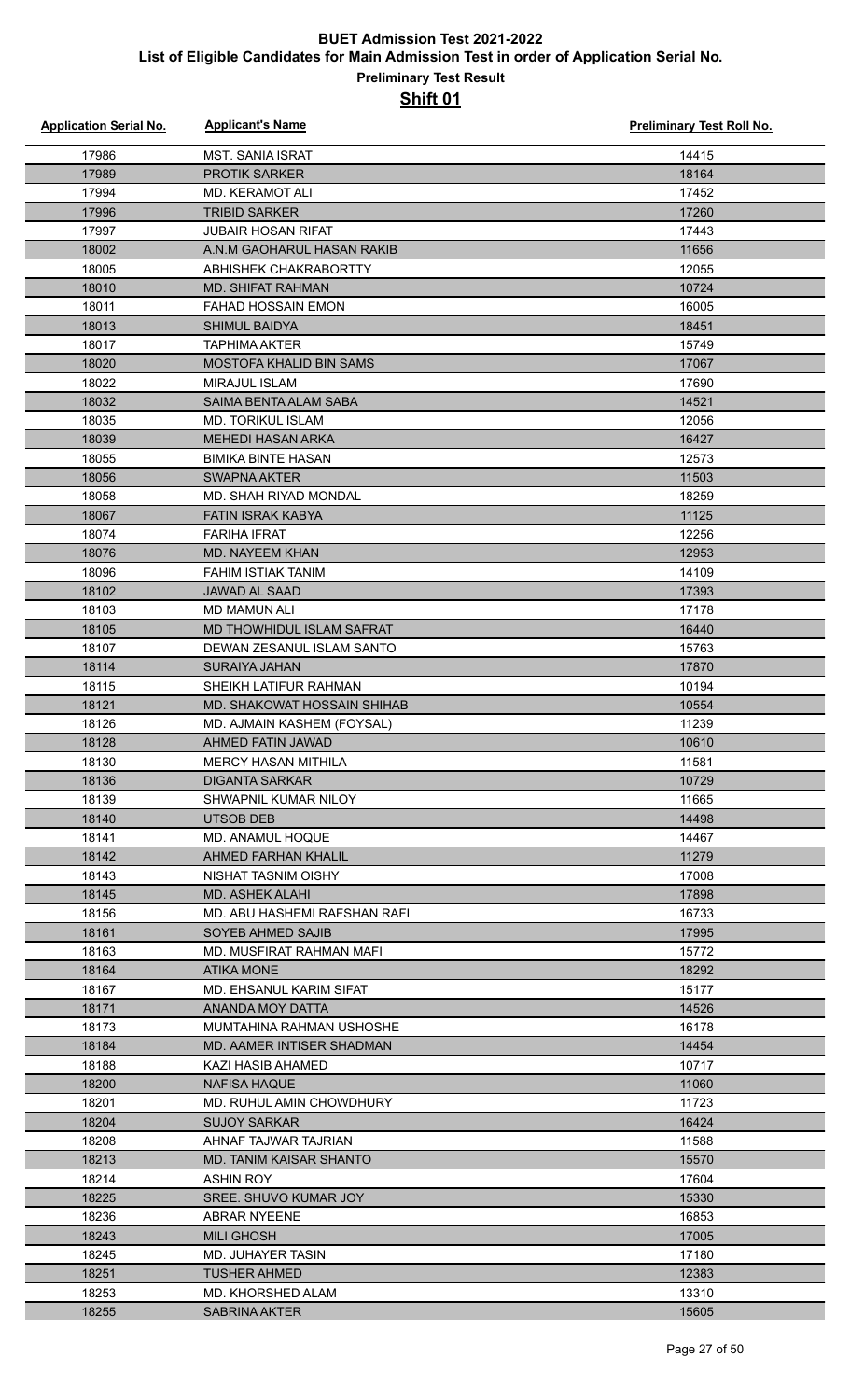| <b>Application Serial No.</b> | <b>Applicant's Name</b>                        | <b>Preliminary Test Roll No.</b> |
|-------------------------------|------------------------------------------------|----------------------------------|
| 18271                         | SOUVIK ROY SHAWCHO                             | 10542                            |
| 18275                         | <b>PRITAM BISWAS</b>                           | 13531                            |
| 18277                         | <b>DIBBO RAHAMAN</b>                           | 12962                            |
| 18279                         | <b>MD. SHIFUDDIN</b>                           | 17672                            |
| 18287                         | <b>HUSNAIN MAFRUHA</b>                         | 12268                            |
| 18288                         | <b>MODHUPARNA DAS</b>                          | 17045                            |
| 18310                         | BAPPI RANJAN DEY                               | 18421                            |
| 18332                         | MD. RAKIBUL ISLAM                              | 13912                            |
| 18346                         | SHAKIL ISLAM                                   | 11996                            |
| 18353                         | <b>NAICH NAZNAFI</b>                           | 17127                            |
| 18354                         | SUNJEDA AFRIN SHAWON                           | 15669                            |
| 18355                         | <b>AHMAD AFNAN</b>                             | 11660                            |
| 18362                         | MD. RASHID KARIM                               | 10010                            |
| 18365                         | <b>ZARIFA TABASSUM</b>                         | 18054                            |
| 18371                         | <b>SAMIN YASAR</b>                             | 18074                            |
| 18385                         | MD. ZIHAD RAHMAN                               | 14461                            |
| 18390                         | KAZI MANSURA TASNIM NIZUM                      | 10207                            |
| 18398                         | <b>BASMA AHMED SAMI</b>                        | 15281                            |
| 18410                         | <b>FAHIM MUNTASIR</b>                          | 14158                            |
| 18414                         | SHAHRIAR RAHMAN SAEEM                          | 10609                            |
| 18416                         | SOIYOD SIFAT MAHMUD MUN                        | 13469                            |
| 18422                         | <b>FAIAZ IRFAN</b>                             | 13109                            |
| 18424                         | <b>MD. SHEHAB SARKER</b>                       | 14973                            |
| 18425                         | <b>MAKSUD HOSSAIN</b>                          | 16419                            |
| 18427                         | <b>TANIM HASAN RATUL</b>                       | 16757                            |
| 18430                         | <b>MD. TANVIRUL ISLAM TUHIN</b>                | 12724                            |
| 18443                         | MD. ROUNAK REZA ANOY                           | 13263                            |
| 18444                         | <b>AFRIN JAHAN RIFAH</b>                       | 16288                            |
| 18445                         | MD. RAIAN ISLAM AHIN                           | 16009                            |
| 18455                         | SOUVIK KUMAR DAS                               | 18189                            |
| 18456                         | <b>TASFIAH WASIJA</b>                          | 15230                            |
| 18459                         | MUHAMMAD SAZZAD UL HAQUE SAAD                  | 16803                            |
| 18468                         | MD. IFTAKHAR AHSAN JARIF                       | 11967                            |
| 18472                         | SUVO ROY                                       | 12276                            |
| 18475                         | MD. MOHAIMINUL ISLAM                           | 12641                            |
| 18477                         | <b>GOURAB CHOWDHURY</b>                        | 12797                            |
| 18478                         | KHANDAKER REFAH TASNIM                         | 11035                            |
| 18480                         | <b>MD. SOHANUR RAHMAN</b>                      | 10869                            |
| 18483                         | MD. SADMAN HASAN TALUKDER                      | 17201                            |
| 18485                         | <b>NAZRUL ISLAM</b>                            | 10748                            |
| 18489                         | SAYED PARVEZ                                   | 18380                            |
| 18491                         | <b>SHAHRIAR PARVEZ</b>                         | 13660                            |
| 18492                         | RUDRA CHAKRABORTY                              | 13080                            |
| 18494                         | MD. MOSTAFA BASHIR                             | 17866                            |
| 18497                         | <b>DEBAJIT SARMA</b>                           | 15984                            |
| 18498                         | ABU SHAH MAHMUD AKASH                          | 12488                            |
| 18500                         | <b>NAHIDUL ISLAM</b>                           | 16309                            |
| 18507                         | <b>MST SUMAIYA TASNIM</b>                      | 10377                            |
| 18509                         | SHAMSUZZAMAN SAFIN                             | 16875                            |
| 18516                         | MOHAMMAD SHAHADAT HOSSAIN                      | 16131                            |
| 18519                         | MD. AZIZUL HAKIM                               | 12717                            |
| 18525                         | MD. SHOHANUR RAHAMAN SHAUN                     | 12324                            |
| 18527                         | NOBEL DEY                                      | 11326                            |
| 18540                         | RAYETA KARIM ROHINI                            | 17919                            |
| 18542                         | SIDDHARTHA SANKAR DAS                          | 15424                            |
| 18551                         | FAYROOZ TAHMIDA AUMY                           | 12591                            |
| 18555                         | NAHID HASAN                                    | 14630                            |
| 18559                         | <b>JOTIRMOY BANIK</b><br>MD. SABBIR ISLAM      | 12993                            |
| 18560                         |                                                | 14876<br>12711                   |
| 18564<br>18569                | <b>ISTIAK ZAMAN SAFIN</b><br><b>SAKIB KHAN</b> | 15294                            |
| 18581                         | MD. HIMEL REZA                                 | 10658                            |
|                               |                                                |                                  |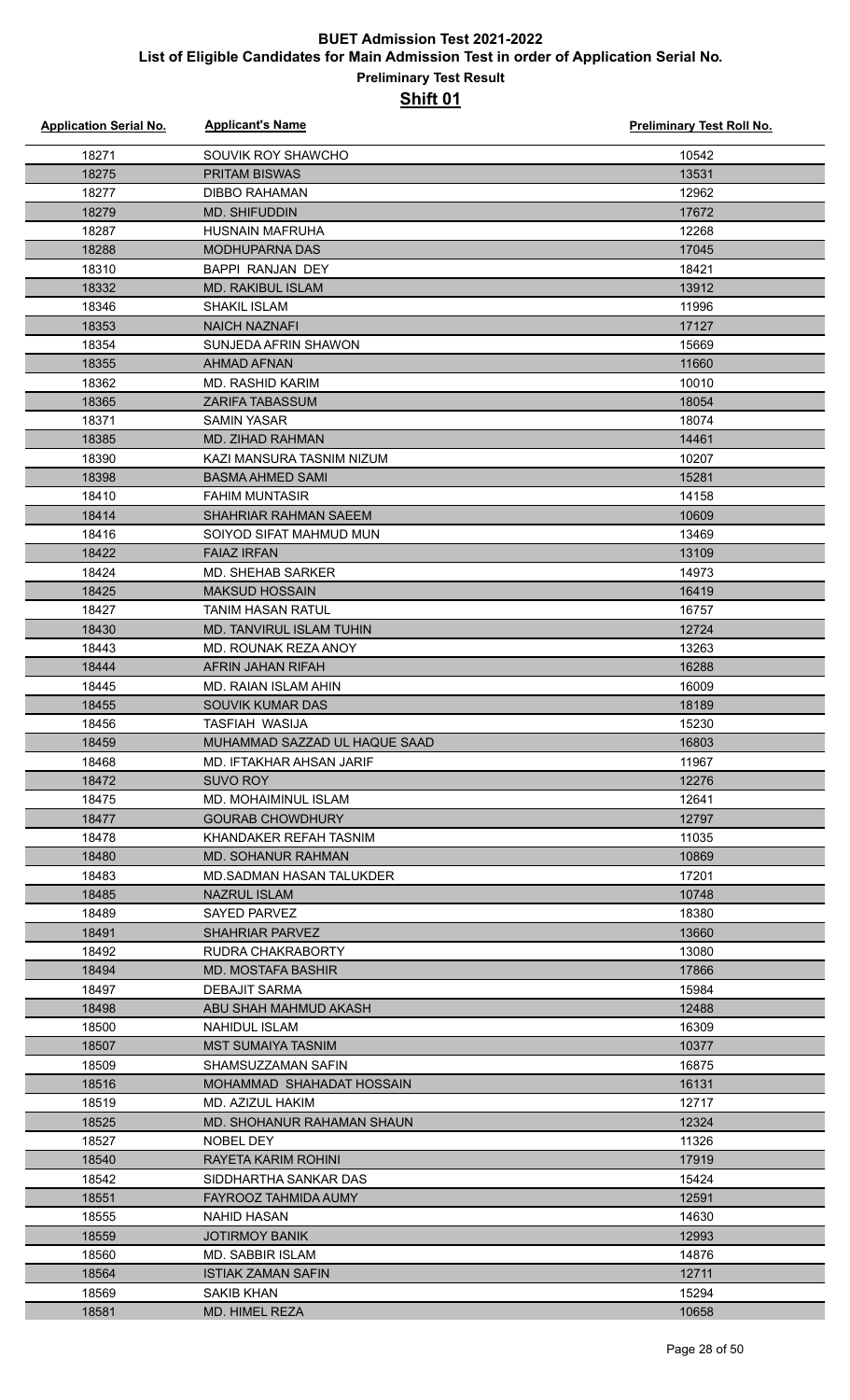| <b>Application Serial No.</b> | <b>Applicant's Name</b>                      | Preliminary Test Roll No. |
|-------------------------------|----------------------------------------------|---------------------------|
| 18587                         | MD. SIBGATUR RAHMAN EFTI                     | 10145                     |
| 18589                         | <b>LOKESH PAUL</b>                           | 16713                     |
| 18590                         | <b>ROHAN TALUKDER</b>                        | 18018                     |
| 18593                         | <b>FAHIMA SARMIN SAKHY</b>                   | 14588                     |
| 18599                         | MD. RASEL AHMED                              | 14417                     |
| 18608                         | <b>DEBAPRIYA BHATTACHARJEE</b>               | 11157                     |
| 18611                         | <b>JUBAYER HASHEM CHOWDHURY</b>              | 10197                     |
| 18615                         | <b>FAIEQ SHAFKAT</b>                         | 11898                     |
| 18620                         | <b>SHOURV TARAFDER</b>                       | 11745                     |
| 18628                         | <b>MD. ARIF ALMAS RAHMAN</b>                 | 11694                     |
| 18629                         | <b>MD. NAZMUL HOSSAIN</b>                    | 11781                     |
| 18634                         | PRIYASH DAS SHORAN                           | 17591                     |
| 18641                         | MD. REDWANUL HAQUE                           | 16027                     |
| 18645                         | <b>MD. ASHIQUR RAHMAN</b>                    | 15408                     |
| 18647                         | MD. SAJID MAHMUD                             | 18314                     |
| 18649                         | <b>TAHA IBNE ABDULLAH</b>                    | 13853                     |
| 18657                         | <b>PUJON SAMADDER</b>                        | 11726                     |
| 18658                         | <b>AHMED SHAWKI</b>                          | 16715                     |
| 18670                         | MAHMUDUR RAHMAN TASIN                        | 12549                     |
| 18679                         | <b>JANNATUN MAWA FAIJA</b>                   | 14584                     |
| 18680                         | ABU HASANATH                                 | 11647                     |
| 18682                         | <b>AKIB</b>                                  | 17104                     |
| 18684                         | SUNIPA DAS PINKI                             | 12072                     |
| 18686                         | <b>MD. SHAHIN MIA</b>                        | 17143                     |
| 18690                         | MD. SAYEM-AL-MAHFUZ                          | 11734                     |
| 18696                         | <b>SUPRIO PAUL</b>                           | 10111                     |
| 18709                         | UNJUM ISLAM OMI                              | 13278                     |
| 18715                         | <b>MST. RUBAYA AKTER RUBA</b>                | 16613                     |
| 18718                         | <b>MD. ISMAIL IBN AZAD</b>                   | 14491                     |
| 18719                         | <b>RAJIB BAISHNAB</b>                        | 17745                     |
| 18723                         | JATHIYA FIN NUR BINTAY HUQ                   | 17791                     |
| 18726                         | AHMED LUTFE INAM                             | 13084                     |
| 18736                         | ATIQ MAHMUD FAHIM                            | 11044                     |
| 18743                         | <b>SHOYEB MAHATAB</b>                        | 13743                     |
| 18746                         | <b>TASNIM TABASSUM JINIA</b>                 | 11809                     |
| 18750<br>18759                | RUKAIYA ALAM<br><b>MD. MOTIUR RAHMAN SAN</b> | 12706<br>14024            |
|                               | <b>MD. SAJJAD HOSEN SHAON</b>                |                           |
| 18762<br>18764                | MAHADI HASAN                                 | 14368<br>16761            |
| 18770                         | <b>AFFAN SABITH</b>                          | 10601                     |
| 18772                         | <b>ABRAR FAHIM</b>                           | 12429                     |
| 18776                         | S. M SAJID ISLAM                             | 13759                     |
| 18799                         | MD. SAMIUN ALIM LIAD                         | 13792                     |
| 18801                         | MUHAMMAD REDWANUL HAQUE RAFE                 | 11153                     |
| 18804                         | MD. SHAMIUL ALAM                             | 14381                     |
| 18808                         | ROKEYA AKTER SAMIA                           | 15274                     |
| 18814                         | M. JIAUL KAMAL                               | 17719                     |
| 18820                         | KAZI MUSHFIKUR RAHMAN                        | 17895                     |
| 18832                         | RAHUL SAHA                                   | 12432                     |
| 18833                         | MD. ISHRAQ RASHID                            | 15595                     |
| 18838                         | MD. FARUK                                    | 11238                     |
| 18841                         | <b>SADIA AFRIN</b>                           | 10718                     |
| 18844                         | MST. EFFAT JAMILA SNIGDHA                    | 17147                     |
| 18856                         | MD. JAHID HASAN                              | 18028                     |
| 18866                         | MD. REZAUL ISLAM NILOY                       | 17200                     |
| 18870                         | <b>FAHIM ABID</b>                            | 14263                     |
| 18871                         | RAMISHA ANJUM                                | 15759                     |
| 18872                         | <b>MD. SHADIF AL-AMIN</b>                    | 16985                     |
| 18874                         | MD. ABDUL AHAD                               | 16720                     |
| 18878                         | <b>FAISAL ALAM</b>                           | 12502                     |
| 18880                         | <b>MD. FORIDUL ISLAM</b>                     | 10925                     |
| 18887                         | <b>ANIMESH ROY</b>                           | 17737                     |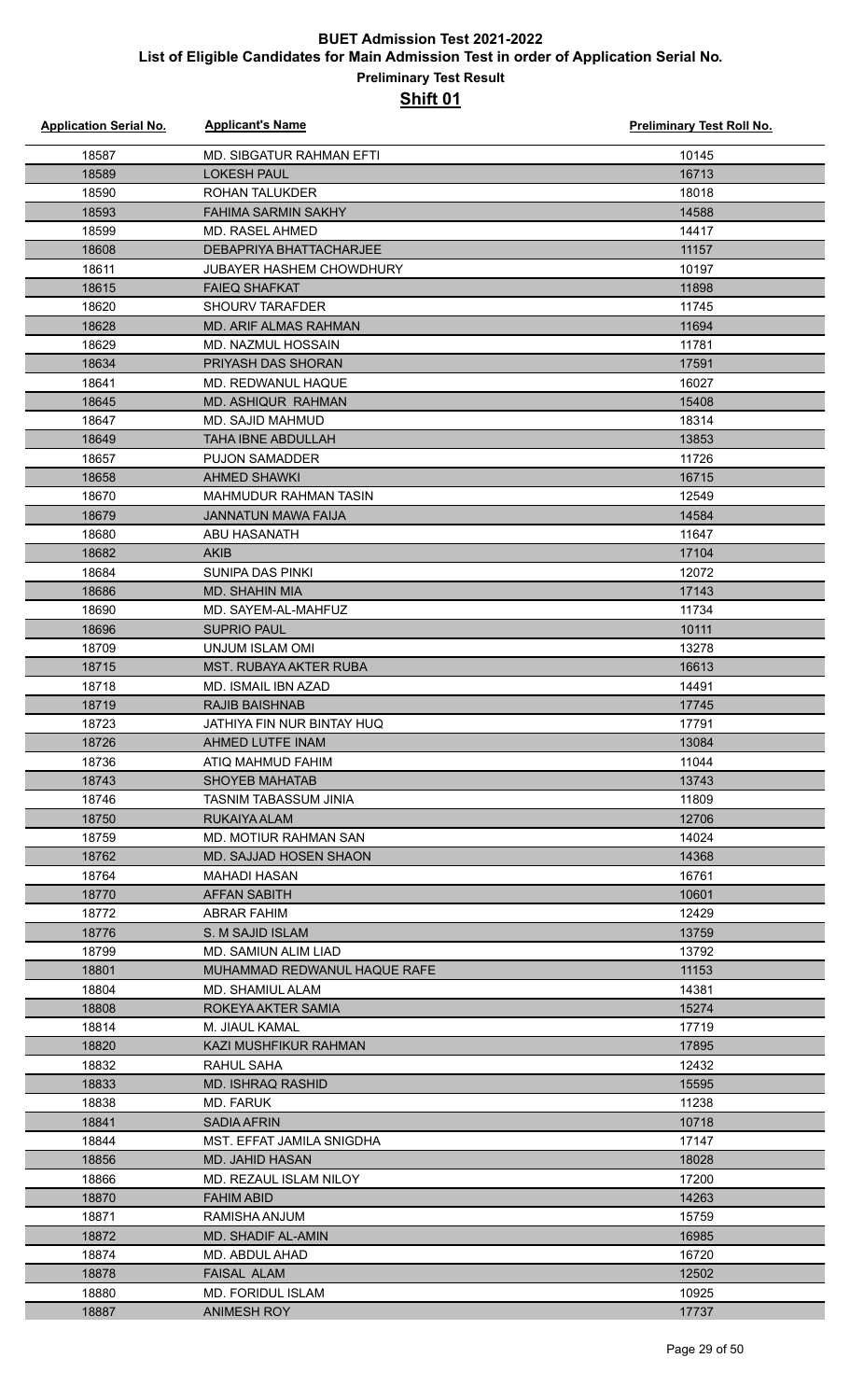| <b>Application Serial No.</b> | <b>Applicant's Name</b>       | <b>Preliminary Test Roll No.</b> |
|-------------------------------|-------------------------------|----------------------------------|
| 18892                         | <b>SHAMIN YEASER</b>          | 14325                            |
| 18908                         | <b>MD. ABIDUR RAHMAN</b>      | 14270                            |
| 18912                         | <b>MD. ARIF SHAHRIYAR</b>     | 13292                            |
| 18918                         | <b>GIAS UDDIN</b>             | 16213                            |
| 18927                         | <b>ARPON KUMAR GAINE</b>      | 13665                            |
| 18930                         | <b>MAHIM PERVEZ</b>           | 11893                            |
| 18939                         | MOHD. MOBASSIR HOSSAIN KHAN   | 13258                            |
| 18941                         | <b>MOONWAR SADAT MAHI</b>     | 15100                            |
| 18942                         | MD. MOSTAFIZUR RAHMAN         | 17921                            |
| 18947                         | <b>MD. MARJANUL ISLAM</b>     | 10006                            |
| 18948                         | MD. MAHAFUZ                   | 17171                            |
| 18964                         | <b>PRITOM BASAK</b>           | 11636                            |
| 18965                         | <b>NAHID KAMAL NODI</b>       | 12645                            |
| 18984                         | MD. FOZALY RABBY              | 12733                            |
| 18986                         | AHMED IMTIAZ                  | 17353                            |
| 18997                         | <b>MD. ARIFUL ISLAM</b>       | 13610                            |
| 18998                         | MD. ABDUS SADIK               | 12791                            |
| 19002                         | <b>HASIN ISHRAQ</b>           | 12905                            |
| 19019                         | <b>IFTEKHAR NUR SUNAN</b>     | 14869                            |
| 19021                         | <b>TRIASHA GHOSH</b>          | 11517                            |
| 19025                         | <b>MD. TAMIM IQBAL</b>        | 15823                            |
| 19026                         | SANJEEDA ISLAM MOU            | 10737                            |
| 19027                         | <b>HASANUR RAHMAN</b>         | 16687                            |
| 19037                         | <b>MD. MASUD RANA</b>         | 17566                            |
| 19039                         | MD. AKIB JABED BADHON         | 12821                            |
| 19040                         | <b>MAHZABIN ISHRAT</b>        | 10833                            |
| 19054                         | UMME HASNA CHOWDHURY          | 16658                            |
| 19066                         | <b>SHAHRIL NAZIM</b>          | 16051                            |
| 19068                         | <b>JULKERNINE AHMED NAYEM</b> | 14654                            |
| 19071                         | Masnun Nuha Chowdhury         | 13551                            |
| 19074                         | RABEKA MUSTARINA PARUL        | 17748                            |
| 19081                         | PIASH BARUA                   | 17164                            |
| 19084                         | AFIA FAHMIDA                  | 16042                            |
| 19087                         | <b>MD. JIHAN SARKAR</b>       | 13225                            |
| 19090                         | RAFA TANZIM SNEHA             | 13037                            |
| 19093                         | <b>MD. HASIBUL ISLAM</b>      | 18312                            |
| 19097                         | <b>MD. KOUSHIK MRIDHA</b>     | 15199                            |
| 19109                         | <b>SHAHARIAR ALIF</b>         | 11322                            |
| 19116                         | MD. ZAHIDUR RAHMAN            | 10769                            |
| 19120                         | <b>PRANTO FAKIR</b>           | 13020                            |
| 19125                         | <b>SAMSUDDIN</b>              | 11744                            |
| 19129                         | <b>MD. RAFI</b>               | 13042                            |
| 19131                         | MD. MAHFUZ IBNE ALI AYON      | 14657                            |
| 19140                         | SARKER MD. MOHTASIM TAMJID    | 12586                            |
| 19142                         | MD. TANVIR ALAM TAREQ         | 11618                            |
| 19148                         | <b>DINAT HAQUE</b>            | 14285                            |
| 19151                         | <b>MD. ZUBAER ISLAM</b>       | 14755                            |
| 19154                         | <b>TONTU HOSSAIN</b>          | 14022                            |
| 19157                         | MD. SIAM KABIR                | 13957                            |
| 19162                         | K.M. FAHIM FARDOUS            | 14033                            |
| 19164                         | <b>MD.MUNTASIR MUBIN</b>      | 12612                            |
| 19170                         | DEBRAJ KUNDU                  | 16711                            |
| 19176                         | <b>MD.SAMI SALEHIN DIEP</b>   | 17783                            |
| 19178                         | K M SHARIA ZAMAN              | 12182                            |
| 19179                         | <b>MD. NAFIS HUSSAIN</b>      | 18469                            |
| 19183                         | <b>ADITYA BANIK</b>           | 10168                            |
| 19188                         | MD. FARDEEN MINA              | 13670                            |
| 19192                         | <b>WAHID SADIK</b>            | 10396                            |
| 19201                         | MD. TAWHIDUR RAHMAN TAWHID    | 14999                            |
| 19206                         | <b>ZAYED BIN SAIF</b>         | 17233                            |
| 19212                         | <b>MD. ANISUR RAHMAN</b>      | 17430                            |
| 19220                         | MD. HAMJA HOSSAIN ADON        | 15180                            |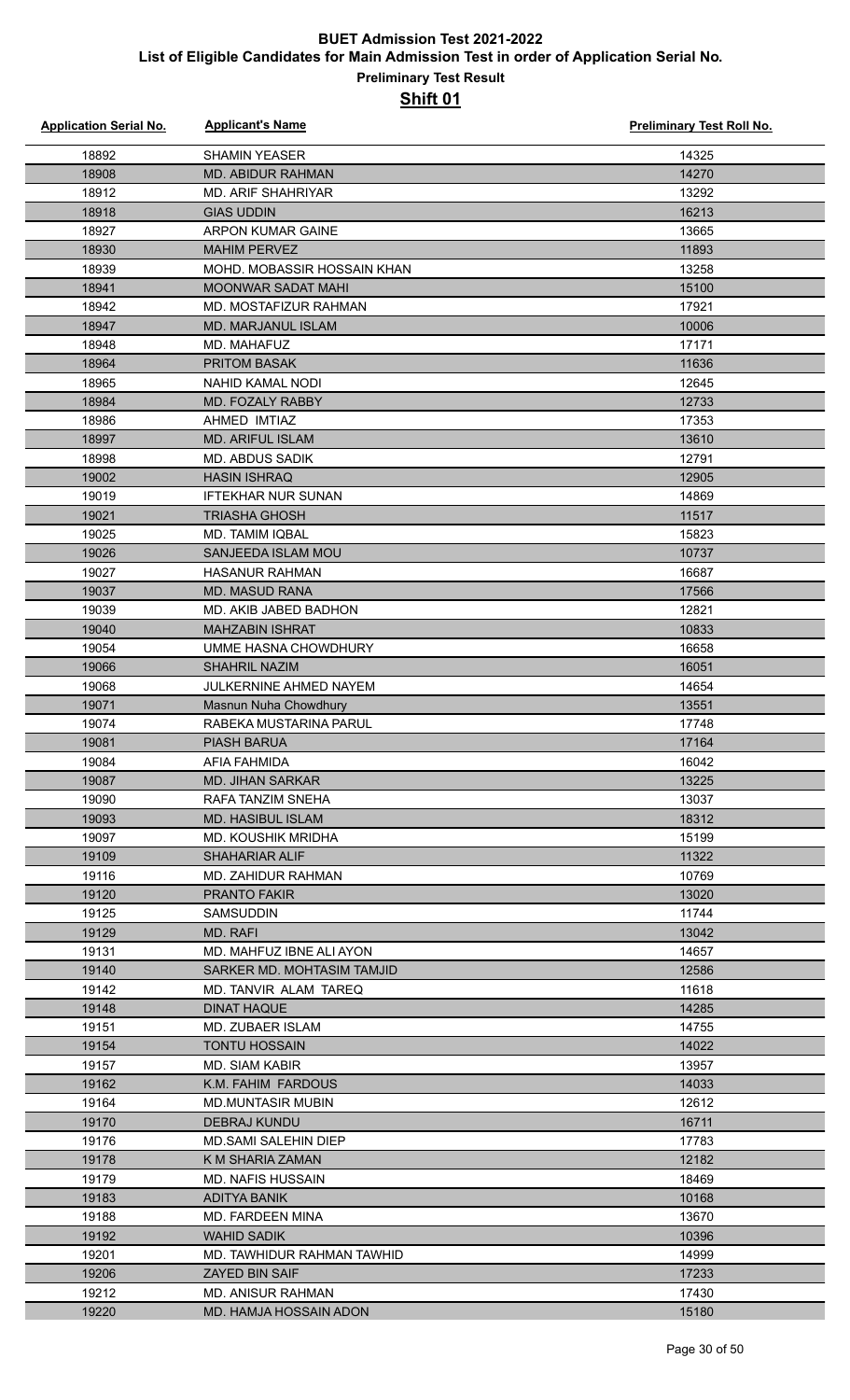| <b>Application Serial No.</b> | <b>Applicant's Name</b>                  | Preliminary Test Roll No. |
|-------------------------------|------------------------------------------|---------------------------|
| 19225                         | <b>KAIYUM ISLAM</b>                      | 12352                     |
| 19226                         | <b>MONWARUL MOSTAKIM</b>                 | 10034                     |
| 19229                         | PRONAY GHOSH                             | 11918                     |
| 19233                         | <b>MD. REDWANUL HOQUE</b>                | 17039                     |
| 19245                         | Shamiul Hasan Safin                      | 16968                     |
| 19246                         | <b>NAJMUL ALAM MAHIN</b>                 | 16103                     |
| 19247                         | SHUVODIP DEY                             | 17434                     |
| 19262                         | <b>TANJIL HASAN BHUIYA</b>               | 15948                     |
| 19285                         | ANAYET HOSSAIN NAIM                      | 15036                     |
| 19289                         | MD. MEHEDI HASAN                         | 18204                     |
| 19293                         | DEWAN MD. NAFIS IQBAL                    | 12128                     |
| 19295                         | H.M. AZROF                               | 12316                     |
| 19297                         | ANUJOY SARKAR ARGHO                      | 10855                     |
| 19299                         | <b>MITHILA BISWAS</b>                    | 17716                     |
| 19313                         | <b>RUBAIYAT SHARMIN IRA</b>              | 18083                     |
| 19314                         | <b>ABRAR ZAWAD</b>                       | 14905                     |
| 19318                         | <b>BONOSHREE DUTTA</b>                   | 12647                     |
| 19321                         | <b>ZARIN SUBAH AHANA</b>                 | 10731                     |
| 19328                         | SOUROV CHANDRA BARMAN                    | 14177                     |
| 19329                         | A.H.M SADMAN SIDDIQUE                    | 12623                     |
| 19336                         | <b>AKASH BISWAS</b>                      | 17056                     |
| 19339                         | MD. ASHRAFUL ISLAM                       | 11567                     |
| 19341                         | NISHITA KALOWER NISHI                    | 17194                     |
| 19342                         | NUZHAT HASAN NOVA                        | 17124                     |
| 19348                         | <b>SADAT ISLAM RAHIN</b>                 | 10847                     |
| 19353                         | <b>MD. ROBI HASAN</b>                    | 11481                     |
| 19356                         | <b>MD. UMOR FARUK</b>                    | 10328                     |
| 19357                         | MD. TAMIM HASAN TOHA                     | 16747                     |
| 19383                         | MUHAMMAD TAHMID HASAN                    | 11722                     |
| 19387                         | <b>JAHIN ENAN</b>                        | 16228                     |
| 19389                         | <b>SUSMITA KUNDU PROMA</b>               | 14296                     |
| 19391                         | S. M SHAHRIAR RIFAT                      | 11408                     |
| 19393                         | AHNAF TAHMIM                             | 10874                     |
| 19399                         | <b>MD. SHAHIN KADIR</b>                  | 13965                     |
| 19403                         | RHADIA TASNEEM ESHA                      | 10251                     |
| 19404                         | MD. MAHFUJUR RAHMAN MAHI                 | 16062                     |
| 19405                         | <b>FARABE SHADMAN CHOWDHURY</b>          | 12996                     |
| 19413                         | MD. AZHARUL ISLAM TAMIM                  | 14120                     |
| 19415                         | MD. SAFIUS SIFAT                         | 18159                     |
| 19418<br>19427                | <b>WASI AL SAFA</b><br>MD. JUBAYER AHMED | 16477<br>10095            |
| 19428                         | <b>MD. MONOWAR HOSSAIN</b>               | 12109                     |
| 19434                         | MOHAMMAD MEHERAB HOSSAIN                 | 18440                     |
| 19435                         | <b>MD. LATIFUR RAHMAN</b>                | 14330                     |
| 19451                         | <b>FOYSAL AHMED</b>                      | 16736                     |
| 19463                         | ANIKA NAUSHIN PRIONTY                    | 14826                     |
| 19481                         | MD. SADRUL ISLAM                         | 17345                     |
| 19488                         | <b>PRITOM PAUL</b>                       | 17006                     |
| 19497                         | SADEKUN NUR ASHEKIN ORPA                 | 11874                     |
| 19501                         | NUSRAT JAHAN BEG                         | 11003                     |
| 19509                         | NAFIS AHMED                              | 10012                     |
| 19512                         | <b>IHFAZ HAKIM ADNAN</b>                 | 10437                     |
| 19519                         | ANJUMAN ARA RIMI                         | 13726                     |
| 19521                         | REDWANUL ISLAM SHUVO                     | 13526                     |
| 19524                         | ASIFUL ALAM SAMI                         | 15979                     |
| 19527                         | <b>SOBRATA MONDAL</b>                    | 14987                     |
| 19529                         | FAEQA JUMANA                             | 17971                     |
| 19534                         | FARHAN ABID ALI                          | 13675                     |
| 19536                         | ABDUL MUSABBIR SWAGOTO                   | 17502                     |
| 19537                         | <b>FARHAN TAHMID</b>                     | 10423                     |
| 19538                         | IMAM MEHEDI HASAN                        | 14098                     |
| 19540                         | <b>SAMIA YEASMIN</b>                     | 16181                     |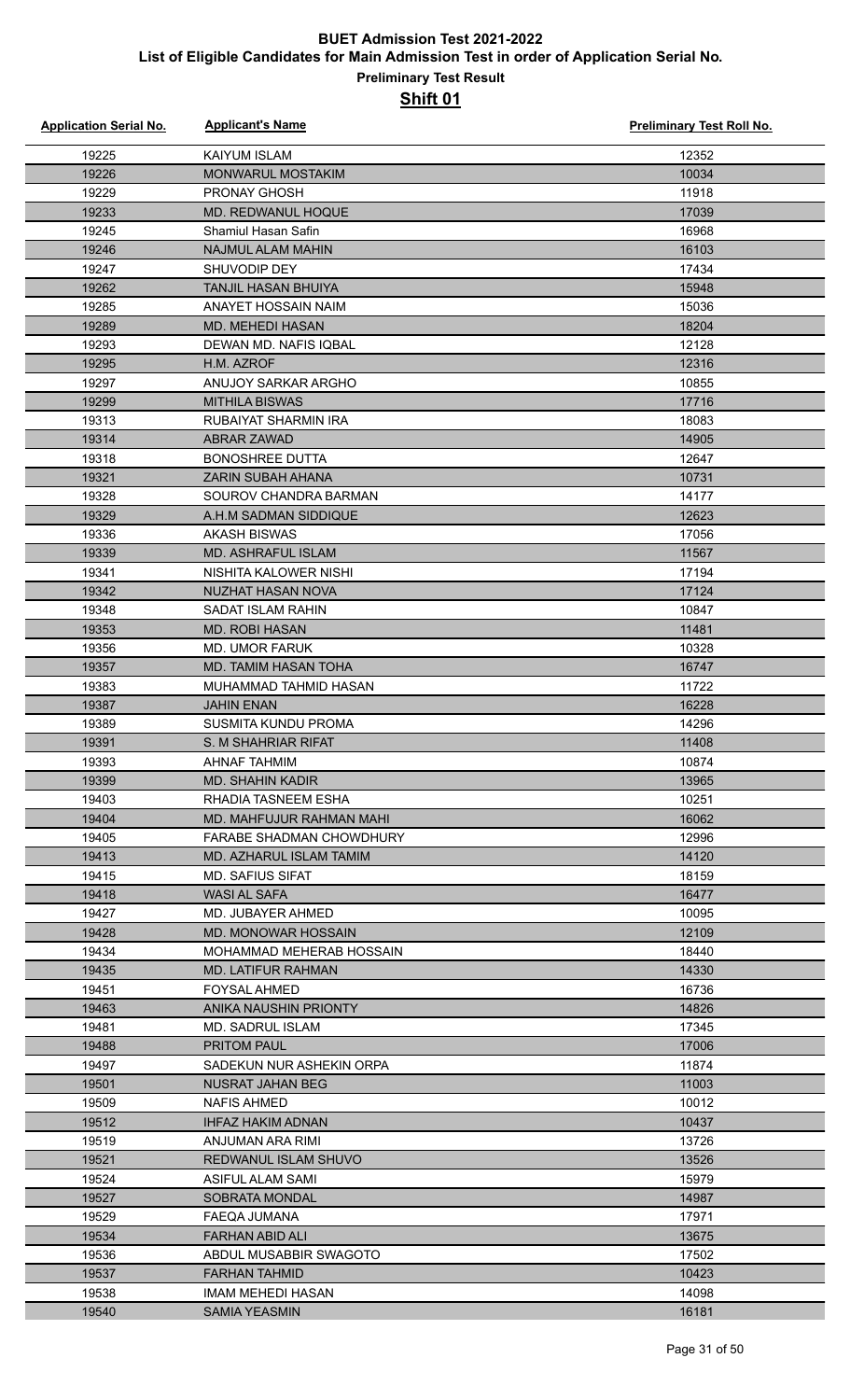| <b>Application Serial No.</b> | <b>Applicant's Name</b>          | Preliminary Test Roll No. |
|-------------------------------|----------------------------------|---------------------------|
| 19541                         | <b>TAUHID KADIR TAAHA</b>        | 12372                     |
| 19544                         | SHIMANTO KUMAR SHAHA             | 17726                     |
| 19560                         | <b>MD.MEHERUL ISLAM ARFI</b>     | 10852                     |
| 19564                         | <b>MD. ABU NAYEEM</b>            | 11186                     |
| 19569                         | <b>MOST. ASMAUL HUSNA TRIPTY</b> | 12548                     |
| 19574                         | <b>SYED MEHRAJ MORSHED</b>       | 17961                     |
| 19581                         | <b>MD. SADMAN SAIF DISHAM</b>    | 17346                     |
| 19582                         | <b>MD. RAZOWAN RABBI</b>         | 15919                     |
| 19585                         | SANJIDA AFRIN                    | 17906                     |
| 19593                         | MD. MARUF E ELAHI                | 12581                     |
| 19598                         | MD. NURUL AREFIN KHAN            | 15553                     |
| 19602                         | <b>MD. MUNTASIR ALI</b>          | 16241                     |
| 19604                         | <b>MD. MOMINUR RAHMAN</b>        | 10480                     |
| 19607                         | <b>MUNTASIR MAHMUD</b>           | 18030                     |
| 19610                         | <b>SHANTA ISLAM</b>              | 18154                     |
| 19614                         | M. A. H. K. LABIB                | 12267                     |
| 19616                         | <b>MD. EMON PARVEZ</b>           | 13583                     |
| 19617                         | <b>MD. SAIKAT RAYHAN</b>         | 11411                     |
| 19618                         | SYED NAZMUS SADAD KADERY         | 10259                     |
| 19631                         | MD. MARUF SIDDIKI NELOY          | 13971                     |
| 19632                         | <b>Shahir Awlad</b>              | 14490                     |
| 19633                         | MD. SAIDUL ISLAM MRIDUL          | 16817                     |
| 19637                         | <b>HAMIM SAAD AL RAJI</b>        | 15486                     |
| 19640                         | <b>ABRAR HAMIM</b>               | 14067                     |
| 19642                         | <b>NOSHIN TABASSUM</b>           | 15210                     |
| 19647                         | <b>IFTIKHR ZAKIR</b>             | 10672                     |
| 19652                         | <b>TURJOY DEBNATH</b>            | 18481                     |
| 19657                         | <b>TASFIA AHMED</b>              | 10036                     |
| 19658                         | AADIL MUBASSHAR                  | 14636                     |
| 19662                         | <b>TASNIA ISLAM</b>              | 11301                     |
| 19665                         | <b>BOHNNI SHIKHA AICH</b>        | 16608                     |
| 19677                         | SAJID RAHMAN BHUIYAN             | 16692                     |
| 19680                         | MD. JUNAIB RAHMAN ADIB           | 16036                     |
| 19690                         | ARNAB SAHA                       | 16907                     |
| 19691                         | TAHSIN AHMED AYON                | 11445                     |
| 19701                         | <b>MD. ISMAIL HOSSAIN</b>        | 11895                     |
| 19708                         | S. M. SEAUM                      | 17603                     |
| 19713                         | <b>Tushar Kumar Roy</b>          | 16404                     |
| 19718                         | <b>MEHRAB HOSSAIN</b>            | 14594                     |
| 19732                         | <b>Shahriar Siam</b>             | 17414                     |
| 19733                         | MD. SAIFUR RAHMAN SAKIB          | 13629                     |
| 19748                         | MD. SABBIR HOSSAIN TASRIF        | 17868                     |
| 19749                         | NAZMUL HASAN                     | 13700                     |
| 19758                         | <b>IFTIAR MAHBUB FUAD</b>        | 11295                     |
| 19775                         | AHMED IFTEKHAR CHOWDHURY         | 16366                     |
| 19794                         | ASHRAFUL ISLAM SHUVO             | 11290                     |
| 19797                         | MD. NAZIMUDDIN AKONDA            | 14683                     |
| 19799                         | SHISHIR ISLAM DROBO              | 18038                     |
| 19801                         | MD. ISTEAK AHMED SHAJAL          | 14847                     |
| 19805                         | <b>MD. ABID HASAN JOY</b>        | 13581                     |
| 19807                         | <b>SEMANTO BANERJEE</b>          | 14367                     |
| 19809                         | <b>MD. RIPON MIA</b>             | 17312                     |
| 19817                         | <b>MD. SAIFUL ISLAM SAYEM</b>    | 11146                     |
| 19823                         | SAMIA KALAM TAKIA                | 17807                     |
| 19825                         | <b>SUBIR PAUL</b>                | 12172                     |
| 19834                         | AYESHA MEHEREEN                  | 12675                     |
| 19841                         | APON PAUL SHOPNILL               | 14747                     |
| 19849                         | MD. ZIHAD KHANDAKAR              | 17304                     |
| 19865                         | <b>SRINJOY SAHA</b>              | 14577                     |
| 19866                         | <b>MAHIR FAISAL</b>              | 13295                     |
| 19870                         | <b>SUMAIYA ISLAM</b>             | 15182                     |
| 19872                         | MD. ROBIUL HASAN                 | 11260                     |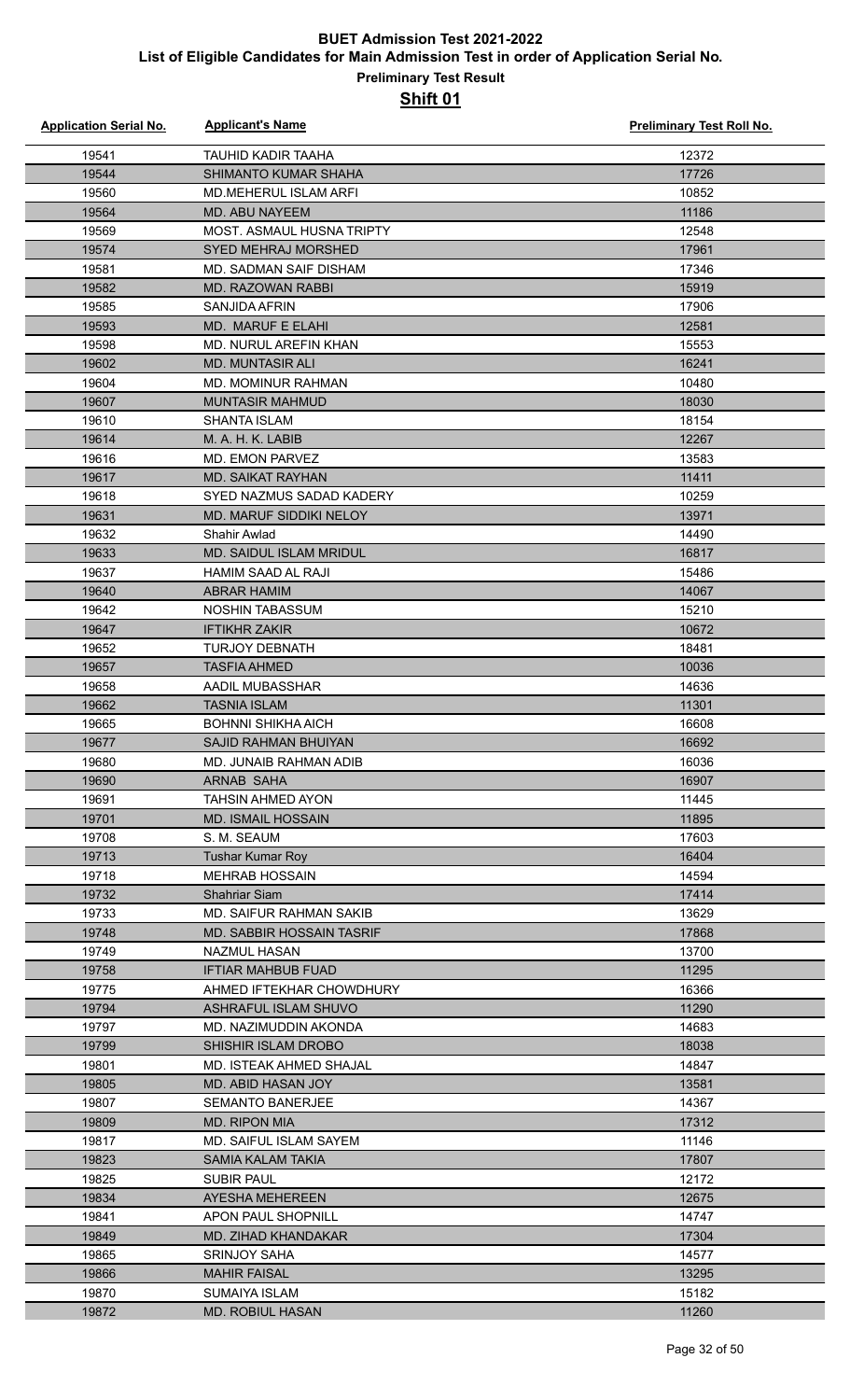| <b>Application Serial No.</b> | <b>Applicant's Name</b>                | <b>Preliminary Test Roll No.</b> |
|-------------------------------|----------------------------------------|----------------------------------|
| 19878                         | <b>MST. SADIA TASNIM RIFA</b>          | 17280                            |
| 19882                         | <b>PRETOM DAS</b>                      | 17598                            |
| 19884                         | <b>MD. MIZANUR RAHMAN</b>              | 11829                            |
| 19887                         | <b>MD. ABU SAYEL</b>                   | 17416                            |
| 19890                         | MD. TANVIR AHMED RANA                  | 16822                            |
| 19892                         | MD. SANAUL AHAMMAD                     | 12563                            |
| 19894                         | NUR AFSAN HRIDAY                       | 16135                            |
| 19899                         | <b>TAREK MAHMUD</b>                    | 14011                            |
| 19902                         | MD. TOUFIQ-UZ-ZAMAN                    | 17976                            |
| 19909                         | KHONDAKAR JANNATUN NAIM                | 16944                            |
| 19911                         | MD. MAHMUDUL ISLAM                     | 17394                            |
| 19916                         | <b>NAZIFA TASNEEM</b>                  | 11529                            |
| 19922                         | MD. ASADUZZAMAN                        | 12244                            |
| 19923                         | NOYON MAZUMDAR                         | 10105                            |
| 19925                         | K. M. SADMAN ABID                      | 16223                            |
| 19926                         | <b>ASIF MOHIUDDIN</b>                  | 17508                            |
| 19934                         | <b>SADMAN RAHMAN</b>                   | 12972                            |
| 19935                         | SAKIB AHMED CHOWDHURY                  | 15317                            |
| 19941                         | S.M. INFIRAD ISLAM                     | 16940                            |
| 19961                         | <b>SAMIYA CHOWDHURY</b>                | 16082                            |
| 19963                         | MD. FARHAN ASIF BORNO                  | 15966                            |
| 19973                         | SHAHORIA HOSSAIN REFAT                 | 18112                            |
| 19974                         | <b>MD. SIAM BEEN MASTOFA</b>           | 11254                            |
| 19991                         | MOHAMMAD SHOHAN ALAM                   | 17890                            |
| 19998                         | NAJIBA MALIYAT HOSSAIN                 | 16029                            |
| 20002                         | <b>AZHARUL ISLAM FAHAD</b>             | 17605                            |
| 20010                         | MD. MAHBUB ISLAM                       | 15811                            |
| 20014                         | MD. SAZID-UL-ISLAM                     | 14055                            |
| 20017                         | PRANTA NATH                            | 16895                            |
| 20023                         | AFJALUR RAHMAN FAHIM                   | 14639                            |
| 20037                         | <b>MUHTASIB FARHAN</b>                 | 11194                            |
| 20043                         | MD. SAFWAN- BIN -RASHID                | 11603                            |
| 20045                         | MD. RIAZ SHEIKH                        | 11116                            |
| 20046                         | <b>MST.ALPONA</b>                      | 10572                            |
| 20047                         | AHAD HASAN                             | 12872                            |
| 20073                         | AUNGSHUMAN DAS                         | 11462                            |
| 20081                         | SHAIFUL ISLAM MAHADI                   | 12823                            |
| 20091                         | <b>MD. AHSAN HABIB SAWON</b>           | 15547                            |
| 20093                         | RAFIA NUR RIMTI                        | 16755                            |
| 20101                         | <b>MUSHFIQUR RAHMAN</b>                | 15840                            |
| 20102                         | <b>HASIB MAHMUD</b>                    | 11623                            |
| 20109                         | ARAFAT MOSTOFA ALIF                    | 17729                            |
| 20110                         | MD. ABDULLAH AL RIFAT                  | 12622                            |
| 20120                         | <b>BELLAL HOSSAIN</b>                  | 17320                            |
| 20122                         | FAHIMUN NABI TORONGO                   | 16431                            |
| 20123                         | <b>MARIA TUN RUHA</b>                  | 17239                            |
| 20129                         | MD. ASHIKUR RAHMAN                     | 12537                            |
| 20130                         | <b>MOSADDEK HABIB</b>                  | 10989                            |
| 20132                         | SABIHA ISLAM                           | 11289                            |
| 20145                         | ARAFAT YASIR SAMI                      | 12716                            |
| 20164<br>20166                | IRTISHAM-UL-ISLAM<br><b>AKIB HASAN</b> | 16660<br>11443                   |
| 20183                         | MD. MONJURUL ISLAM                     | 13930                            |
| 20186                         | MD. EMDADUL ISLAM                      | 13687                            |
| 20203                         | MD. SOHANUR RAHMAN SHAON               | 11117                            |
| 20208                         | <b>MD. AMINUL ISLAM</b>                | 12847                            |
| 20211                         | MD. RAHAT HOSSAIN PARASH               | 14614                            |
| 20216                         | IQBAL MD. TAUQI TAHMID ALIF            | 15088                            |
| 20220                         | SHAHRIAR AZIZ KHAN                     | 11818                            |
| 20230                         | MD. SADAB AL-ZABIR                     | 12232                            |
| 20235                         | AMRIN FAIRUZ CHOWDHURY                 | 12695                            |
| 20247                         | MD. ASHIKUR RAHMAN AKANDA              | 13749                            |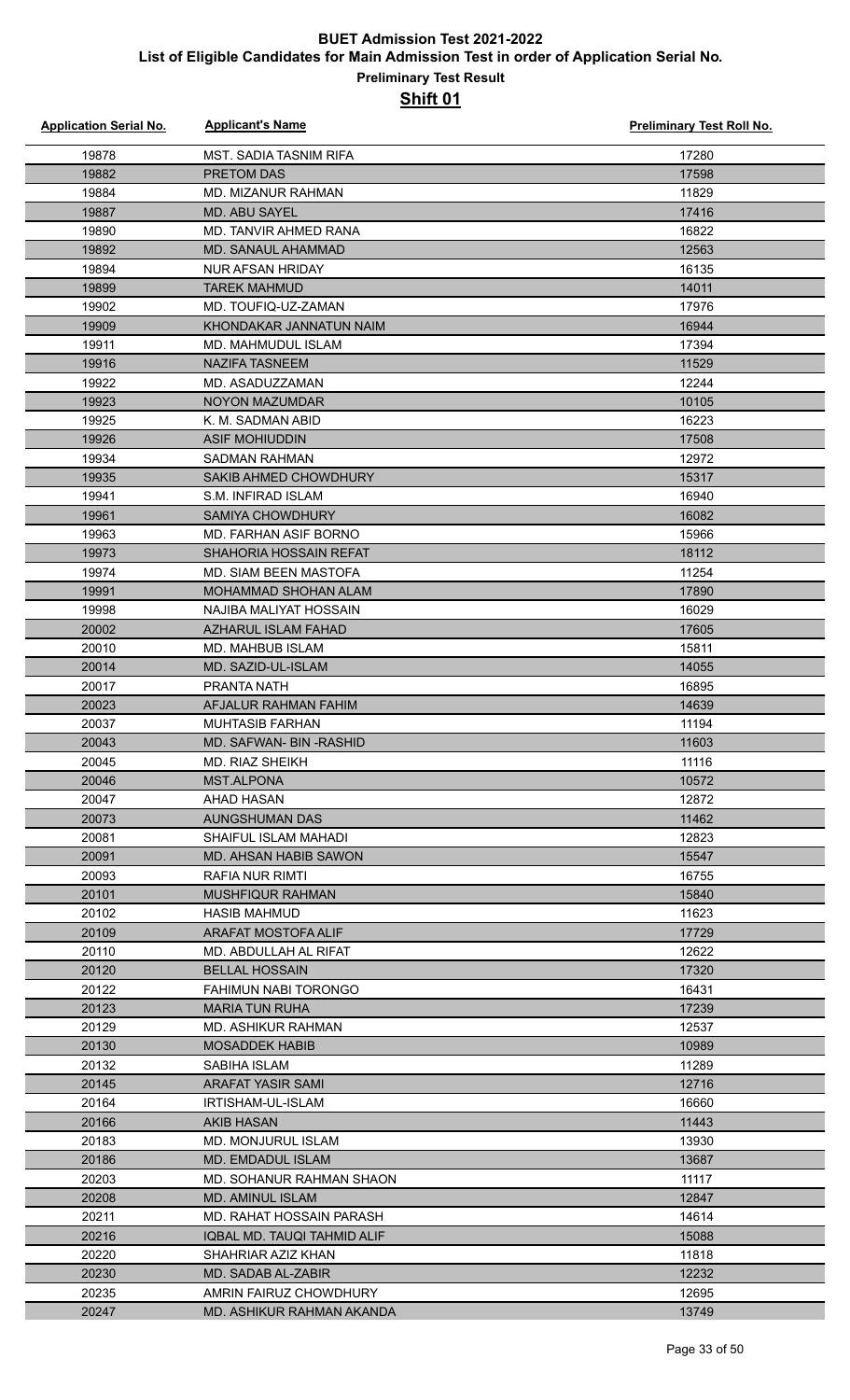| <b>Application Serial No.</b> | <b>Applicant's Name</b>                              | Preliminary Test Roll No. |
|-------------------------------|------------------------------------------------------|---------------------------|
| 20249                         | ABDULLAH-AL-MUHIN                                    | 11941                     |
| 20271                         | <b>MST. RUMANA HOQUE EKA</b>                         | 10787                     |
| 20282                         | MIR MOHAMMAD MOHIUDDIN                               | 18410                     |
| 20286                         | MD. SALAUDDIN AHAMED                                 | 17537                     |
| 20287                         | RAHAT ISLAM RABBI                                    | 13776                     |
| 20289                         | <b>MD. ABU MUSA</b>                                  | 14650                     |
| 20300                         | ROBEUL ALEM NADEM                                    | 13273                     |
| 20301                         | MD. PAVEL MAHMUD                                     | 17190                     |
| 20302                         | ASHIM MAZUMDER SANTO                                 | 15228                     |
| 20305                         | <b>MD. SHIMUL BHUIYAN</b>                            | 10944                     |
| 20310                         | A. K. M MOSHIUR RAHMAN                               | 10404                     |
| 20311                         | <b>MD. SOHEL RANA</b>                                | 17425                     |
| 20318                         | MD. TAIJUL ISLAM                                     | 15625                     |
| 20322                         | MD. NAHIDUL ISLAM                                    | 11534                     |
| 20328                         | MD. MOBASHARUL ISLAM TONMOY                          | 15882                     |
| 20340                         | <b>MD. SAKIRUL ISLAM</b>                             | 18128                     |
| 20343                         | <b>ISRAT JAHAN CHADNI</b>                            | 11714                     |
| 20346                         | <b>ANTOR PAUL</b>                                    | 17470                     |
| 20351                         | MD. RAIHAN CHOWDHORY                                 | 10104                     |
| 20355                         | MD. TARAQ AHMED                                      | 10153                     |
| 20371                         | <b>SHARAF ATIKA</b>                                  | 13601                     |
| 20372                         | <b>MD. ABDUL LOTIF</b>                               | 17157                     |
| 20381                         | <b>MD. RAFYUL ISLAM</b>                              | 11096                     |
| 20384                         | SAFIUL ISLAM SAFI                                    | 14777                     |
| 20387                         | <b>JOBAYED TALUKDER</b>                              | 17451                     |
| 20399                         | <b>IFTAKHARUL HAQUE</b>                              | 17967                     |
| 20407                         | YUSUF AL HUSAIN                                      | 14886                     |
| 20410                         | <b>HASNAIN NOMANI</b>                                | 12203                     |
| 20414                         | <b>ABTAHIUN RAHIK</b>                                | 18209                     |
| 20440                         | <b>DURJOY DEBNATH</b>                                | 10932                     |
| 20445                         | MD. FARDIN HOWLADER                                  | 11466                     |
| 20450                         | <b>MD. AZMAYEN</b>                                   | 15482                     |
| 20455                         | AHMAD SALMAN NABIL                                   | 15176                     |
| 20460                         | <b>FUAD AL HASAN</b>                                 | 13012                     |
| 20462                         | <b>MD. SOHANUR RAHMAN</b>                            | 11520                     |
| 20466                         | ALIMUL HASAN NELOY                                   | 14401                     |
| 20471                         | SAJID HASAN                                          | 13790                     |
| 20475                         | MUHAMMAD ISMAIL HOSSAIN                              | 12347                     |
| 20482                         | A. S. M SHIUM-UD-DAULAH SHIUM                        | 16798                     |
| 20483                         | <b>MD. MANIK ALI</b>                                 | 16823                     |
| 20485                         | MD. SAIDUL ISLAM                                     | 11543                     |
| 20491                         | <b>SHRABANI HOWLADER</b>                             | 11735                     |
| 20494                         | ABDULLAH IBNE KAWSAR TAMIM                           | 13064                     |
| 20498                         | BAKHSH MOHAMMED MAHANNA                              | 17095                     |
| 20515                         | POLLOB GHOSH AOUNGON                                 | 11938                     |
| 20522                         | MD. IFTAKHARUL ISLAM KHAN                            | 15405                     |
| 20524                         | <b>ISRAFIL ALAM ARNOB</b>                            | 10463                     |
| 20525                         | <b>IFTESHAMUL BARI</b>                               | 14435                     |
| 20527                         | MD. AL AMIN HOSSAIN                                  | 13492                     |
| 20531                         | <b>JARIN ANJUM</b>                                   | 10054                     |
| 20538                         | ASHIQ-BIN-HAFIZ                                      | 10059                     |
| 20541                         | <b>MD. MASUD RANA</b>                                | 12404                     |
| 20554                         | KAZI MOHAMMED JARIF                                  | 13062                     |
| 20556                         | ASIF IKBAL BOBIN                                     | 15460                     |
| 20559                         | MD. MOKADDESH ALI                                    | 12775                     |
| 20565                         | <b>TASNIA BINTAY SALAM</b>                           | 18096                     |
| 20566                         | <b>MD. MAHBUR RAHMAN</b>                             | 15206                     |
| 20578                         | S. M. SHAHRIAR MOSTAFIZ<br><b>SHADMAN FUAD NAVID</b> | 15938<br>11752            |
| 20582                         |                                                      |                           |
| 20598<br>20606                | <b>ETHUN PAUL</b><br>SABBIR AHMED DIPTO              | 12184<br>15004            |
| 20607                         | <b>SHIBLU DAS BADHAN</b>                             | 10394                     |
|                               |                                                      |                           |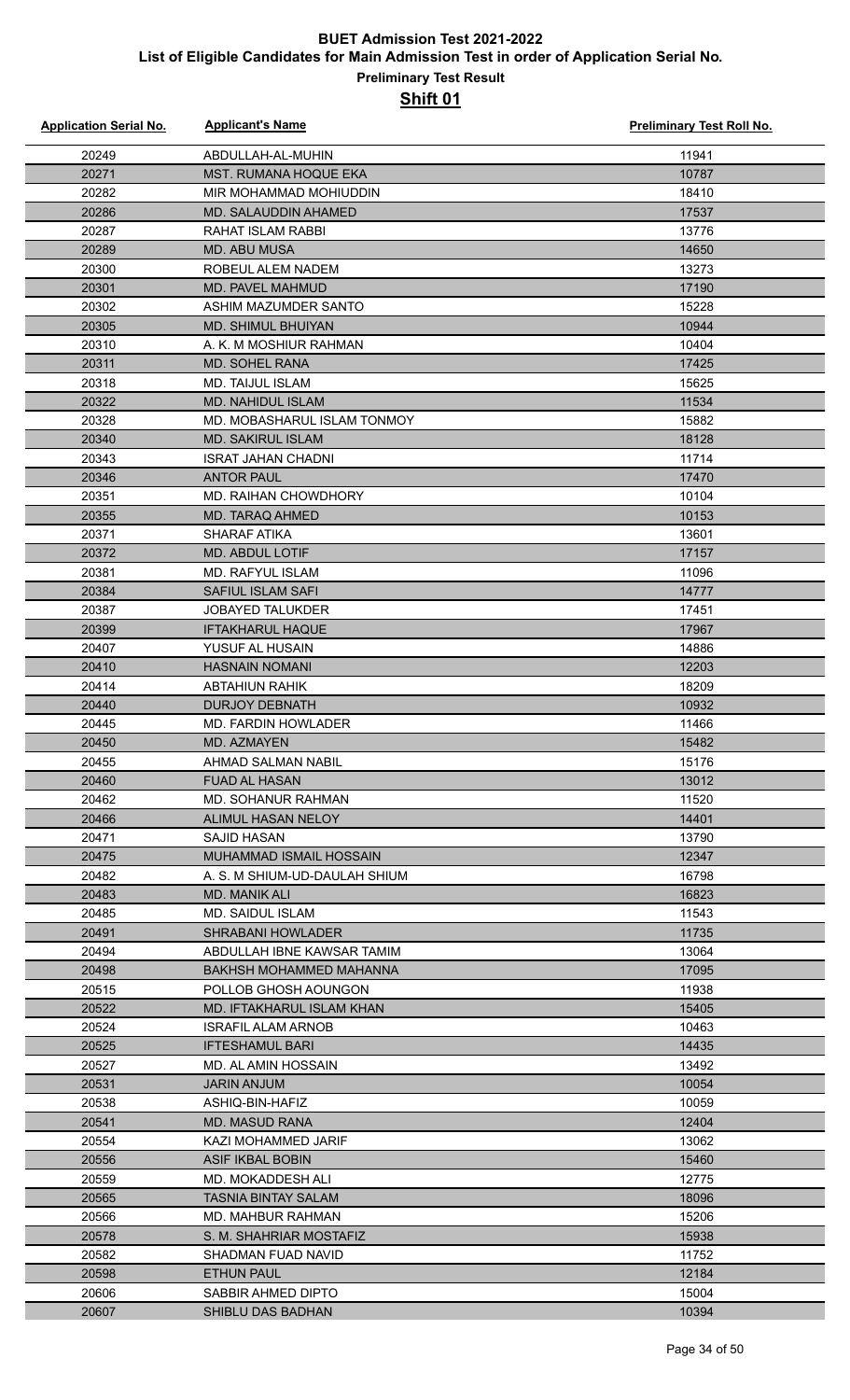| <b>Application Serial No.</b> | <b>Applicant's Name</b>         | <b>Preliminary Test Roll No.</b> |
|-------------------------------|---------------------------------|----------------------------------|
| 20616                         | <b>BIKROM ROY</b>               | 16341                            |
| 20635                         | <b>LAFIZ AL ALAM</b>            | 17860                            |
| 20639                         | PRAMIT KUMAR DAS RAHUL          | 14626                            |
| 20641                         | <b>NOSHIN JANNAT</b>            | 10099                            |
| 20645                         | S. M. ASADULLAH                 | 18198                            |
| 20648                         | <b>MD. SHAHADAT HOSSAIN</b>     | 13049                            |
| 20651                         | <b>SADIA ZAMAN</b>              | 15512                            |
| 20653                         | PRANTO BALA                     | 16544                            |
| 20656                         | <b>JAKIA SULTANA JIM</b>        | 15710                            |
| 20669                         | <b>MAHIBUL HAQUE</b>            | 11141                            |
| 20678                         | <b>ADNAN MEHEDI TOHA</b>        | 15743                            |
| 20683                         | <b>MD. SAKIBUL ISLAM</b>        | 12879                            |
| 20687                         | <b>IMON HASAN</b>               | 11827                            |
| 20690                         | <b>FARHAD ALAM</b>              | 14732                            |
| 20693                         | SABRINA AKTER RUMI              | 16693                            |
| 20699                         | <b>MD. NAIMUR RAHMAN PRINCE</b> | 17924                            |
| 20704                         | <b>UMMAY HONEY</b>              | 11788                            |
| 20706                         | AL FAHIM UL AMIN CHOWDHURY      | 16239                            |
| 20715                         | SOUMIK HOWLADER SHUVRO          | 18099                            |
| 20717                         | <b>FARHANA KHAN</b>             | 11151                            |
| 20721                         | <b>ISRAT ZANNAT</b>             | 14356                            |
| 20722                         | ROTNA DIPIKA DEBNATH            | 16681                            |
| 20730                         | <b>FAISAL AHMAD</b>             | 16211                            |
| 20734                         | <b>NABIL NOOR</b>               | 16132                            |
| 20737                         | <b>MD. KOBIR HOSSAIN</b>        | 17420                            |
| 20746                         | <b>HUMAIRA TABASSUM RAHMAN</b>  | 10676                            |
| 20759                         | <b>MASHIYAD MURSHED</b>         | 12164                            |
| 20761                         | <b>PRANTO MANDAL</b>            | 10340                            |
| 20772                         | <b>SHAFI ABID</b>               | 12602                            |
| 20777                         | <b>MAFRUHA MAHMUD</b>           | 13525                            |
| 20783                         | Rehnuma Amzad Cathie            | 11784                            |
| 20791                         | RAIHANA HAQUE JEBIN             | 16683                            |
| 20795                         | MD. MARUF HASAN RUBAB           | 13811                            |
| 20797                         | <b>MD. NAIMUL ISLAM SIZAN</b>   | 13693                            |
| 20806                         | JAHID HASAN YEAD                | 15108                            |
| 20812                         | MAKSUDA HOSSAIN CHOWDHURY       | 18376                            |
| 20814                         | SAMIA AKTER RAISA               | 12780                            |
| 20820                         | SYED AMIR HUZAIFA               | 15407                            |
| 20822                         | AHNAF HASAN JAHANGIR            | 14613                            |
| 20839                         | MD. JOBAYED HOSSAIN OME         | 10091                            |
| 20842                         | MD. ADNAN SHAHRIAR              | 17396                            |
| 20853                         | <b>PUNOM SENGUPTA</b>           | 14074                            |
| 20856                         | <b>MUNEM AL SHAFAT</b>          | 13107                            |
| 20867                         | <b>MANISHA KUNDU</b>            | 13898                            |
| 20872                         | SHIHAB SARAR PROTTOY            | 10275                            |
| 20873                         | MD. AHNAF RAIYAN KHAN           | 11142                            |
| 20877                         | MOHAMMAD FARHAN LABIB KHAN      | 18012                            |
| 20887                         | <b>MAHEDI HASAN SAZZID</b>      | 13818                            |
| 20891                         | MEHNAZ RASHID MOHONA            | 14914                            |
| 20892                         | MAFIA RAHMAN MOUSHY             | 16680                            |
| 20895                         | MD. JANE ALAM OVI               | 16195                            |
| 20896                         | <b>JOBAYER MOHAMMAD ROMAN</b>   | 10113                            |
| 20900                         | <b>MD. MOHASIN</b>              | 18231                            |
| 20902                         | AMIMUL IHSAN TAMIM              | 17479                            |
| 20937                         | <b>IMRUL HASAN TANZID</b>       | 14239                            |
| 20938                         | SYED SHAKIB AL TUHA             | 13940                            |
| 20946                         | MOINUL ISLAM MAHIM              | 15831                            |
| 20951                         | SHEIKH FAEZ MAHMUD              | 13990                            |
| 20991                         | ASHIK KAYSAR SHAWON             | 10864                            |
| 20992                         | MD. MAHFUZUR RAHMAN MAHIM       | 12560                            |
| 21004                         | TAMJID HASAN FAHIM              | 12788                            |
| 21006                         | <b>MD. AHAD SIDDIKI</b>         | 16173                            |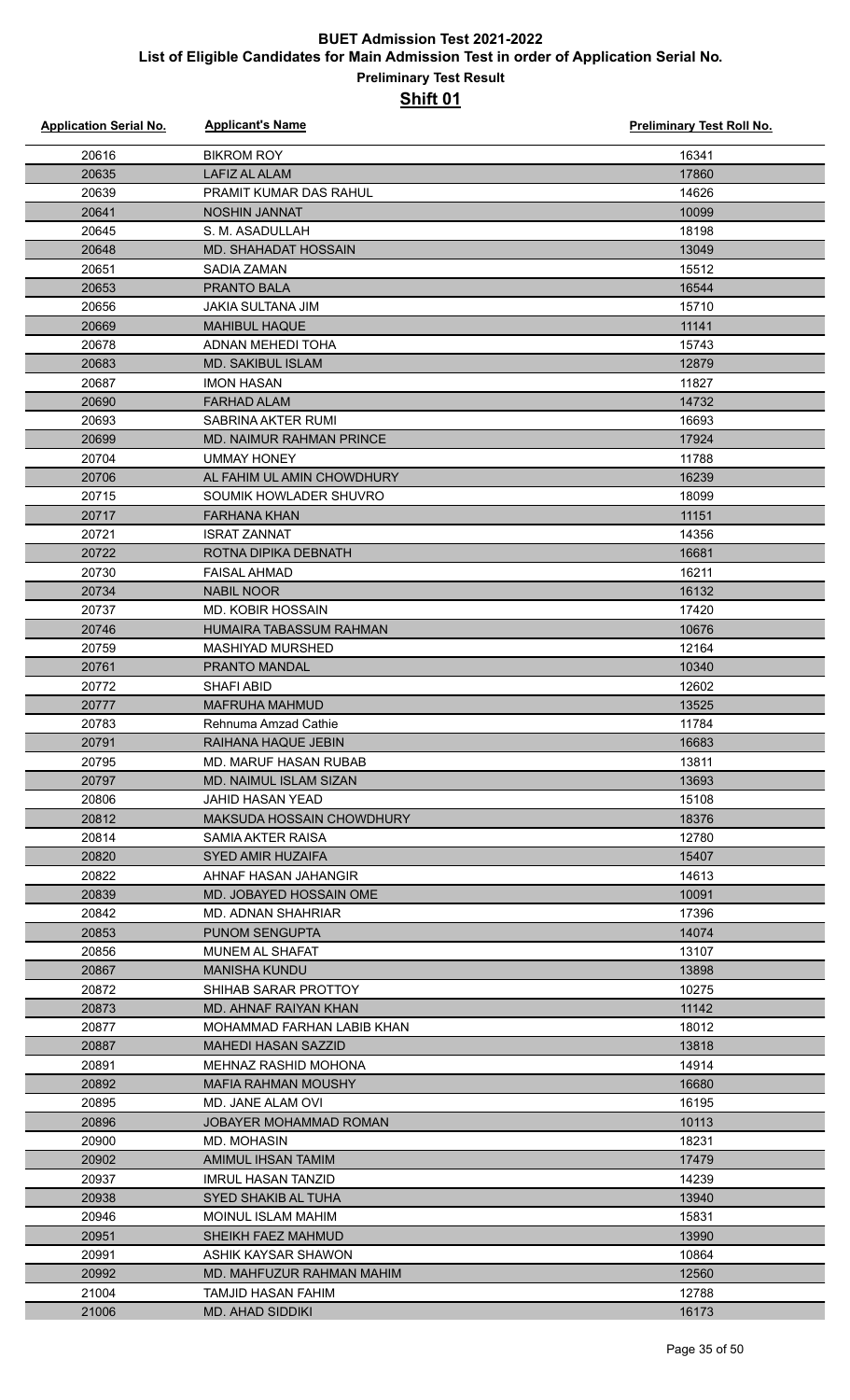| <b>Application Serial No.</b> | <b>Applicant's Name</b>                   | <b>Preliminary Test Roll No.</b> |
|-------------------------------|-------------------------------------------|----------------------------------|
| 21011                         | MUNTASIR MUSHRIFE CHOWDHURY               | 15131                            |
| 21014                         | <b>MD. SAKIN ISLAM</b>                    | 13653                            |
| 21015                         | MIR G.H.M. SHAHRIAR                       | 10691                            |
| 21016                         | K.M. SAKIB HASAN                          | 16263                            |
| 21019                         | <b>JUNAIN UDDIN</b>                       | 13048                            |
| 21030                         | ABDULLAH SAEID BIN OMAR                   | 14935                            |
| 21033                         | <b>MD.SABBIR HOSEN</b>                    | 13655                            |
| 21042                         | MD. EHSANUL HAQUE CHOWDHURY               | 12541                            |
| 21044                         | JOBAER AHMED CHOWDHURY                    | 12613                            |
| 21047                         | <b>MD. ABDUR RAHEEM</b>                   | 10261                            |
| 21054                         | MAHEBUL ALAM                              | 15600                            |
| 21055                         | MINHAZ UDDIN ADNAN                        | 18065                            |
| 21056                         | SAMIA SULTANA RETI                        | 18274                            |
| 21066                         | <b>MUSTAFIZUR RAHMAN</b>                  | 10379                            |
| 21067                         | <b>FARHANA HOSSAIN</b>                    | 13450                            |
| 21079                         | <b>AZRA AKHI AFROZ</b>                    | 16472                            |
| 21089                         | RAIHAN MAHMUD                             | 18350                            |
| 21090                         | <b>MD.RIYAD MIR</b>                       | 11522                            |
| 21096                         | <b>SAJOY BARMON</b>                       | 11687                            |
| 21101                         | KHANDAKER TANIM MAHMUD HOQUE              | 12486                            |
| 21108                         | <b>BILLAL HOSSAIN SIAM</b>                | 11366                            |
| 21115                         | MD. ASIF SARKAR HERO                      | 14477                            |
| 21132                         | MOHAMMAD YOUSUF ALAM                      | 13729                            |
| 21134                         | <b>PALLAB BISWAS</b>                      | 16745                            |
| 21139                         | SHAH MASRUR AHMED                         | 15312                            |
| 21146                         | PESHWAH MOSTAFIZ RAFI                     | 13058                            |
| 21147                         | <b>AURITRA SHARMA</b>                     | 17403                            |
| 21148                         | <b>ABB MUHAIMEEN</b>                      | 15818                            |
| 21153                         | <b>FARIHAN ISRAQ</b>                      | 16229                            |
| 21155                         | <b>SHARIF TASNIM DINA</b>                 | 17079                            |
| 21158                         | <b>NAYEEM KHAN</b>                        | 12638                            |
| 21167                         | AMITUL MISKAT FAHIM                       | 11447                            |
| 21183                         | MD. ABDUR RAHMAN                          | 12309                            |
| 21184                         | <b>MD. AKASH RAHMAN</b>                   | 16138                            |
| 21192                         | MOHAMMAD ARMAN HOSEN                      | 10247                            |
| 21193                         | TAHMID-UR-RAHMAN                          | 11319                            |
| 21206                         | MD. FARHAN SADIO SHAKIB                   | 10121                            |
| 21217                         | MD. ABDULLAH AL-MASUD                     | 18345                            |
| 21218                         | SYED NAZMUL AHSAN                         | 16011                            |
| 21230                         | TANVIR JOBAIR PRANTA<br>NUSRAT JAHAN LOPA | 15192                            |
| 21234<br>21241                | <b>MD. ASHIKUR RAHMAN</b>                 | 11682<br>11511                   |
| 21244                         | <b>MOST. SIFAT AKTER</b>                  | 10684                            |
| 21254                         | <b>TASNUBA RAHMAN</b>                     | 13039                            |
| 21258                         | NAZRUL ISLAM                              | 15774                            |
| 21270                         | <b>FAHIMA MARIAM</b>                      | 10187                            |
| 21285                         | MD. SHOAB HASNAT                          | 10137                            |
| 21288                         | <b>AWSAF SINAN</b>                        | 16662                            |
| 21292                         | TASNIM BINTA SULTAN                       | 10310                            |
| 21293                         | <b>MD FAHIMUL KADIR</b>                   | 17907                            |
| 21302                         | <b>MD. LIJAN MONDOL</b>                   | 16203                            |
| 21303                         | SAYAD IBNA AZAD                           | 10738                            |
| 21304                         | MD. AL - AMIN HOSSAIN                     | 14332                            |
| 21306                         | <b>MD. ABIR HOSSEN</b>                    | 15741                            |
| 21310                         | HABIBA AKTHER ELA                         | 14090                            |
| 21315                         | MOST. FATEMA TUZ-ZOHURA                   | 11016                            |
| 21316                         | <b>MD. MUBRUR HOSSEN</b>                  | 10368                            |
| 21328                         | SANOWAR HOSSAIN OYON                      | 11675                            |
| 21329                         | SAMIRA MIRZA                              | 11688                            |
| 21338                         | <b>SHABAN AL MAMUN</b>                    | 13710                            |
| 21346                         | <b>MD. SIFAT ISLAM</b>                    | 11345                            |
| 21353                         | <b>ANIKA TASNIM</b>                       | 16860                            |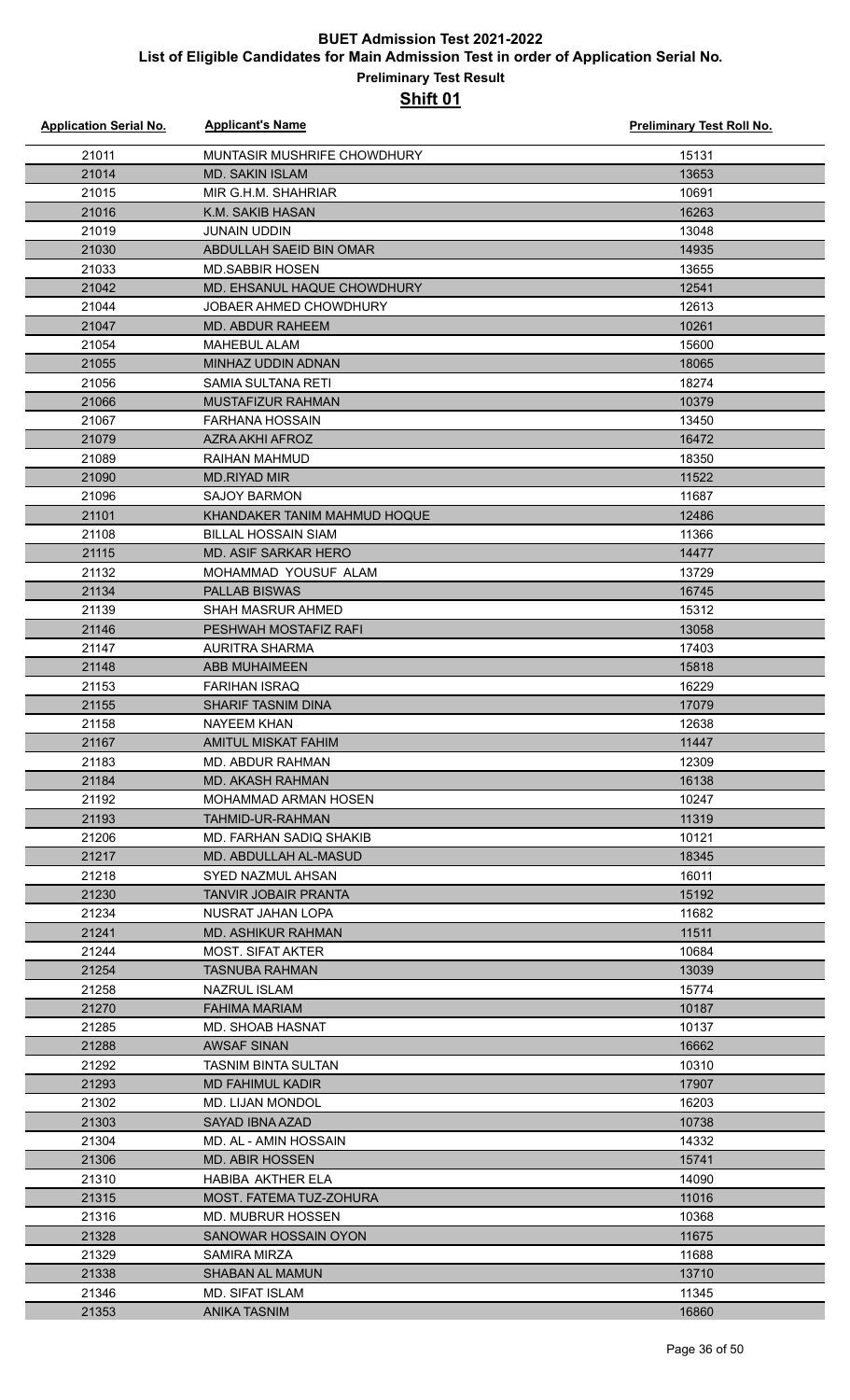| <b>Application Serial No.</b> | <b>Applicant's Name</b>                                    | Preliminary Test Roll No. |
|-------------------------------|------------------------------------------------------------|---------------------------|
| 21356                         | MST. MAYSHA KHANOM MOON                                    | 11697                     |
| 21361                         | REDUANUR RAHMAN RAHI                                       | 12395                     |
| 21365                         | ANANYA DAS                                                 | 15163                     |
| 21372                         | NAZIFA NAWAR                                               | 13697                     |
| 21413                         | <b>MD. MAHRUF ALAM</b>                                     | 12834                     |
| 21423                         | <b>MIRZA RAIYAN MOSTOFA</b>                                | 12176                     |
| 21426                         | <b>MD. KHAIRUL ALAM</b>                                    | 14904                     |
| 21430                         | <b>MINHAZ BIN ALAM</b>                                     | 16150                     |
| 21438                         | <b>REZOWAN AHMED LASKER</b>                                | 18136                     |
| 21439                         | <b>SINHA RAHMAN SHOUROV</b>                                | 13232                     |
| 21440                         | MD. FARDIN TALUKDER                                        | 15769                     |
| 21449                         | <b>MD.RONY AHMED</b>                                       | 16941                     |
| 21457                         | MD. IHASAN CHOWDHURY LEYON                                 | 11833                     |
| 21481                         | <b>TAHMIMA HOQUE EID</b>                                   | 13185                     |
| 21482                         | <b>MD. ELHAM ROSUL</b>                                     | 15348                     |
| 21486                         | <b>TURJA MAJUMDER</b>                                      | 17455                     |
| 21492                         | PRAPTI SUSHIL MOON                                         | 14980                     |
| 21493                         | <b>M K FAHIM SHAHARIAR</b>                                 | 13884                     |
| 21501                         | UMME HANI TABIBA                                           | 13272                     |
| 21507                         | <b>RATUL SAHA</b>                                          | 15018                     |
| 21513                         | <b>TASPIA HAQUE RITU</b>                                   | 15920                     |
| 21514                         | <b>TONMOY DEB</b>                                          | 10380                     |
| 21550                         | MD. RABIUL AWAL ZIHAD                                      | 15379                     |
| 21563                         | <b>MD. SHIHAB UDDIN JULHAS</b>                             | 16106                     |
| 21568                         | UMAIMA NAZMUL ISLAM                                        | 10797                     |
| 21569                         | <b>MD. KHAIRUL ISLAM</b>                                   | 10961                     |
| 21582                         | <b>MD. HASIN SADAF</b>                                     | 12990                     |
|                               |                                                            | 17491                     |
| 21583                         | MD. IMRUL HASSAN FAHAD<br>MD. MOZAMMEL HOSSAIN FAZLE RABBI | 17362                     |
| 21584                         |                                                            |                           |
| 21585                         | AHSAB ADNAN MAHE<br>FARIA ANOWARA ADHORA                   | 12337                     |
| 21591<br>21592                | <b>TANVIR KABIR</b>                                        | 13511<br>17004            |
|                               |                                                            |                           |
| 21596                         | RUKAIYA AKTER<br><b>FATIN ISHRAK</b>                       | 14148<br>10148            |
| 21616<br>21619                | SHIHAB UDDIN MARUF                                         | 17962                     |
|                               |                                                            | 13366                     |
| 21626                         | K. M. MOSTAKIM                                             |                           |
| 21628                         | NADIA SULTANA                                              | 12312                     |
| 21632                         | <b>KHADIZATOL KOBRA</b>                                    | 17740                     |
| 21634                         | <b>BEPU CHANDRA ROY</b>                                    | 17503                     |
| 21635                         | ABRAR SIDDIQUE SIYAM<br>SYED MOHAMMAD MASHRAFEE MANSUR     | 16500<br>15894            |
| 21651                         |                                                            |                           |
| 21652                         | MD. MINHAJUR RAHMAN                                        | 12379                     |
| 21656                         | MOHAMMAD SAAD                                              | 16855                     |
| 21663                         | S. M. JULFEKAR JISAN                                       | 13461                     |
| 21666                         | <b>MD. TANJIMUL HASAN</b>                                  | 11037                     |
| 21669                         | MD. MEHEDI HASAN MIAD                                      | 13604                     |
| 21671                         | AYMAN MOHAMMAD                                             | 11696                     |
| 21675                         | SK. FATIN TAHMID                                           | 18232                     |
| 21676                         | <b>MOHAMMAD TAIEF HOSSAIN</b>                              | 10850                     |
| 21679                         | MD. ZARZIS HAQUE                                           | 15917                     |
| 21681                         | MD.SHIFAT AHMMED                                           | 12038                     |
| 21685                         | <b>MD. SAROWAR HOSEN</b>                                   | 17049                     |
| 21688                         | <b>TASINUL ISLAM</b>                                       | 16833                     |
| 21706                         | ROBIUL ALAM RATUL                                          | 11130                     |
| 21712                         | MD. MOJAMMEL HOQUE                                         | 10913                     |
| 21716                         | <b>MD. HASIN HAIDAR</b>                                    | 16493                     |
| 21727                         | MD. ASIF RAYHAN                                            | 11074                     |
| 21729                         | MD. ASHIKUZZAMAN ASHIK                                     | 12330                     |
| 21735                         | ESHRAF ALAM SHISHIR                                        | 18443                     |
| 21736                         | <b>NAHID HASAN</b>                                         | 13440                     |
| 21737                         | JANNATUN NAIMA MEDHA                                       | 16899                     |
| 21739                         | <b>FARIHA BINTA SADEQUE</b>                                | 12621                     |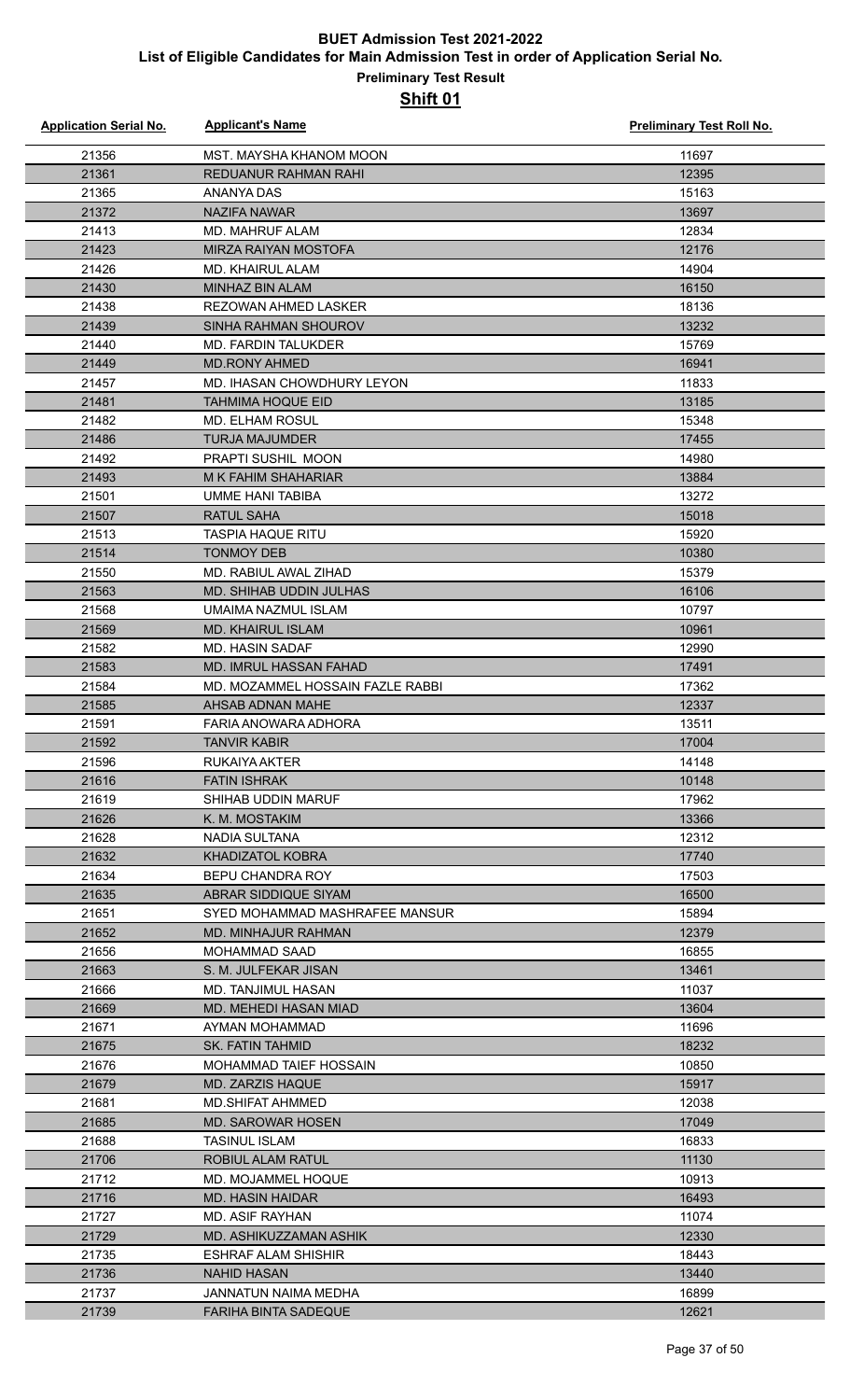### **Preliminary Test Result Shift 01**

| <b>Application Serial No.</b> | <b>Applicant's Name</b>                 | Preliminary Test Roll No. |
|-------------------------------|-----------------------------------------|---------------------------|
| 21742                         | <b>FAHIM SHAHRIAR RAKTIM</b>            | 13096                     |
| 21743                         | <b>MD. ASHIKUR RAHMAN</b>               | 10636                     |
| 21751                         | <b>MD. TARIQUL ISLAM</b>                | 15361                     |
| 21755                         | <b>TASFIQ HOSSAIN RAFIN</b>             | 15797                     |
| 21759                         | MD. REZWAN ISLAM SABBIR                 | 17643                     |
| 21766                         | <b>MD. BAYAZID BOSTAMI</b>              | 15602                     |
| 21772                         | <b>SHANONNA ROY</b>                     | 17230                     |
| 21776                         | MD. ALE IMRAN SAZID                     | 16534                     |
| 21780                         | MOHAMMAD ABDULLAH AL MAHI CHOWDHURY     | 11619                     |
| 21783                         | RIZWAN ISLAM SIAM                       | 13083                     |
| 21785                         | MD. YUSUF AKNDA SUJUN                   | 12195                     |
| 21787                         | M. SARIUL ISLAM SAAD                    | 15913                     |
| 21788                         | MOHAMMAD MAHFUZUR RAHMAN                | 13564                     |
| 21792                         | MD. SHAFAYET SHAHAN SIFAT               | 17609                     |
| 21801                         | <b>BIJOY AMIN</b>                       | 10669                     |
| 21805                         | <b>SARDER RAHBER ISLAM</b>              | 17810                     |
| 21811                         | MD. AL-AMIN                             | 10844                     |
| 21813                         | <b>EMON MIAH</b>                        | 12668                     |
| 21814                         | SUMAIYA BINTE HASNAIN                   | 13849                     |
| 21816                         | <b>FATEMA ULLAH SHEFA</b>               | 13667                     |
| 21822                         | PIYAL CHAKRABORTY                       | 13329                     |
| 21836                         | MD. KARIM ULLAH CHOWDHURY               | 10301                     |
| 21839                         | MD. MEHERAZ UDDIN KHAN                  | 14562                     |
| 21841                         | <b>KAMRUZZAMAN</b>                      | 10891                     |
| 21849                         | MD. MUSFIQUR RAHMAN                     | 10727                     |
| 21851                         | G.M. MAINUL ISLAM SAMRAT                | 12287                     |
| 21852                         | MOHAMMAD NAZRUL ISLAM                   | 10076                     |
| 21870                         | <b>SADIA AFROZ</b>                      | 16521                     |
| 21875                         | SHARIYER NAZIM TUHIN                    | 10665                     |
| 21878                         | ABDULLAH NABIL                          | 10462                     |
| 21879                         | MD. SADMON ALAM NIHAL                   | 17380                     |
| 21885                         | SWAPNIL TALUKDER UTSAW                  | 11678                     |
| 21897                         | <b>MD.RAJAUL KARIM</b>                  | 13703                     |
| 21903                         | <b>MD. ASHRAFUL ALAM</b>                | 13747                     |
| 21911                         | SHOWKOTH OSMAN SHOVA                    | 12831                     |
| 21919                         | MD. JAHIDUL ISLAM READ                  | 14322                     |
| 21920                         | MOHAMMOD MASUD AHMED MAHI               | 14927                     |
| 21934                         | <b>SHAKIB CHOWDHURY</b>                 | 14953                     |
| 21936                         | BIPRA CHOWDHURY                         | 13320                     |
| 21941                         | WATASIM BILLAH AL HABIB AKANDA          | 12465                     |
| 21943                         | MD. MEHEDI HASAN                        | 13294                     |
| 21954                         | SUMAIYA AZIZ                            | 14717                     |
| 21956                         | ANTOR DEBNATH                           | 16744                     |
| 21966                         | <b>BOKHTIAR HOSSAIN HAMIM</b>           | 13379                     |
| 21972                         | ARIFA TABASSUM                          | 15077                     |
| 21978                         | <b>MIR SAJIB</b>                        | 13976                     |
| 21980                         | <b>MD. SUMON ISLAM SOHAG</b>            | 16984                     |
| 21987                         | MD. SAPROTIV SHAHRIAR BRITTO            | 14079                     |
| 21994                         | <b>SHAHIR BIN ZULFIKER</b>              | 10499                     |
| 21996                         | MD. MAHTAB SARKER                       | 14982                     |
| 21998                         | MD. LABIB MAHMUD                        | 11535                     |
| 22007                         | MD. ZOBAER RAHMAN ZIBON                 | 11324                     |
| 22015                         | <b>SHISHIR MALAKAR</b>                  | 16452                     |
| 22017                         | <b>SHOUNAK KUNDU</b>                    | 16038                     |
| 22018                         | TASLIMA TABASOM                         | 18504                     |
| 22023                         | <b>MD. RATUL ISLAM</b>                  | 17790                     |
| 22025<br>22034                | MD. RAKIBUL ISLAM<br><b>SUJOY GHOSH</b> | 18409                     |
| 22044                         | ABDULLAH IBNA ABU QUHAFA                | 16140<br>17957            |
| 22050                         | <b>Himel Sutrodhar</b>                  | 12197                     |
| 22054                         | MOHAMMAD IFRIT YEAMIN ISHTY             | 10155                     |
| 22055                         | <b>MD. RIFAT SARWAR</b>                 | 13672                     |
|                               |                                         |                           |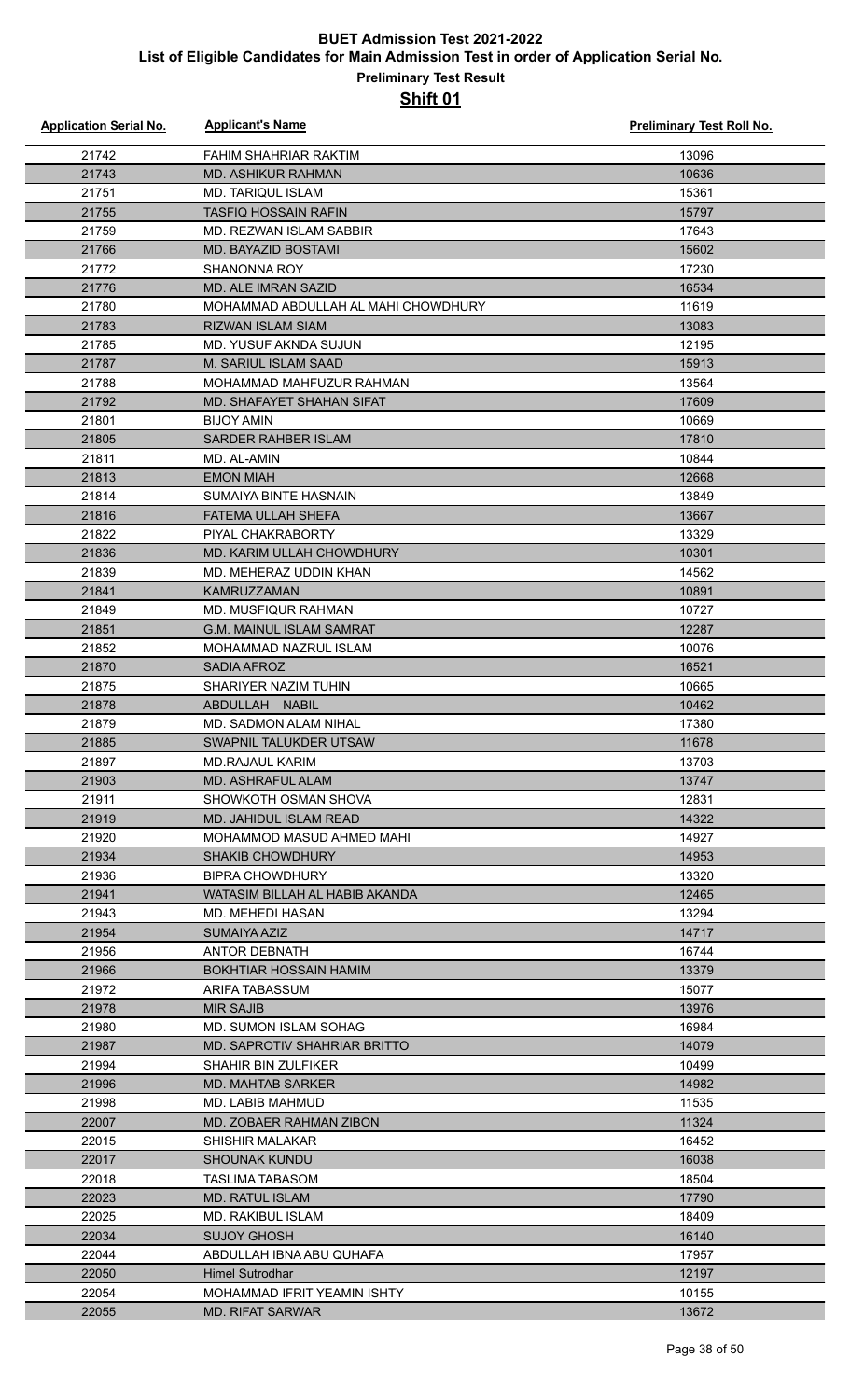| <b>Application Serial No.</b> | <b>Applicant's Name</b>        | <b>Preliminary Test Roll No.</b> |
|-------------------------------|--------------------------------|----------------------------------|
| 22058                         | PULAK DEBNATH                  | 12666                            |
| 22077                         | <b>SAMONWITA SARKER</b>        | 18327                            |
| 22086                         | <b>TOPASHIS BHATTACHARJEE</b>  | 14901                            |
| 22105                         | <b>AVIK MALLICK</b>            | 17182                            |
| 22106                         | <b>REDUAN AHMMED</b>           | 18205                            |
| 22115                         | <b>SHAHIDUL HASSAN JOY</b>     | 13178                            |
| 22131                         | S. M. SHAHRIARE JAHAN NIHAL    | 13736                            |
| 22140                         | <b>MERAJ HOSSAIN PROMIT</b>    | 12576                            |
| 22145                         | KAMRUL HASAN FAHIM             | 13780                            |
| 22156                         | ASFIYA RASHID CHOWDHURY        | 16666                            |
| 22159                         | <b>NAFIS FUAD</b>              | 13274                            |
| 22168                         | <b>SHAHRIAR SHIHAB</b>         | 15706                            |
| 22180                         | <b>SYED GALIB HASAN</b>        | 10067                            |
| 22190                         | <b>ISRAT-E-ALAM</b>            | 15191                            |
| 22191                         | MOHAMMAD SADAT IFTIKAR ALAM    | 15120                            |
| 22199                         | <b>Azraf Inam Nafee</b>        | 13677                            |
| 22200                         | <b>RADWAN HOSSEN</b>           | 15190                            |
| 22215                         | <b>BICKROMADITYA SARKER</b>    | 12121                            |
| 22229                         | <b>MD.HUMAYON KABIR</b>        | 15737                            |
| 22239                         | AZWAD TAHMID MAHIM CHOWDHURY   | 12440                            |
| 22243                         | AVIJIT KUMAR GHOSH             | 12219                            |
| 22247                         | MD. ASADUZZAMAN AKASH          | 15356                            |
| 22248                         | <b>MD. MEHEDI HASAN BISHAL</b> | 16525                            |
| 22255                         | RUMANA KAMAL                   | 11725                            |
| 22268                         | MD. ASIR INTESHAR SHAHID       | 17493                            |
| 22276                         | AYESHA LABIBA                  | 17385                            |
| 22289                         | <b>MAISHA BINTE MONIR</b>      | 12294                            |
| 22298                         | <b>NAHIAN MAHMUD</b>           | 14653                            |
| 22304                         | <b>INTISHAR AHMED</b>          | 17292                            |
| 22307                         | ZAHIN ABDULLAH RAKIN           | 16455                            |
| 22313                         | SIMUL AHMED                    | 15521                            |
| 22314                         | S.M. ADNAN HASAN               | 13139                            |
| 22323                         | ABHISEK PAUL                   | 13620                            |
| 22338                         | DEVOUSREE NATH PUJA            | 11879                            |
| 22344                         | MD. JAKARIA HASAN HIMU         | 11524                            |
| 22349                         | <b>MD. SAMIUL HUDA</b>         | 15970                            |
| 22357                         | MIRZAJUL KAWSAR                | 13545                            |
| 22358                         | <b>MD. MASUDUR RAHMAN</b>      | 16035                            |
| 22369                         | MD. JAMIUL HASAN AYON          | 11152                            |
| 22385                         | <b>SHAHRIAR SULTAN</b>         | 11083                            |
| 22393                         | UTSHAB CHANDRA SAHA TONMOY     | 17963                            |
| 22406                         | MD. SAMIUL KARIM SAJJAD        | 13791                            |
| 22409                         | TONMOY DATTA TONU              | 18116                            |
| 22425                         | HASNINE KHAN RAFI              | 10789                            |
| 22436                         | <b>MD WALID BIN SELIM</b>      | 17699                            |
| 22437                         | <b>HRIVU PRASUN HALDER</b>     | 17211                            |
| 22444                         | SAIFUR RAHMAN KHAN             | 17808                            |
| 22453                         | <b>IFFAT JAHAN</b>             | 11236                            |
| 22459                         | ABDULLAH AL MAHFUJ HASAN       | 13341                            |
| 22461                         | SHINTHIYA ISLAM AYSHI          | 15904                            |
| 22469                         | MD. RAKIB HASSAN RONY          | 12934                            |
| 22485                         | MD. SHUAIB AL HASAN            | 16010                            |
| 22486                         | MAHMUDUL HASAN MAHEE           | 15702                            |
| 22487                         | MD. SHAFAYET HOSSAIN BHUIYAN   | 17676                            |
| 22497                         | MD. ASSADUZZAMAN ARIF          | 13512                            |
| 22508                         | <b>JOBAYER AHMED</b>           | 14463                            |
| 22513                         | AYSHA SIDDIKA MITHILA          | 10875                            |
| 22521                         | <b>ABIR SARKAR</b>             | 16794                            |
| 22530                         | MD. YEAMIN HOSSAIN RANA        | 14586                            |
| 22556                         | MD. AD-AL-ZAKIR                | 11997                            |
| 22557                         | MD. MUSFIKUS SALEHIN RAJIN     | 16846                            |
| 22566                         | <b>MD. MASUM BILLAH</b>        | 10716                            |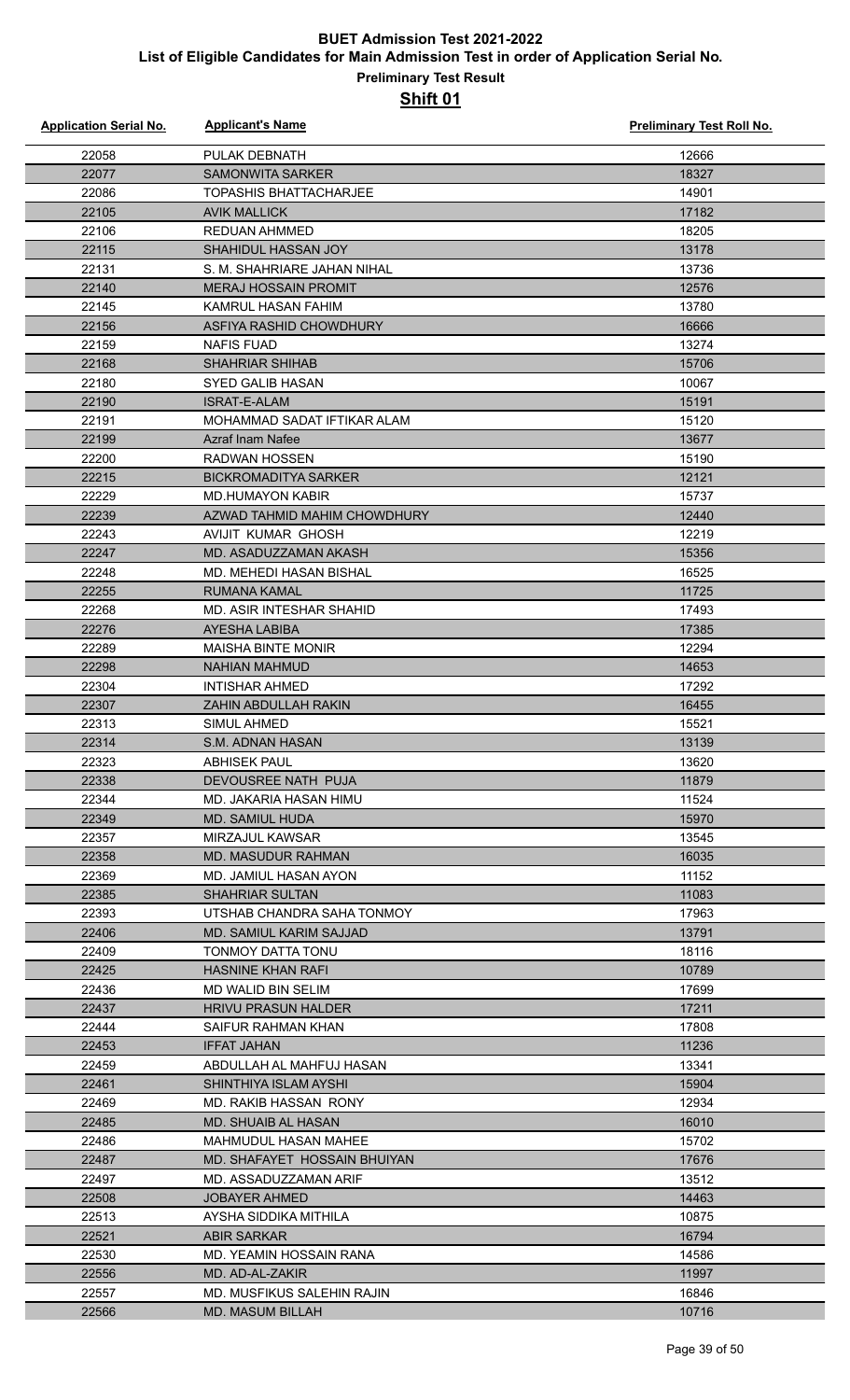| <b>Application Serial No.</b> | <b>Applicant's Name</b>                 | <b>Preliminary Test Roll No.</b> |
|-------------------------------|-----------------------------------------|----------------------------------|
| 22585                         | MD. SHAIDUL ISLAM NAYEEM                | 16295                            |
| 22598                         | <b>MOHATASIM FAIYAZ</b>                 | 15233                            |
| 22609                         | NELIMA RANI DAS RAKHI                   | 10304                            |
| 22615                         | SHIHAB UDDIN MAHMUD BHUIYAN             | 10936                            |
| 22619                         | AFIFA SULTANA OFFA                      | 10189                            |
| 22623                         | <b>SUPTI RANI SARKER</b>                | 11234                            |
| 22630                         | <b>TANZIMUL ALAM SAFAT</b>              | 10889                            |
| 22639                         | <b>RATUL PAUL</b>                       | 10303                            |
| 22642                         | <b>MD. SAJEDUL ISLAM</b>                | 11832                            |
| 22653                         | <b>KABBO SARKER SURJO</b>               | 15376                            |
| 22654                         | MD. SAUMOON KABIR                       | 14093                            |
| 22658                         | MD. ABDUR RAZZAQ                        | 17475                            |
| 22664                         | <b>MD. KHALID RAHMAN</b>                | 16527                            |
| 22674                         | <b>JUARIA IBNE TOYA</b>                 | 15539                            |
| 22683                         | <b>TANMOY TALUKDER</b>                  | 13844                            |
| 22685                         | <b>DHRUBO CHAKI</b>                     | 10900                            |
| 22686                         | <b>VOKTO CHANDRO</b>                    | 14983                            |
| 22687                         | <b>SUJOY SUPROTIM SANAK</b>             | 16982                            |
| 22691                         | <b>ISNAT MEHRIN SAMI</b>                | 15115                            |
| 22696                         | <b>ADNAN SAMI</b>                       | 18143                            |
| 22705                         | YUSUF SA'AD                             | 17662                            |
| 22706                         | NASHMIN FERDAUSH ANANNYA                | 14449                            |
| 22709                         | <b>NAYAN MONDAL</b>                     | 18445                            |
| 22710                         | <b>PROTTOY PAUL</b>                     | 12229                            |
| 22726                         | <b>MST. MINIARA KHATUN</b>              | 15901                            |
| 22731                         | <b>MOST. KANIS FATEMA</b>               | 18301                            |
| 22739                         | <b>MD. RAHIMUL HASSAN</b>               | 17145                            |
| 22741                         | SHAH NEWAZ SIAM                         | 10107                            |
| 22743                         | SHIMANTA CHAKRABORTY                    | 17858                            |
| 22750                         | <b>MARJUKA MAKSUD SARAH</b>             | 18217                            |
| 22757                         | <b>AYESHA TASNIM</b>                    | 18237                            |
| 22760                         | SANIUN ISLAM HIMON                      | 13449                            |
| 22761                         | <b>TAWFIQUL ISLAM</b>                   | 13788                            |
| 22768                         | ANIKA TASNIM JAHAN                      | 11349<br>14689                   |
| 22790<br>22791                | JANNATUN NAIMA<br>MAHBUBA SAYED SINTHIA | 11590                            |
| 22792                         | NUR A JANNAT JASSI                      | 14992                            |
| 22803                         | <b>PROBIR BAIN</b>                      | 15757                            |
| 22825                         | MD. MAHIM SHAHRIAR SHOHAN               | 13480                            |
| 22827                         | <b>MOHAMMAD FAHIM</b>                   | 11047                            |
| 22830                         | MD. TANVIR RAHMAN TARAQUE               | 13201                            |
| 22831                         | MD SADAT TANZIM                         | 11161                            |
| 22851                         | JANNAT AKTER BITHI                      | 12778                            |
| 22852                         | NEWAZ MOHAMMAD HAMIM                    | 15173                            |
| 22855                         | SHABIB AL HASAN JOY                     | 11208                            |
| 22863                         | MAHBUBA JANNAT SINTHEA                  | 15632                            |
| 22869                         | KIMIA NAHAR KHUSHBU                     | 18296                            |
| 22870                         | MD. SHAHIN RANA                         | 14209                            |
| 22888                         | <b>MD. YEASIN</b>                       | 14132                            |
| 22916                         | <b>MD. SHEIKH KAMRUL HASAN</b>          | 11173                            |
| 22931                         | DEVRAJ MAZUMDER                         | 17934                            |
| 22944                         | AMIT MITRA RANGON                       | 13335                            |
| 22946                         | <b>MD. IMRAN HOSSAIN</b>                | 12487                            |
| 22952                         | <b>MD. NASIM KHAN</b>                   | 16882                            |
| 22958                         | MOHAMMAD UMAR FARUQ                     | 10411                            |
| 22960                         | MD SHOHEL CHOWDHURY BIJOY               | 10109                            |
| 22978                         | SHIHAB UDDIN SHUVO                      | 12249                            |
| 22989                         | SAMIHA MOBASHSHIRA ROTSHI               | 16145                            |
| 22999                         | ABU ABDULLAH REZWANUL KARIM             | 12552                            |
| 23012                         | MD. MUNTASIR GONI ZION                  | 10183                            |
| 23025                         | RIJVY AHMED                             | 14871                            |
| 23027                         | <b>SAMIUL BASHAR</b>                    | 12508                            |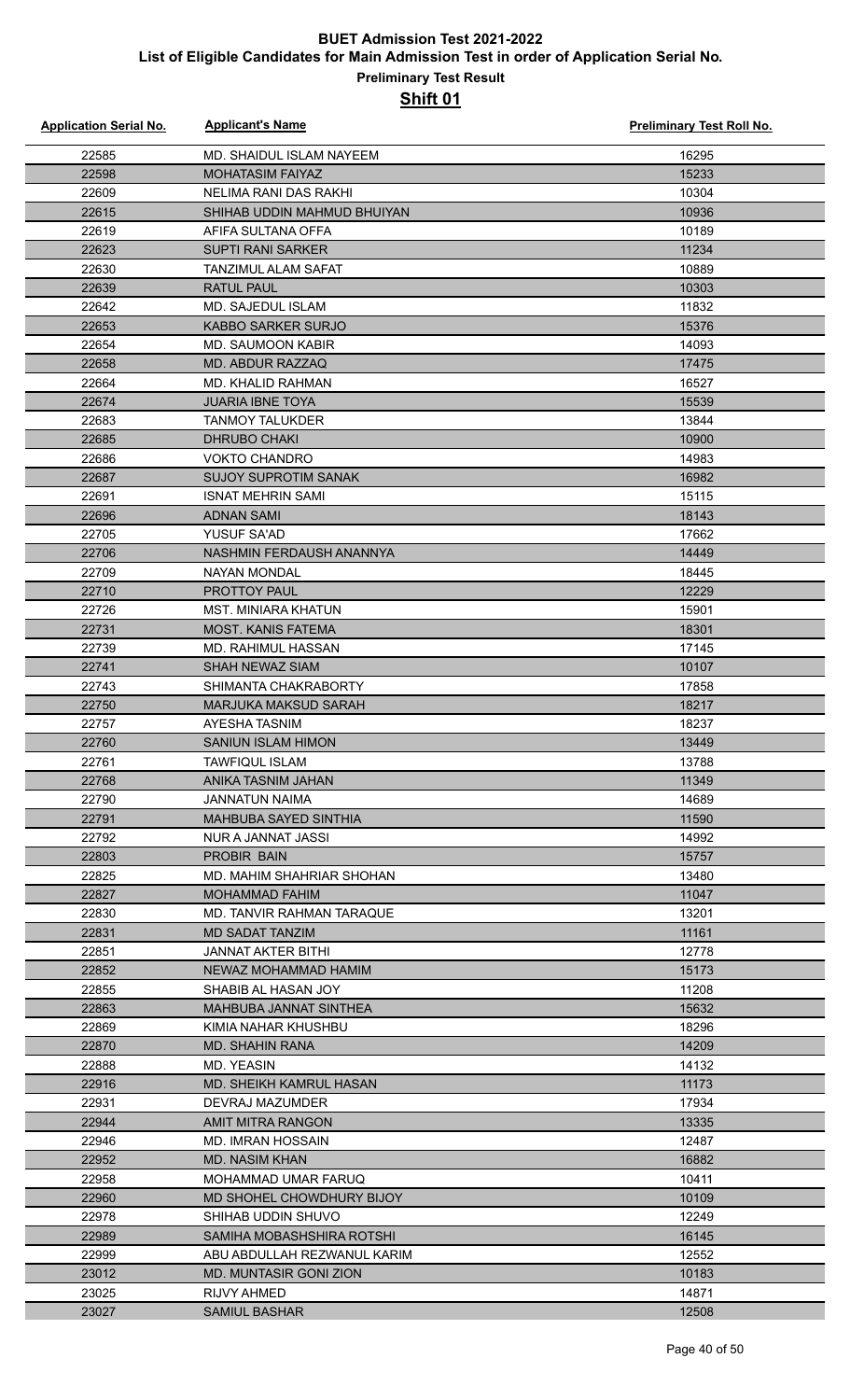| <b>Application Serial No.</b> | <b>Applicant's Name</b>       | <b>Preliminary Test Roll No.</b> |
|-------------------------------|-------------------------------|----------------------------------|
| 23041                         | MD. SHOUROB MAHMUD            | 12725                            |
| 23043                         | MD. MASNUN RAHMAN             | 15714                            |
| 23044                         | SUNANDA CHOWDHURY             | 17954                            |
| 23080                         | <b>JAHIN ABDULLAH</b>         | 14923                            |
| 23088                         | AHNAF MUZIB MAHI              | 11048                            |
| 23094                         | <b>AZHARUL ISLAM</b>          | 12154                            |
| 23101                         | MD. REDYONUR RAHMAN RAFI      | 12217                            |
| 23102                         | <b>MD.TANVIR ISLAM PRANTO</b> | 15687                            |
| 23126                         | <b>SHREYA KARMAKAR</b>        | 14410                            |
| 23131                         | <b>ZAHID HOSSAIN</b>          | 15164                            |
| 23136                         | MD. RAYHAN UDDIN              | 16809                            |
| 23142                         | <b>DEEN MOHAMMED</b>          | 11862                            |
| 23145                         | MEHERUMA JAHAN                | 13732                            |
| 23148                         | ZAHIRUL ISLAM                 | 18085                            |
| 23150                         | ABU HENA MD. SIHAB            | 14949                            |
| 23157                         | <b>TAMIM RAHMAN RAJIB</b>     | 14493                            |
| 23160                         | MOHAMMED AAHSANUZZAMAN ADIL   | 16385                            |
| 23198                         | <b>JERIN AKTER</b>            | 17009                            |
| 23210                         | <b>ZUAIRIA KABIR</b>          | 15276                            |
| 23214                         | SHAON SARKAR PRITOM           | 11856                            |
| 23216                         | <b>MOHAMMAD RASEL</b>         | 14277                            |
| 23220                         | <b>MD. SADIKUR RAHMAN</b>     | 11890                            |
| 23227                         | ARGHO KUMAR DAS               | 12357                            |
| 23230                         | <b>SHIFAT</b>                 | 13862                            |
| 23231                         | MD. SAMIUR RAHMAN             | 14707                            |
| 23232                         | <b>SIMA</b>                   | 16528                            |
| 23237                         | MD. EMTIAJ KAZI               | 10438                            |
| 23241                         | <b>CHINMOYEE SARKER</b>       | 17281                            |
| 23248                         | MD. JUNAED BIN SELIM          | 13466                            |
| 23252                         | MD. NAEEM AHMED               | 12985                            |
| 23256                         | RABEYA SYEED                  | 12923                            |
| 23257                         | AMINUL AHSAN ADIL             | 11704                            |
| 23258                         | NAHIDUL ISLAM NIHAD           | 13421                            |
| 23260                         | MD. ABDULLAH ANZUM ADIB       | 18073                            |
| 23313                         | AFSANA ISLAM                  | 15234                            |
| 23323                         | <b>NAVID KAMAL</b>            | 18035                            |
| 23328                         | ABEEDA NAEEM TISHMA           | 15253                            |
| 23332                         | MD. ZAHIDUR RAHMAN            | 14334                            |
| 23336                         | SHOEB AHAMMED                 | 16542                            |
| 23338                         | MD. MOSTAK AHMED              | 10699                            |
| 23349                         | SAZZAD HOSSEN                 | 18208                            |
| 23357                         | MD. ASHRAFUL HASAN            | 17081                            |
| 23366                         | <b>RIPON GHOSH</b>            | 17401                            |
| 23374                         | KHALEDA YEASMIN MIM           | 16282                            |
| 23385                         | <b>SAYMA CHOWDHURY</b>        | 14625                            |
| 23394                         | <b>MST. FATEMATUZ ZAHURA</b>  | 17607                            |
| 23400                         | MD. ABBAS UDDIN               | 16221                            |
| 23403                         | MD. MAHABUR RAHMAN SARKER     | 11849                            |
| 23404                         | ARMAN RAHMAN RAFI             | 16259                            |
| 23407                         | SADMAN AHMED OMEO             | 10066                            |
| 23413                         | <b>MD.SAJJAD SHEIKH</b>       | 17291                            |
| 23420                         | YOUNOS ALI EMON               | 16219                            |
| 23428                         | <b>MD. NAIMUL ISLAM EMON</b>  | 12882                            |
| 23432                         | ABDUL WADUD AL SHAFEE         | 13165                            |
| 23435                         | <b>SEEMONTI MALAKAR</b>       | 15691                            |
| 23457                         | <b>KAZI HASIB</b>             | 15980                            |
| 23459                         | SALMAN MAHFUJ                 | 16553                            |
| 23476                         | YEASER MUSTABI ANIK           | 17811                            |
| 23481                         | <b>AUNIK MONDOL</b>           | 13541                            |
| 23503                         | ZARIN TASNIM SILVIA           | 14674                            |
| 23508                         | MD. ARIFUZZMAN PRODHAN        | 15528                            |
| 23509                         | <b>MD. RAKIBUL ISLAM</b>      | 11328                            |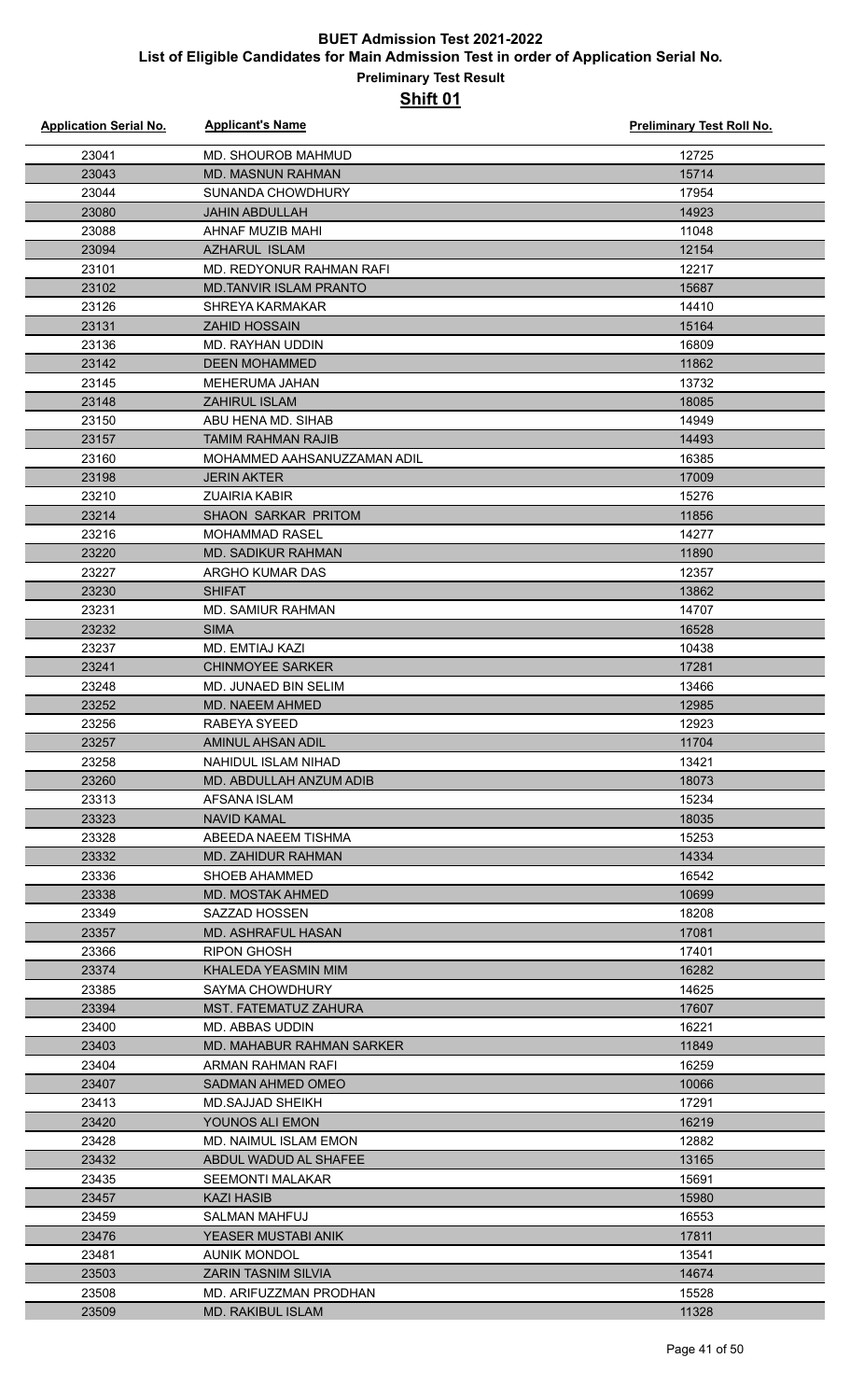| <b>Application Serial No.</b> | <b>Applicant's Name</b>                         | <b>Preliminary Test Roll No.</b> |
|-------------------------------|-------------------------------------------------|----------------------------------|
| 23512                         | <b>PROTHOM GHOSH</b>                            | 13720                            |
| 23523                         | <b>SIYAM KHAN</b>                               | 18037                            |
| 23527                         | <b>AISHIK CHOWDHURY</b>                         | 16218                            |
| 23537                         | <b>MAHI SIYAM</b>                               | 13756                            |
| 23560                         | <b>MD. ABU SHAID</b>                            | 16596                            |
| 23582                         | PUJAN CHAKMA                                    | 10734                            |
| 23585                         | AHMED SADMAN LABIB                              | 11471                            |
| 23623                         | <b>MOHAMMOD ALIF</b>                            | 17210                            |
| 23630                         | <b>MD. SHAKIBUL</b>                             | 14116                            |
| 23644                         | <b>SABILA ANZUM</b>                             | 16243                            |
| 23646                         | MD. RASHEDUL ALAM                               | 13045                            |
| 23650                         | MD. SHAHID BAPPY HAMIM                          | 17108                            |
| 23656                         | AUNWESHA ISLAM                                  | 16987                            |
| 23660                         | <b>MARZIA MONIR LOPA</b>                        | 14890                            |
| 23698                         | MD YEASIR ARAFAT SHIMUL                         | 16515                            |
| 23710                         | <b>HASIBUL ISLAM SHANTO</b>                     | 10582                            |
| 23713                         | ZAKIA ISLAM URMI                                | 11145                            |
| 23727                         | <b>NUSRAT SULTANA</b>                           | 14774                            |
| 23736                         | MOST. FARIHA ALAM                               | 18382                            |
| 23738                         | <b>MD ABIDUR RAHMAN</b>                         | 14604                            |
| 23741                         | <b>FARHANA RAHMAN</b>                           | 15591                            |
| 23745                         | <b>MEHBUBA CHOWDHURY</b>                        | 16665                            |
| 23749                         | NUZHAT NUERY PUSHPITA                           | 12730                            |
| 23751                         | SHIHAB UDDIN KHAN                               | 15039                            |
| 23752                         | <b>JARIN TASNIM TAKIA</b>                       | 13153                            |
| 23755                         | <b>SIFAR MOHTASIM</b>                           | 14881                            |
| 23758                         | MD. SHAKIL AHMMED                               | 12570                            |
| 23759                         | MD. IFTIKHARUL ISLAM RAHAT                      | 10430                            |
| 23787                         | ADIBA MUBASHERA HOSSAIN                         | 16725                            |
| 23790                         | KHAIRUL ISLAM TUHEL                             | 11974                            |
| 23791                         | AL MOHTASIM ALAM                                | 12577                            |
| 23799                         | <b>MD. ABRAR YASIR</b>                          | 17271                            |
| 23801                         | IMDAD ULLAH HADI                                | 13356                            |
| 23806                         | <b>SAKIB IHSAN</b>                              | 18240                            |
| 23812                         | DEVAJIT MOHAJAN                                 | 11218                            |
| 23815                         | SWARUPA SAHA                                    | 10602                            |
| 23820                         | MD. SALMAN SABBIR AL-AMIN                       | 11103                            |
| 23828                         | ARANNA GHOSE                                    | 12951                            |
| 23829                         | SAHRAN AKIF NIZAMI                              | 17980                            |
| 23831                         | <b>MD. MORAKIB HOSSAIN</b>                      | 13054                            |
| 23839                         | TAHSINA TABASSUM ROZA                           | 18336                            |
| 23852                         | <b>MD. KAYUM GAZI</b>                           | 16362                            |
| 23854                         | <b>NAHIAN NASIR</b>                             | 14257                            |
| 23868                         | <b>MD PIASH ISLAM</b>                           | 12854                            |
| 23871<br>23880                | <b>MARUF ABDULLAH</b><br><b>DIBBOJOTI DUTTA</b> | 17305<br>12538                   |
| 23888                         | ISRAT JAHAN ZARIN                               | 11821                            |
| 23891                         | MD. MAZHARUL ISLAM                              | 16126                            |
| 23918                         | MD. FARHAN TANVIR SHUVO                         | 12712                            |
| 23932                         | <b>AHAMED JUBAYER</b>                           | 15186                            |
| 23935                         | MD. NIZAM UDDIN                                 | 14347                            |
| 23944                         | MD. JAHED HASAN                                 | 12678                            |
| 23946                         | MD. NAZMUL ZAMAN NEHAL                          | 15670                            |
| 23947                         | <b>FARHANA HUQ MUNA</b>                         | 14236                            |
| 23950                         | <b>HABIBUL BASHAR</b>                           | 13795                            |
| 23952                         | <b>SHOWRAB MITRA</b>                            | 11127                            |
| 23953                         | NAFISA NOOR-E-ZERIN                             | 10255                            |
| 23980                         | <b>LABANYA PODDER</b>                           | 15909                            |
| 23982                         | TAUFIKUR RAHMAN FUAD                            | 13762                            |
| 24003                         | <b>BIDISHA ISLAM SHIYA</b>                      | 13527                            |
| 24010                         | <b>SADMIR RAHMAN SUPTO</b>                      | 16800                            |
| 24021                         | <b>MUSHFIQUR RAHMAN</b>                         | 15446                            |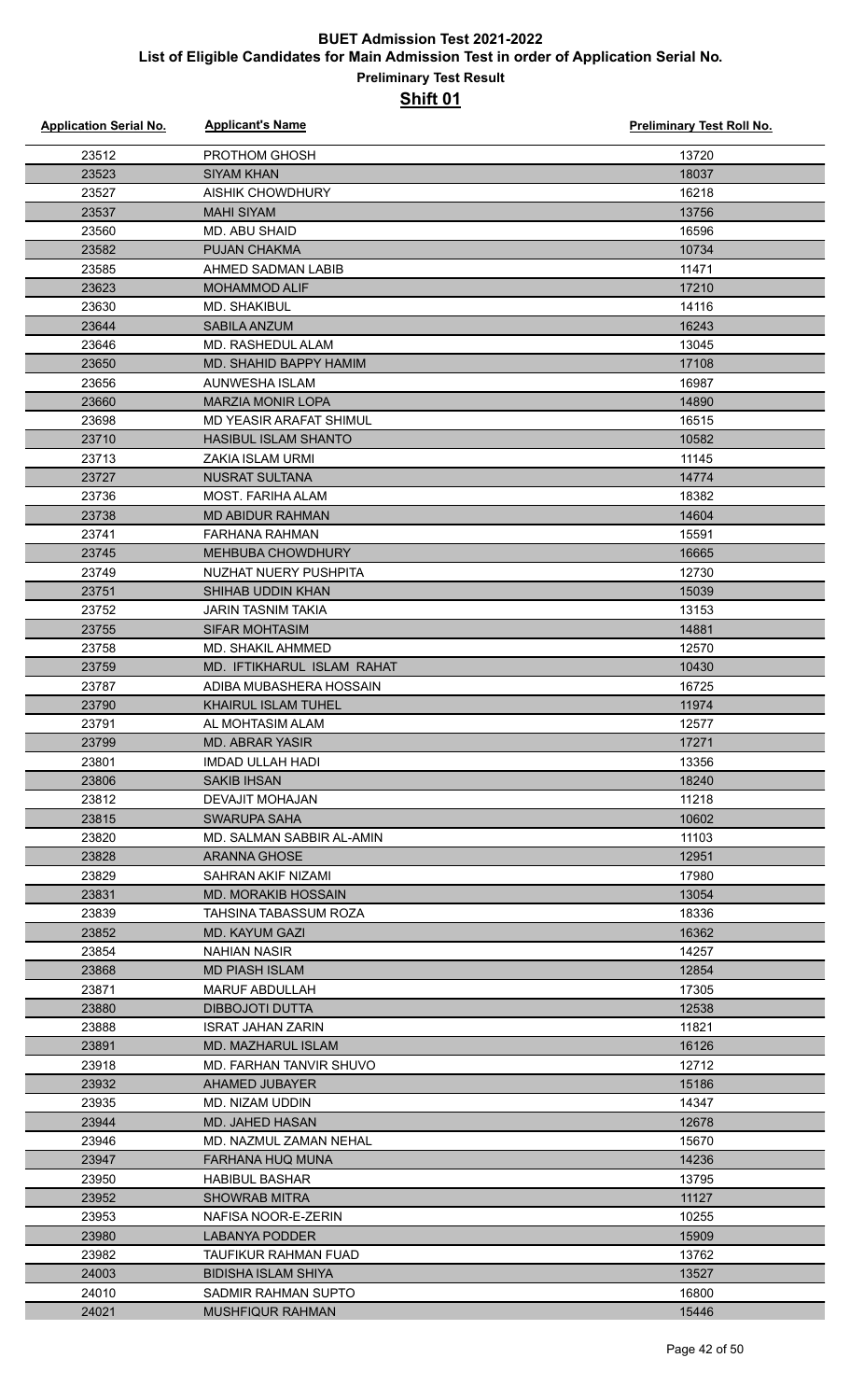| <b>Application Serial No.</b> | <b>Applicant's Name</b>                           | <b>Preliminary Test Roll No.</b> |
|-------------------------------|---------------------------------------------------|----------------------------------|
| 24028                         | <b>MANOBENDRA BISWAS</b>                          | 14756                            |
| 24032                         | <b>MARZANA TASNIM MUNA</b>                        | 14372                            |
| 24041                         | <b>SWAPNIL ENDOW MEEM</b>                         | 14804                            |
| 24043                         | NYMUR RAHAMAN ANTOR                               | 16591                            |
| 24063                         | Sayeb Mohaimen                                    | 12147                            |
| 24064                         | <b>MST. FAHMIDA SHOSHI</b>                        | 13809                            |
| 24068                         | <b>MD. RAKIBUL ALAM</b>                           | 15639                            |
| 24089                         | <b>ZUBAIR RAHMAN ABIR</b>                         | 11338                            |
| 24090                         | <b>MD. RAKIBUL ISLAM</b>                          | 17073                            |
| 24107                         | <b>SHAMS RAIAN</b>                                | 16307                            |
| 24111                         | MD. MAHI HOSSEN APON                              | 10504                            |
| 24115                         | <b>ARMAN HOSSEN BUIYA</b>                         | 12001                            |
| 24138                         | <b>HAMIM AHMED NOBEL</b>                          | 11837                            |
| 24140                         | <b>RAFID AHMED</b>                                | 18358                            |
| 24145                         | <b>SYEDUR RAHMAN</b>                              | 10484                            |
| 24159                         | <b>TANVEIR AHAMMAD</b>                            | 10156                            |
| 24165                         | <b>TANVIR AHMED</b>                               | 18420                            |
| 24167                         | <b>MD. MAHMUDUL HASAN</b>                         | 13594                            |
| 24193                         | <b>NAYEEM FARDIN</b>                              | 15139                            |
| 24196                         | INZAMAM UL HOQUE                                  | 12296                            |
| 24198                         | <b>MD. JAWAD HASAN</b>                            | 12811                            |
| 24199                         | <b>FARHAN LABIB</b>                               | 11558                            |
| 24202                         | <b>MODHU DAS</b>                                  | 17025                            |
| 24205                         | <b>MD. ZARIF RAFID</b>                            | 13996                            |
| 24207                         | MD. HASIBUL HASAN                                 | 18055                            |
| 24212                         | ABDULLAH AL ARMAN EMON                            | 15307                            |
| 24221                         | MOHIMENUL ISLAM NIAZ                              | 14785                            |
| 24230                         | <b>ABESH SARKER</b>                               | 16716<br>16507                   |
| 24250<br>24270                | EFTEKHAR MAHMUD ANIK<br><b>MD. IFTEKHAR MAHIN</b> | 13244                            |
| 24274                         | <b>TANVIR ASIF</b>                                | 12582                            |
| 24286                         | RASEL AHAMMED                                     | 16830                            |
| 24292                         | MD. SHAFIQUL ISLAM                                | 12423                            |
| 24297                         | <b>MOHAMMAD HESHAM</b>                            | 18396                            |
| 24312                         | REDOYAN AHMED ROMIM                               | 11507                            |
| 24315                         | RAFIAD RAHMAN MAHIN                               | 18092                            |
| 24318                         | MD. HASIN MAHTAF                                  | 15084                            |
| 24322                         | <b>FAHIM AHMED</b>                                | 13520                            |
| 24326                         | <b>SUVOJIT HOWLADER</b>                           | 14681                            |
| 24347                         | MD. MOSTAFIJUR RAHMAN SHOHAG                      | 17253                            |
| 24357                         | NUSRAT SULTANA RIJON                              | 11592                            |
| 24367                         | MD. MUNJURUL HOSSAIN                              | 11869                            |
| 24381                         | <b>ISTIYAK AHAMMED BAPPY</b>                      | 11358                            |
| 24385                         | MD. SAIFUR RAHMAN SAIF                            | 17692                            |
| 24402                         | <b>SALMAN FARESI</b>                              | 17905                            |
| 24414                         | SHURAIYA ISLAM SHAMANTA                           | 17622                            |
| 24424                         | ANKAN GHOSH                                       | 15496                            |
| 24433                         | <b>TAQI TAHMID</b>                                | 17665                            |
| 24442                         | <b>MD. WARIUL MOHAIMIN</b>                        | 16333                            |
| 24444                         | MD. HASIBUL ISLAM SHIHAB                          | 17350                            |
| 24452                         | NAZIFA FAIRUZ ZUTHI                               | 11533                            |
| 24469                         | KAZI ARIFUR RAHMAN                                | 16258                            |
| 24509                         | <b>TASNIM ALAM</b>                                | 14184                            |
| 24557                         | <b>SABID IBNE NUR</b>                             | 16578                            |
| 24593                         | MD. AKRAMUZZAMAN NOOR                             | 11729                            |
| 24607<br>24610                | ASHRAFUZZAMAN ARNOB<br>SIMUL HASAN                | 11947<br>17793                   |
| 24616                         | <b>INDRANIL DATTA</b>                             | 17910                            |
| 24617                         | MASHRUFA HUSSAIN                                  | 14294                            |
| 24624                         | AMBALIKA ROY                                      | 18392                            |
| 24625                         | MD. RAKIB HASAN                                   | 11131                            |
| 24631                         | <b>MD. ATIKUR RAHMAN</b>                          | 16426                            |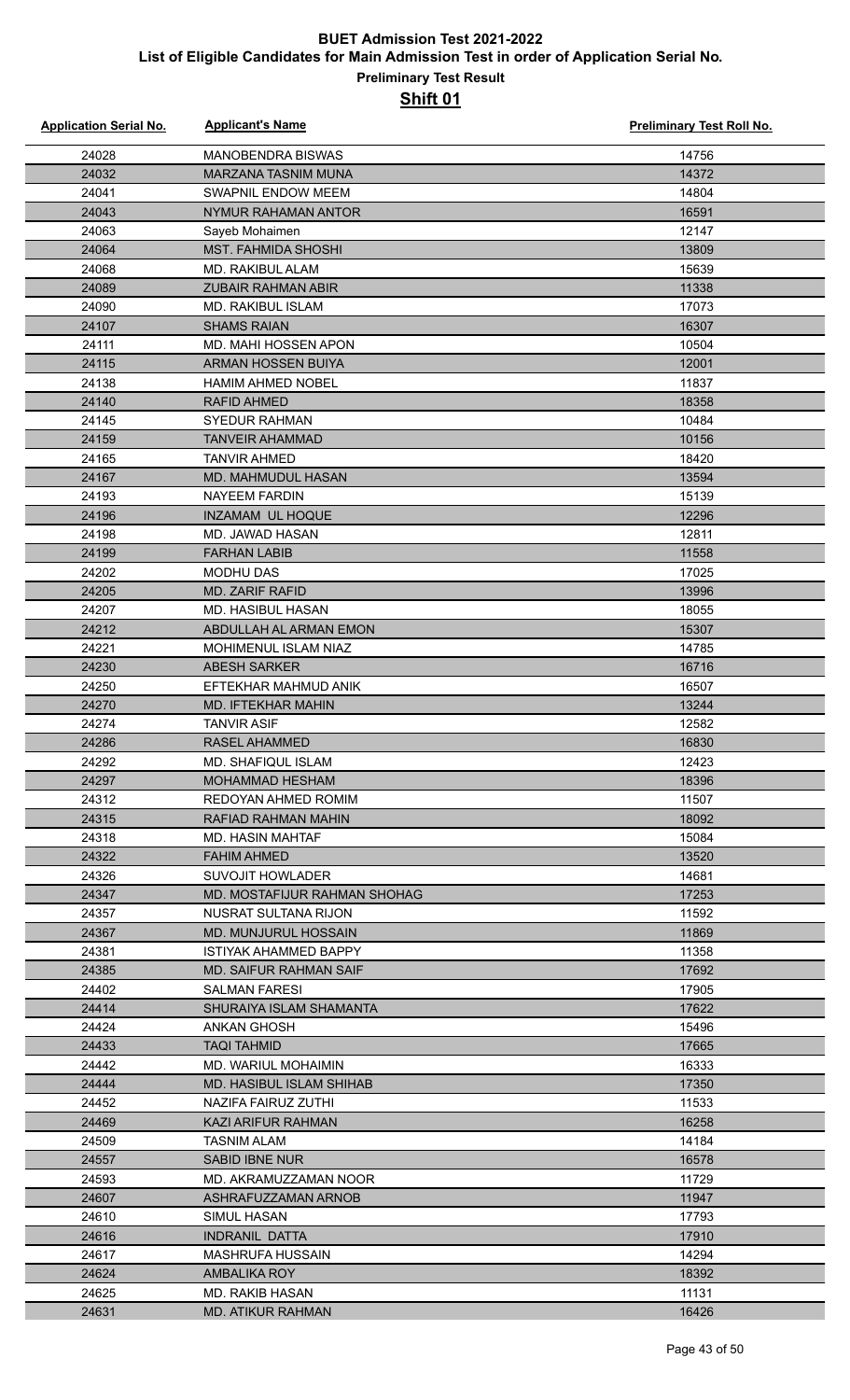| <b>Application Serial No.</b> | <b>Applicant's Name</b>                         | Preliminary Test Roll No. |
|-------------------------------|-------------------------------------------------|---------------------------|
| 24634                         | MD. SHAHADAT HOSSAIN                            | 10656                     |
| 24662                         | <b>MD. NAZIM UDDIN RAJU</b>                     | 13838                     |
| 24664                         | LOBIB WASEF ULLAH                               | 12076                     |
| 24671                         | <b>JANNATUL ADON</b>                            | 18190                     |
| 24690                         | ABDULLAH AL-MUKIT                               | 14981                     |
| 24702                         | <b>MD. SHAHRIAR NAFI</b>                        | 13523                     |
| 24721                         | MD. TANVIR HOSAIN AKASH                         | 16775                     |
| 24760                         | <b>MAZHARUL ISLAM</b>                           | 12460                     |
| 24800                         | MD. MUBARAK HOSSEN                              | 12995                     |
| 24808                         | <b>ZAHID AHSAN</b>                              | 15501                     |
| 24820                         | UMMA SUMAIYA                                    | 18040                     |
| 24824                         | <b>NISAT SAYARA</b>                             | 15257                     |
| 24826                         | ABDUR RAUFIR RAHIM                              | 10434                     |
| 24828                         | <b>MD. AHSANUL KARIM</b>                        | 10885                     |
| 24834                         | <b>MST. MUSHRUBA ZANNAT</b>                     | 10323                     |
| 24852                         | <b>MUHTASIM FUAD</b>                            | 13850                     |
| 24860                         | S. M. SAQUIB FARHAN                             | 11353                     |
| 24875                         | MD. NAHIDUJJAMAN TAUHID                         | 16026                     |
| 24897                         | <b>WASIMA NOOR IQRA</b>                         | 17613                     |
| 24934                         | RADYAN AHAMMED ABIR                             | 12565                     |
| 24949                         | <b>TORIKUL HAKIM SAJID</b>                      | 14773                     |
| 24967                         | <b>MD. SAMIUR RAHMAN</b>                        | 16348                     |
| 24969                         | <b>RIZVE AHMED BHUIYAN</b>                      | 11916                     |
| 24982                         | MD. AFIF HASAN OHI                              | 13810                     |
| 24988                         | MD. SHAFIQUL ISLAM RAKIB                        | 14794                     |
| 24997                         | <b>MD RADUAN AHMED</b>                          | 17735                     |
| 25032                         | FATIMA TUJ JAHRA                                | 13451                     |
| 25048                         | MAHFUZUR RAHMAN MAHFUZ                          | 15859                     |
| 25049                         | MD. FARDIN RAHMAN SIAM                          | 13552                     |
| 25051                         | <b>SHAHEEN ALAM TIPU</b>                        | 10794                     |
| 25052                         | <b>TAPAN BISHAS</b>                             | 11945                     |
| 25055                         | MST. SUMAIYA MOSTARY ESHA                       | 18104                     |
| 25058                         | NAVA MOSTAFA                                    | 16682                     |
| 25062                         | <b>NAZIULLAH RISHAD</b>                         | 13120                     |
| 25064                         | <b>SHAKTIJIT ROY</b>                            | 18273                     |
| 25070                         | MD. AL SHOYEB BILLAH                            | 10287                     |
| 25074                         | MD. MEHRAB HOSSAIN TALUKDER                     | 12822                     |
| 25089                         | <b>MD. SAIFUL ISLAM</b>                         | 17689                     |
| 25109                         | ABDUS SOBUR SHOUROV                             | 10911                     |
| 25119                         | GAZI MOHAMMAD ABRAR ZAWAD                       | 15311                     |
| 25131                         | MUBASSHIRAH BINTE WAHID                         | 11073                     |
| 25137                         | SUPTO KUNDU                                     | 15161                     |
| 25150                         | MD. YEASIN RAHMAN                               | 13921                     |
| 25151                         | TAUSIF MUNTAK TASIN                             | 16759                     |
| 25155                         | MD. SHAFIUR RAHMAN NAHID                        | 17321                     |
| 25157                         | <b>SADIA ISLAM</b>                              | 15455                     |
| 25171                         | MD. TARIKUL ISLAM                               | 15619                     |
| 25203<br>25218                | <b>MD. JIHAD HOSSAIN</b><br>MD. ZANNATUN NAYEEM | 16914<br>17167            |
| 25242                         | <b>REZWAN AHMED</b>                             | 13820                     |
| 25245                         | MD. MERAJUL HASAN                               | 15996                     |
| 25275                         | RAIHAN CHOWDHURY SHOWROV                        | 18241                     |
| 25286                         | S. WALIAR TAHMID CHOWDHURY                      | 16864                     |
| 25296                         | <b>PROTTAY MALLICK</b>                          | 14430                     |
| 25308                         | OBAIDUR RAHMAN PRANTO                           | 12358                     |
| 25339                         | SWAPNIL DEY                                     | 15629                     |
| 25347                         | MD. TUSHAR IMRAN PANTH                          | 13943                     |
| 25400                         | MD. ESAHAK                                      | 11413                     |
| 25415                         | MITHILA KHATUN                                  | 15833                     |
| 25419                         | SHEIKH RIFAT HASAN                              | 16887                     |
| 25449                         | <b>UMAMA ISLAM</b>                              | 18381                     |
| 25482                         | <b>TASBIR REDWAN</b>                            | 15261                     |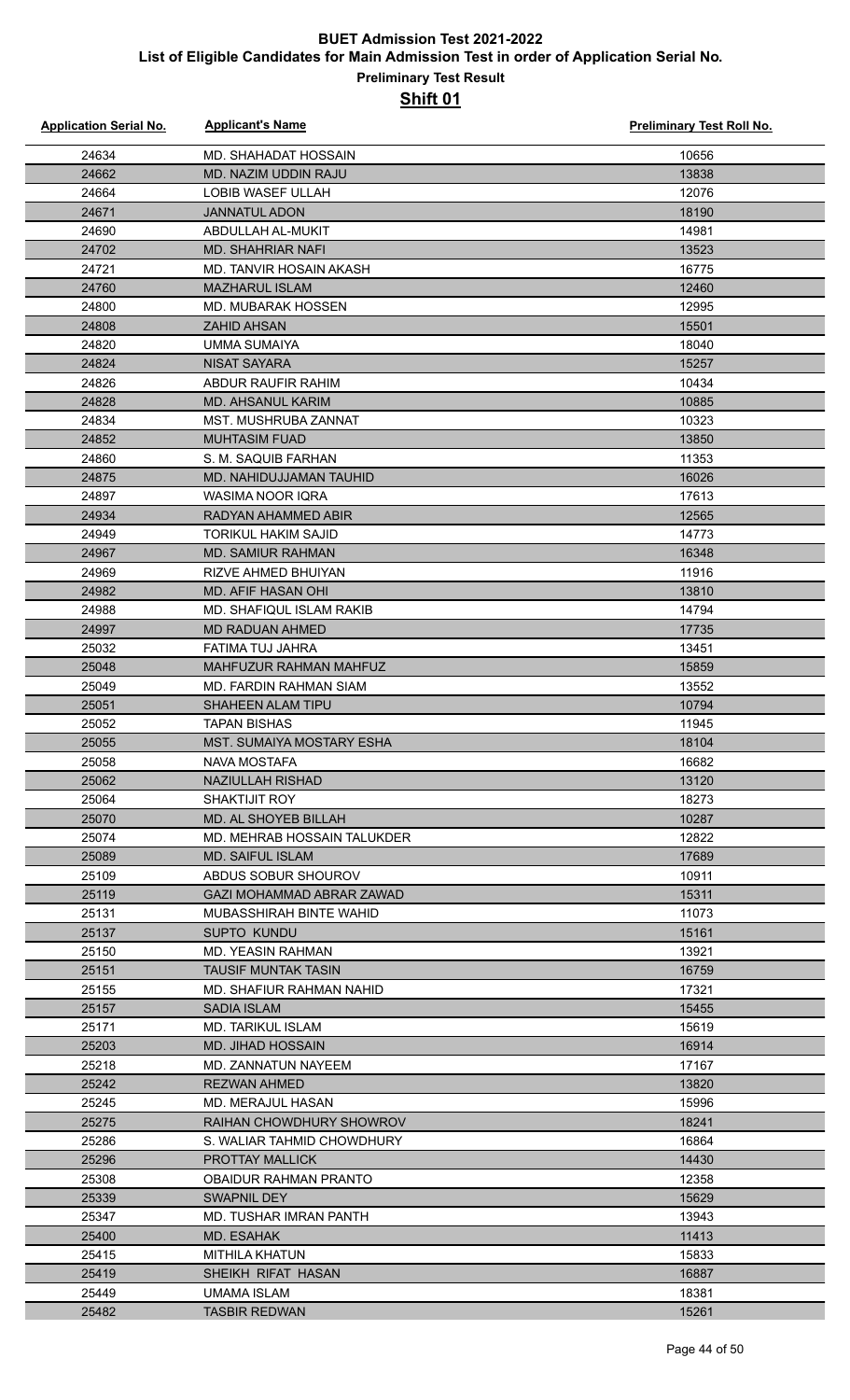| <b>Application Serial No.</b> | <b>Applicant's Name</b>                | <b>Preliminary Test Roll No.</b> |
|-------------------------------|----------------------------------------|----------------------------------|
| 25511                         | MD. ENAYET ULLAH                       | 14001                            |
| 25512                         | <b>MD. ABDUS SALAM SAKIB</b>           | 15828                            |
| 25533                         | <b>MD. RIFAT AL HASSAN</b>             | 16413                            |
| 25542                         | <b>SAKIB BIN ZIA</b>                   | 16461                            |
| 25548                         | <b>SUMON HOSSEN</b>                    | 11497                            |
| 25562                         | <b>MD. SIUM AL MAHMUD</b>              | 15016                            |
| 25566                         | MD. FARHADUL ISLAM                     | 16698                            |
| 25572                         | AINDRILA CHAKRABORTY                   | 13463                            |
| 25603                         | <b>MST. SANJIDA TANJID</b>             | 15854                            |
| 25623                         | <b>MD. ABDUR RAZZAK</b>                | 10464                            |
| 25631                         | <b>LUTFUR RAHMAN THOBILDER</b>         | 12651                            |
| 25650                         | <b>TASIN BIN MANNAN</b>                | 13047                            |
| 25654                         | KAMRUL HASAN CHOWDHURY                 | 11082                            |
| 25663                         | <b>INDRAJIT KARMAKER</b>               | 14988                            |
| 25702                         | MOHAMMAD RAHAT HOSSAIN                 | 17379                            |
| 25744                         | PRANTHI DEBNATH TULI                   | 11444                            |
| 25754                         | MOHAMMED JASIM UDDIN                   | 17939                            |
| 25774                         | K. M. SHAFIQUE RAIYAN                  | 17651                            |
| 25827                         | <b>KOWSHIK MALLICK</b>                 | 12220                            |
| 25831                         | MD. TAJMIL ANWAR TAMIM                 | 10321                            |
| 25851                         | MD. JUBAER HOSSEN                      | 13491                            |
| 25859                         | MD. SHARIFUL HAQUE                     | 11416                            |
| 25869                         | <b>HAFSA AKTER</b>                     | 18043                            |
| 25875                         | <b>MESBAH UDDIN AHAMED</b>             | 10048                            |
| 25881                         | ABDULLAH AL EFTI                       | 17835                            |
| 25886                         | <b>JANNATUL FERDOUS</b>                | 16503                            |
| 25933                         | <b>TASNIA AFRIN</b>                    | 10388                            |
|                               | <b>MD. MOHTADI MAHBUB</b>              |                                  |
| 25983                         |                                        | 12311                            |
| 25988                         | SALMEEN MOONTHANISHA                   | 17619                            |
| 25998                         | <b>YEASMIN FERDOUS</b>                 | 12381                            |
| 26017                         | MD. IMTIAZ PATOARY                     | 14437                            |
| 26030                         | T. M. MIRAZUL ISLAM                    | 16190                            |
| 26036                         | MD. ABDULLAH AL MONAYEM HOSSAIN SHANTO | 13369                            |
| 26045                         | DURJOY PRAMANIK DIPTO                  | 12907                            |
| 26047                         | MOHIBBUR RAHMAN ZIHAD                  | 12676<br>17014                   |
| 26055<br>26057                | <b>FAHIM MUNTASIR</b>                  |                                  |
|                               | APEL MAHAMUD RABBY                     | 13018                            |
| 26072                         | <b>FATEMA ANJUM</b>                    | 16016<br>14229                   |
| 26075                         | ANIKA MAHJEBIN                         |                                  |
| 26083                         | <b>MOSTAFA MUNTASIR KHAN</b>           | 12260                            |
| 26089                         | <b>MOHIT TULSHAN</b>                   | 11433                            |
| 26095                         | AFREDA ZAMAN                           | 13950                            |
| 26122                         | MD. SOYKOT HASAN RONI                  | 18002                            |
| 26124                         | <b>SAMIR HOSSAIN</b>                   | 14859                            |
| 26136                         | MD.RAYHAN                              | 16604                            |
| 26149                         | MONTAHA TASNIM CHY                     | 14589                            |
| 26154                         | MOST. MOBASSARA JANNAT                 | 14764                            |
| 26157                         | <b>SUMAIYA BABUL</b>                   | 13566                            |
| 26225                         | FAHAD MURAD MOJIDEE                    | 12333                            |
| 26226                         | <b>MD. TOUHID</b>                      | 14045                            |
| 26229                         | <b>HISAM UDDIN</b>                     | 14913                            |
| 26276                         | <b>MD. SALMAN RAIHAN ALIF</b>          | 14754                            |
| 26305                         | MD. DAUD ABRAR                         | 10031                            |
| 26314                         | <b>IMTIAZ IMRUL ISLAM</b>              | 10421                            |
| 26332                         | FAYRUJ HAQUE MALIHA                    | 12391                            |
| 26369                         | <b>MD. ASHRAFUL ISLAM</b>              | 10239                            |
| 26456                         | MST.NADIRA JAHAN MUNA                  | 13622                            |
| 26464                         | <b>JEMIMA TASNUVA</b>                  | 14877                            |
| 26479                         | FARHA AHAMED SHUCHI                    | 14077                            |
| 26507                         | MD. SAJADUL ISLAM SAJAL                | 12382                            |
| 26554                         | ARKO JYOTI BISWAS                      | 11611                            |
| 26582                         | AKHI ANOWER MIM                        | 16124                            |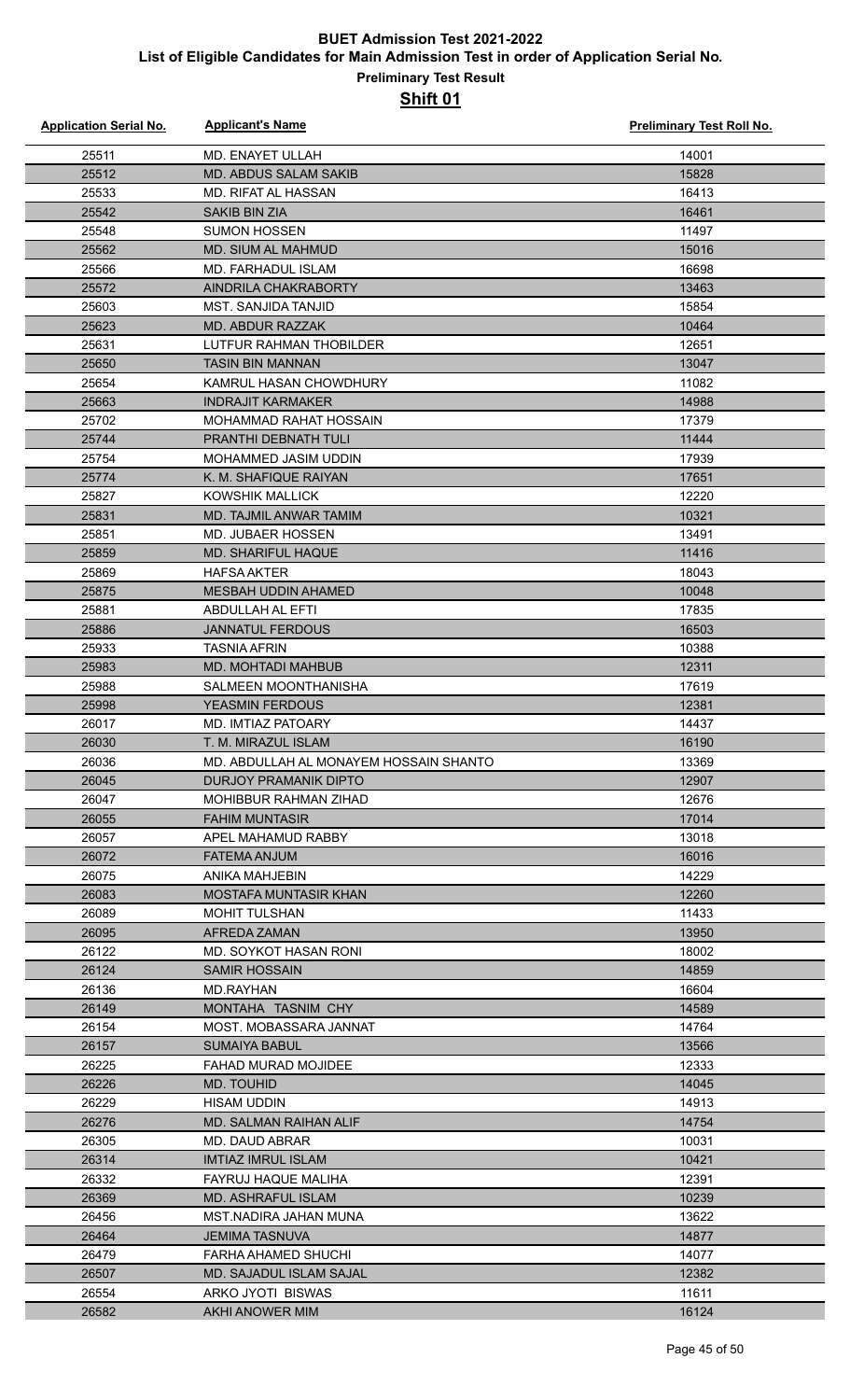| <b>Application Serial No.</b> | <b>Applicant's Name</b>                         | Preliminary Test Roll No. |
|-------------------------------|-------------------------------------------------|---------------------------|
| 26587                         | SUVASH BIKASH TALUKDAR                          | 16652                     |
| 26593                         | PHABASHER AZIZ                                  | 17464                     |
| 26606                         | <b>TAHSIN BINTE MUFAZZAL</b>                    | 14864                     |
| 26626                         | MUSHFIQUE AHMED ZARIF                           | 14494                     |
| 26629                         | S. M. NAZMUL HASAN                              | 15985                     |
| 26630                         | PARISHA TARANNUM BIDHURA                        | 11216                     |
| 26633                         | SANJIDA NOSHIN OMI                              | 11452                     |
| 26661                         | <b>NAYEEM MAHMUD</b>                            | 14517                     |
| 26707                         | A.B.M MAHMUDUL HASAN                            | 13760                     |
| 26717                         | ANTARA ARIFA MULLICK                            | 13155                     |
| 26718                         | JANNATUL FERDOUS JERIN                          | 13825                     |
| 26739                         | <b>MD. IMRAN MIAH</b>                           | 11269                     |
| 26757                         | ANINDITA ROY                                    | 13254                     |
| 26770                         | MOHAMMAD ALI AHSAN                              | 17218                     |
| 80005                         | MUHAMMAD TASNOOD ANWAR                          | 16255                     |
| 80018                         | NAFISA TABASSUM PROMI                           | 13974                     |
| 80019                         | <b>OYISHI BARAL</b>                             | 11318                     |
| 80022                         | <b>SUSHMIT SAHA</b>                             | 11075                     |
| 80025                         | SUHAILA SAFA NUHA                               | 17052                     |
| 80028                         |                                                 |                           |
| 80029                         | <b>RASEL KHAN</b><br><b>MD. FATIN SHAHRIYAR</b> | 12329<br>17887            |
|                               |                                                 |                           |
| 80030                         | <b>ZAKIA SULTANA SEFA</b>                       | 13614                     |
| 80036<br>80038                | AFRA ANIKA<br><b>FARIHA TASNIM OYSHI</b>        | 12377<br>12919            |
|                               |                                                 |                           |
| 80040                         | MD. ABRAR JAHIN                                 | 14124                     |
| 80047                         | <b>CHAITY MAZUMDER</b>                          | 10678                     |
| 80050                         | KAZI TASFIA ZAHIN                               | 10488                     |
| 80052                         | ABIDA IBNAT                                     | 16249                     |
| 80056                         | FAIZA RAHMAN ZAHEEN                             | 14559                     |
| 80059                         | <b>MALIHA ISLAM LABONNO</b>                     | 11480                     |
| 80060                         | <b>MONTAHA ANOWAR</b>                           | 14466                     |
| 80073                         | MD. ASHEK ELAHY                                 | 13955                     |
| 80079                         | <b>FARIHA RAHMAN TARIN</b>                      | 18493                     |
| 80082                         | <b>JANNATUL FERDOUS</b>                         | 16332                     |
| 80088                         | SADMAN RAHMAN                                   | 15310                     |
| 80089                         | <b>SUCHANA ISLAM</b>                            | 13142                     |
| 80092                         | MUHAMMAD-BIN-ASHRAF                             | 14112                     |
| 80093                         | SOURAV ROY                                      | 12408                     |
| 80103                         | VRATRI PRIA SHAJ                                | 15647                     |
| 80112                         | NOOR-US-SABAH                                   | 18144                     |
| 80113                         | MEHREEN HOSSAIN CHOWDHURY                       | 17556                     |
| 80117                         | NUSYBA BINTE HAQUE                              | 17704                     |
| 80118                         | <b>MST. SUMAIYA ISLAM</b>                       | 11214                     |
| 80123                         | RAIDA HOQUE BHUIYAN                             | 13618                     |
| 80125                         | FARIA TASNIM RIM                                | 10298                     |
| 80126                         | <b>MAHFUZ SAIM</b>                              | 13557                     |
| 80129                         | ABDULLAH AL SAIF                                | 12604                     |
| 80130                         | <b>MD.RAIHAN BIN MOSTAFIJ</b>                   | 13181                     |
| 80131                         | TANVIR ANJUM POUSHRA                            | 13256                     |
| 80145                         | RAHGIR AREFIN RAFI                              | 11755                     |
| 80146                         | SAMIA TASNIM SRABONTI                           | 12979                     |
| 80149                         | <b>ARKO KUNDU</b>                               | 11006                     |
| 80158                         | MUTTAKIA SARAH HOSSAIN                          | 14003                     |
| 80179                         | <b>MONIRA YEASMIN MIM</b>                       | 14741                     |
| 80182                         | S. M OLY AHAD                                   | 10309                     |
| 80190                         | <b>FATEEN NOOR RAFEE</b>                        | 12994                     |
| 80192                         | UMME SAIMA TONNY                                | 12122                     |
| 80207                         | <b>RAFIN ABSAR</b>                              | 11263                     |
| 80208                         | <b>SHATAVI SAIYARA</b>                          | 11081                     |
| 80212                         | SHABIHA ISLAM<br>LAYBA                          | 14511                     |
| 80213                         | MOHAMMAD MUTOASITUZZAMAN                        | 11065                     |
| 80222                         | <b>MD. ASIF ISTIAQUE ZAMAN</b>                  | 17024                     |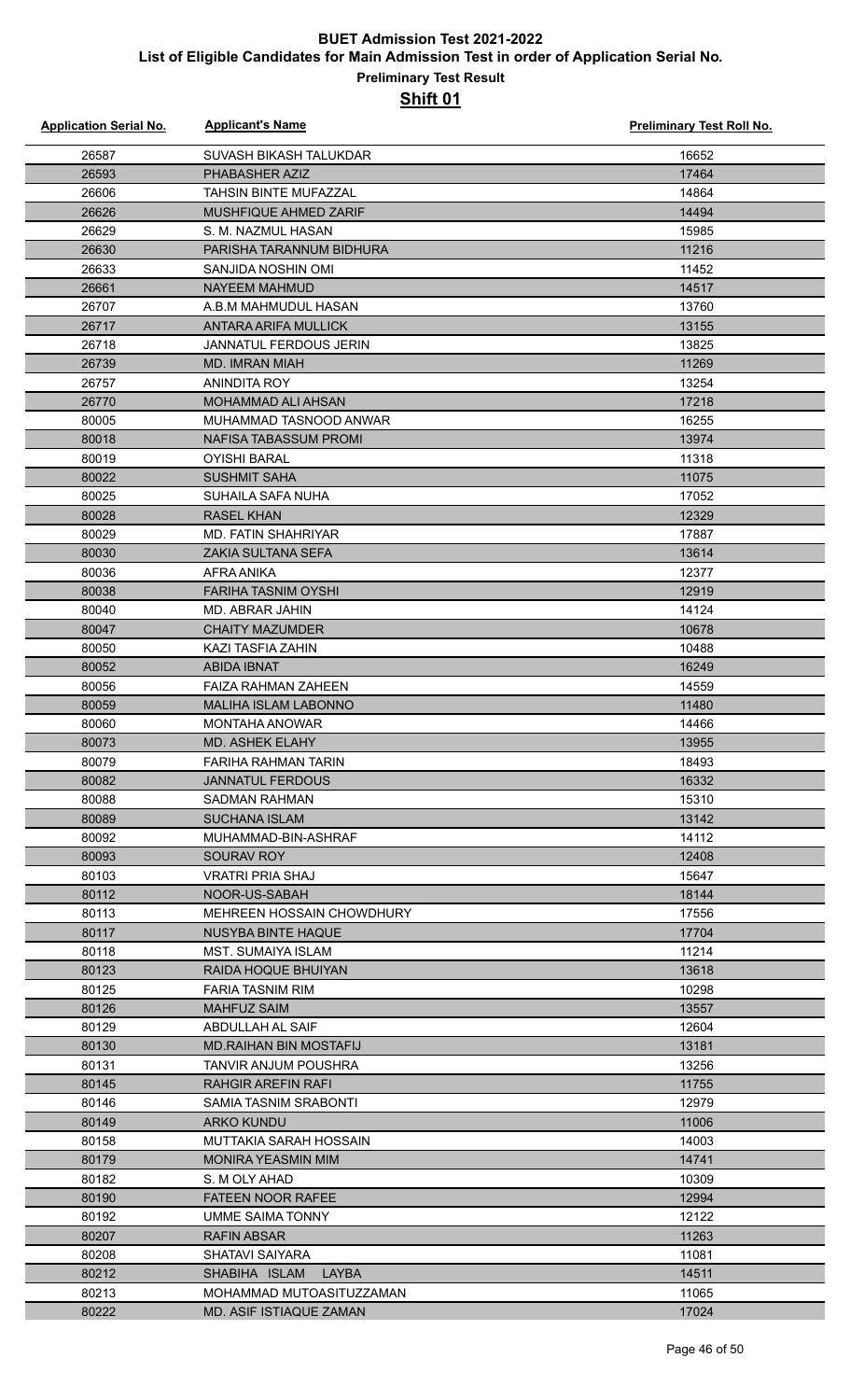| <b>Application Serial No.</b> | <b>Applicant's Name</b>                           | <b>Preliminary Test Roll No.</b> |
|-------------------------------|---------------------------------------------------|----------------------------------|
| 80229                         | ASIF REZA SHADHIN                                 | 18514                            |
| 80230                         | <b>HEMEL GHOSH</b>                                | 12291                            |
| 80234                         | <b>MD RAIYAN IBRAHIM</b>                          | 15067                            |
| 80242                         | <b>MOST. SUMAIYA ISLAM DRISTY</b>                 | 17203                            |
| 80251                         | <b>ZARIFA TANZIM</b>                              | 12008                            |
| 80253                         | MD. SAKHAWAT HOSEN SUMON                          | 17504                            |
| 80269                         | <b>SEAM SAIF</b>                                  | 15704                            |
| 80273                         | <b>ABDULLAH GALIB</b>                             | 14892                            |
| 80277                         | MASHIYAT NAWAR SAMIHA                             | 10590                            |
| 80282                         | <b>MD. HAMIM AHMED SHAFIN</b>                     | 11926                            |
| 80290                         | NOWSHIN AKTER JAHAN RISHA                         | 17223                            |
| 80291                         | <b>HASNA HENA ZARIN</b>                           | 18398                            |
| 80292                         | RAGEEB HASAN SHAFEE                               | 17826                            |
| 80298                         | <b>MARZAN MATUBBAR</b>                            | 12235                            |
| 80303                         | MD. NAVID ALAM                                    | 10017                            |
| 80307                         | <b>MD. FARHAN LABIB</b>                           | 11819                            |
| 80313                         | <b>SADIA REZA</b>                                 | 14680                            |
| 80317                         | <b>FARIYA AHMED</b>                               | 16293                            |
| 80325                         | <b>FAIRUZ ANIKA AUTHOI</b>                        | 14436                            |
| 80334                         | Farzana Yeasmin Shoily                            | 13361                            |
| 80353                         | FOUZIA JANNAT SITHY                               | 15615                            |
| 80354                         | <b>MD. YASIN KHAN</b>                             | 13840                            |
| 80371                         | <b>BIJOY NATH</b>                                 | 17328                            |
| 80382                         | <b>TAHMID KHAN</b>                                | 13222                            |
| 80384                         | HASNAT FARHA SHAKHA                               | 13984                            |
| 80387                         | <b>MD.FARHAN ATEEF RAAD</b>                       | 16554                            |
| 80388                         | KAZI AKIB ZAOAD                                   | 16105                            |
| 80389                         | <b>THASIN AHMED SHIAM</b>                         | 13250                            |
| 80395                         | MINHAZUL HAMID MAHI                               | 14036                            |
| 80397                         | REZUAN MUSTAFA HASAN                              | 12987                            |
| 80403                         | <b>SHAHRIN HOSSAIN</b>                            | 16170                            |
| 80404                         | <b>MASHRAFI ISLAM SHAFIN</b>                      | 17158                            |
| 80405                         | MD. RAFIDUL ISLAM RAIYAN                          | 15826                            |
| 80407                         | <b>MEHEDI HASAN</b>                               | 16709                            |
| 80416                         | DINA SHANJIDA                                     | 12411                            |
| 80424<br>80442                | <b>ISMAIL MAHMOOD</b><br>SHAHRIN AFROZ HOQUE RUHI | 16017<br>18349                   |
| 80448                         | MD. ABDULLAH AL ZUBAYEER                          | 12129                            |
| 80464                         | MD. NEHAL ARMAN ARONNO                            | 10901                            |
| 80466                         | <b>HRITH KANUNGOE</b>                             | 10736                            |
| 80472                         | SABIRA AKTHER LIFA                                | 12211                            |
| 80473                         | <b>EMON DAS GUPTA</b>                             | 13266                            |
| 80475                         | REZWAN AHAMMAD RAAD                               | 15779                            |
| 80482                         | <b>MD ABDULLAH SHEIKH</b>                         | 18020                            |
| 80491                         | <b>IFSHETA TAHSIN OAISHE</b>                      | 15536                            |
| 80493                         | <b>FARHAN SADIK</b>                               | 17235                            |
| 80494                         | ZARIN TASNIM BIVA                                 | 14954                            |
| 80504                         | <b>JULFIKAR JAWWAD</b>                            | 11719                            |
| 80505                         | MD. ASHIQUL HAQUE                                 | 12864                            |
| 80515                         | <b>MD. RAKIBUL HASAN ROMAN</b>                    | 13046                            |
| 80516                         | SAMIA NOUSHIN SAJUTI                              | 13859                            |
| 80518                         | <b>MARIA SARA PROVA</b>                           | 17582                            |
| 80532                         | NISHAT TASNIM                                     | 11310                            |
| 80534                         | ADIBA YAMIM SHUCI                                 | 14318                            |
| 80535                         | KAZI MD. BORHANUL ISLAM                           | 18261                            |
| 80536                         | <b>SHEIKH JUBAIR AHNAF</b>                        | 18479                            |
| 80545                         | MD. RUBAYET NABIL                                 | 12692                            |
| 80561                         | ANISHA DAS                                        | 13705                            |
| 80563                         | MOZADDAD AL SAMAD                                 | 14278                            |
| 80568                         | <b>ISHRAT JAHAN</b>                               | 17070                            |
| 80580                         | <b>IFTIFAR LABIB</b>                              | 16594                            |
| 80587                         | <b>MST. JANNAT KHANDAKAR</b>                      | 12674                            |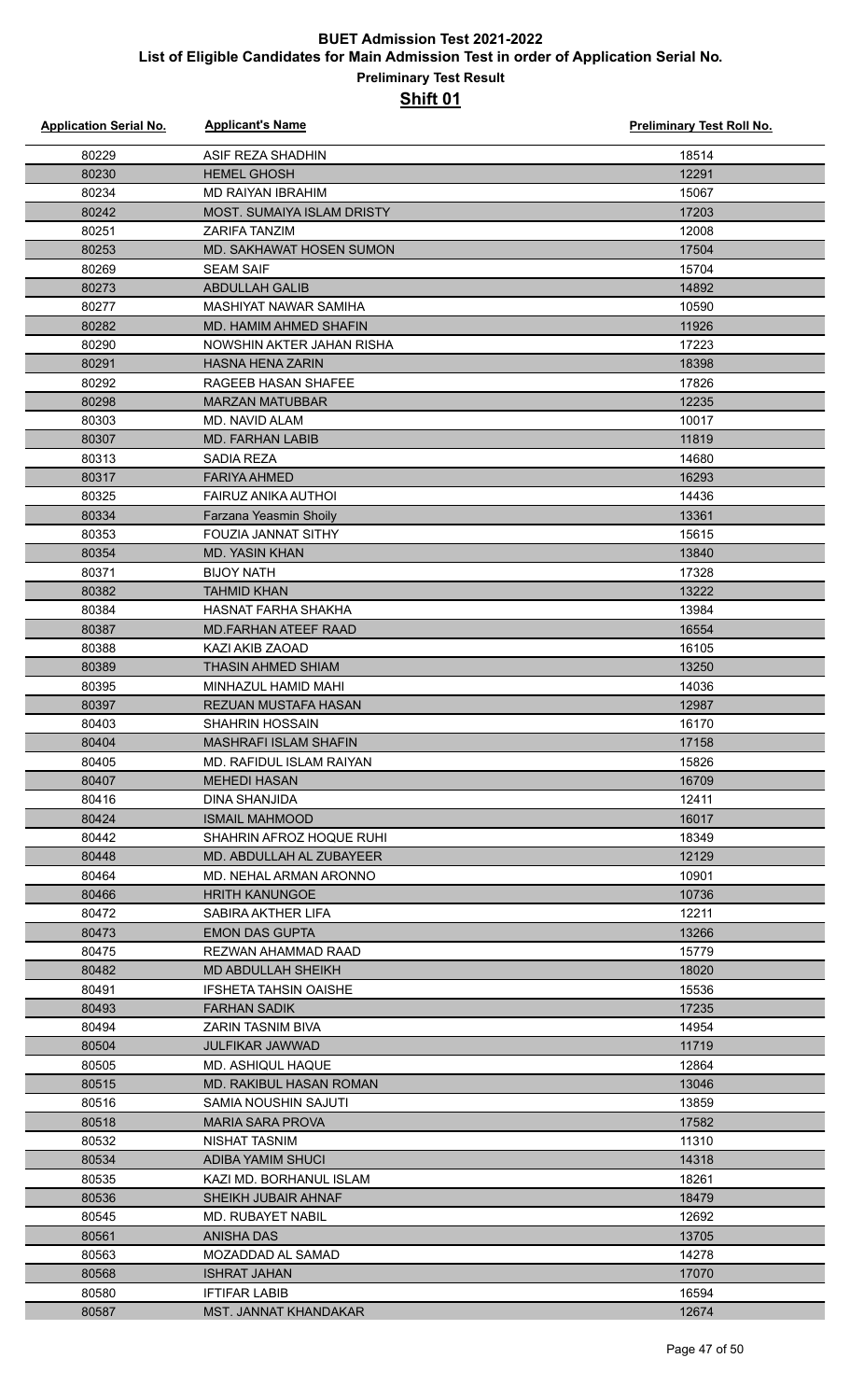| <b>Application Serial No.</b> | <b>Applicant's Name</b>                          | <b>Preliminary Test Roll No.</b> |
|-------------------------------|--------------------------------------------------|----------------------------------|
| 80593                         | <b>MD. SABIT AL ABSAR</b>                        | 16996                            |
| 80597                         | YANTI DAS                                        | 11965                            |
| 80603                         | KHANDAKER ABDULLAH JANJABIL                      | 14975                            |
| 80609                         | MD. RAIYAN BHUIYAN ADIB                          | 15375                            |
| 80612                         | HIMADRY SHINGHA HIMU                             | 10645                            |
| 80616                         | <b>SUMAIYA HOSSAIN</b>                           | 13949                            |
| 80619                         | <b>LIMON HALDER HRIDOY</b>                       | 11940                            |
| 80631                         | <b>MD. SAKIB REZUAN</b>                          | 11708                            |
| 80632                         | <b>RAZEEN SINDEED</b>                            | 17105                            |
| 80633                         | <b>SAMIA SABRINA AFROZE</b>                      | 16695                            |
| 80635                         | MD. NAFIZUR RAHMAN                               | 12835                            |
| 80641                         | <b>FAHMIDA AHMED ESHA</b>                        | 10025                            |
| 80642                         | <b>FATEMA KHATUN</b>                             | 17019                            |
| 80648                         | ORITRA SARKER MOMO                               | 14856                            |
| 80654                         | MD. JOBAYER RAHMAN RAFY                          | 10522                            |
| 80670                         | SAAD AHMAD SHASSO                                | 16435                            |
| 80689                         | <b>HUMAIRA ADIBA</b>                             | 11715                            |
| 80715                         | <b>IMTIAZ UDDIN</b>                              | 10173                            |
| 80720                         | <b>MD. TANVIN ISLAM ABIR</b>                     | 15009                            |
| 80721                         | <b>MD. ABIR HOSSAIN</b>                          | 10252                            |
| 80724                         | JARIN TASNIM ARIKA                               | 14744                            |
| 80725                         | <b>SAMANTA AHMED</b>                             | 12449                            |
| 80732                         | <b>ENABA TUL EBADAH</b>                          | 11032                            |
| 80737                         | <b>TASNIM ISLAM TORSHA</b>                       | 11689                            |
| 80739                         | <b>MD. YOUSUF HASAN</b>                          | 18371                            |
| 80743                         | <b>SHREYA CHAKROBORTY</b>                        | 14125                            |
| 80775                         | <b>NUSAIBA TASNIM</b>                            | 10373                            |
| 80777                         | <b>MST. AFIA IBNATH</b>                          | 17489                            |
| 80779                         | NATASHA BINTA OMAR                               | 16630                            |
| 80781                         | <b>ANIKA IBNAT</b>                               | 18332                            |
| 80783                         | MD. TARIK JAMIL                                  | 10574                            |
| 80785                         | BENOZIR RUBYAT ISLAM                             | 15533                            |
| 80797                         | MD. NAYZER ALAM                                  | 15694                            |
| 80801                         | SABIHA TABASSUM ANIKA                            | 13833                            |
| 80803                         | SAMALA SHOULIN                                   | 18242                            |
| 80810                         | <b>SUBARNO SADAT BARNO</b>                       | 15907                            |
| 80819                         | ABU BOKKOR SIDDIK<br><b>TASNIMUL HASAN ZIDAN</b> | 13470<br>16892                   |
| 80821<br>80825                | MD. MAHIN REZOWAN MUGDHA                         | 17064                            |
| 80830                         | <b>SPONDON BISWAS TIRTHO</b>                     | 15796                            |
| 80833                         | SHEIKH MD. SHAHRIAR AHMED SOHAN                  | 13148                            |
| 80834                         | <b>JEBA MIMUNA ZERIN</b>                         | 10982                            |
| 80845                         | ABDULLAH AS-SAMI                                 | 13236                            |
| 80848                         | ANIKA NAWER                                      | 11971                            |
| 80852                         | <b>FAHMID RUPANTA</b>                            | 14302                            |
| 80859                         | <b>ATIA FARIHA</b>                               | 13094                            |
| 80865                         | MOHAMMAD SHAHAD RAIHAN                           | 17732                            |
| 80868                         | <b>MUHTASIM AHMED</b>                            | 10108                            |
| 80869                         | SOUMYA DAS PROTTAY                               | 17901                            |
| 80878                         | NAZIA AHMED NAZ                                  | 15655                            |
| 80880                         | NANZIBA SAIFUL MARIA                             | 15089                            |
| 80883                         | <b>MAHIMA AKTER SATU</b>                         | 13899                            |
| 80890                         | UTSHA KARMAKAR                                   | 17482                            |
| 80895                         | <b>SHAHAD ABIR</b>                               | 15242                            |
| 80901                         | ALVEE IBNE SHIHAB                                | 10335                            |
| 80902                         | <b>ABU AL RAIHAN</b>                             | 13543                            |
| 80908                         | MOHAMMED MOOMTAHIN ISLAM                         | 12585                            |
| 80916                         | SAIKA FAZILA                                     | 13603                            |
| 80917                         | MAISHA FARIHA MITHILA                            | 12023                            |
| 80918                         | <b>SADIA AMIN NISSAT</b>                         | 15399                            |
| 80919                         | MD. WASIMUR RAHMAN                               | 12836                            |
| 80920                         | <b>SAMANTA AHMED</b>                             | 13669                            |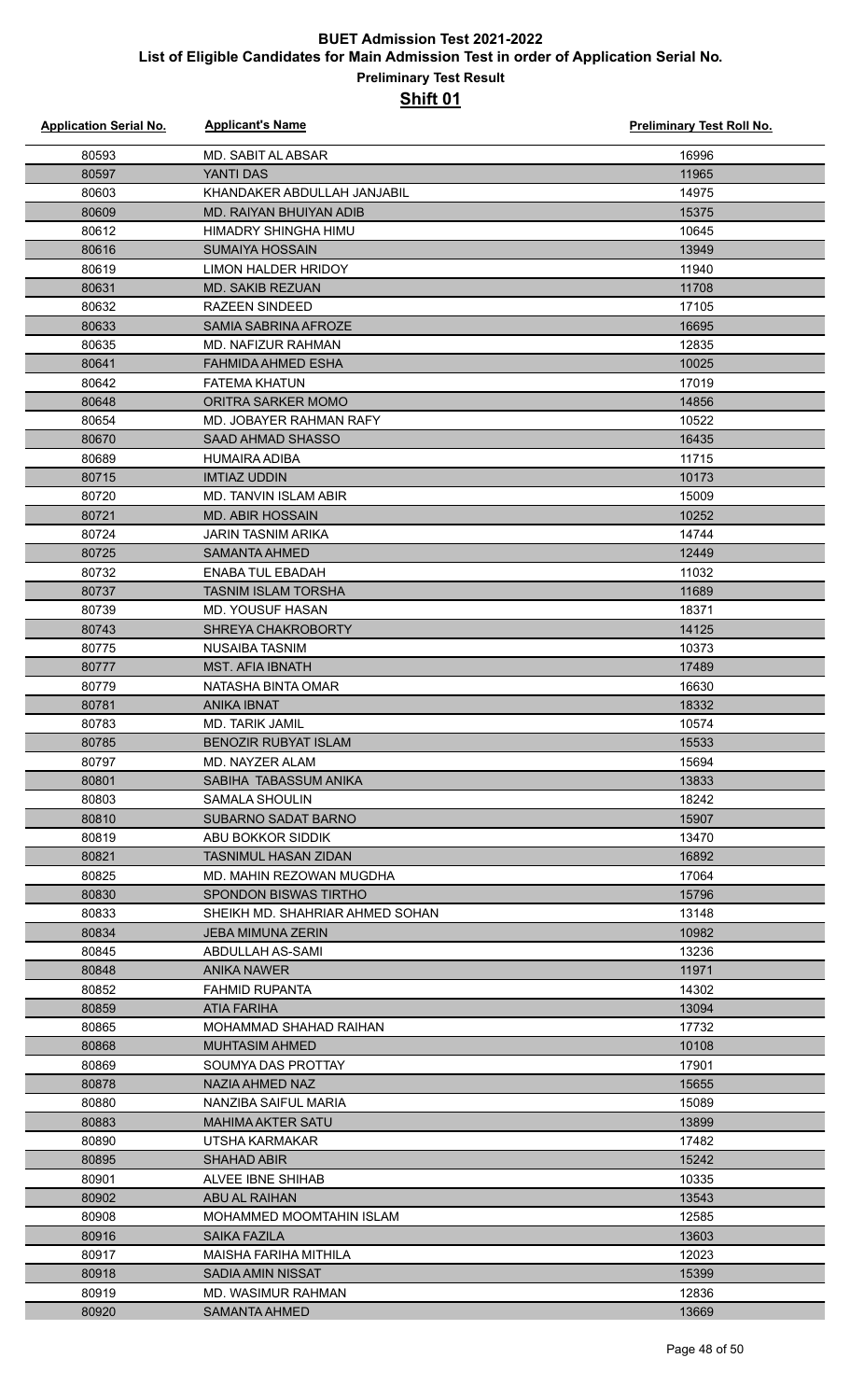| <b>Application Serial No.</b> | <b>Applicant's Name</b>                         | <b>Preliminary Test Roll No.</b> |
|-------------------------------|-------------------------------------------------|----------------------------------|
| 80936                         | <b>JASIYA TANVI NESA</b>                        | 17688                            |
| 80941                         | MD. KAMRUL HASAN                                | 11649                            |
| 80943                         | <b>MD. NUH ISLAM</b>                            | 16047                            |
| 80945                         | <b>KAUSHIK DEY</b>                              | 12456                            |
| 80959                         | <b>DIPON ROY</b>                                | 12770                            |
| 80962                         | <b>MUSADDIK SRABON</b>                          | 11657                            |
| 80964                         | <b>NURE ALAM SIDDIKI PRINCE</b>                 | 16531                            |
| 80971                         | MOHAMMAD MOIN UDDIN MOIN                        | 17830                            |
| 80979                         | SAFAT JAWAD SIDDIQUI                            | 14587                            |
| 80986                         | <b>SANCHITA RANI DEY</b>                        | 16827                            |
| 80989                         | MOSHFEKAT SHARMIN PRITI                         | 14666                            |
| 81005                         | MD. HANIFUR RAHMAN NAIM                         | 12368                            |
| 81007                         | ZANNATUL FERDOUS ZISHA                          | 18385                            |
| 81013                         | KHADIJA TUL KOBRA OMI                           | 10344                            |
| 81019                         | ABDULLAH AL FAHIM                               | 17358                            |
| 81031                         | <b>SAKIB HOSSAIN</b>                            | 17449                            |
| 81032                         | <b>S.M. MONTASIR PURAB</b>                      | 16967                            |
| 81039                         | <b>RASHEDUL ISLAM</b>                           | 10719                            |
| 81059                         | <b>SADMAN TARIF SEZAN</b>                       | 10224                            |
| 81060                         | MD. NAYEM HASAN SOURAV                          | 10220                            |
| 81063                         | NUSRAT ZARIN RAFA                               | 17000                            |
| 81073                         | Nawaf Md. Ittamum Bhuiyan                       | 15470                            |
| 81074                         | <b>ABRAR FAHYAZ</b>                             | 11750                            |
| 81079                         | <b>FATIN ANJUM</b>                              | 13600                            |
| 81083                         | NUSAEER MOHAMMAD ANNAS                          | 10993                            |
| 81085                         | <b>MD. JUEL RANA</b>                            | 10143                            |
| 81088                         | <b>MD. FARHAN FAISAL</b>                        | 16706                            |
| 81102                         | YOUSHA AHMED                                    | 11172                            |
| 81104                         | JAHNABEE NAHA JOYA                              | 16000                            |
| 81109                         | <b>FATEMA TASFIA ALAM</b>                       | 10198                            |
| 81111                         | <b>SUNEET MALAKAR</b>                           | 15747                            |
| 81121                         | <b>ISATUR RADIA</b>                             | 16977                            |
| 81123                         | RAISA MALIYAT SONALI                            | 14730                            |
| 81125                         | <b>FARIA SHAHRIN</b>                            | 10204                            |
| 81128                         | MD. AFFAN                                       | 16990                            |
| 81144                         | <b>SIDRATUL MUNTAHA</b>                         | 14369                            |
| 81148                         | SAADMAN SAKIB DIPTO                             | 10030                            |
| 81167                         | MD. SHAWON AHAMED                               | 17997                            |
| 81172                         | MD. SAIDUR RAHMAN SAGOR                         | 11663                            |
| 81174                         | <b>FUAD SADIK</b>                               | 14289                            |
| 81178                         | AL SHAHRIAR ALIF                                | 12111                            |
| 81182                         | MD. SOHAN RABBANI CHY                           | 14232                            |
| 81188                         | MD. ABIR HOSSAIN PEYAM                          | 17904                            |
| 81203                         | Aritha Shasmeen                                 | 10732                            |
| 81208                         | <b>QUAZI ZARIN SUBAH</b>                        | 15663                            |
| 81220                         | <b>LABIB MARWAN HOQUE</b>                       | 11698                            |
| 81243                         | RASHEDUL ISLAM                                  | 14059                            |
| 81245                         | DEBASHMITA SAHA                                 | 15480                            |
| 81246                         | <b>MOMREZ NEEMERI MOHSIN</b>                    | 10604                            |
| 81264                         | <b>HASIB MAHDI SAMIN</b>                        | 16423                            |
| 81268                         | <b>SUDARSHON KUNDU</b>                          | 17048                            |
| 81274                         | NUSRAT JAHAN APSORA                             | 11121                            |
| 81277                         | RAHATUL ZANNAT                                  | 10164                            |
| 81287                         | <b>PROMA SARKER</b>                             | 11942                            |
| 81296                         | ABU MOHAMMED SALEH JONGI                        | 17266                            |
| 81298                         | <b>PAROMITA DEY</b>                             | 14252                            |
| 81304                         | <b>MURSALIN NAIB</b>                            | 13848                            |
| 81311                         | <b>MAHMUDUL HASAN FAHIM</b><br>AL YIASHA NAVID  | 14291                            |
| 81328                         |                                                 | 14853                            |
| 81345<br>81355                | <b>MAYESHA TASNIM</b><br><b>MD.OMAR HOSSAIN</b> | 15643<br>18003                   |
| 81369                         | <b>MABIYA TABASSUM</b>                          | 11706                            |
|                               |                                                 |                                  |